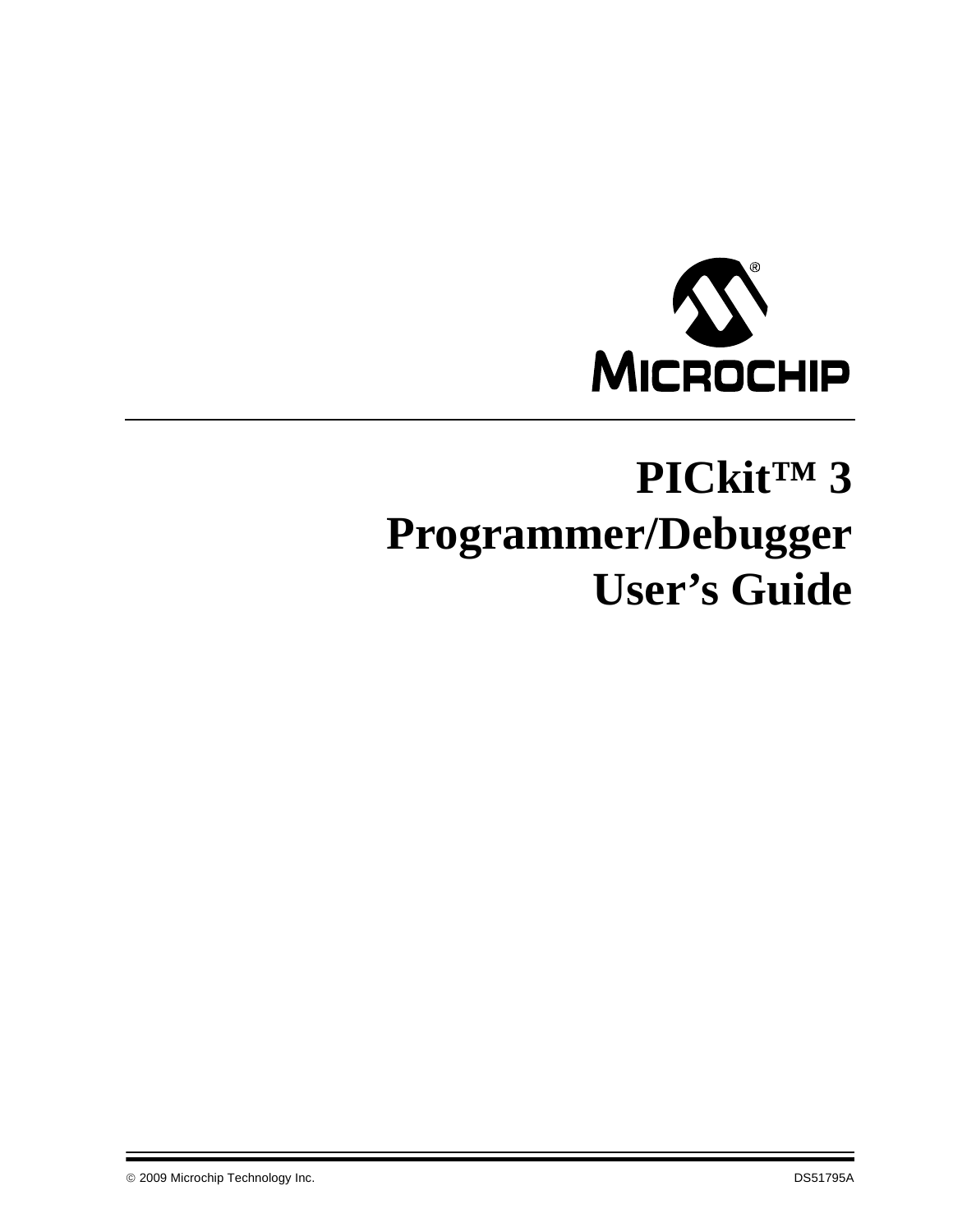#### **Note the following details of the code protection feature on Microchip devices:**

- Microchip products meet the specification contained in their particular Microchip Data Sheet.
- Microchip believes that its family of products is one of the most secure families of its kind on the market today, when used in the intended manner and under normal conditions.
- There are dishonest and possibly illegal methods used to breach the code protection feature. All of these methods, to our knowledge, require using the Microchip products in a manner outside the operating specifications contained in Microchip's Data Sheets. Most likely, the person doing so is engaged in theft of intellectual property.
- Microchip is willing to work with the customer who is concerned about the integrity of their code.
- Neither Microchip nor any other semiconductor manufacturer can guarantee the security of their code. Code protection does not mean that we are guaranteeing the product as "unbreakable."

Code protection is constantly evolving. We at Microchip are committed to continuously improving the code protection features of our products. Attempts to break Microchip's code protection feature may be a violation of the Digital Millennium Copyright Act. If such acts allow unauthorized access to your software or other copyrighted work, you may have a right to sue for relief under that Act.

Information contained in this publication regarding device applications and the like is provided only for your convenience and may be superseded by updates. It is your responsibility to ensure that your application meets with your specifications. MICROCHIP MAKES NO REPRESENTATIONS OR WARRANTIES OF ANY KIND WHETHER EXPRESS OR IMPLIED, WRITTEN OR ORAL, STATUTORY OR OTHERWISE, RELATED TO THE INFORMATION, INCLUDING BUT NOT LIMITED TO ITS CONDITION, QUALITY, PERFORMANCE, MERCHANTABILITY OR FITNESS FOR PURPOSE**.** Microchip disclaims all liability arising from this information and its use. Use of Microchip devices in life support and/or safety applications is entirely at the buyer's risk, and the buyer agrees to defend, indemnify and hold harmless Microchip from any and all damages, claims, suits, or expenses resulting from such use. No licenses are conveyed, implicitly or otherwise, under any Microchip intellectual property rights.

## **QUALITY MANAGEMENT SYSTEM CERTIFIED BY DNV**  $=$  ISO/TS 16949:2002  $=$

#### **Trademarks**

The Microchip name and logo, the Microchip logo, Accuron, dsPIC, KEELOQ, KEELOQ logo, MPLAB, PIC, PICmicro, PICSTART, rfPIC, SmartShunt and UNI/O are registered trademarks of Microchip Technology Incorporated in the U.S.A. and other countries.

FilterLab, Linear Active Thermistor, MXDEV, MXLAB, SEEVAL, SmartSensor and The Embedded Control Solutions Company are registered trademarks of Microchip Technology Incorporated in the U.S.A.

Analog-for-the-Digital Age, Application Maestro, CodeGuard, dsPICDEM, dsPICDEM.net, dsPICworks, dsSPEAK, ECAN, ECONOMONITOR, FanSense, In-Circuit Serial Programming, ICSP, ICEPIC, Mindi, MiWi, MPASM, MPLAB Certified logo, MPLIB, MPLINK, mTouch, PICkit, PICDEM, PICDEM.net, PICtail, PIC<sup>32</sup> logo, PowerCal, PowerInfo, PowerMate, PowerTool, REAL ICE, rfLAB, Select Mode, Total Endurance, WiperLock and ZENA are trademarks of Microchip Technology Incorporated in the U.S.A. and other countries.

SQTP is a service mark of Microchip Technology Incorporated in the U.S.A.

All other trademarks mentioned herein are property of their respective companies.

© 2009, Microchip Technology Incorporated, Printed in the U.S.A., All Rights Reserved.



*Microchip received ISO/TS-16949:2002 certification for its worldwide headquarters, design and wafer fabrication facilities in Chandler and Tempe, Arizona; Gresham, Oregon and design centers in California and India. The Company's quality system processes and procedures are for its PIC® MCUs and dsPIC® DSCs, KEELOQ® code hopping devices, Serial EEPROMs, microperipherals, nonvolatile memory and analog products. In addition, Microchip's quality system for the design and manufacture of development systems is ISO 9001:2000 certified.*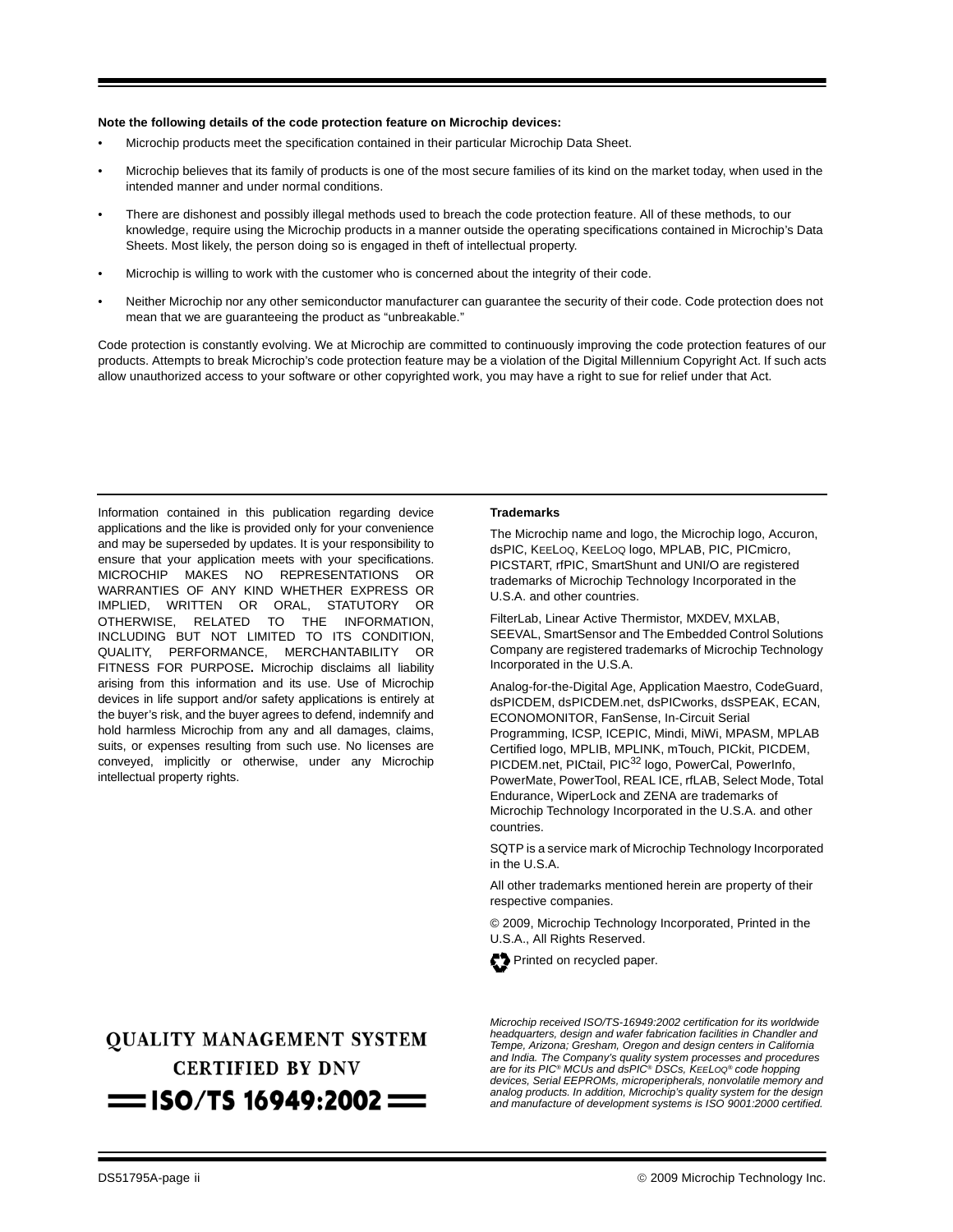

## PICkit™ 3 USER'S GUIDE

## **Table of Contents**

| <b>Chapter 1. Overview</b>               |  |
|------------------------------------------|--|
|                                          |  |
|                                          |  |
|                                          |  |
|                                          |  |
|                                          |  |
| <b>Chapter 2. Theory of Operation</b>    |  |
|                                          |  |
|                                          |  |
|                                          |  |
|                                          |  |
|                                          |  |
|                                          |  |
|                                          |  |
|                                          |  |
| <b>Chapter 3. Installation</b>           |  |
|                                          |  |
|                                          |  |
|                                          |  |
|                                          |  |
|                                          |  |
| <b>Chapter 4. General Setup</b>          |  |
|                                          |  |
|                                          |  |
|                                          |  |
|                                          |  |
|                                          |  |
|                                          |  |
|                                          |  |
|                                          |  |
| <b>Chapter 5. PICkit 3 Debug Express</b> |  |
|                                          |  |
|                                          |  |
|                                          |  |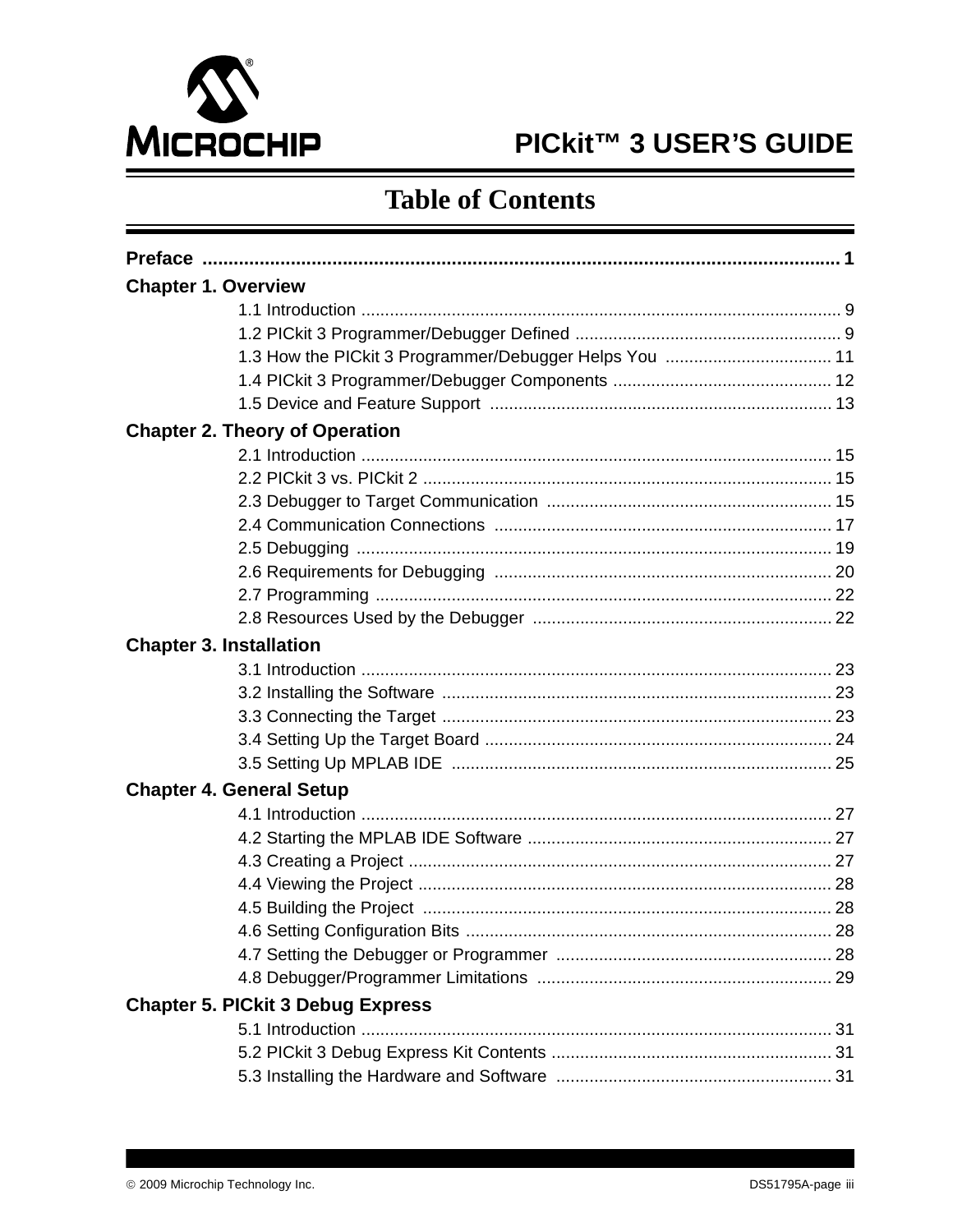| <b>Chapter 6. Troubleshooting First Steps</b>       |  |
|-----------------------------------------------------|--|
|                                                     |  |
|                                                     |  |
|                                                     |  |
|                                                     |  |
| <b>Chapter 7. Frequently Asked Questions (FAQs)</b> |  |
|                                                     |  |
|                                                     |  |
|                                                     |  |
| <b>Chapter 8. Error Messages</b>                    |  |
|                                                     |  |
|                                                     |  |
|                                                     |  |
| <b>Chapter 9. Debugger Function Summary</b>         |  |
|                                                     |  |
|                                                     |  |
|                                                     |  |
|                                                     |  |
|                                                     |  |
| <b>Chapter 10. Hardware Specification</b>           |  |
|                                                     |  |
|                                                     |  |
|                                                     |  |
|                                                     |  |
|                                                     |  |
|                                                     |  |
|                                                     |  |
| <b>Appendix A. PICkit 3 Schematics</b>              |  |
| <b>Appendix B. Operational Advisory</b>             |  |
|                                                     |  |
|                                                     |  |
|                                                     |  |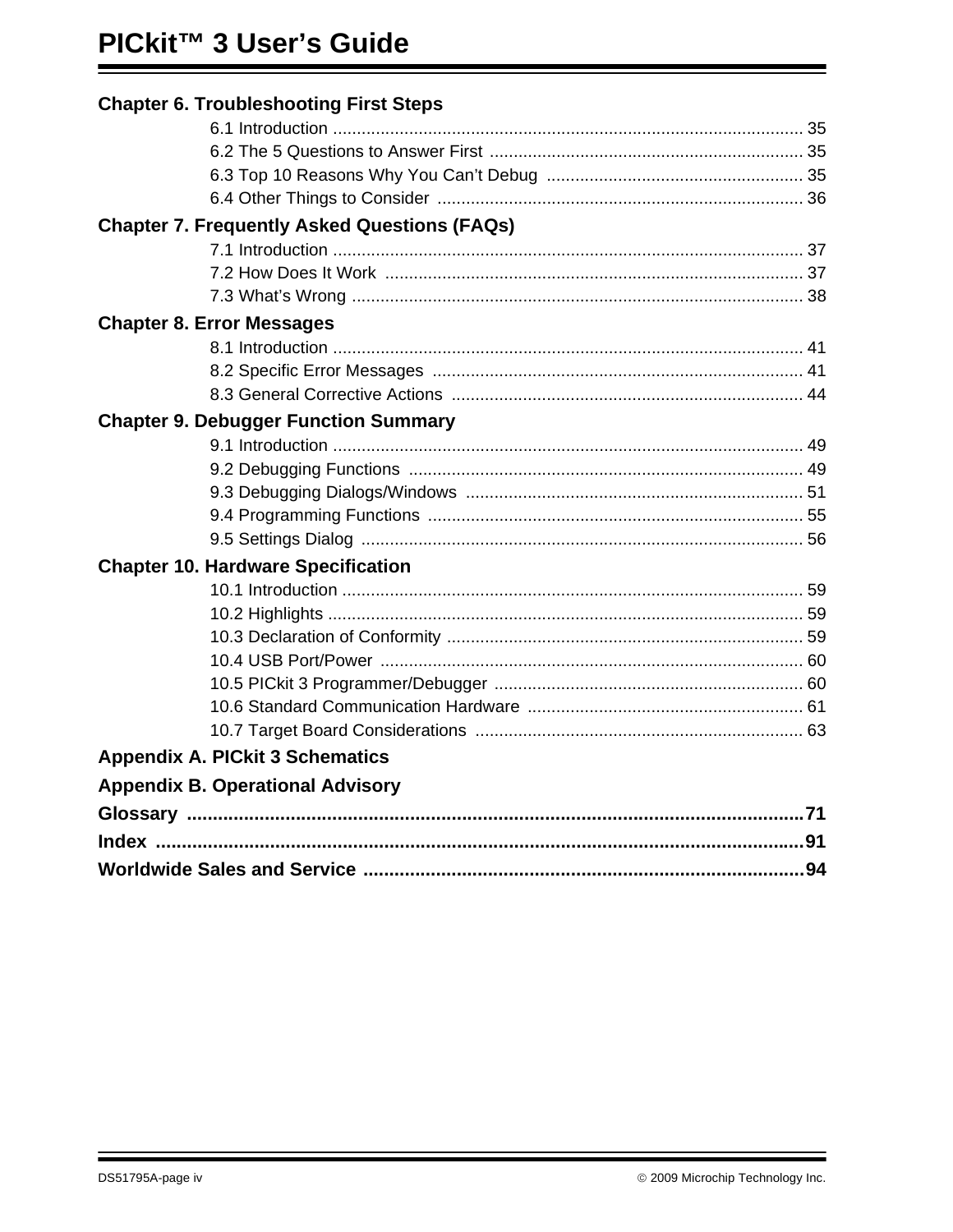<span id="page-4-0"></span>

## **Preface**

## **NOTICE TO CUSTOMERS**

**All documentation becomes dated, and this manual is no exception. Microchip tools and documentation are constantly evolving to meet customer needs, so some actual dialogs and/or tool descriptions may differ from those in this document. Please refer to our web site (www.microchip.com) to obtain the latest documentation available.**

**Documents are identified with a "DS" number. This number is located on the bottom of each page, in front of the page number. The numbering convention for the DS number is "DSXXXXXA", where "XXXXX" is the document number and "A" is the revision level of the document.**

**For the most up-to-date information on development tools, see the MPLAB® IDE on-line help. Select the Help menu, and then Topics to open a list of available on-line help files.**

## **INTRODUCTION**

This chapter contains general information that will be useful to know before using PICkit™ 3 programmer/debugger. Items discussed include:

- • [Document Layout](#page-5-0)
- • [Conventions Used in this Guide](#page-6-0)
- • [Warranty Registration](#page-7-1)
- • [Recommended Reading](#page-7-0)
- • [The Microchip Web Site](#page-8-0)
- • [Development Systems Customer Change Notification Service](#page-8-1)
- • [Customer Support](#page-9-0)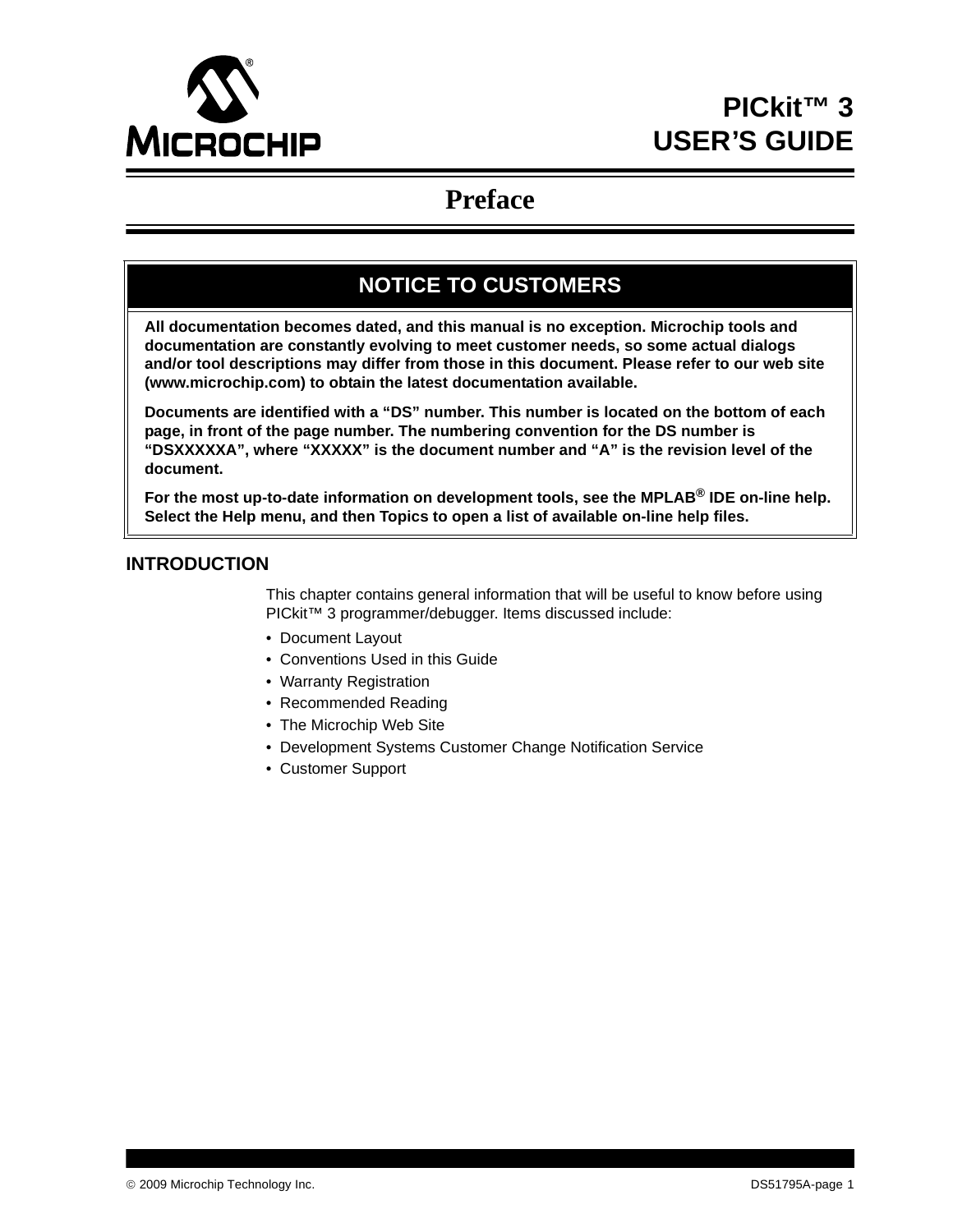## <span id="page-5-0"></span>**DOCUMENT LAYOUT**

This document describes how to use the PICkit 2as a development tool to emulate and debug firmware on a target board. The manual layout is as follows:

- **[Chapter 1. Overview](#page-12-3)** An overview of the PICkit 3 programmer/debugger.
- **[Chapter 2. Theory of Operation](#page-18-4)** A simplified description of how the PICkit 3 programmer/debugger works.
- **[Chapter 3. Installation](#page-26-4)** How to install the PICkit 3 programmer/debugger.
- **[Chapter 4. General Setup](#page-30-4)** Provides Instructions on how to get started using the PICkit 3 programmer/debugger to program supported devices.
- **[Chapter 5. PICkit 3 Debug Express](#page-34-4)** Provides basic information on using the PICkit™ 3 Debug Express.
- **[Chapter 6. Troubleshooting First Steps](#page-38-4)** Begins the troubleshooting process by identifying first steps and common reasons for problems with debugging.
- **[Chapter 7. Frequently Asked Questions \(FAQs\)](#page-40-3)** Provides information on solving common problems.
- **[Chapter 8. Error Messages](#page-44-3)** Provides specific error messages and general corrective actions.
- **[Chapter 9. Debugger Function Summary](#page-52-3)** Summarizes the available debugging functions.
- **[Chapter 10. Hardware Specification](#page-62-4)** Details hardware and electrical specifications for the PICkit 3.
- **[Appendix A. PICkit 3 Schematics](#page-68-1)** Provides hardware schematic diagrams for the PICkit 3 programmer/debugger.
- **[Appendix B. Operational Advisory](#page-70-1)** Addresses operational issues to be considered when designing applications.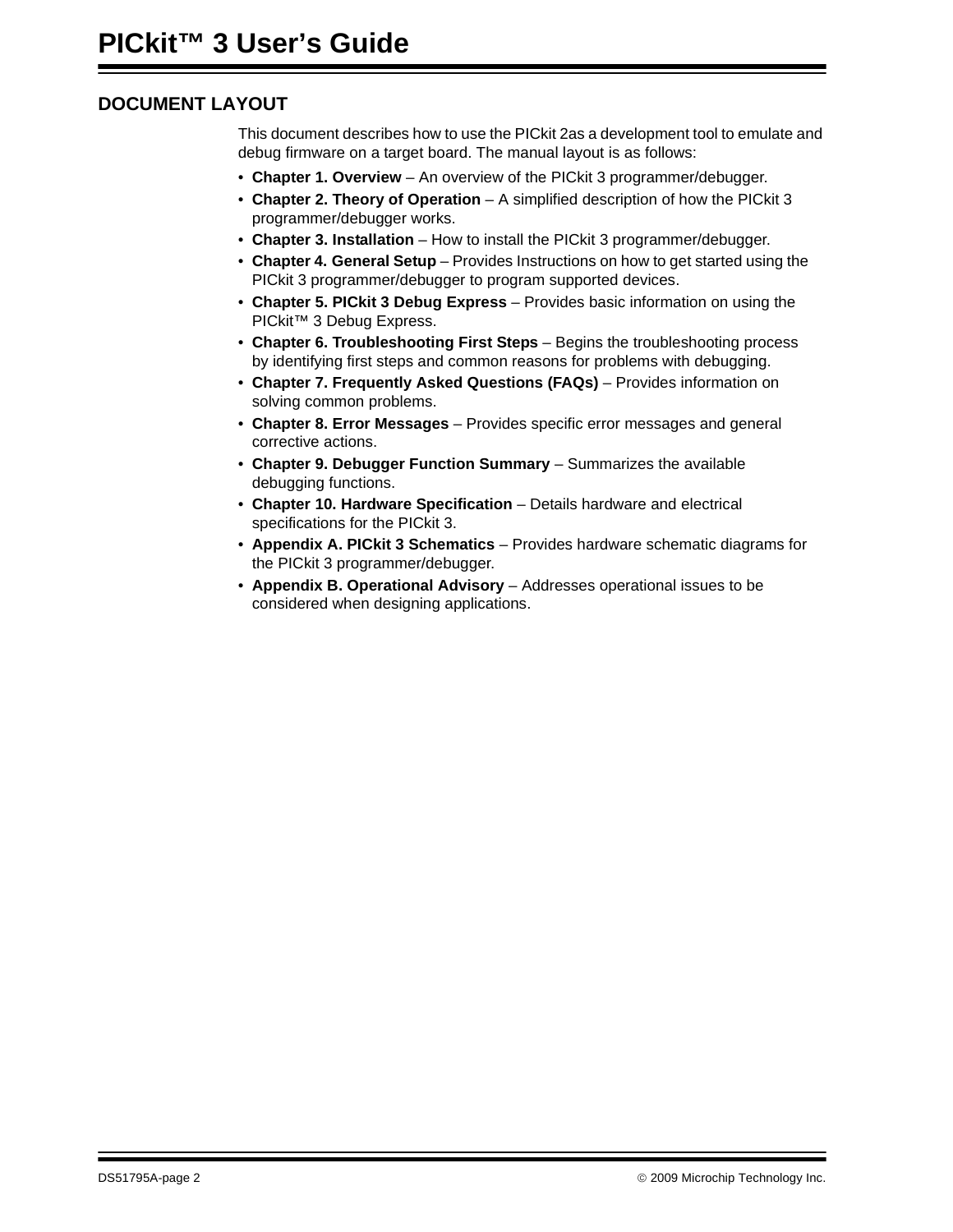## <span id="page-6-0"></span>**CONVENTIONS USED IN THIS GUIDE**

The following conventions may appear in this documentation:

### **DOCUMENTATION CONVENTIONS**

| <b>Description</b>                             | <b>Represents</b>                     | <b>Examples</b>                                 |  |
|------------------------------------------------|---------------------------------------|-------------------------------------------------|--|
| <b>Arial font:</b>                             |                                       |                                                 |  |
| Italic                                         | Referenced books                      | MPLAB <sup>®</sup> IDE User's Guide             |  |
|                                                | Emphasized text                       | is the only compiler                            |  |
| Initial caps                                   | A window                              | the Output window                               |  |
|                                                | A dialog                              | the Settings dialog                             |  |
|                                                | A menu selection                      | select Enable Programmer                        |  |
| Quotes                                         | A field name in a window or<br>dialog | "Save project before build"                     |  |
| Underlined, italic with right<br>angle bracket | A menu path                           | File>Save                                       |  |
| <b>Bold characters</b>                         | A dialog button                       | Click OK                                        |  |
|                                                | A tab                                 | Click the <b>Power</b> tab                      |  |
| Text in angle brackets $\lt$ >                 | A key on the keyboard                 | Press <enter>, <f1></f1></enter>                |  |
| <b>Courier New font:</b>                       |                                       |                                                 |  |
| Plain                                          | Sample source code                    | #define START                                   |  |
|                                                | Filenames                             | autoexec.bat                                    |  |
|                                                | File paths                            | $c:\mbox{\texttt{C18}}$                         |  |
|                                                | Keywords                              | asm, endasm, static                             |  |
|                                                | Command-line options                  | $-Opa+, -Opa-$                                  |  |
|                                                | <b>Bit values</b>                     | $0, 1$                                          |  |
|                                                | Constants                             | $0xFF, 'A'$                                     |  |
| Italic                                         | A variable argument                   | file.o, where file can be<br>any valid filename |  |
| Square brackets []                             | Optional arguments                    | mpasmwin [options]<br>file [options]            |  |
| Curly brackets and pipe                        | Choice of mutually exclusive          | errorlevel $\{0 1\}$                            |  |
| character: $\{   \}$                           | arguments; an OR selection            |                                                 |  |
| Ellipses                                       | Replaces repeated text                | var name [,<br>var name]                        |  |
|                                                | Represents code supplied by<br>user   | void main (void)<br>$\cdots$<br>$\mathfrak{c}$  |  |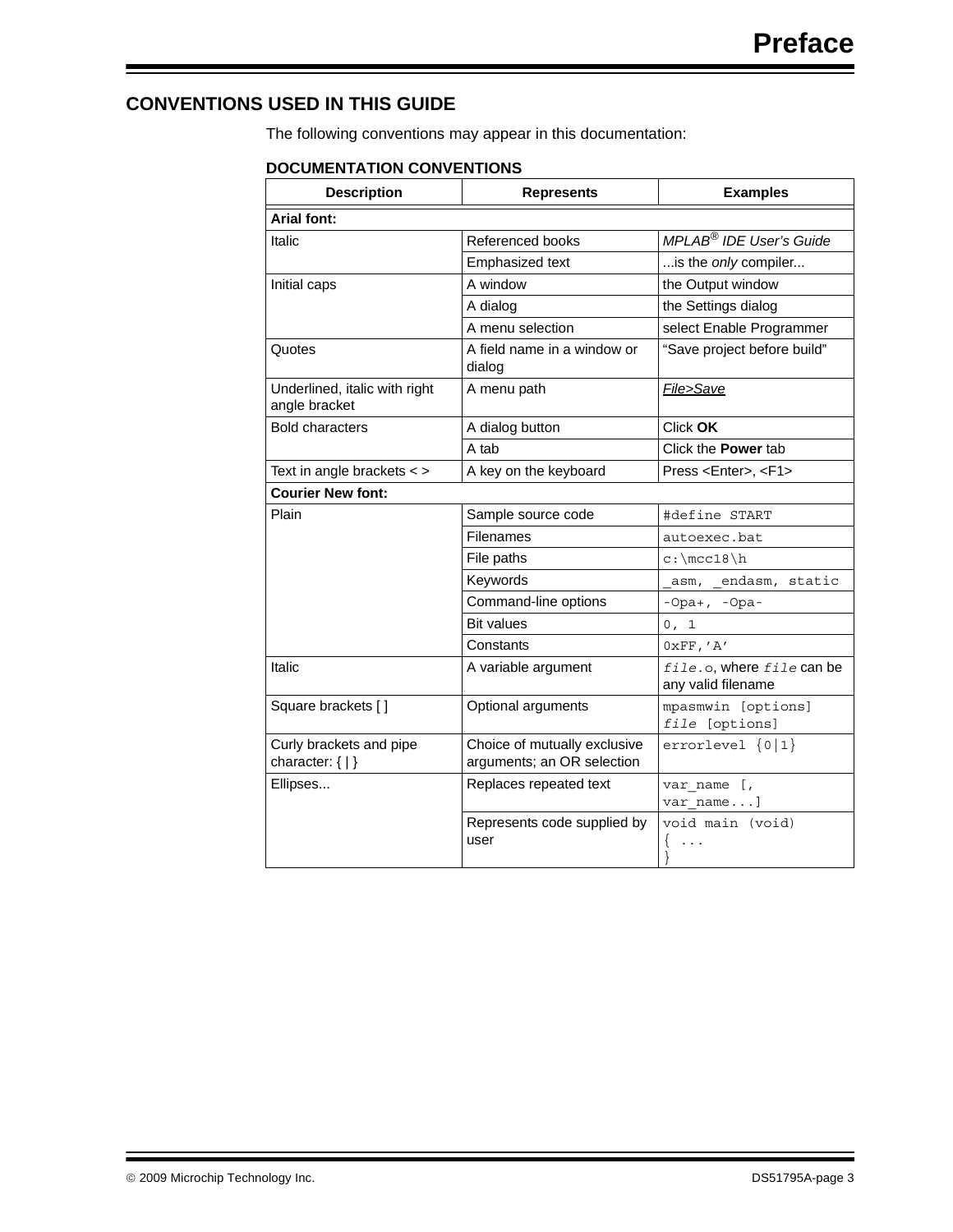## <span id="page-7-1"></span>**WARRANTY REGISTRATION**

Please complete the enclosed Warranty Registration Card and mail it promptly. Sending in the Warranty Registration Card entitles users to receive new product updates. Interim software releases are available at the Microchip web site.

### <span id="page-7-0"></span>**RECOMMENDED READING**

This user's guide describes how to use PICkit 2. Other useful documents are listed below. The following Microchip documents are available and recommended as supplemental reference resources.

#### **44-Pin Demo Board User's Guide (DS41296)**

Consult this document for instructions on how to use the 44-Pin demo board as a development tool to emulate and debug firmware on a target board.

#### **Low Pin Count Demo Board User's Guide (DS51556)**

Consult this document for instructions on how to use Microchip Technology's low pin count device (8-pin, 14-pin and 20-pin). This document includes a series of tutorials.

#### **MPLAB® IDE User's Guide/Help (DS51519)**

Consult this document for more information pertaining to the installation and features of the MPLAB Integrated Development Environment (IDE) software. An on-line Help version is also available.

#### **In-Circuit Serial Programmer™ (ICSP™) Guide (DS30277)**

This document contains helpful design guidelines for successful ICSP programming. It includes application notes on hardware designs and the ICSP programming specifications.

#### **MPASM™ Assembler, MPLINK™ Object Linker, MPLIB™ Object Librarian User's Guide (DS33014)**

Describes how to use the Microchip PIC<sup>®</sup> MCU assembler (MPASM assembler), linker (MPLINK linker), and librarian (MPLIB librarian).

### **README for PICkit™ 3 Debug Express**

For the latest information on using the PICkit 3 Debug Express, read the "Readme for PICkit 3.htm" file (an HTML file) in the Readmes subdirectory of the MPLAB IDE installation directory. The Readme file contains updated information and known issues that may not be included in this user's guide.

#### **PICkit™ 3 Debug Express C18 Lessons**

These tutorials guide you through using the PICkit 3 Debug Express with the MPLAB C Compiler for PIC18 MCU's. They are available on the MPLAB IDE CDROM and on the Microchip web site.

#### **Readme Files**

For the latest information on using other tools, read the tool-specific Readme files in the Readmes subdirectory of the MPLAB IDE installation directory. The Readme files contain updated information and known issues that may not be included in this user's guide.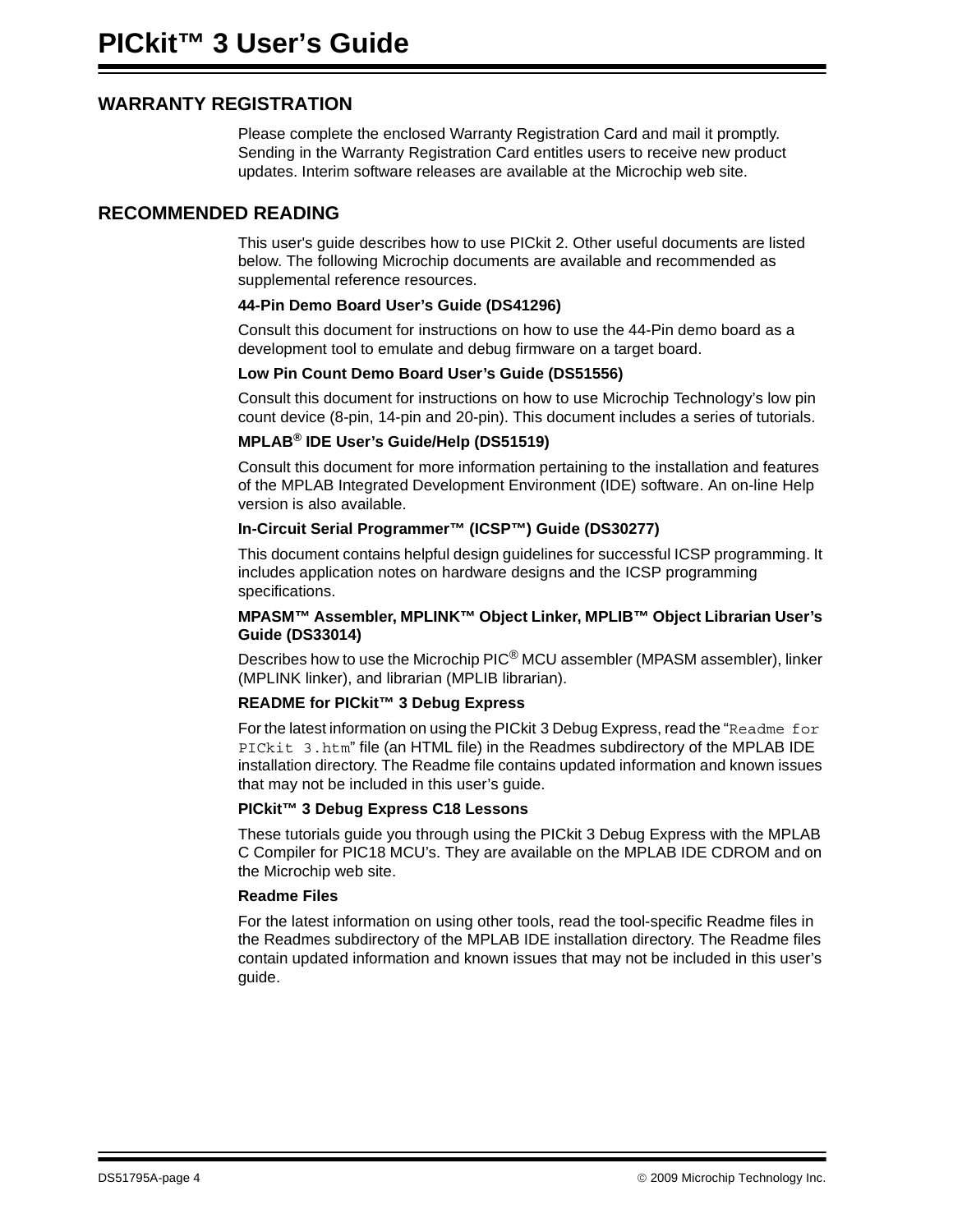## <span id="page-8-0"></span>**THE MICROCHIP WEB SITE**

Microchip provides online support via our web site at [www.microchip.com](http://www.microchip.com). This web site is used as a means to make files and information easily available to customers. Accessible by using your favorite internet browser, the web site contains the following information:

- **Product Support** Data sheets and errata, application notes and sample programs, design resources, user's guides and hardware support documents, latest software releases and archived software
- **General Technical Support** Frequently Asked Questions (FAQs), technical support requests, online discussion groups, Microchip consultant program member listing
- **Business of Microchip** Product selector and ordering guides, latest Microchip press releases, listing of seminars and events, listings of Microchip sales offices, distributors and factory representatives

## <span id="page-8-1"></span>**DEVELOPMENT SYSTEMS CUSTOMER CHANGE NOTIFICATION SERVICE**

Microchip's customer notification service helps keep customers current on Microchip products. Subscribers will receive e-mail notification whenever there are changes, updates, revisions or errata related to a specified product family or development tool of interest.

To register, access the Microchip web site at [www.microchip.com,](http://www.microchip.com) click on Customer Change Notification and follow the registration instructions.

The Development Systems product group categories are:

- **Compilers** The latest information on Microchip C compilers, assemblers, linkers and other language tools. These include all MPLAB C compilers; all MPLAB assemblers (including MPASM™ assembler); all MPLAB linkers (including MPLINK™ object linker); and all MPLAB librarians (including MPLIB™ object librarian).
- **Emulators** The latest information on Microchip in-circuit emulators.These include the MPLAB REAL ICE™, MPLAB ICE 2000 in-circuit emulators
- **In-Circuit Debuggers** The latest information on the Microchip in-circuit debuggers. These include the MPLAB ICD 2, ICD 3, PICkit™ 2 and PICkit™ 3.
- **MPLAB® IDE** The latest information on Microchip MPLAB IDE, the Windows® Integrated Development Environment for development systems tools. This list is focused on the MPLAB IDE, MPLAB IDE Project Manager, MPLAB Editor and MPLAB SIM simulator, as well as general editing and debugging features.
- **Programmers** The latest information on Microchip programmers. These include the MPLAB PM3 device programmer and the PICSTART<sup>®</sup> Plus, PICkit 2 and PICkit 3 development programmers.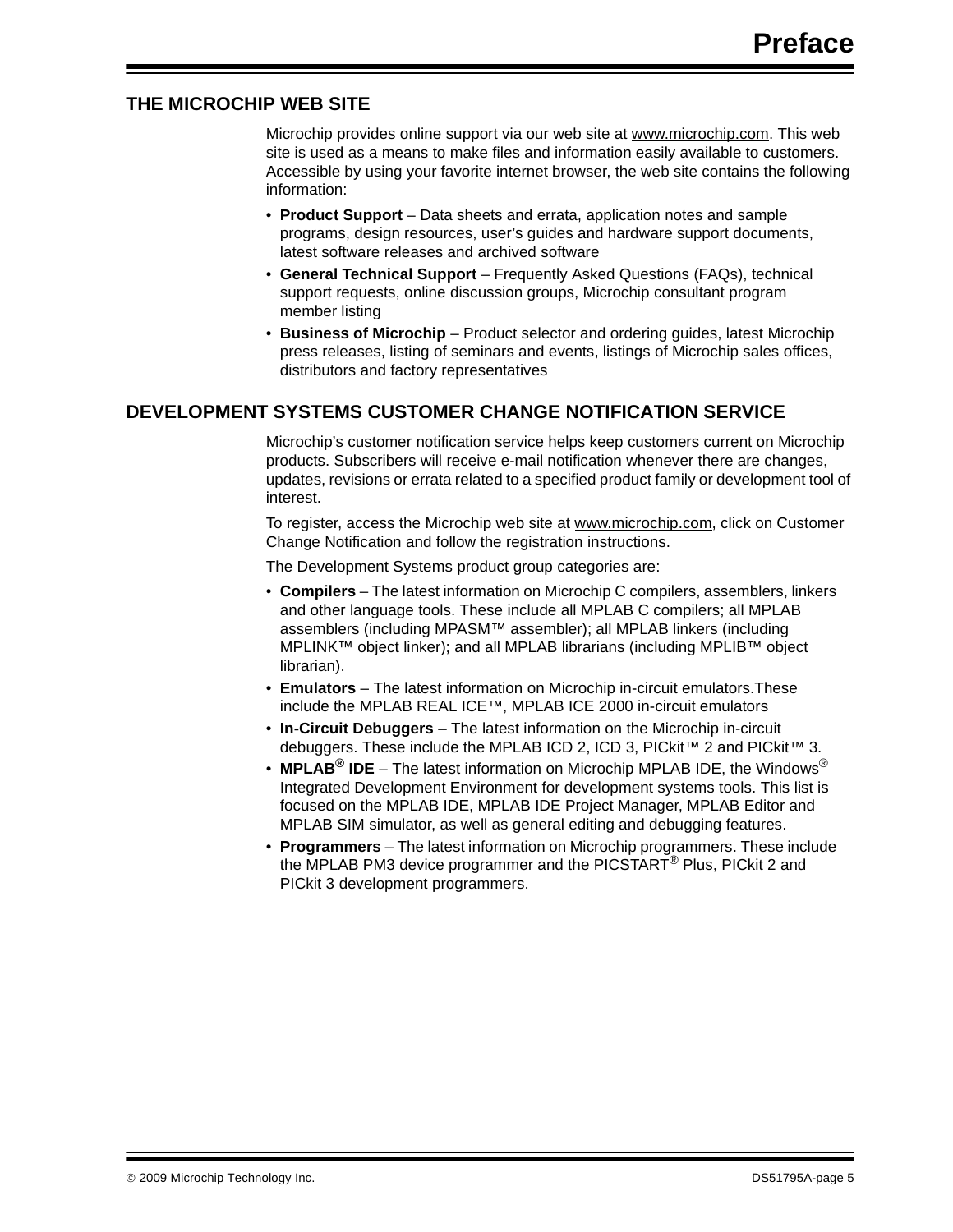## <span id="page-9-0"></span>**CUSTOMER SUPPORT**

Users of Microchip products can receive assistance through several channels:

- Distributor or Representative
- Local Sales Office
- Field Application Engineer (FAE)
- Technical Support

Customers should contact their distributor, representative or field application engineer (FAE) for support. Local sales offices are also available to help customers. A listing of sales offices and locations is included in the back of this document. See our web site for a complete, up-to-date listing of sales offices.

Technical support is available through the web site at: [http://support.microchip.com.](http://support.microchip.com)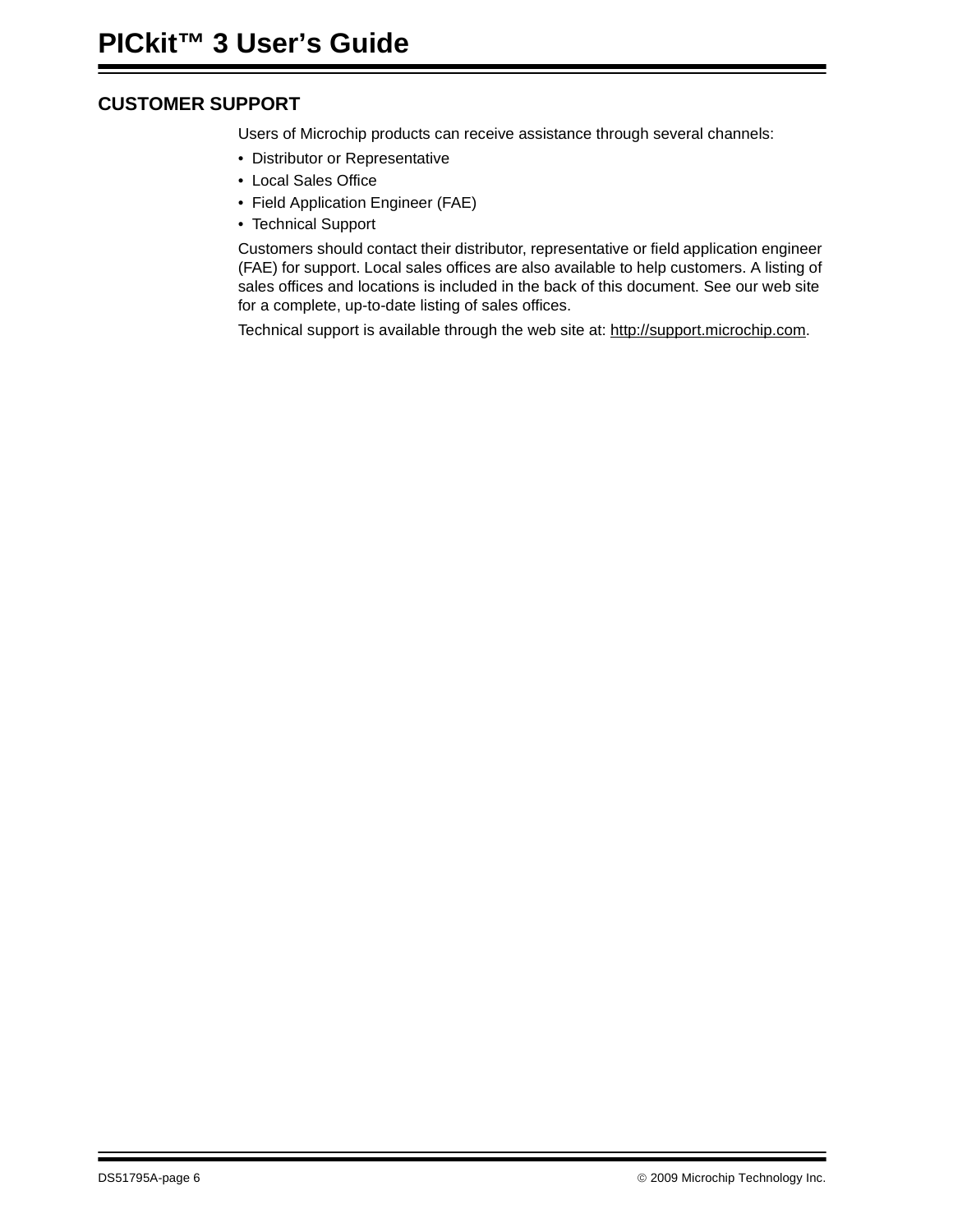

## PICkit™ 3 USER'S GUIDE

## **Part 1 - Getting Started**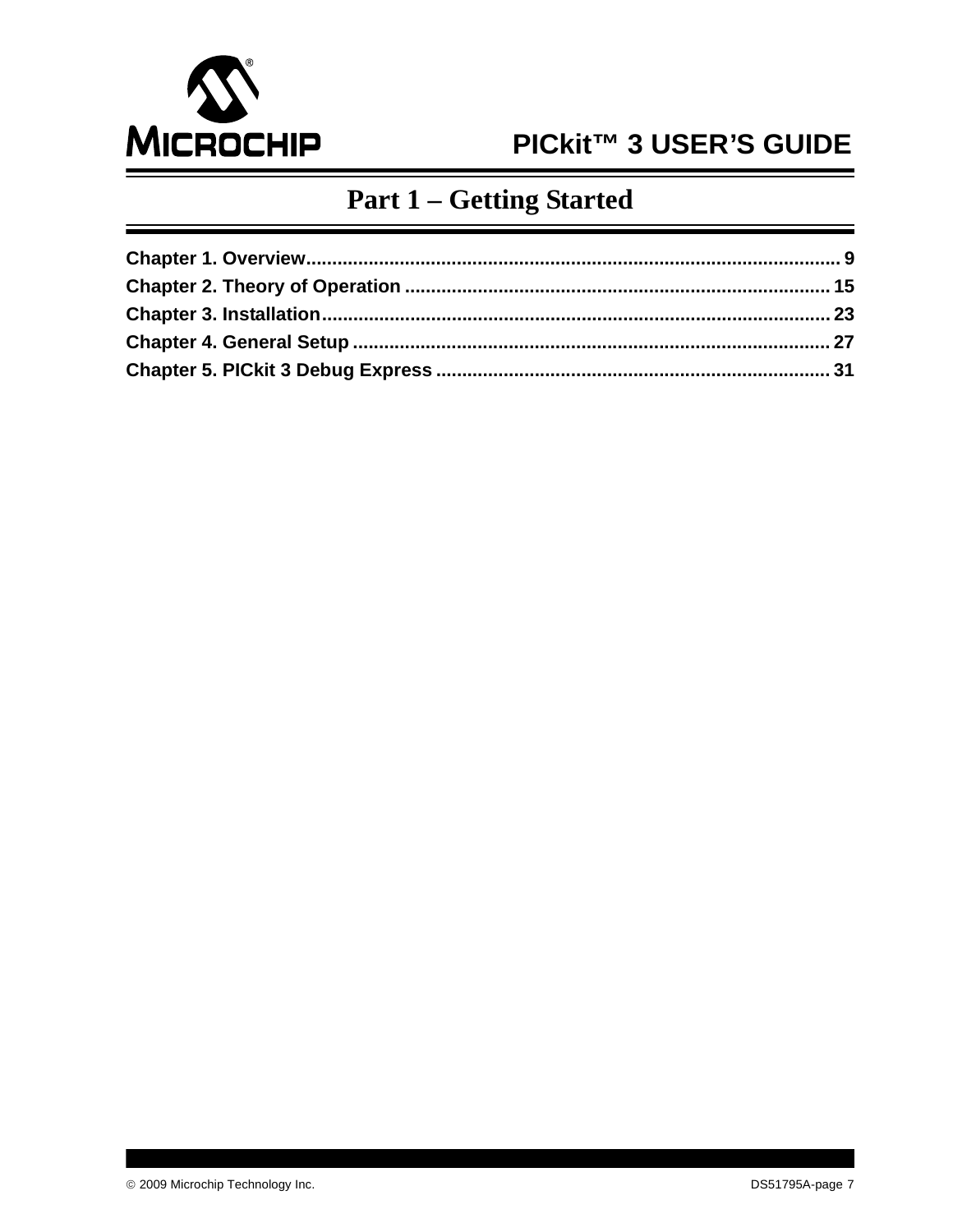**NOTES:**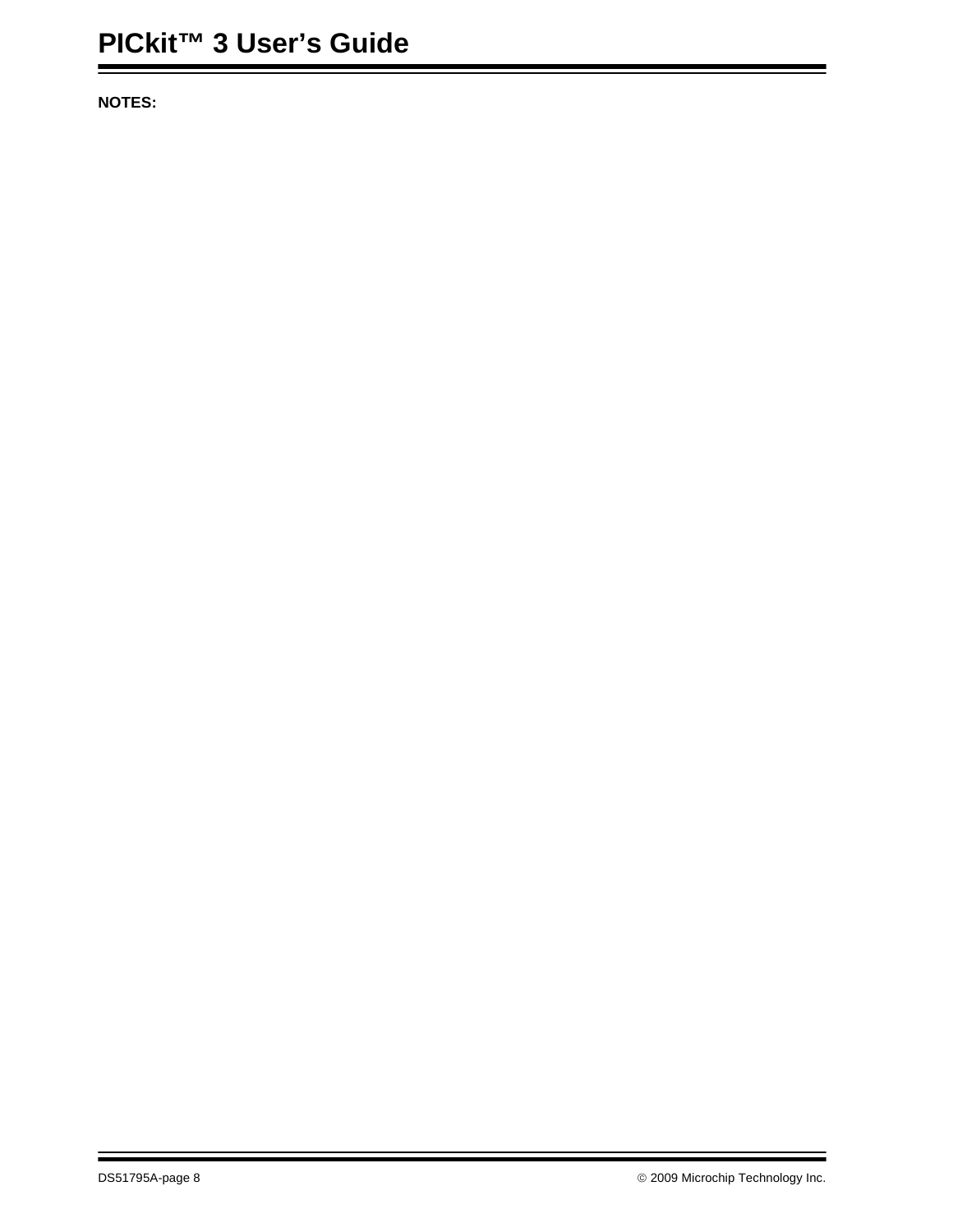

## <span id="page-12-3"></span>**PICkit™ 3 USER'S GUIDE**

## **Chapter 1. Overview**

### <span id="page-12-1"></span><span id="page-12-0"></span>**1.1 INTRODUCTION**

An overview of the PICkit 3 programmer/debugger system is given.

- • [PICkit 3 Programmer/Debugger Defined](#page-12-2)
- • [How the PICkit 3 Programmer/Debugger Helps You](#page-14-0)
- • [PICkit 3 Programmer/Debugger Components](#page-15-0)
- • [Device and Feature Support](#page-16-0)

#### <span id="page-12-2"></span>**1.2 PICKIT 3 PROGRAMMER/DEBUGGER DEFINED**

The PICkit 3 programmer/debugger (see [Figure 1-1\)](#page-13-0) is a simple, low-cost in-circuit debugger that is controlled by a PC running MPLAB IDE (v8.20 or greater) software on a Windows<sup>®</sup> platform. The PICkit 3 programmer/debugger is an integral part of the development engineer's toolsuite. The application usage can vary from software development to hardware integration.

The PICkit 3 programmer/debugger is a debugger system used for hardware and software development of Microchip PIC<sup>®</sup> microcontrollers (MCUs) and dsPIC<sup>®</sup> Digital Signal Controllers (DSCs) that are based on In-Circuit Serial Programming™ (ICSP™) and Enhanced In-Circuit Serial Programming 2-wire serial interfaces. In addition to debugger functions, the PICkit 3 programmer/debugger system also may be used as a development programmer.

The debugger system executes code like an actual device because it uses a device with built-in emulation circuitry, instead of a special debugger chip, for emulation. All available features of a given device are accessible interactively, and can be set and modified by the MPLAB IDE interface.

The PICkit 3 debugger was developed for emulating embedded processors with debug facilities. The PICkit 3 features include:

- Full-speed USB support using Windows standard drivers
- Real-time execution
- Processors run at maximum speeds
- Built-in over-voltage/short circuit monitor
- Low voltage to 5V (1.8-5V range)
- Diagnostic LEDs (power, active, status)
- Read/write program and data memory of microcontroller
- Erase of all memory types (EEPROM, ID, configuration and program) with verification
- Peripheral freeze at breakpoint

**Note:** The PICkit 3 is intended for development programming. For production programming, please consider the MPLAB PM3 device programmer or other third party programmers designed for a production environment.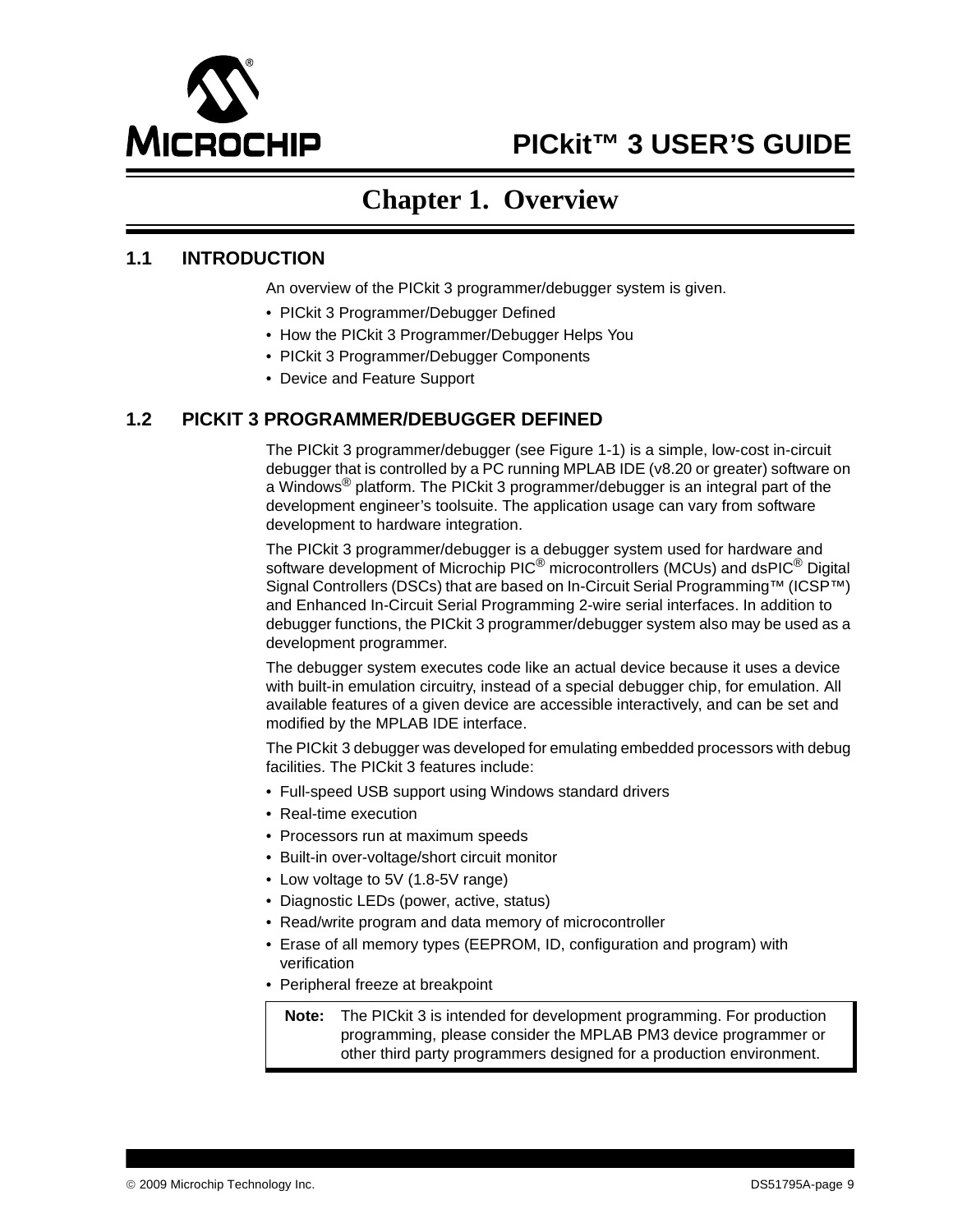<span id="page-13-0"></span>

## **1.2.1 Lanyard Connection**

A convenient lanyard connection is available on the programmer.

#### **1.2.2 USB Port Connection**

The USB port connection is a USB mini-B connector. Connect the PICkit 3 to the PC using the supplied USB cable.

#### **1.2.3 Pin 1 Marker**

This marker designates the location of pin 1 for proper connector alignment.

### **1.2.4 Programming Connector**

The programming connector is a 6-pin header (0.100" spacing) that connects to the target device. See the pinout specification in [Figure 1-2.](#page-14-1)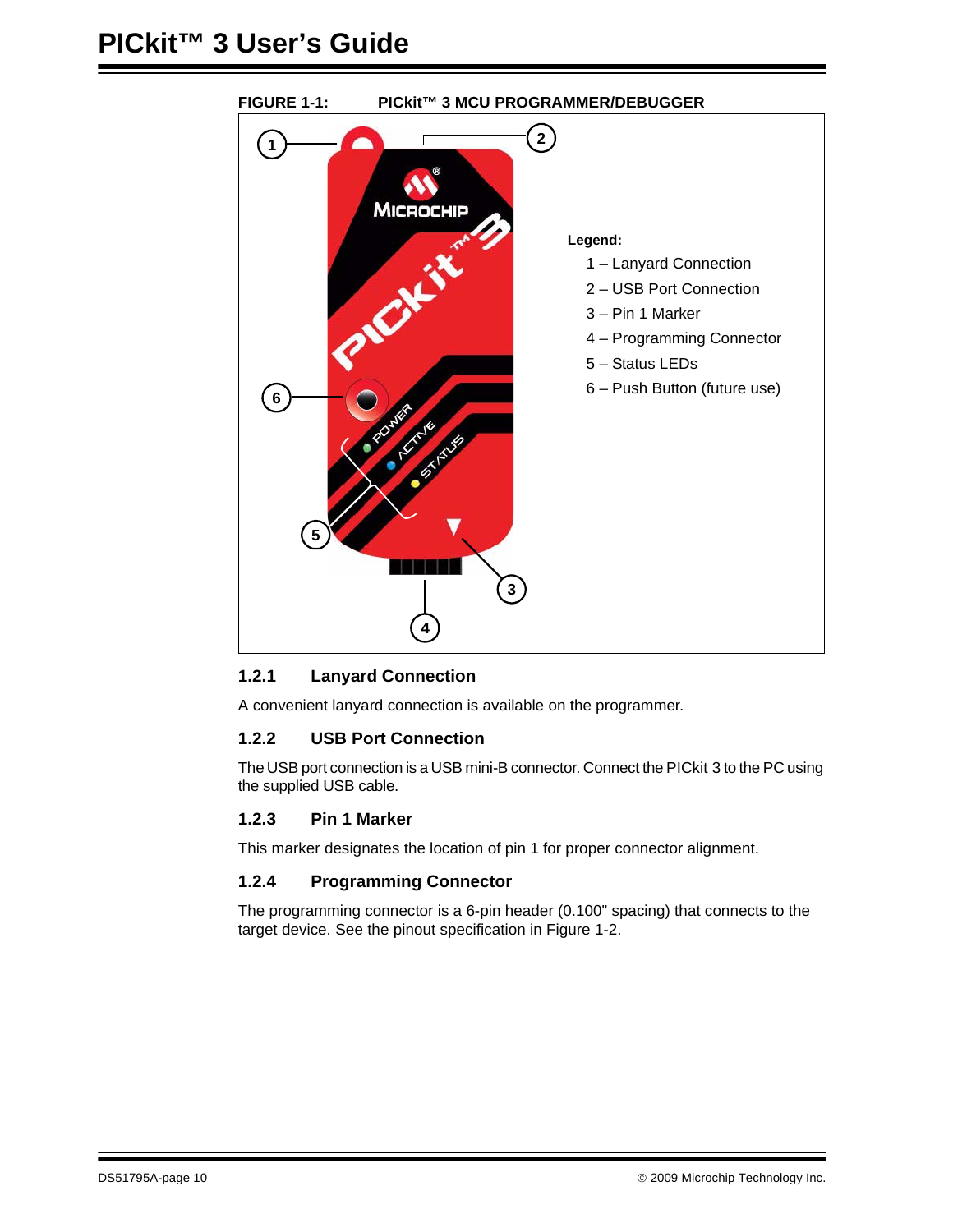<span id="page-14-1"></span>

**Note:** The programming connector pin functions are different for programming Serial EEPROMS and HCS devices. See the ReadMe file for the PICkit 3 (*Help>Readme)* included with the MPLAB IDE software for these pinouts.

### **1.2.5 Status LEDs**

The Status LEDs indicate the status of the PICkit 3.

- 1. **Power** (green) Power is supplied to the PICkit 3 via the USB port.
- 2. **Active** (blue) The PICkit 3 has connection to the PC USB port and the communication link is active.
- **3. Status:**

**Busy** (yellow) – The PICkit 3 is busy with a function in progress, such as programming.

**Error** (red) – The PICkit 3 has encountered an error.

## <span id="page-14-0"></span>**1.3 HOW THE PICKIT 3 PROGRAMMER/DEBUGGER HELPS YOU**

The PICkit 3 programmer/debugger allows you to:

- Debug your application on your own hardware in real time
- Debug with hardware breakpoints
- Set breakpoints based on internal events
- Monitor internal file registers
- Emulate at full speed
- Program your device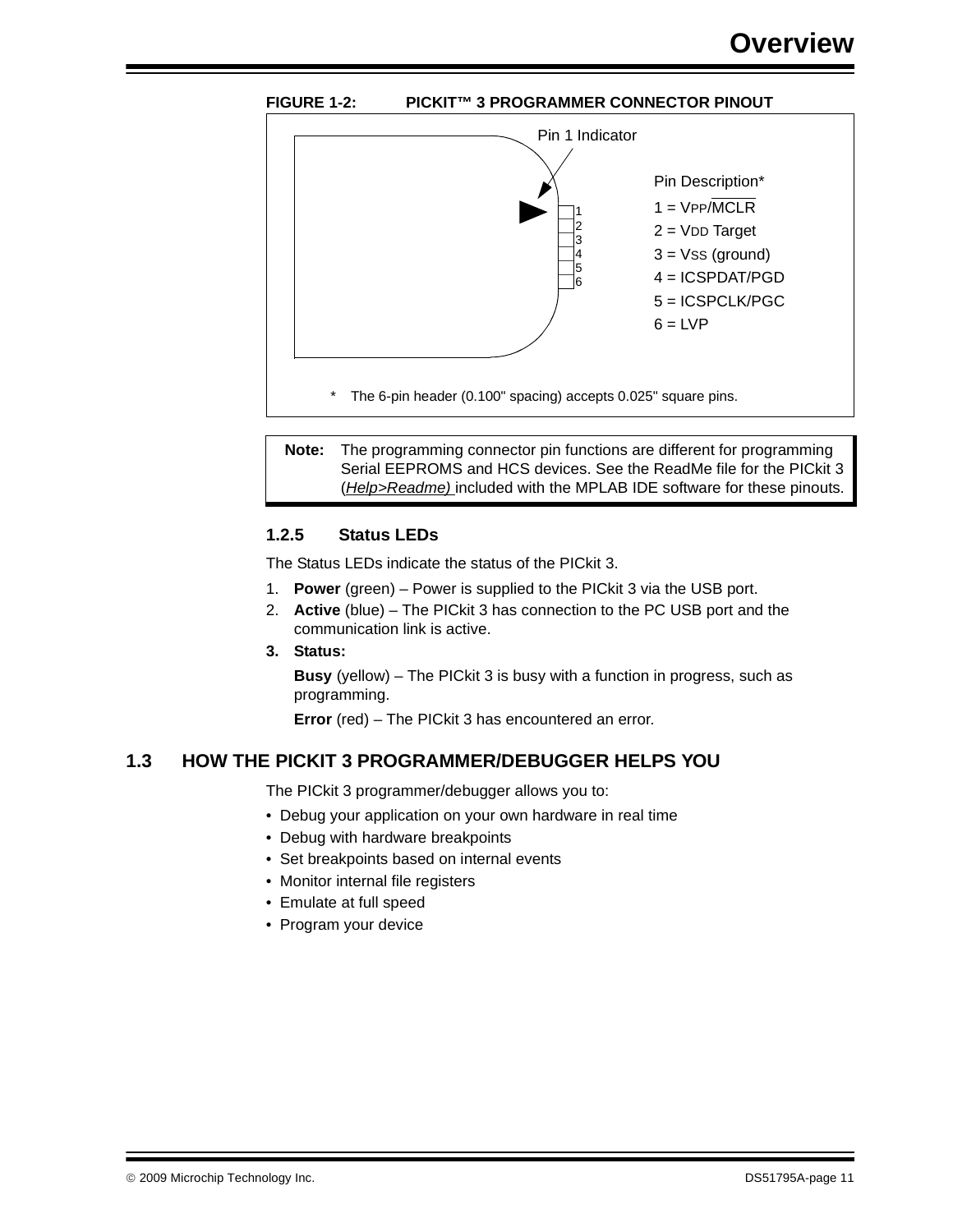## <span id="page-15-0"></span>**1.4 PICKIT 3 PROGRAMMER/DEBUGGER COMPONENTS**

The components of the PICkit 3 programmer/debugger system are:

- 1. PICkit 3 with indicator lights for power, activity and status.
- 2. USB cable to provide communications between the debugger and a PC and to provide power to the debugger.
- 3. CD-ROM with MPLAB IDE software and on-line documentation.





Additional hardware that may be ordered separately:

- PICkit 3 Debug Express Kit which includes:
	- a 44-pin demo board with a PIC18F45K20 MCU
	- free version of MPLAB C Compiler for PIC18 MCUs
	- easy-to-understand lessons and tutorials
	- other software utilities, examples with source code and full documentation
- Transition socket
- ICD headers
- MPLAB IDE processor extension kits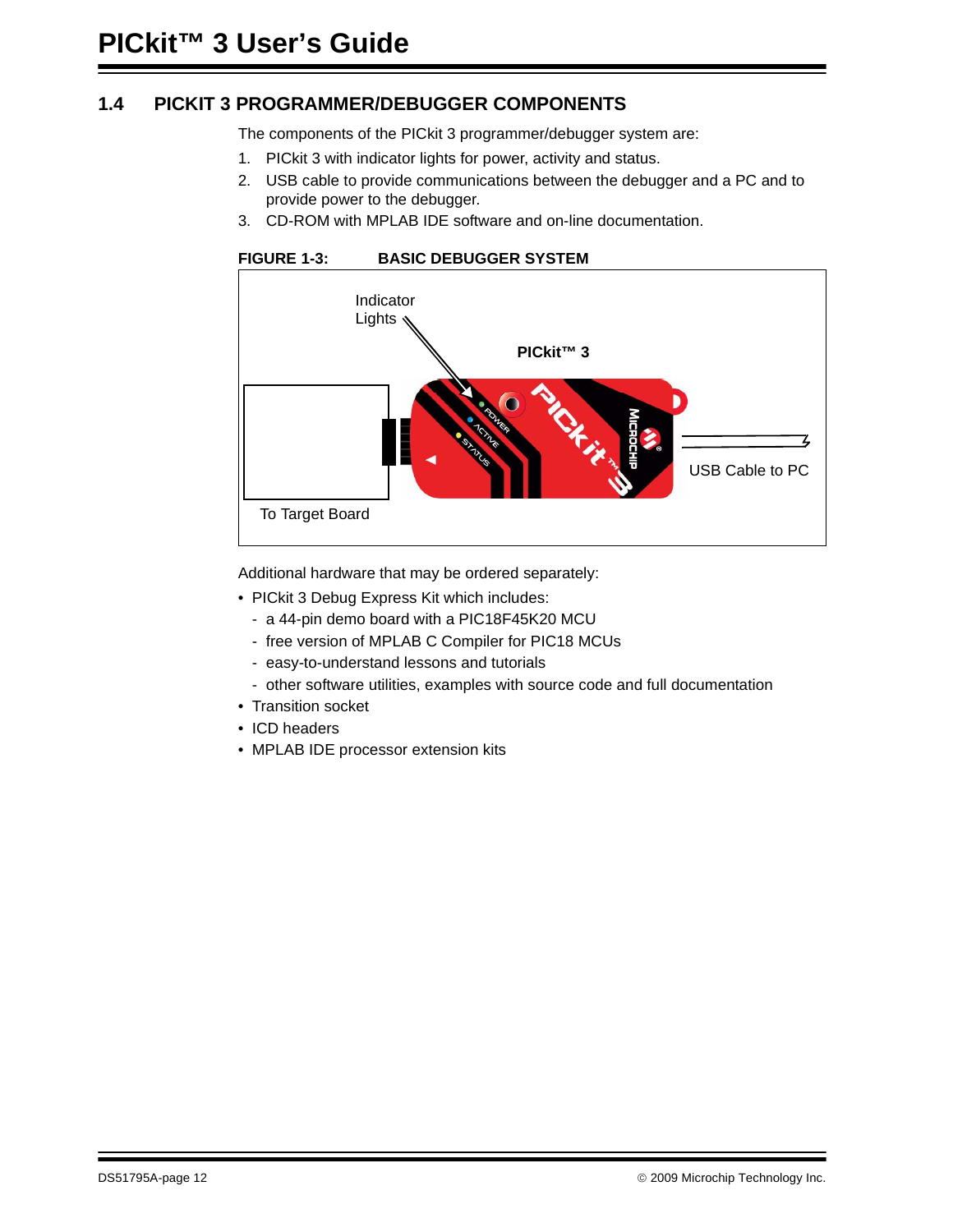## <span id="page-16-0"></span>**1.5 DEVICE AND FEATURE SUPPORT**

[Table 1-1](#page-16-1) and [Table 1-2](#page-17-0) show the support for devices and device features.

| <b>Feature</b>                   | dsPIC33F,<br>PIC24F/H | dsPIC30F<br>SMPS <sup>(1)</sup> | dsPIC30F |
|----------------------------------|-----------------------|---------------------------------|----------|
| Reset application                | С                     | С                               | C        |
| Run, Halt                        | C                     | С                               | С        |
| Single step                      | C                     | C                               | C        |
| Animate                          | С                     | С                               | С        |
| Full-speed emulation             | C                     | C                               | С        |
| Hardware breakpoints             | С                     | C                               | С        |
| Peripheral freeze <sup>(2)</sup> | C                     | С                               | С        |
| Break on data fetch or write     | C                     | C                               | С        |
| Break on stack overflow          | N                     | N                               | N        |
| Stopwatch                        | C                     | С                               | N        |
| Pass counter                     | С                     | С                               | С        |
| <b>WDT</b> overflow              | C                     | С                               | N        |
| Standard speed communication     | С                     | Ć                               | С        |
| Processor Pak                    | F                     | F                               | N        |

### <span id="page-16-1"></span>**TABLE 1-1: 16-BIT (DATA MEMORY) DEVICES**

**Legend:**

**C** = Current support

**D** = Support dependent on device

 **= No support now, but planned in the future** 

**N** = Support not available

**Note 1:** Current Switch Mode Power Supply (SMPS) devices: dsPIC30F1010/2020/2023.

**2:** This feature operates differently depending on the selected device.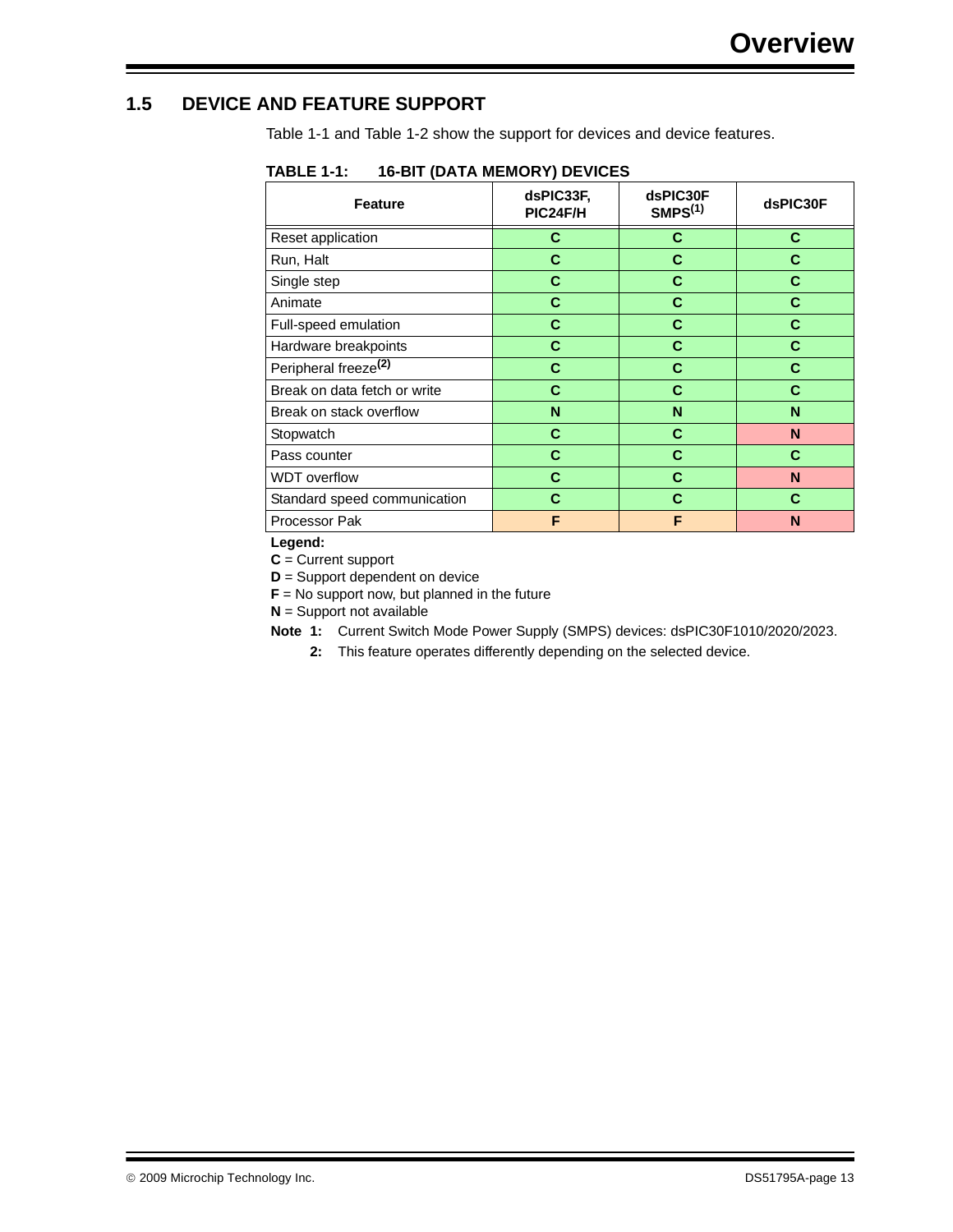| <b>Feature</b>                   | PIC18FXXJ | <b>PIC18F,</b><br>PIC18F Enh,<br>PIC18FXXK | PIC12F, PIC16F |
|----------------------------------|-----------|--------------------------------------------|----------------|
| Reset application                | C         | C                                          | C              |
| Run, Halt                        | С         | C                                          | С              |
| Single step                      | С         | C                                          | C              |
| Animate                          | С         | C                                          | С              |
| Full-speed emulation             | С         | C                                          | С              |
| Hardware breakpoints             | C         | C                                          | C              |
| Peripheral freeze <sup>(1)</sup> | С         | С                                          | С              |
| Break on data fetch or write     | C         | C                                          | N              |
| Break on stack overflow          | C         | C                                          | N              |
| Stopwatch                        | С         | N                                          | N              |
| Pass counter                     | C         | C                                          | N              |
| <b>WDT</b> overflow              | С         | N                                          | N              |
| Standard speed communication     | С         | С                                          | C              |
| Processor Pak                    | F         | F                                          | F              |

#### <span id="page-17-0"></span>**TABLE 1-2: 8-BIT (DATA MEMORY) DEVICES**

**Legend:**

**C** = Current support

 **= No support now, but planned in the future** 

**N** = Support not available

**Note 1:** This feature operates differently depending on the selected device.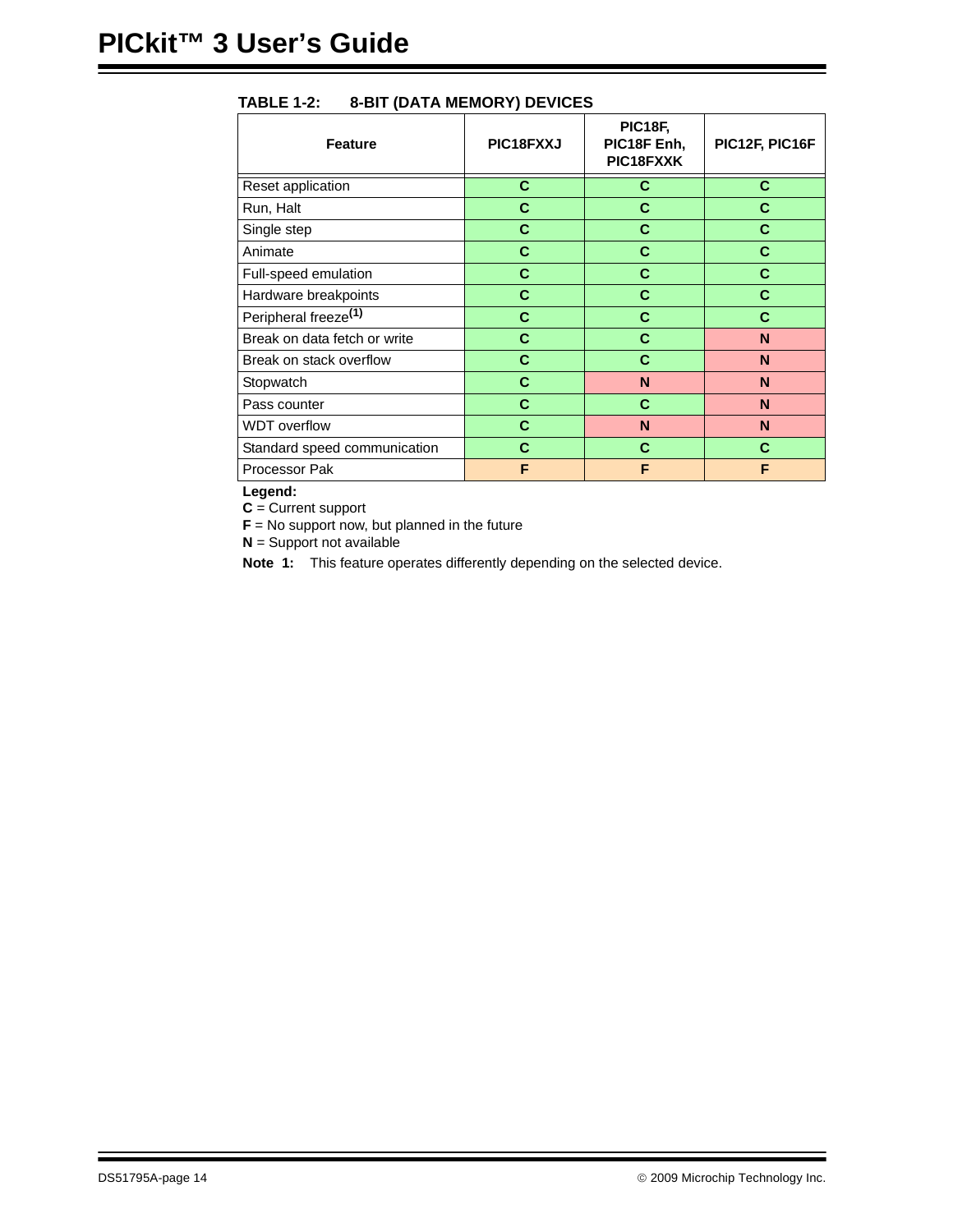

## <span id="page-18-4"></span>**PICkit™ 3 USER'S GUIDE**

## **Chapter 2. Theory of Operation**

### <span id="page-18-1"></span><span id="page-18-0"></span>**2.1 INTRODUCTION**

A simplified description of how the PICkit 3 programmer/debugger system works is provided here. It is intended to provide enough information so a target board can be designed that is compatible with the debugger for both emulation and programming operations. The basic theory of in-circuit emulation and programming is described so that problems, if encountered, are quickly resolved.

- • [PICkit 3 vs. PICkit 2](#page-18-2)
- • [Debugger to Target Communication](#page-18-3)
- • [Communication Connections](#page-20-0)
- • [Debugging](#page-22-0)
- • [Requirements for Debugging](#page-23-0)
- • [Programming](#page-25-0)
- • [Resources Used by the Debugger](#page-25-1)

### <span id="page-18-2"></span>**2.2 PICkit 3 VS. PICkit 2**

The PICkit 3 programmer/debugger system is similar in function to the PICkit 2 in-circuit debugger system. Similarities of the two debuggers include:

- Powered via USB cable to PC
- Provides a programmable voltage power supply

The PICkit 3 differs from the PICkit 2 by providing:

- Extended EE program image space (512 Kbytes)
- True voltage reference
- Increased voltage range (1.8-5V VDD; 1.8-14V VPP)

### <span id="page-18-5"></span><span id="page-18-3"></span>**2.3 DEBUGGER TO TARGET COMMUNICATION**

The debugger system configurations are discussed in the following sections.

## **CAUTION Do not change hardware connections while the PICkit 3 or target is powered.**

#### <span id="page-18-6"></span>**Standard ICSP Device Communication**

The debugger system can be configured to use standard ICSP communication for both programming and debugging functions. This 6-pin connection is the same one used by the PICkit 2 programmer/debugger.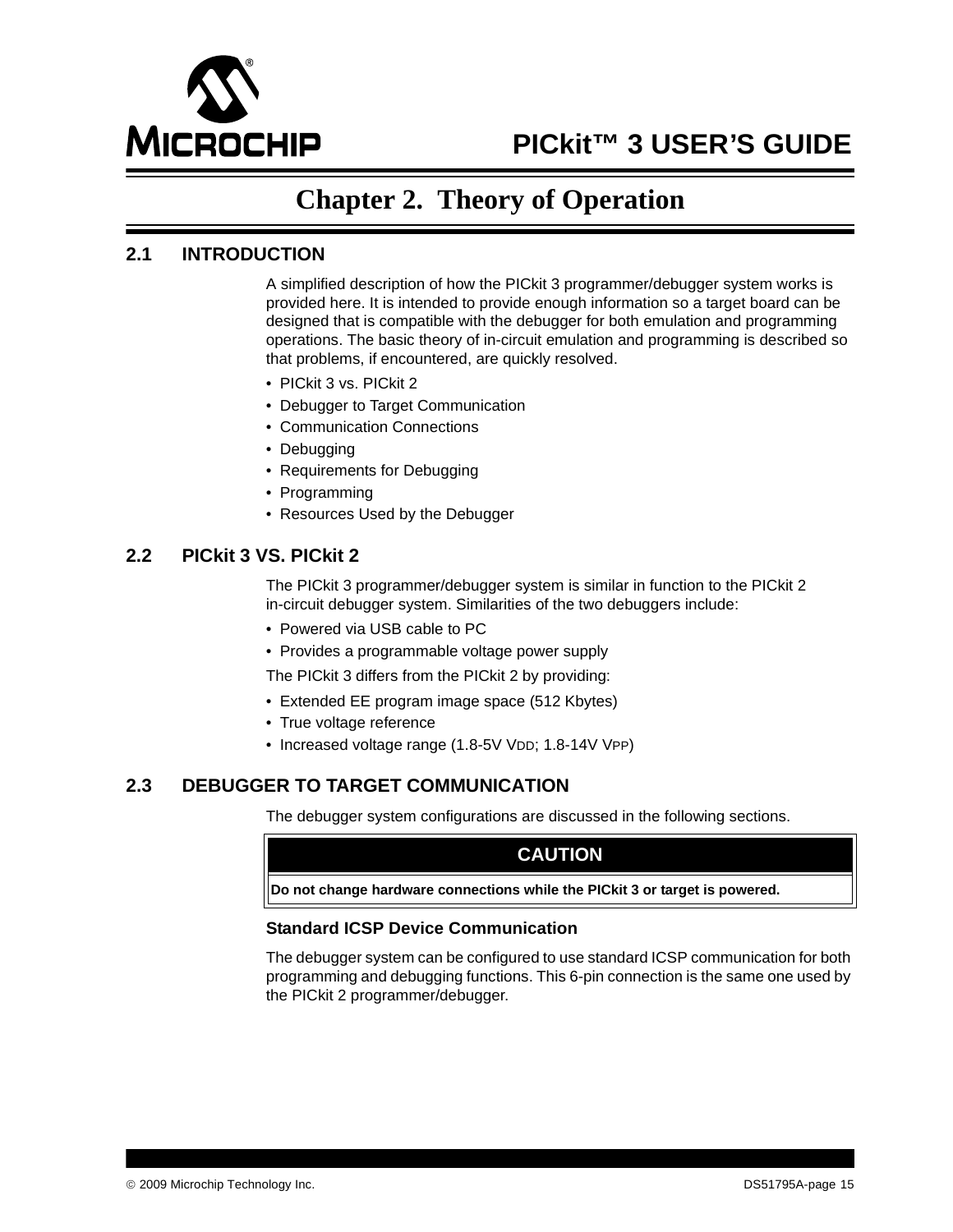The modular cable can be either (1) inserted into a matching socket at the target, where the target device is on the target board [\(Figure 2-1\)](#page-19-0), or (2) inserted into a standard adapter/header board combo (available as a Processor Pak), which in then plugged into the target board ([Figure 2-2](#page-19-1)).

**Note:** Older header boards used a 6-pin (RJ-11) connector instead of an 8-pin connector, so these headers may be connected to the debugger with the AC164110 ICSP adapter.

For more on standard communication, see **[Chapter 10. "Hardware Specification"](#page-62-4)**.

<span id="page-19-0"></span>



<span id="page-19-1"></span>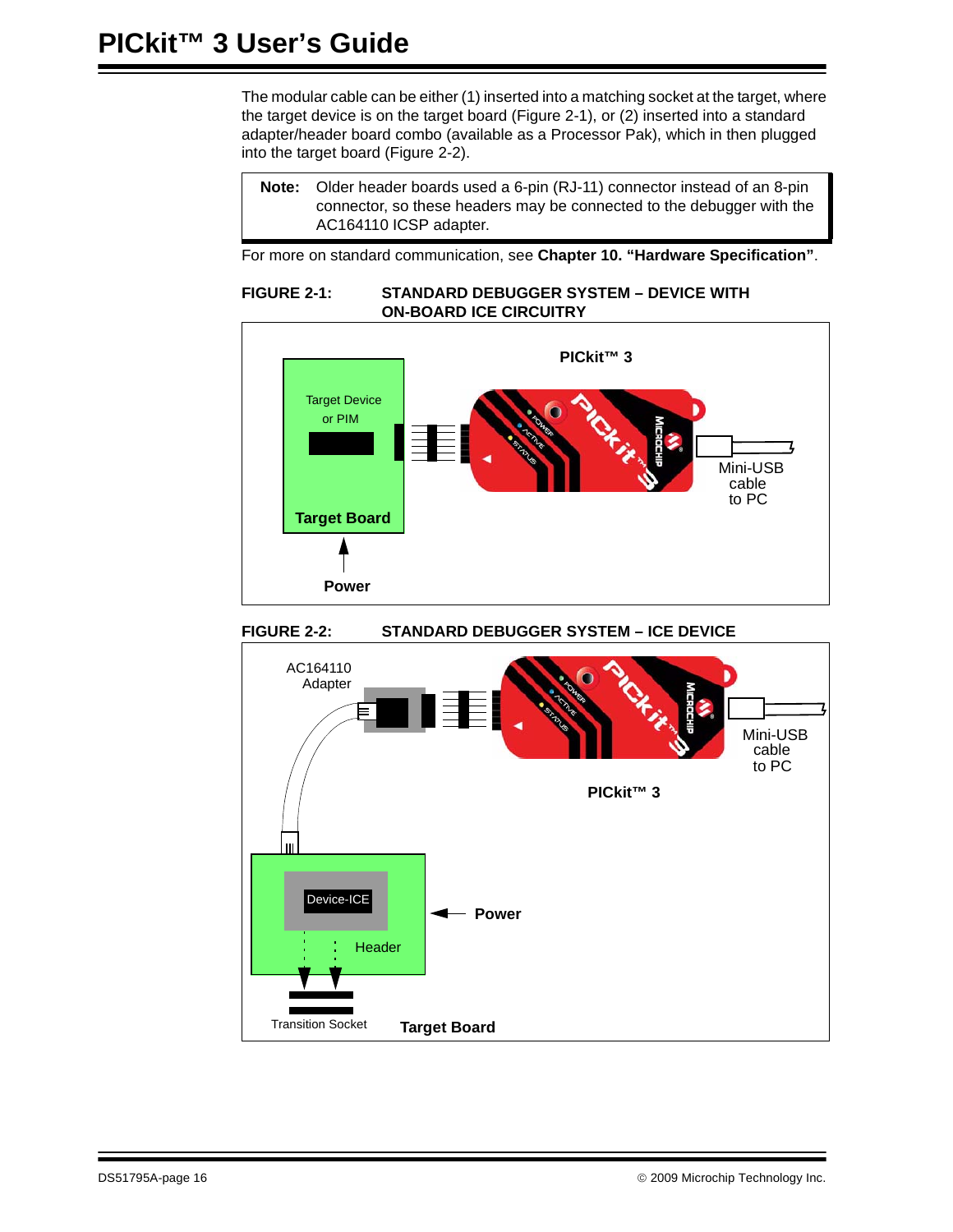### <span id="page-20-0"></span>**2.4 COMMUNICATION CONNECTIONS**

#### **2.4.1 Communication Target Connections**

#### 2.4.1.1 USING SINGLE IN-LINE CONNECTOR

Use the 6-pin in-line connector between the PICkit 3 programmer/debugger and the target board connector. See [Figure 2-1](#page-19-0). Also see [Table 2-1](#page-20-1) and **[Section 10.6 "Standard Communication Hardware"](#page-64-1)**.

#### <span id="page-20-1"></span>**TABLE 2-1: TARGET CONNECTOR PINOUT**

| <b>Connector Pin</b> | <b>Microcontroller Pin</b> |
|----------------------|----------------------------|
|                      | MCLR/VPP                   |
|                      | <b>VDD</b>                 |
|                      | Ground                     |
|                      | PDG (ICSPDAT)              |
|                      | PGC (ICSPCLK)              |
|                      | LVP                        |

#### 2.4.1.2 USING AN ADAPTER

Use the AC164110 adapter between the PICkit 3 programmer/debugger and the target device with the modular interface (six conductor) cable. The pin numbering for the connector is shown from the bottom of the target PC board in [Figure 2-3](#page-20-2).

**Note:** Cable connections at the debugger and target are mirror images of each other, i.e., pin 1 on one end of the cable is connected to pin 6 on the other end of the cable. See **[Section 10.6.2.3 "Modular Cable Specification"](#page-66-1)**.

#### <span id="page-20-2"></span>**FIGURE 2-3: STANDARD RJ-11 CONNECTION AT TARGET**



#### **2.4.2 Target Connection Circuitry**

[Figure 2-4](#page-21-0) shows the interconnections of the PICkit 3 programmer/debugger to the connector on the target board. The diagram also shows the wiring from the connector to a device on the target PC board. A pull-up resistor (usually around 10 kΩ) is recommended to be connected from the VPP/MCLR line to VDD so that the line may be strobed low to reset the device.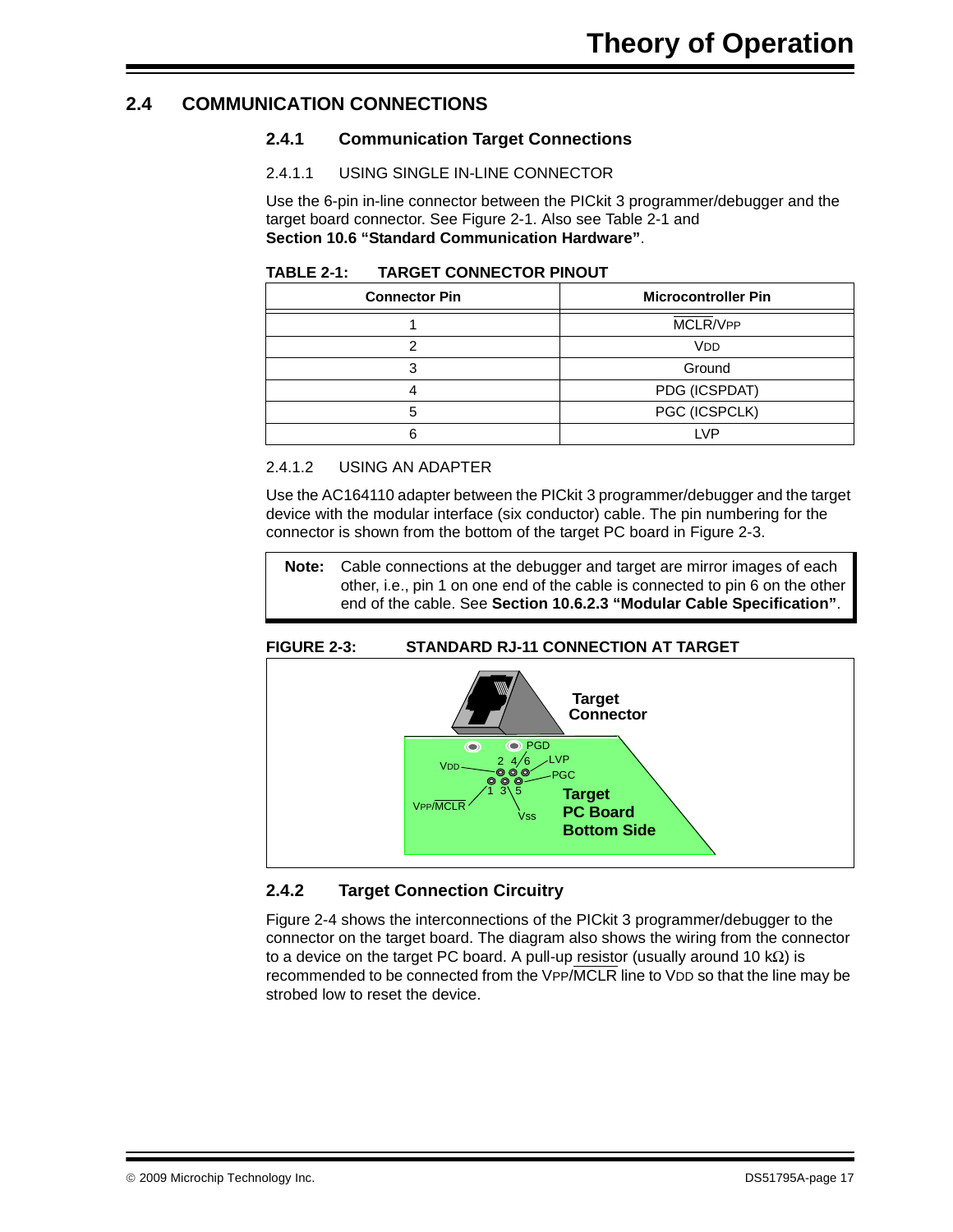

<span id="page-21-0"></span>**FIGURE 2-4: STANDARD CONNECTION TARGET CIRCUITRY**

### **2.4.3 Target Powered**

In the following descriptions, only three lines are active and relevant to core debugger operation: pins 1 (VPP/MCLR), 5 (PGC) and 4 (PGD). Pins 2 (VDD) and 3 (VSS) are shown on [Figure 2-4](#page-21-0) for completeness. PICkit 3 has two configurations for powering the target device: internal debugger and external target power.

The recommended source of power is external and derived from the target application. In this configuration, target VDD is sensed by the debugger to allow level translation for the target low voltage operation. If the debugger does not sense voltage on its VDD line (pin 2 of the interface connector), it will not operate.

### **2.4.4 Debugger Powered**

The internal debugger power is limited to 30 mA. This may be of benefit for very small applications that have the device VDD separated from the rest of the application circuit for independent programming, but is not recommended for general usage as it imposes more current demands from the USB power system derived from the PC.

Not all devices have the AVDD and AVSS lines, but if they are present on the target device, all must be connected to the appropriate levels in order for the debugger to operate. They cannot be left floating.

In general, it is recommended that all VDD/AVDD and VSS/AVSS lines be connected to the appropriate levels. Also, devices with a VCAP line (PIC18FXXJ for example) should be connected to the appropriate capacitor or level.

**Note:** The interconnection is very simple. Any problems experienced are often caused by other connections or components on these critical lines that interfere with the operation of the PICkit 3 programmer/debugger, as discussed in the following section.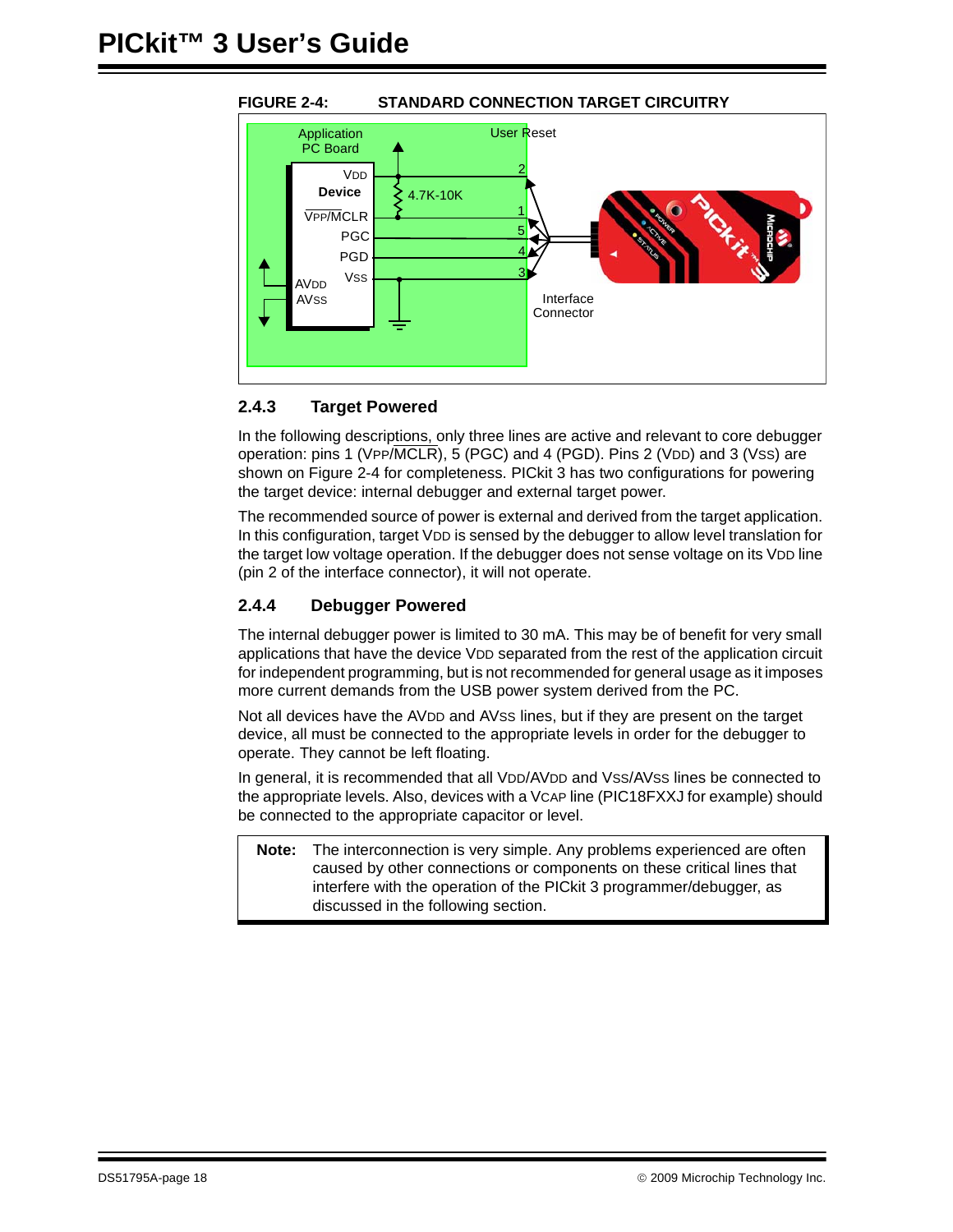### **2.4.5 Circuits That Will Prevent the Debugger From Functioning**

[Figure 2-5](#page-22-1) shows the active debugger lines with some components that will prevent the PICkit 3 debugger system from functioning.



<span id="page-22-1"></span>**FIGURE 2-5: IMPROPER CIRCUIT COMPONENTS**

Specifically, these guidelines must be followed:

- Do not use pull-ups on PGC/PGD they will disrupt the voltage levels, since these lines have 4.7 k $\Omega$  pull-down resistors in the debugger.
- Do not use capacitors on PGC/PGD they will prevent fast transitions on data and clock lines during programming and debug communications.
- Do not use capacitors on  $\overline{MCLR}$  they will prevent fast transitions of VPP. A simple pull-up resistor is generally sufficient.
- Do not use diodes on PGC/PGD they will prevent bidirectional communication between the debugger and the target device.

#### <span id="page-22-0"></span>**2.5 DEBUGGING**

There are two steps to using the PICkit 3 programmer/debugger system as a debugger. The first requires that an application be programmed into the target device (usually with the PICkit 3 itself). The second uses the internal in-circuit debug hardware of the target Flash device to run and test the application program. These two steps are directly related to the MPLAB IDE operations:

- 1. Program the code into the target and activate special debug functions (see the next section for details).
- 2. Use the debugger to set breakpoints and run.

If the target device cannot be programmed correctly, the PICkit 3 programmer/debugger will not be able to debug.

[Figure 2-6](#page-23-1) shows the basic interconnections required for programming. Note that this is the same as [Figure 2-4,](#page-21-0) but for the sake of clarity, the VDD and VSS lines from the debugger are not shown.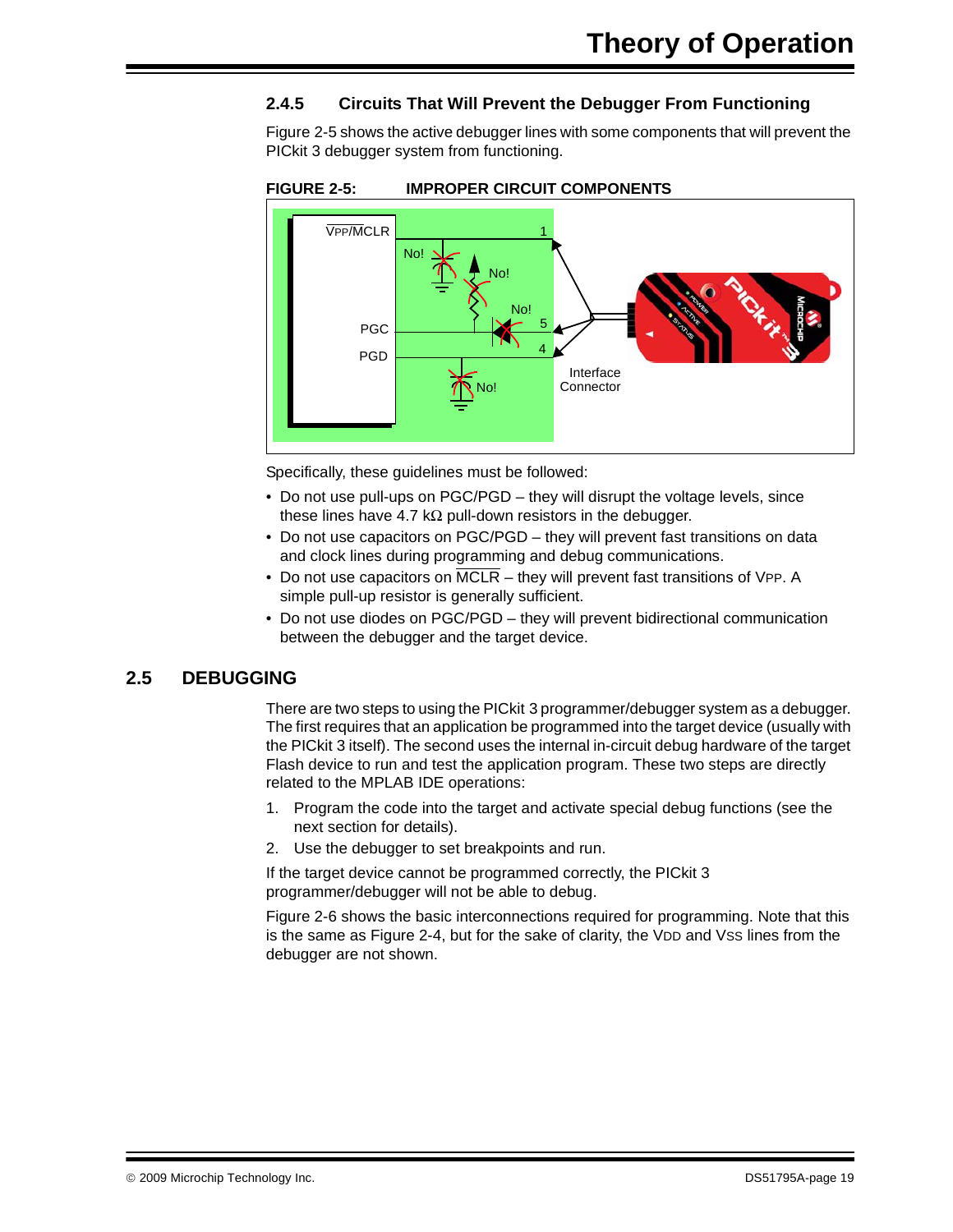<span id="page-23-1"></span>



A simplified diagram of some of the internal interface circuitry of the PICkit 3 programmer/debugger is shown. For programming, no clock is needed on the target device, but power must be supplied. When programming, the debugger puts programming levels on VPP/MCLR, sends clock pulses on PGC and serial data via PGD. To verify that the part has been programmed correctly, clocks are sent to PGC and data is read back from PGD. This conforms to the ICSP protocol of the device under development.

#### <span id="page-23-0"></span>**2.6 REQUIREMENTS FOR DEBUGGING**

To debug (set breakpoints, see registers, etc.) with the PICkit 3 programmer/debugger system, there are critical elements that must be working correctly:

- The debugger must be connected to a PC. It must be powered by the PC via the USB cable, and it must be communicating with the MPLAB IDE software via the USB cable. See **[Chapter 3. "Installation"](#page-26-4)** for details.
- The debugger must be connected as shown to the VPP, PGC and PGD pins of the target device with the modular interface cable (or equivalent). Vss and VDD are also required to be connected between the debugger and target device.
- The target device must have power and a functional, running oscillator. If the target device does not run, for any reason, the PICkit 3 programmer/debugger cannot debug.
- The target device must have its configuration words programmed correctly:
	- The oscillator Configuration bits should correspond to RC, XT, etc., depending upon the target design.
	- For some devices, the Watchdog Timer is enabled by default and needs to be disabled.
	- The target device must not have code protection enabled.
	- The target device must not have table read protection enabled.
- LVP should be disabled.

Once the above conditions are met, you may proceed to the following:

- • [Sequence of Operations Leading to Debugging](#page-24-0)
- • [Debugging Details](#page-24-1)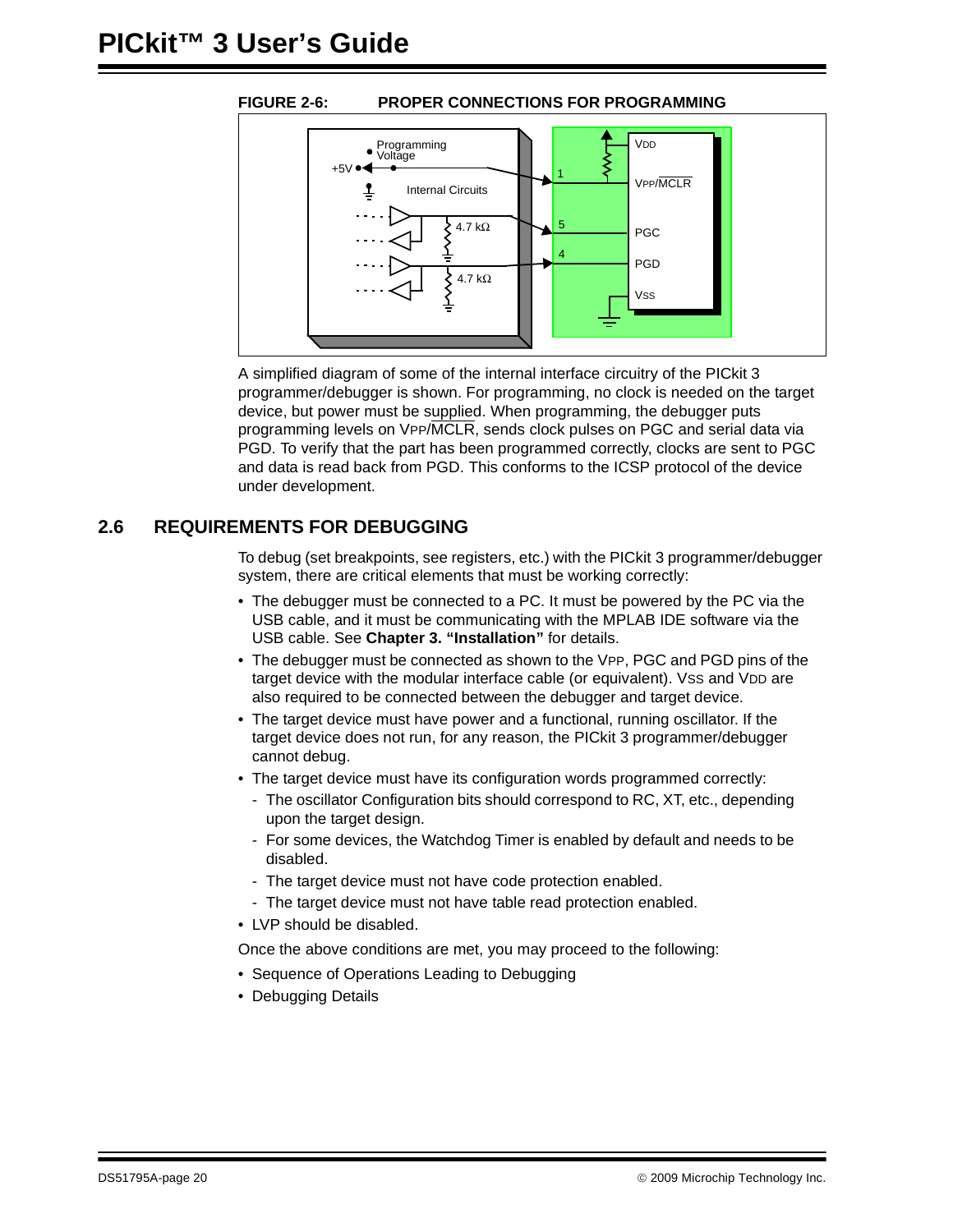#### <span id="page-24-0"></span>**2.6.1 Sequence of Operations Leading to Debugging**

Given that the requirements for debugging (see previous section) are met, these actions can be performed when the PICkit 3 programmer/debugger is set as the current debugger from the MPLAB IDE menu (*Debugger>Select Tool>PICkit 3*):

- The application code is compiled/assembled by selecting *Project>Build Configuration>Debug*.
- When *Debugger>Program* is selected, the application code is programmed into the device's memory via the ICSP protocol as described above.
- A small "debug executive" program is loaded into the high area of program memory of the target device automatically by MPLAB IDE. Since the debug executive must reside in program memory, the application program must not use this reserved space. Some devices have special memory areas dedicated to the debug executive. Check your device data sheet for details.
- Special "in-circuit debug" registers in the target device are enabled. These allow the debug executive to be activated by the debugger.
- The target device is held in reset by keeping the VPP/MCLR line low.

#### <span id="page-24-1"></span>**2.6.2 Debugging Details**

[Figure 2-7](#page-24-2) illustrates the PICkit 3 programmer/debugger system when it is ready for debugging.



<span id="page-24-2"></span>**FIGURE 2-7: PICkit™ 3 DEBUGGER READY FOR DEBUGGING**

Typically, in order to find out if an application program will run correctly, a breakpoint is set early in the program code. When a breakpoint is set from the user interface of MPLAB IDE, the address of the breakpoint is stored in the special internal debug registers of the target device. Commands on PGC and PGD communicate directly to these registers to set the breakpoint address.

Next, the *Debugger>Run* function or the Run icon (forward arrow) is usually pressed from MPLAB IDE. The debugger will then tell the debug executive to run. The target will start from the reset vector and execute until the Program Counter reaches the breakpoint address previously stored in the internal debug registers.

After the instruction at the breakpoint address is executed, the in-circuit debug mechanism of the target device "fires" and transfers the device's Program Counter to the debug executive (much like an interrupt) and the user's application is effectively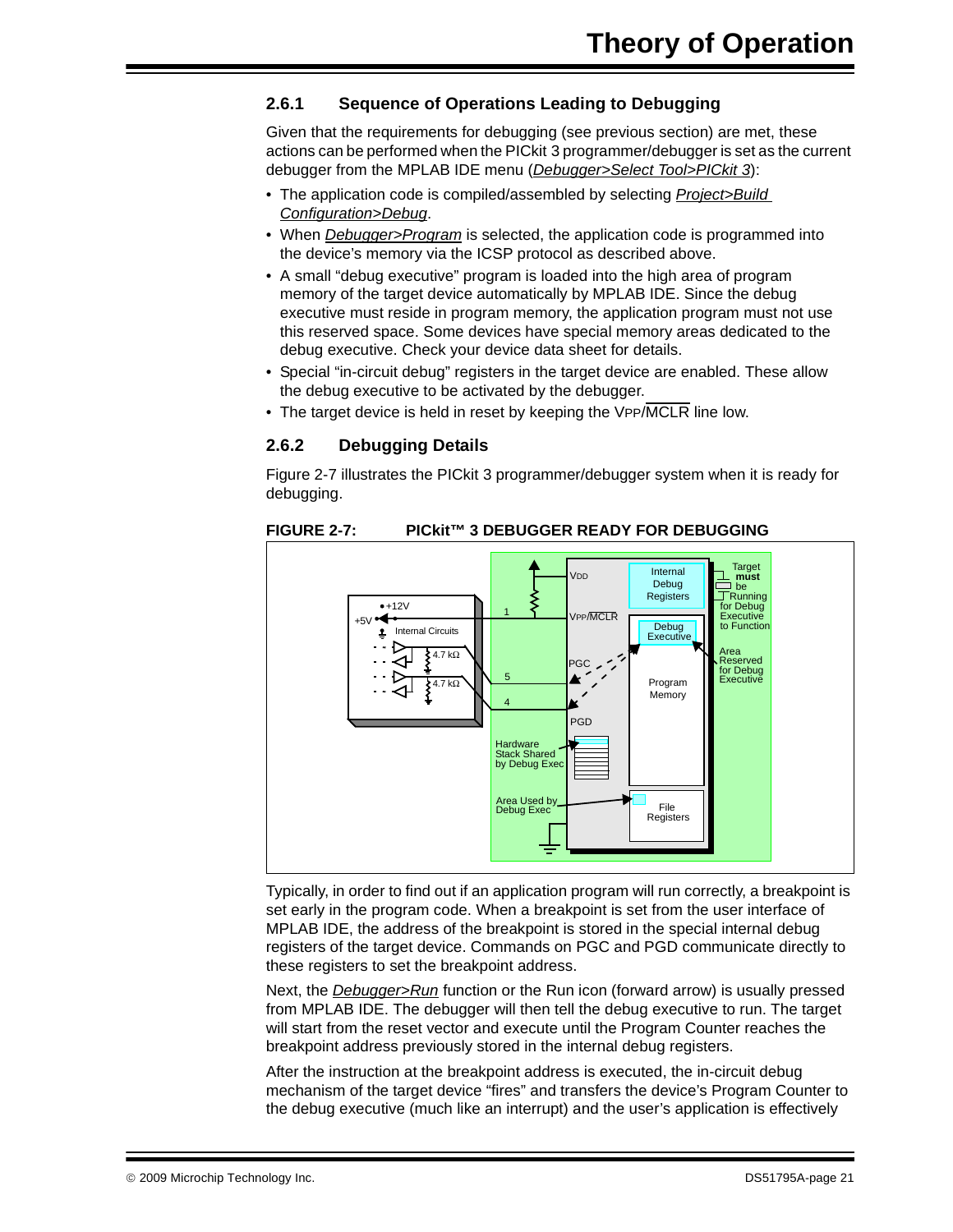halted. The debugger communicates with the debug executive via PGC and PGD, gets the breakpoint status information and sends it back to MPLAB IDE. MPLAB IDE then sends a series of queries to the debugger to get information about the target device, such as file register contents and the state of the CPU. These queries are ultimately performed by the debug executive.

The debug executive runs just like an application in program memory. It uses some locations on the stack for its temporary variables. If the device does not run, for whatever reason, such as no oscillator, a faulty power supply connection, shorts on the target board, etc., then the debug executive cannot communicate to the PICkit 3 programmer/debugger and MPLAB IDE will issue an error message.

Another way to get a breakpoint is to press the MPLAB IDE's **Halt** button (the "pause" symbol to the right of the Run arrow). This toggles the PGC and PGD lines so that the in-circuit debug mechanism of the target device switches the Program Counter from the user's code in program memory to the debug executive. Again, the target application program is effectively halted, and MPLAB IDE uses the debugger communications with the debug executive to interrogate the state of the target device.

## <span id="page-25-0"></span>**2.7 PROGRAMMING**

Use the PICkit 3 programmer/debugger as a programmer to program an actual (non -ICE/-ICD) device, i.e., a device not on a header board. Select "PICkit 3" from *Programmer>Select Programmer* and compile/assemble your application code with the "Build Configuration" list box on the MPLAB IDE toolbar set to "Release". Also, it may be set by selecting *Project>Build Configuration>Release*.

All debug features are turned off or removed when the debugger is used as a programmer. When using the *Programmer>Program* selection to program a device, MPLAB IDE will disable the in-circuit debug registers so the PICkit 3 programmer/debugger will program only the target application code and the Configuration bits (and EEPROM data, if available and selected) into the target device. The debug executive will not be loaded. As a programmer, the debugger can only toggle the MCLR line to reset and start the target. A breakpoint cannot be set, and register contents cannot be seen or altered.

The PICkit 3 programmer/debugger system programs the target using ICSP. VPP, PGC and PGD lines should be connected as described previously. No clock is required while programming, and all modes of the processor can be programmed, including code protection, Watchdog Timer and table read protection.

## <span id="page-25-1"></span>**2.8 RESOURCES USED BY THE DEBUGGER**

For a complete list of resources used by the debugger for your device, please see the on-line help file in MPLAB IDE for the PICkit 3 programmer/debugger.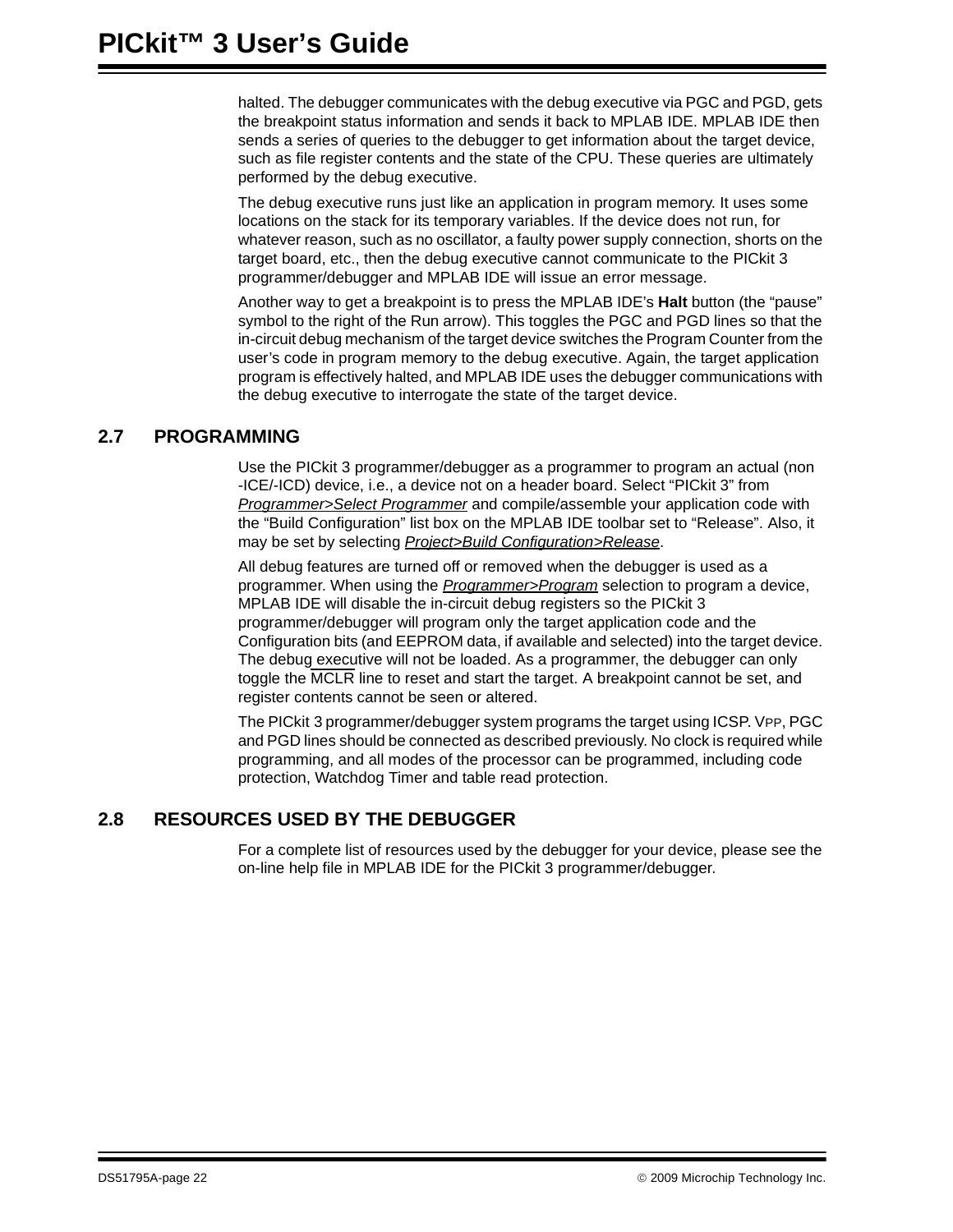

<span id="page-26-4"></span>

## **Chapter 3. Installation**

### <span id="page-26-1"></span><span id="page-26-0"></span>**3.1 INTRODUCTION**

How to install the PICkit 3 programmer/debugger system is discussed.

- • [Installing the Software](#page-26-2)
- • [Connecting the Target](#page-26-3)
- • [Setting Up the Target Board](#page-27-0)
- • [Setting Up MPLAB IDE](#page-28-0)

## <span id="page-26-5"></span><span id="page-26-2"></span>**3.2 INSTALLING THE SOFTWARE**

To install the MPLAB IDE software, first acquire the latest MPLAB IDE installation executable (MP*xxxxx*.exe, where *xxxxx* represents the version of MPLAB IDE) from either the Microchip web site (www.microchip.com) or the MPLAB IDE CD-ROM (DS51123). Then run the executable and follow the screens to install MPLAB IDE.

**Note:** MPLAB IDE v8.20 or greater is required to use the PICkit 3 programmer/debugger.

## <span id="page-26-3"></span>**3.3 CONNECTING THE TARGET**

A connection is built-in to select the type of communication with the target. See **[Section 2.3 "Debugger to Target Communication"](#page-18-5)** for more details and a diagram.

- 1. Plug in the USB/power cable if not already connected.
- 2. Attach the communication cable(s) between debugger and target if using RJ11 plug or connect directly to a 6-pin inline header.

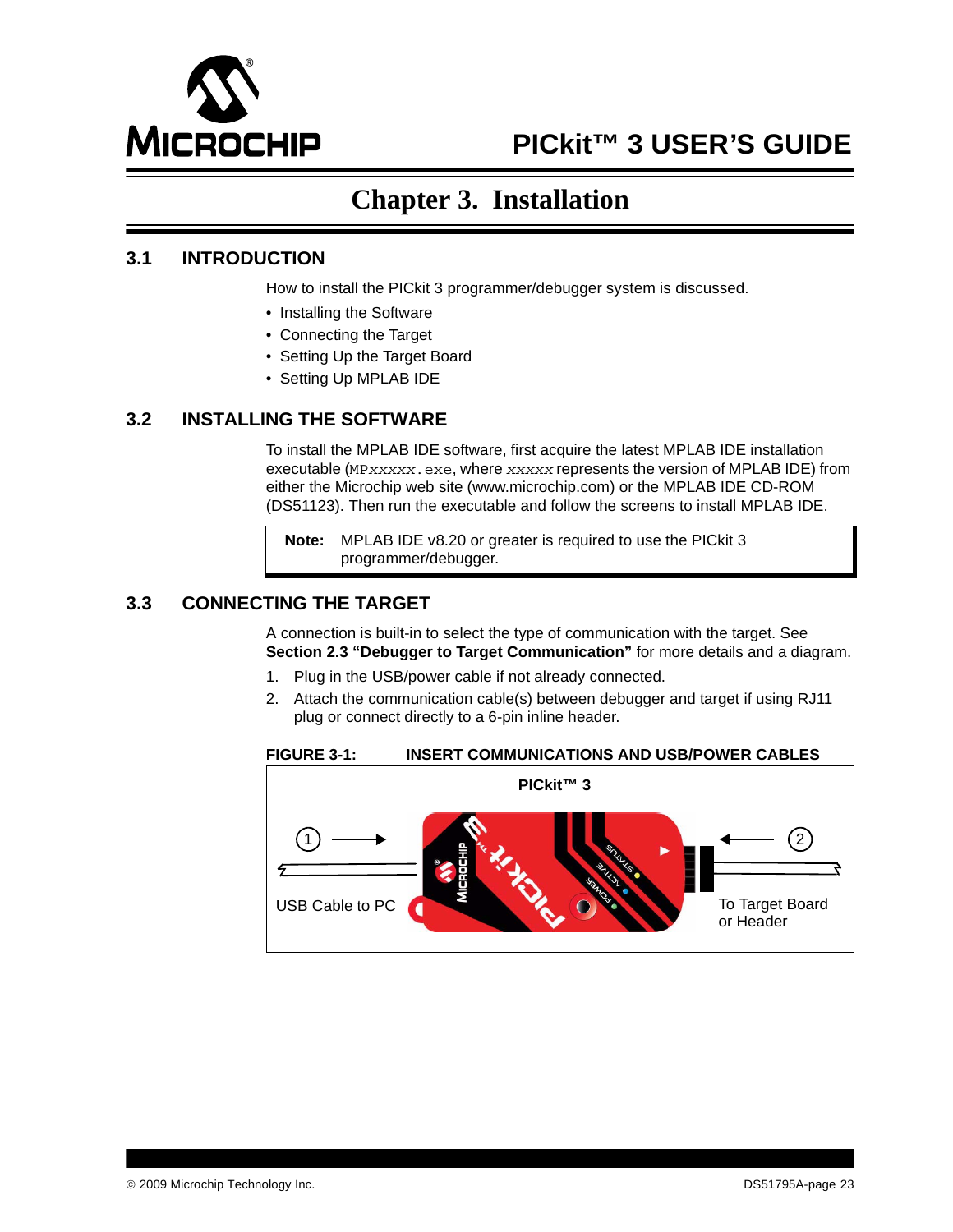## <span id="page-27-0"></span>**3.4 SETTING UP THE TARGET BOARD**

### **3.4.1 Using Production Devices**

For production devices, the debugger may be connected directly to the target board. The device on the target board must have built-in debug circuitry in order for the PICkit 3 programmer/debugger to perform emulation with it. Consult the device data sheet to see if the device has the needed debug circuitry, i.e., it should have a "Background Debugger Enable" Configuration bit.

**Note:** In the future, devices with circuitry that support ICD may be used.

The target board must have a connector to accommodate the communications chosen for the debugger. For connection information, see **[Section 2.3 "Debugger to Target](#page-18-5)  [Communication"](#page-18-5)**, "[Standard ICSP Device Communication](#page-18-6)".

## **3.4.2 Using ICE Devices**

For ICE devices, an ICE header board is required. The header board contains the hardware necessary to emulate a specific device or family of devices. For more information on ICE headers, see the "*Header Board Specification"* (DS51292).

**Note:** In the future, ICD header boards with ICD devices (*Device*-ICD) may be used.

A transition socket is used with the ICE header to connect the header to the target board. Transition sockets are available in various styles to allow a common header to be connected to one of the supported surface mount package styles. For more information on transition sockets, see the *"Transition Socket Specification"* (DS51194).

Header board layout will be different for headers or processor extension packs. For connection information, see **[Section 2.3 "Debugger to Target Communication"](#page-18-5)**, "[Standard ICSP Device Communication](#page-18-6)".

### **3.4.3 Using an ICD Header**

All Baseline and some Mid-Range PIC microcontrollers require a special –ICD device mounted on a debug header circuit board to enable the debugging feature. For a list of these devices and the required ICD header board part number, please see the "*Header Board Specification*" (DS51292). The Header Board Specification is included on the PICkit 3 CD-ROM, and is available online at www.microchip.com.

Each ICD header board comes with the necessary –ICD device, and is used on the target board instead of the production microcontroller. However, most header boards have an RJ-11 debug connector which requires the AC164110 RJ-11 to ICSP adapter kit to connect it to PICkit 3. [Figure 3-2](#page-28-1) illustrates using the AC162061 ICD Header for the PIC18F45K20 with the AC164110 adapter kit and Low Pin Count Demo Board.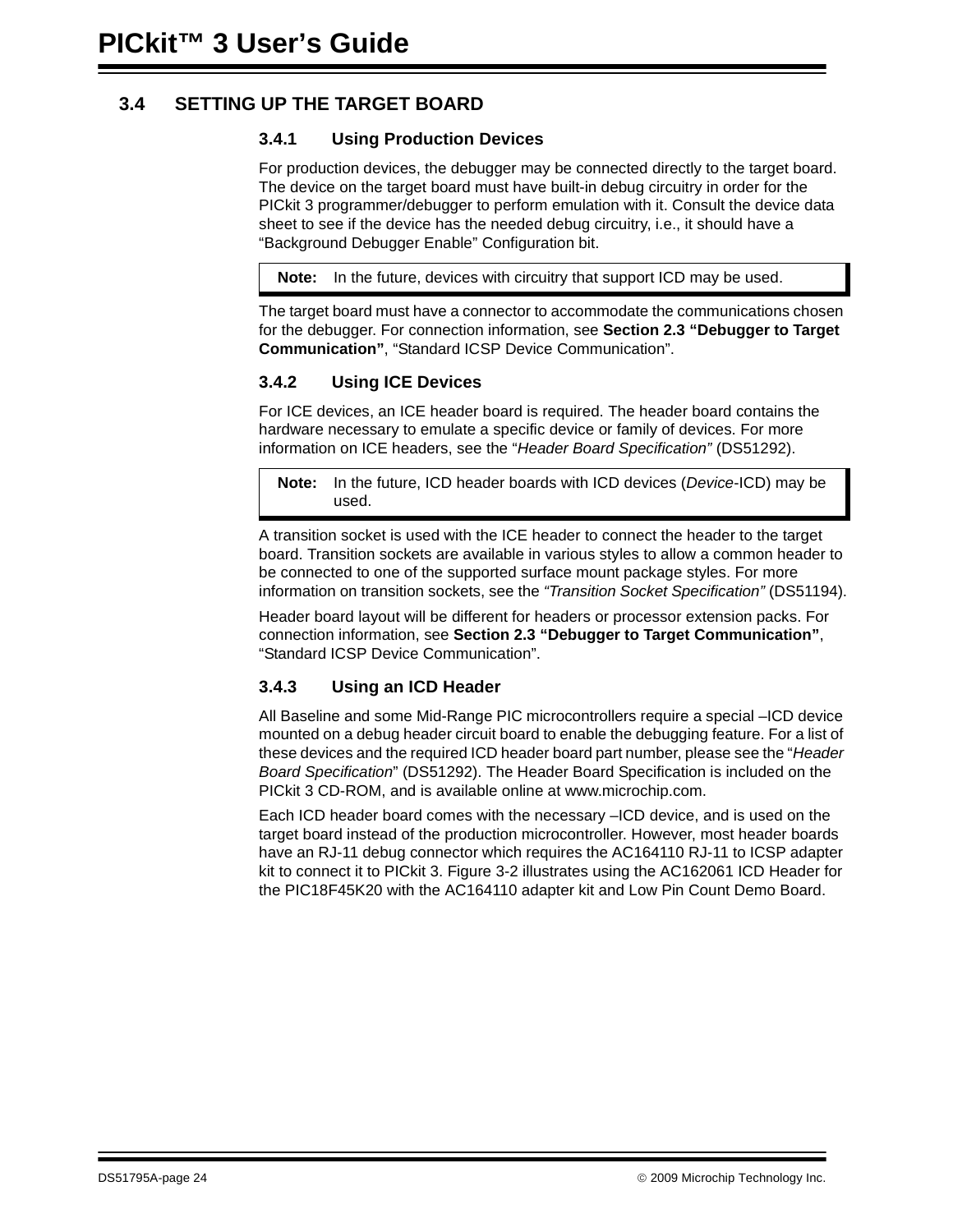#### <span id="page-28-1"></span>**FIGURE 3-2: USING AN ICD HEADER BOARD**



Many Mid-Range PIC microcontrollers and all PIC18 and 16-bit PIC microcontroller devices do not require an ICD header and can be debugged directly through the ICSP programming connections.

#### **3.4.4 Powering the Target**

These are configuration essentials:

- When using the USB connection, PICkit 3 can be powered from the PC but it can only provide a limited amount of current, up to 30 mA, at VDD from 1.8-5V to a small target board.
- The desired method is for the target to provide VDD since it can provide a higher current. The additional benefit is that plug-and-play target detection facility is inherited, i.e., MPLAB IDE will let you know in the Output window when it has detected the target and has detected the device.

**Note:** The target voltage is only used for powering up the drivers for the ICSP interface; the target voltage does not power up the PICkit 3. The PICkit 3 power is derived strictly from the USB port.

If you have not already done so, connect the PICkit 3 to the target using the appropriate cables (see **[Section 3.3 "Connecting the Target"](#page-26-3)**). Then power the target. If you are powering the target through the PICkit 3, see **[Section 9.5.8 "Settings Dialog, Power](#page-61-0)  [Tab"](#page-61-0)** for instructions.

### <span id="page-28-0"></span>**3.5 SETTING UP MPLAB IDE**

Once the hardware is connected and powered, MPLAB IDE may be set up for use with the PICkit 3 programmer/debugger.

On some devices, you must select the communications channel in the Configuration bits, e.g., PGC1/EMUC1 and PGD1/EMUD1. Make sure the pins selected here are the same ones physically connected to the device.

For more on setting up a project and getting started with PICkit 3, see **[Chapter](#page-30-4)  [4. "General Setup"](#page-30-4)**.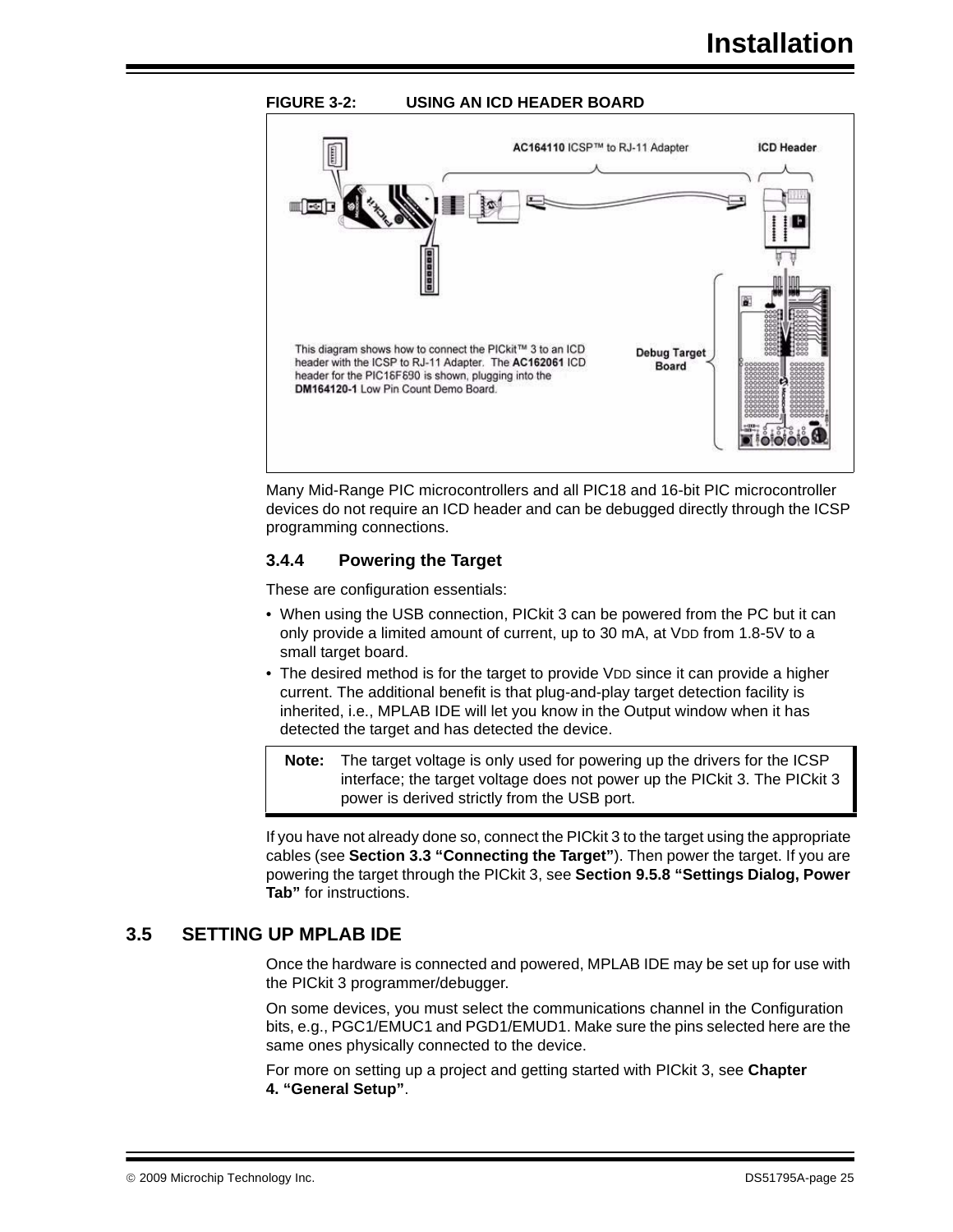**NOTES:**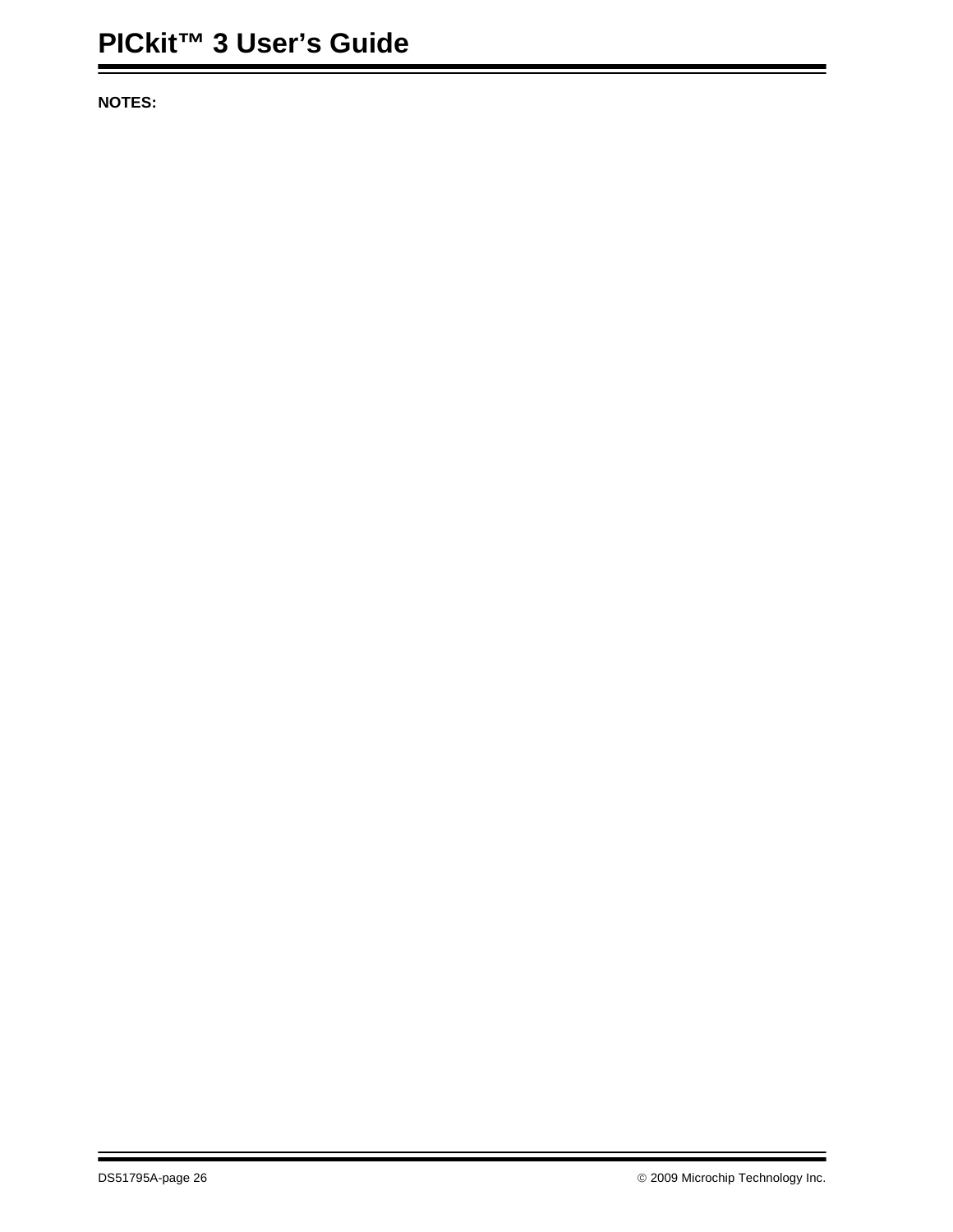

## <span id="page-30-4"></span>**Chapter 4. General Setup**

## <span id="page-30-1"></span><span id="page-30-0"></span>**4.1 INTRODUCTION**

How to get started using the PICkit 3 programmer/debugger is discussed.

- • [Starting the MPLAB IDE Software](#page-30-2)
- • [Creating a Project](#page-30-3)
- • [Viewing the Project](#page-31-0)
- • [Building the Project](#page-31-1)
- • [Setting Configuration Bits](#page-31-2)
- • [Setting the Debugger or Programmer](#page-31-3)
- • [Debugger/Programmer Limitations](#page-32-0)

## <span id="page-30-2"></span>**4.2 STARTING THE MPLAB IDE SOFTWARE**

After installing the MPLAB IDE software (**[Section 3.2 "Installing the Software"](#page-26-5)**), invoke it by using any of these methods:

- Select *Start>Programs>Microchip>MPLAB IDE vx.xx>MPLAB IDE*, where vx.xx is the version number.
- Double click the MPLAB IDE desktop icon.
- Execute the file mplab.exe in the mplab ide\core subdirectory of the MPLAB IDE installation directory.

For more information on using the software, see:

- *"MPLAB IDE User's Guide"* (DS51519) Comprehensive guide for using MPLAB IDE.
- The on-line help files The most up-to-date information on MPLAB IDE and PICkit 3 programmer/debugger.
- Readme files Last minute information on each release is included in Readme for MPLAB IDE.txt and Readme for PICkit 3 Debugger.txt. Both files are found in the Readmes subdirectory of the MPLAB IDE installation directory.

## <span id="page-30-3"></span>**4.3 CREATING A PROJECT**

The easiest way to create a new project is to select *Project>Project Wizard*. With the help of the Project Wizard, a new project and the language tools for building that project can be created. The wizard will guide you through the process of adding source files, libraries, etc., to the various "nodes" on the project window. See MPLAB IDE documentation for more detail on using this wizard. The basic steps are provided here:

- Select your device (e.g., PIC18F45K20)
- Select a language toolsuite (e.g., Microchip C Compiler Toolsuite)
- Name the project
- Add application files (e.g., program.c, support.s, counter.asm)

**Note:** If you do not have a custom linker script in your project, the Project Manager will select the appropriate linker script for you.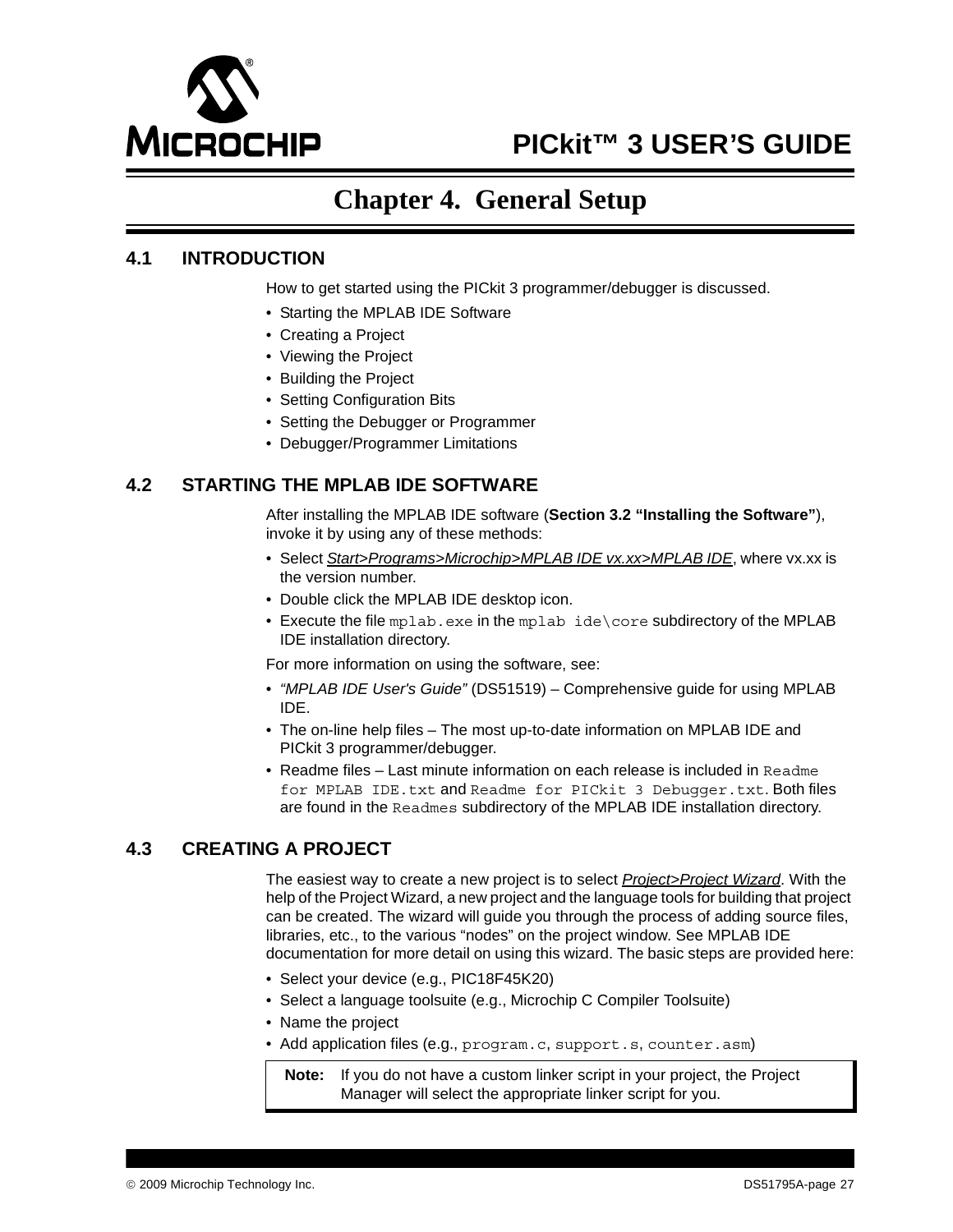## <span id="page-31-0"></span>**4.4 VIEWING THE PROJECT**

After the Project Wizard has created a project, the project and its associated files are visible in the Project window. Right click on any line in the project window tree to pop up a menu with additional options for adding and removing files.

See MPLAB IDE documentation for more detail on using the Project window.

## <span id="page-31-1"></span>**4.5 BUILDING THE PROJECT**

After the project is created, the application needs to be built. This will create object (hex) code for the application that can be programmed into the target by the PICkit 3 programmer/debugger.

To set build options, select *Project>Build Options>Project*.

**Note:** On the Project Manager toolbar (*View>Toolbars>Project Manager*), select "Debug" from the drop-down list when using the PICkit 3 as a debugger, or select "Release" when using it as a programmer.

When done, choose *Project>Build All* to build the project.

## <span id="page-31-2"></span>**4.6 SETTING CONFIGURATION BITS**

Although device Configuration bits may be set in code, they also may be set in the MPLAB IDE Configuration window. Select *Configure>Configuration Bits*. By clicking on the text in the "Settings" column, these can be changed.

Some Configuration bits of interest are:

- **Watchdog Timer Enable** On most devices, the Watchdog Timer is enabled initially. It is usually a good idea to disable this bit.
- **Comm Channel Select** For some devices, you will need to select the communications channel for the device, e.g., PGC1/EMUC1 and PGD1/EMUD1. Make sure the pins selected here are the same ones physically connected to the device.
- **Oscillator** Select the configuration setting that matches the target oscillator.

## <span id="page-31-3"></span>**4.7 SETTING THE DEBUGGER OR PROGRAMMER**

Select *Debugger>Select Tool>PICkit 3* to choose the PICkit 3 programmer/debugger as the debug tool. The Debugger menu and MPLAB IDE toolbar will change to display debug options once the tool is selected. Also, the Output window will open and messages concerning PICkit 3 status and communications will be displayed on the **PICkit 3** tab. For more information, see **[Section 9.2 "Debugging Functions"](#page-52-4)** and **[Section 9.3 "Debugging Dialogs/Windows"](#page-54-1)**.

Select *Programmer>Select Programmer>PICkit 3* to choose the PICkit 3 programmer/debugger as the programmer tool. The Programmer menu and MPLAB IDE toolbar will change to display programmer options once the tool is selected. Also, the Output window will open and messages concerning ICE status and communications will be displayed on the **PICkit 3** tab. For more information, see **[Section 9.4 "Programming Functions"](#page-58-1)**.

Select *Debugger>Settings* or *Programmer>Settings* to open the Settings dialog (**[Section 9.5 "Settings Dialog"](#page-59-1)**) and set up options as needed.

If errors occurs, see:

- **[Chapter 8. "Error Messages"](#page-44-3)**
- **[Chapter 7. "Frequently Asked Questions \(FAQs\)"](#page-40-3)**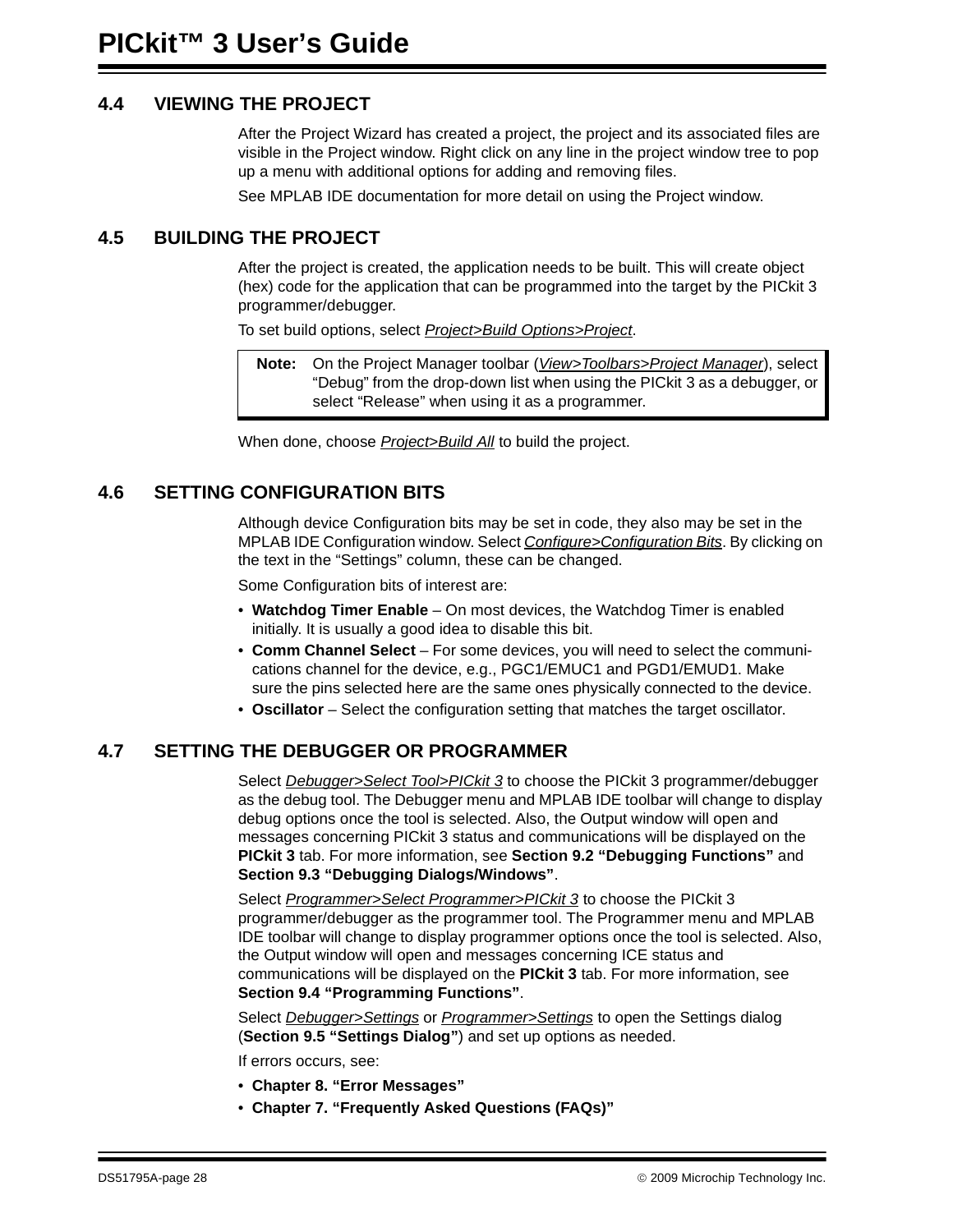## <span id="page-32-0"></span>**4.8 DEBUGGER/PROGRAMMER LIMITATIONS**

For a complete list of debugger limitations for your device, please see the PICkit 3 on-line help file in MPLAB IDE by selecting *Help>Topics>PICkit 3* and click **OK**.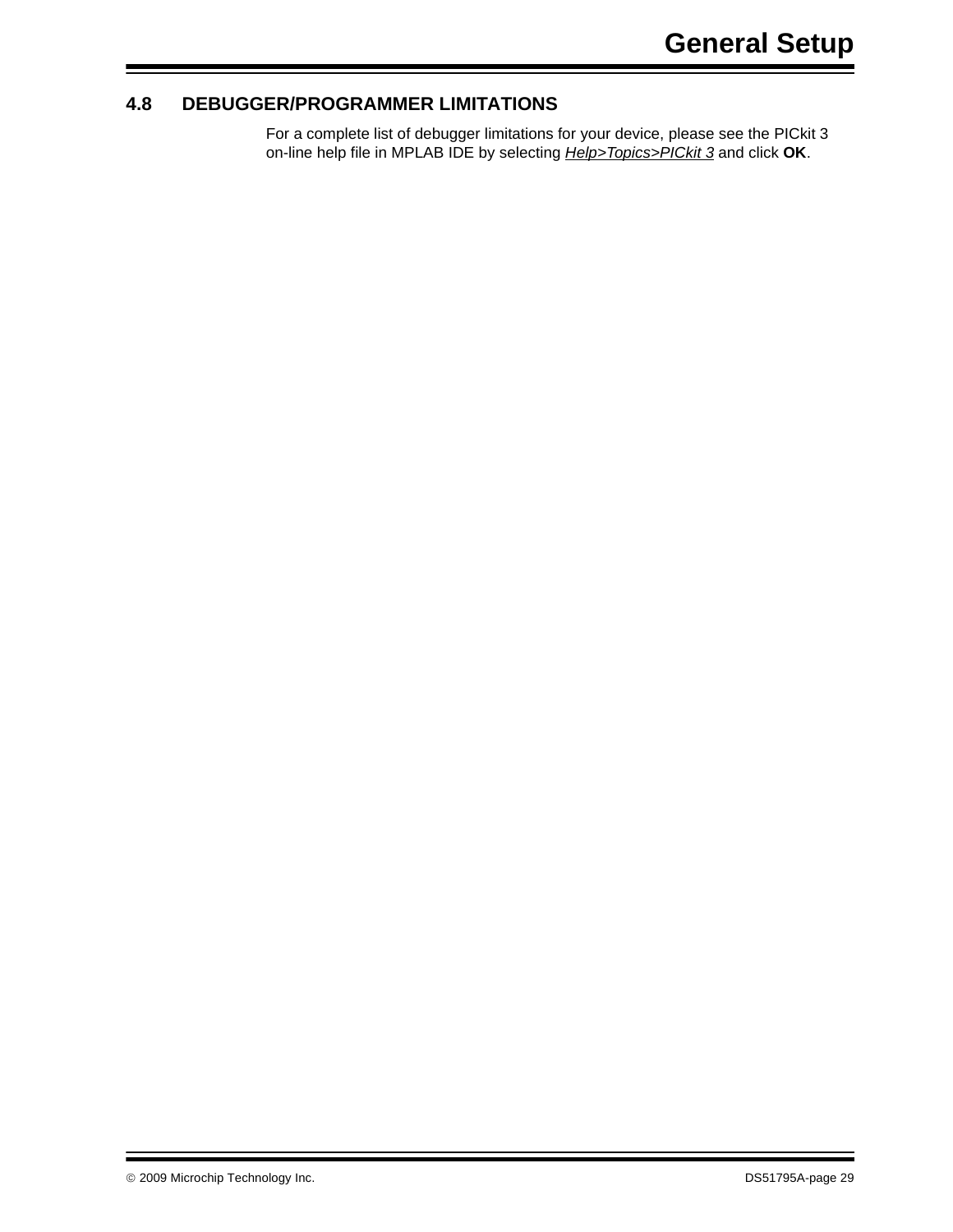**NOTES:**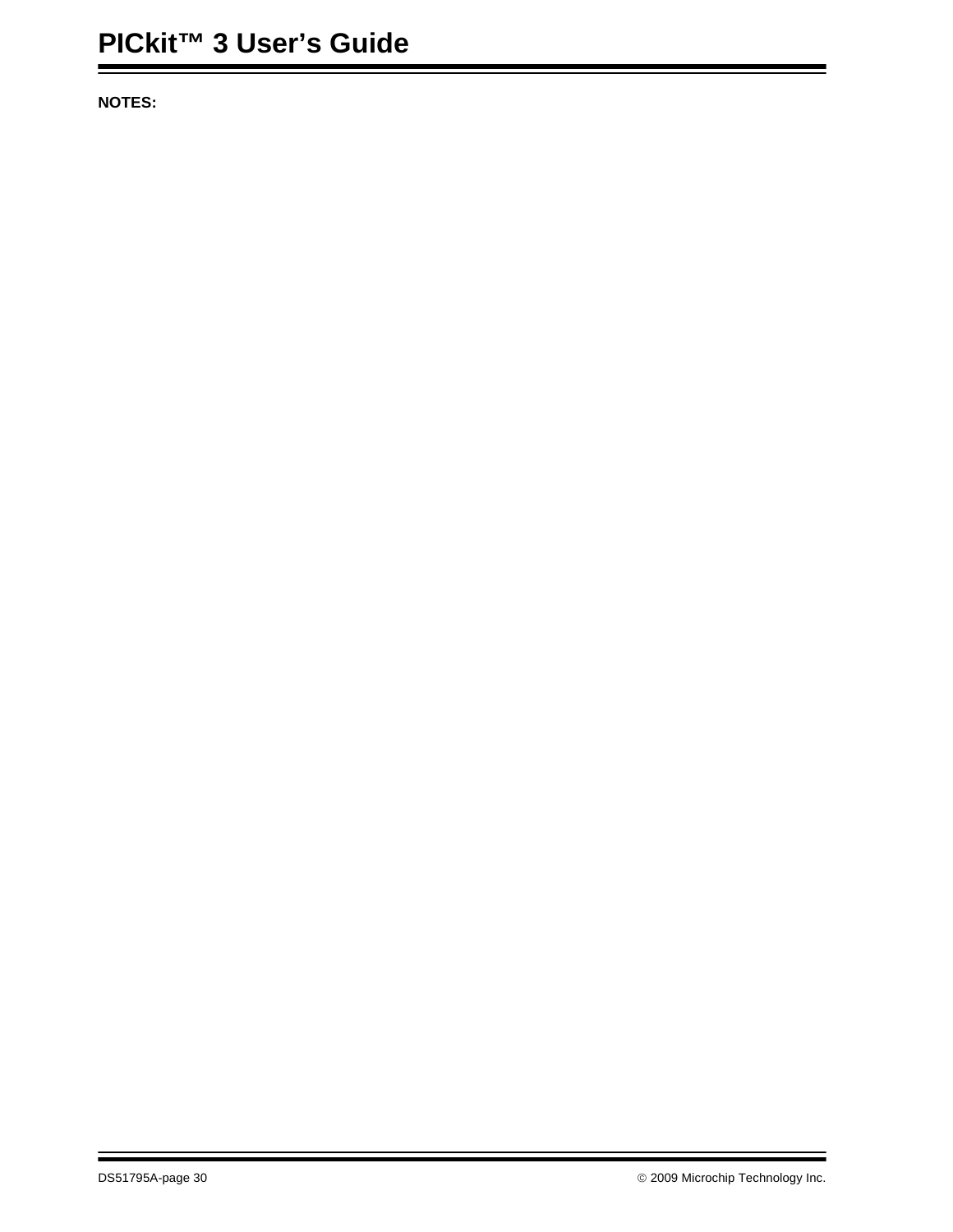

## <span id="page-34-4"></span>**Chapter 5. PICkit 3 Debug Express**

## <span id="page-34-1"></span><span id="page-34-0"></span>**5.1 INTRODUCTION**

The PICkit 3 Debug Express kit works in conjunction with the MPLAB IDE application to run, stop and single-step through programs. One or more breakpoints can be set and the processor can be reset. Once the processor is stopped, the register's contents can be examined and modified.

For more information on how to use MPLAB IDE, reference the following documentation:

- MPLAB<sup>®</sup> IDE User's Guide (DS51519)
- MPLAB<sup>®</sup> IDE On-line Help

## <span id="page-34-2"></span>**5.2 PICkit 3 DEBUG EXPRESS KIT CONTENTS**

The PICkit 3 Debug Express kit (DV164131) contains the following items:

- 1. The PICkit 3 Development Programmer/Debugger
- 2. USB cable
- 3. 44-Pin Demo Board with device\*
- 4. MPLAB IDE CD-ROM
- 5. PICkit 3 Debug Express C18 Lessons (tutorials) on CD-ROM

\* The Explorer 16 board may also be used to debug.

### <span id="page-34-3"></span>**5.3 INSTALLING THE HARDWARE AND SOFTWARE**

Install the PICkit 3 hardware and software, if not already done, as specified in **[Chapter 3. "Installation"](#page-26-4)**.

**Note:** PICkit 3 Debug Express requires MPLAB IDE version 8.20 or later.

#### **5.3.1 Reserved Resources**

Due to the built-in in-circuit debugging capability of ICD devices and the ICSP function offered by the debugger, the PICkit 3 Debug Express uses some on-chip resources when debugging.

For information on device resources that are needed for in-circuit debugging, please refer to the MPLAB PICkit 3 Help, found in the MPLAB IDE under *Help>Topics*. The device reserved resource information found under "Resources Used By MPLAB PICkit 3" is the same for the PICkit 3 Debug Express.

#### **5.3.2 Connecting the Demo Board**

The PIC18F45K20 included on the 44-Pin Demo Board can be debugged by simply connecting the demo board to the PICkit 3 as shown in [Figure 5-1.](#page-35-0)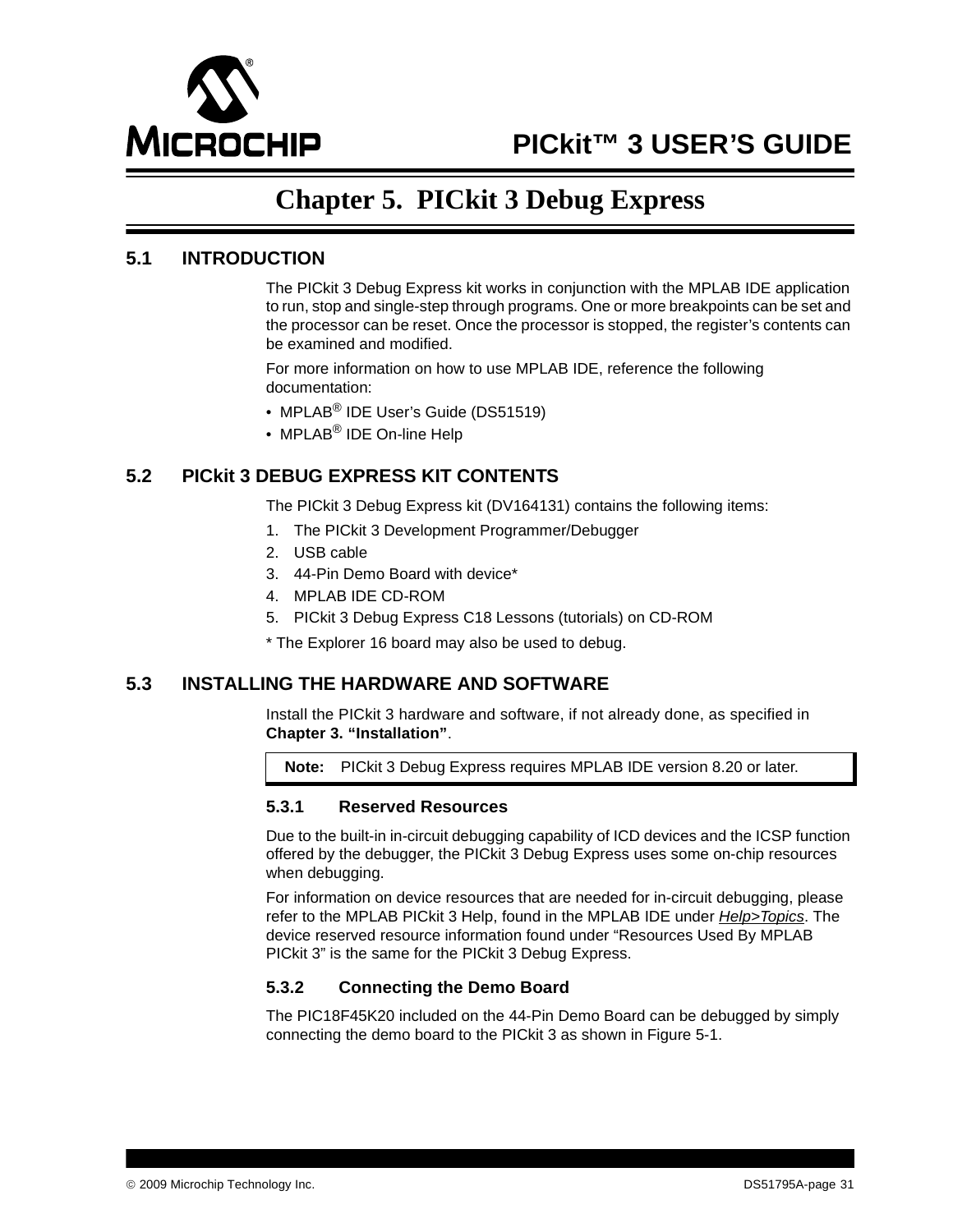<span id="page-35-0"></span>



### **5.3.3 Configuration Bits and Debug Express**

PIC microcontroller devices that do not require an ICD Header and may be debugged directly contain a DEBUG bit in the Configuration Word(s) that enables and disables the debug mode on the PIC microcontroller.

This bit is automatically set appropriately by the MPLAB IDE when using PICkit 3 Debug Express and should not be specified in source code configuration settings.

## **CAUTION**

**The DEBUG configuration bit value should not be specified in source code Configuration settings under normal conditions. Doing so may cause the bit to be asserted when programming a device outside the debugger. This will cause the device to function improperly or not all at in the application circuit.**

Many 16-bit PIC microcontroller devices such as PIC24 and dsPIC33 families have multiple ICSP programming and debugging port pins labeled PGC1/EMUC1 and PGD1/EMUD1, PGC2/EMUC2 and PGD2/EMUD2, etc. While any ICSP port may be used for programming, only one port is active at a time for debugging. The active EMU port is set in the device Configuration bits. If the active port setting does not match the EMU port to which the PICkit 3 is connected, the device will be unable to enter debug mode. In the MPLAB IDE Configuration Bits dialog, these bits are usually referred to as the "Comm Channel Select" bits.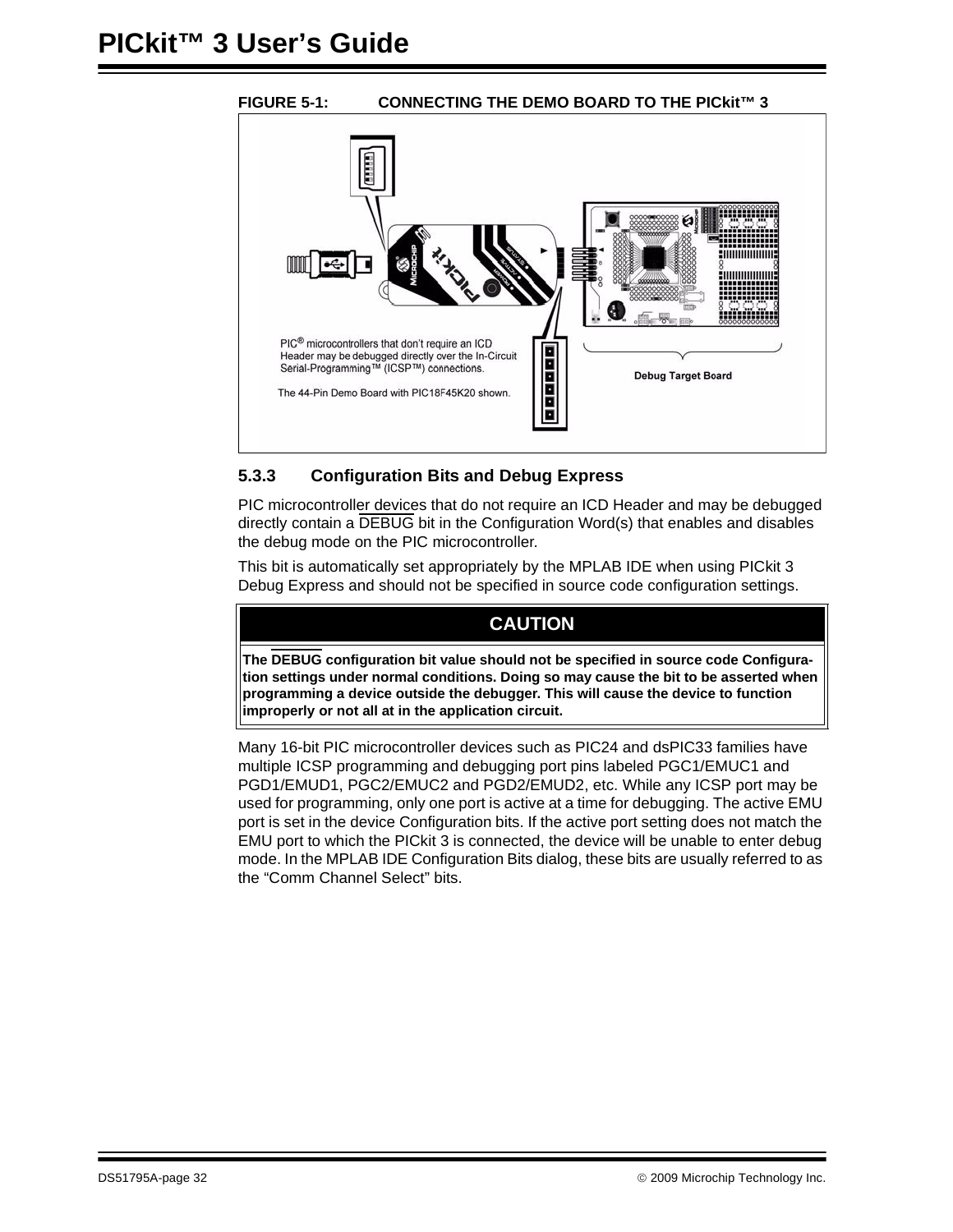

# **PICkit™ 3 USER'S GUIDE**

# **Part 2 – Troubleshooting**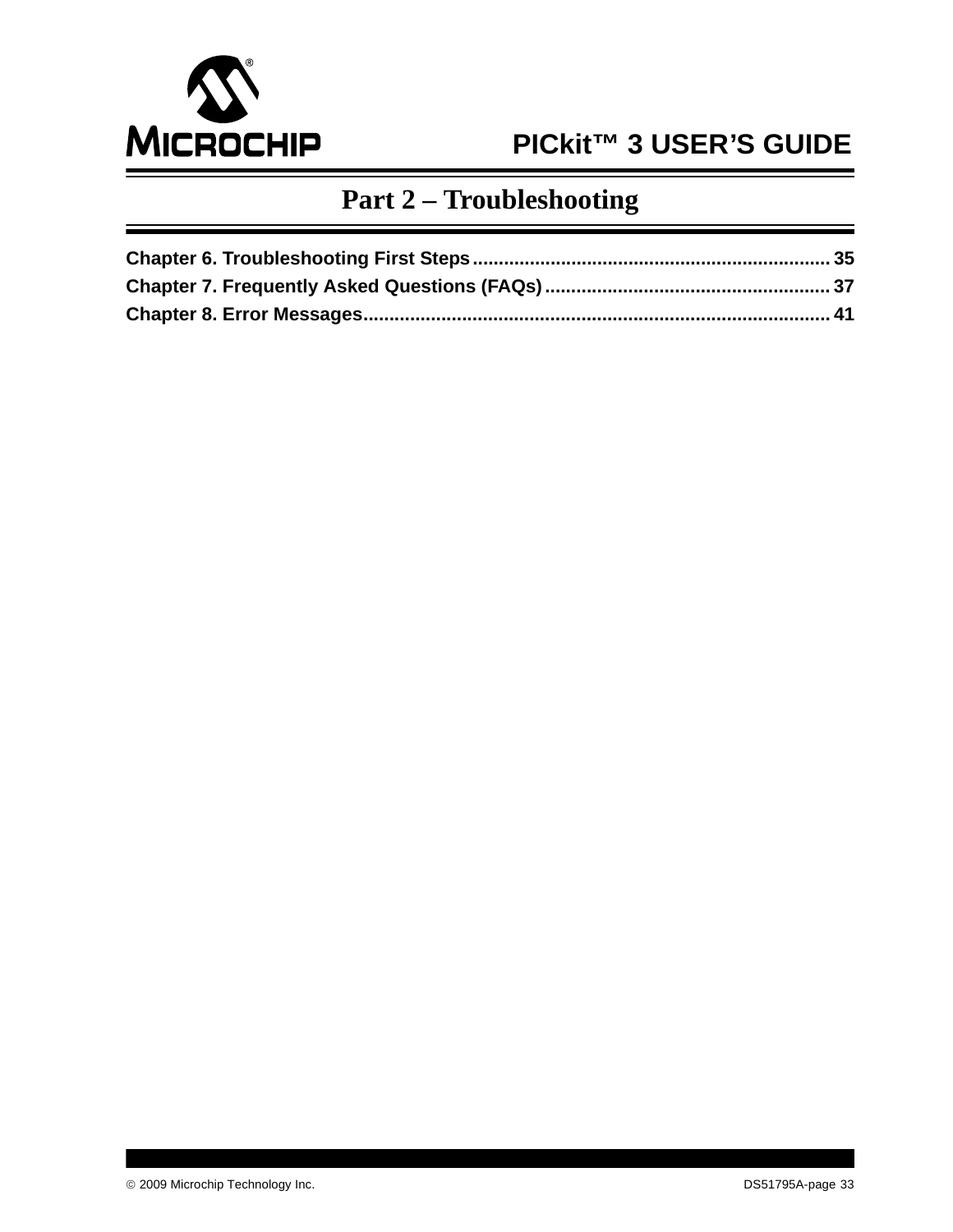**NOTES:**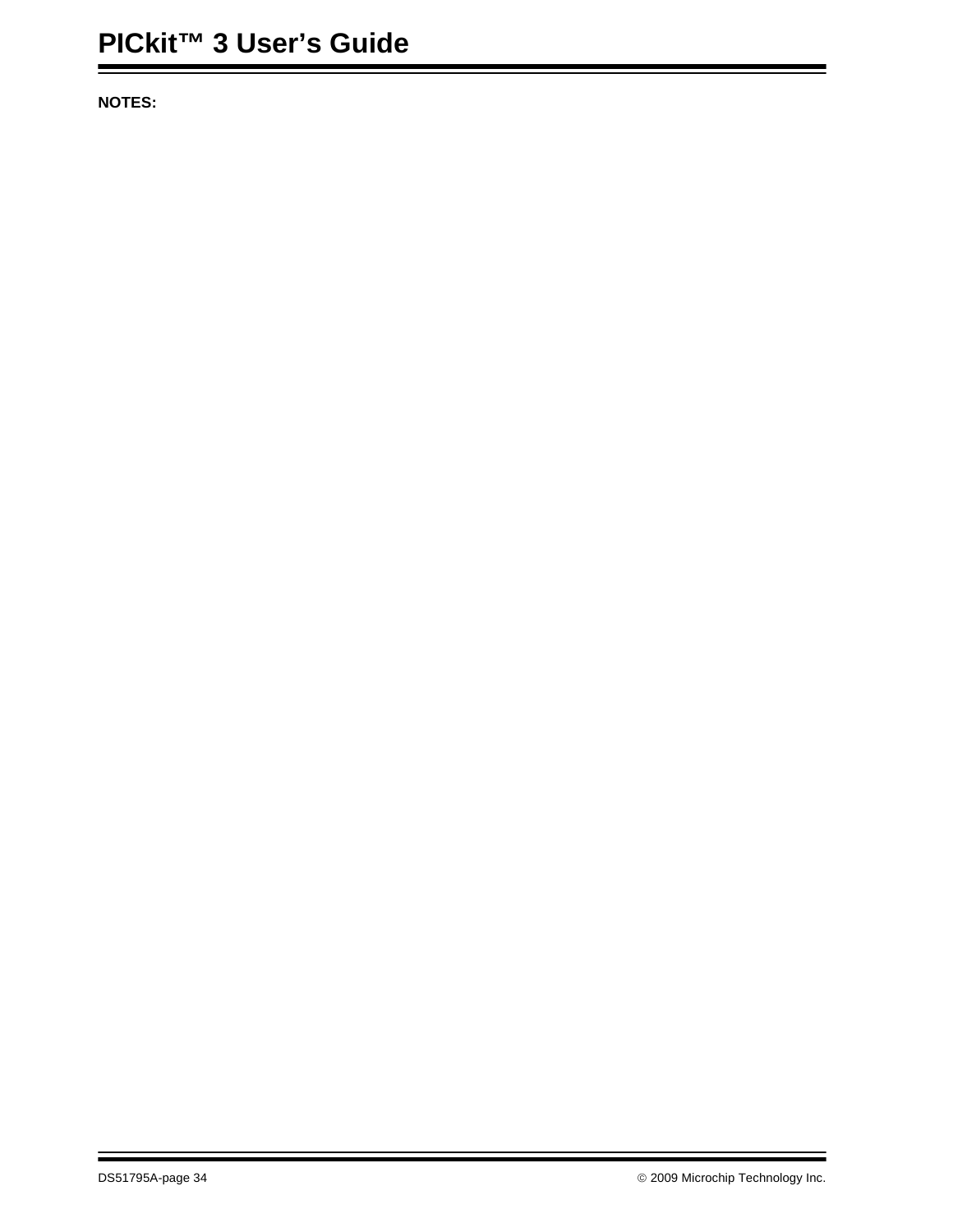

## <span id="page-38-0"></span>**Chapter 6. Troubleshooting First Steps**

## **6.1 INTRODUCTION**

If you are having problems with PICkit 3 programmer/debugger operation, start here.

- • [The 5 Questions to Answer First](#page-38-1)
- • [Top 10 Reasons Why You Can't Debug](#page-38-2)
- • [Other Things to Consider](#page-39-0)

## <span id="page-38-1"></span>**6.2 THE 5 QUESTIONS TO ANSWER FIRST**

- 1. What device are you working with? Often an upgrade to a newer version of MPLAB IDE is required to support newer devices. That is, yellow light = untested support.
- 2. Are you using a Microchip demo board or one of your own design? Have you followed the guidelines for resistors/capacitors for communications connections? See **[Chapter 2. "Theory of Operation"](#page-18-0)**.
- 3. Have you powered the target? The debugger cannot power the target if greater than 30 mA.
- 4. Are you using a USB hub in your set up? Is it powered? If you continue to have problems, try using the debugger without the hub (plugged directly into the PC.)
- 5. Are you using the standard communication cable (RJ-11) shipped with debugger? If you have made a longer cable, it can cause communications errors.

## <span id="page-38-3"></span><span id="page-38-2"></span>**6.3 TOP 10 REASONS WHY YOU CAN'T DEBUG**

- 1. The oscillator is not working. Check your Configuration bits setting for the oscillator.
- 2. The target board is not powered. Check the power cable connection.
- 3. The debugger has become physically disconnected from the PC and/or the target board. Check the communications cables' connections.
- 4. The device is code-protected. Check your Configuration bit's setting for code protection.
- 5. You are trying to rebuild the project while in Release mode. Select **Debug** in the Build Configuration drop-down list on the project toolbar, then rebuild the project.
- 6. The debugger is selected as a programmer, and not as a debugger, in MPLAB IDE.
- 7. The debugger to PC communications has been interrupted. Reconnect to the debugger in MPLAB IDE.
- 8. The target application has become corrupted or contains errors.Try rebuilding and reprogramming the target application. Then initiate a Power-on Reset of the target.
- 9. Other configuration settings are interfering with debugging. Any configuration setting that would prevent the target from executing code will also prevent the debugger from putting the code into debug mode.
- 10. The debugger cannot always perform the action requested. For example, the debugger cannot set a breakpoint if the target application is currently running.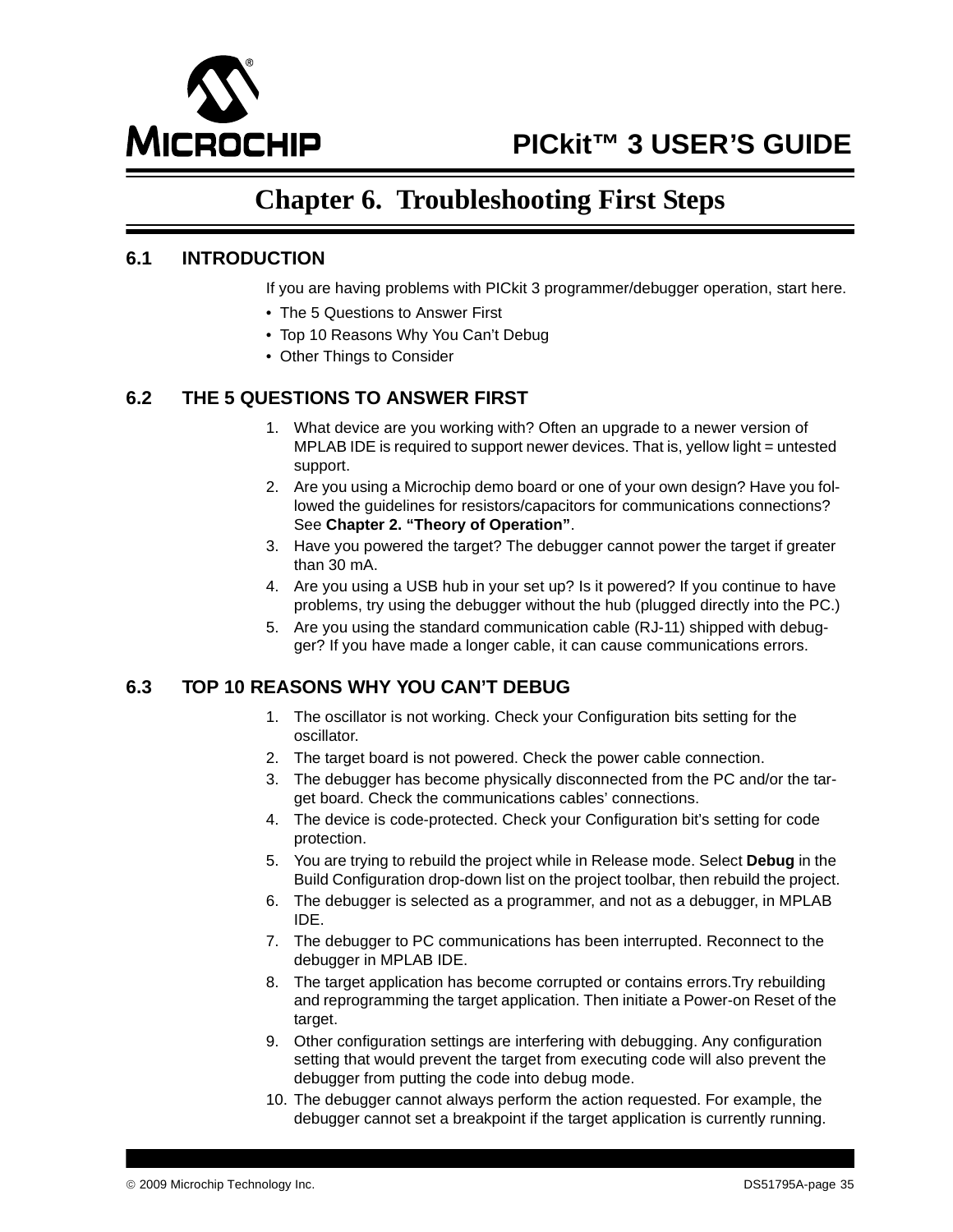## <span id="page-39-1"></span><span id="page-39-0"></span>**6.4 OTHER THINGS TO CONSIDER**

- 1. It is possible the error was a one-time glitch. Try the operation again.
- 2. There may be a problem programming in general. As a test, switch to programmer mode and program the target with the simplest application possible (e.g., a program to blink an LED). If the program will not run, then you know that something is wrong with the target setup.
- 3. It is possible that the target device has been damaged in some way (e.g., over current.) Development environments are notoriously hostile to components. Consider trying another target device.
- 4. Microchip Technology Inc. offers demonstration boards to support most of its microcontrollers. Consider using one of these applications, which are known to work, to verify correct PICkit 3 programmer/debugger functionality.
- 5. Review debugger debug operation to ensure proper application setup (**[Chapter](#page-18-0)  [2. "Theory of Operation"](#page-18-0)**.)
- 6. If the problem persists contact Microchip.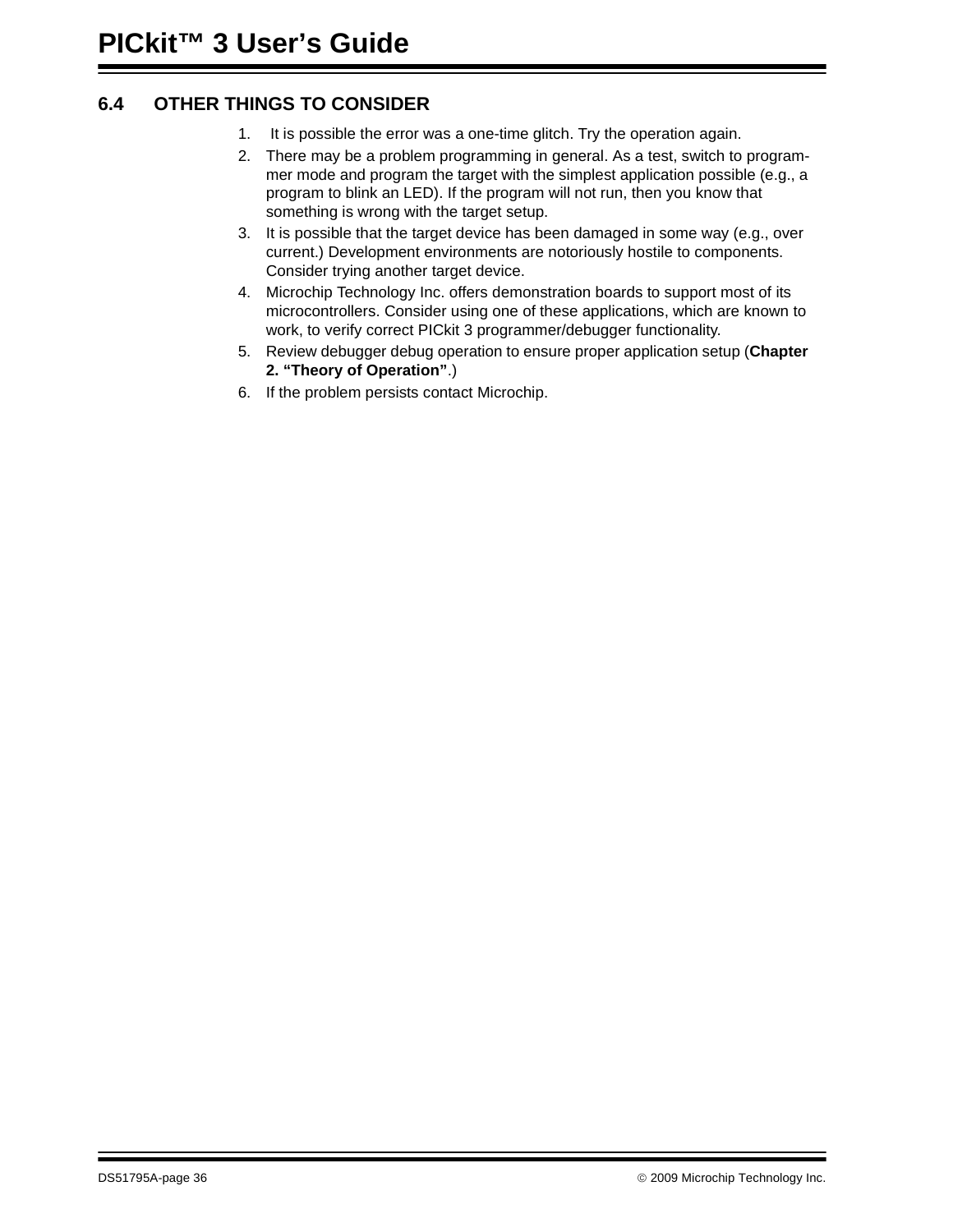

## <span id="page-40-0"></span>**Chapter 7. Frequently Asked Questions (FAQs)**

## **7.1 INTRODUCTION**

Look here for answers to frequently asked questions about the PICkit 3 programmer/debugger system.

- • [How Does It Work](#page-40-1)
- • [What's Wrong](#page-41-0)

## <span id="page-40-1"></span>**7.2 HOW DOES IT WORK**

**• What's in the silicon that allows it to communicate with the PICkit 3 programmer/debugger?**

PICkit 3 programmer/debugger can communicate with Flash silicon via the ICSP interface. It uses the debug executive downloaded into program or test memory.

**• How is the throughput of the processor affected by having to run the debug executive?**

The debug executive doesn't run while in Run mode, so there is no throughput reduction when running your code, i.e., the debugger doesn't 'steal' any cycles from the target device.

**• How does the PICkit 3 programmer/debugger compare with other in-circuit emulators/debuggers?**

Please refer to **[Section 2.2 "PICkit 3 vs. PICkit 2"](#page-18-1)**.

**• On the MPLAB ICE 2000/4000 debuggers, the data must come out on the bus in order to perform a complex trigger on that data. Is this also required on the PICkit 3 programmer/debugger? For example, could I halt based on a flag going high?**

The MPLAB ICE 2000/4000 debuggers use a special debugger chip (-ME) for monitoring. There is no -ME with the PICkit 3 programmer/debugger so there are no busses to monitor externally. With the PICkit 3 programmer/debugger, rather than using external breakpoints, the built-in breakpoint circuitry of the debug engine is used – the busses and breakpoint logic are monitored inside the part.

**• Does the PICkit 3 programmer/debugger have complex breakpoints like MPLAB ICE 2000/4000?**

No. But you can break based on a value in a data memory location or program address. See **[Section 9.3.1 "Breakpoints Dialog"](#page-54-0)** for more information.

- **Is the PICkit 3 optoisolated or electrically isolated?** No. You cannot apply a floating or high voltage (120V) to the current system.
- **What limitations are there with the standard cable?**

The standard ICSP RJ-11 cable does not allow for clock speeds greater than about 15 Mbps.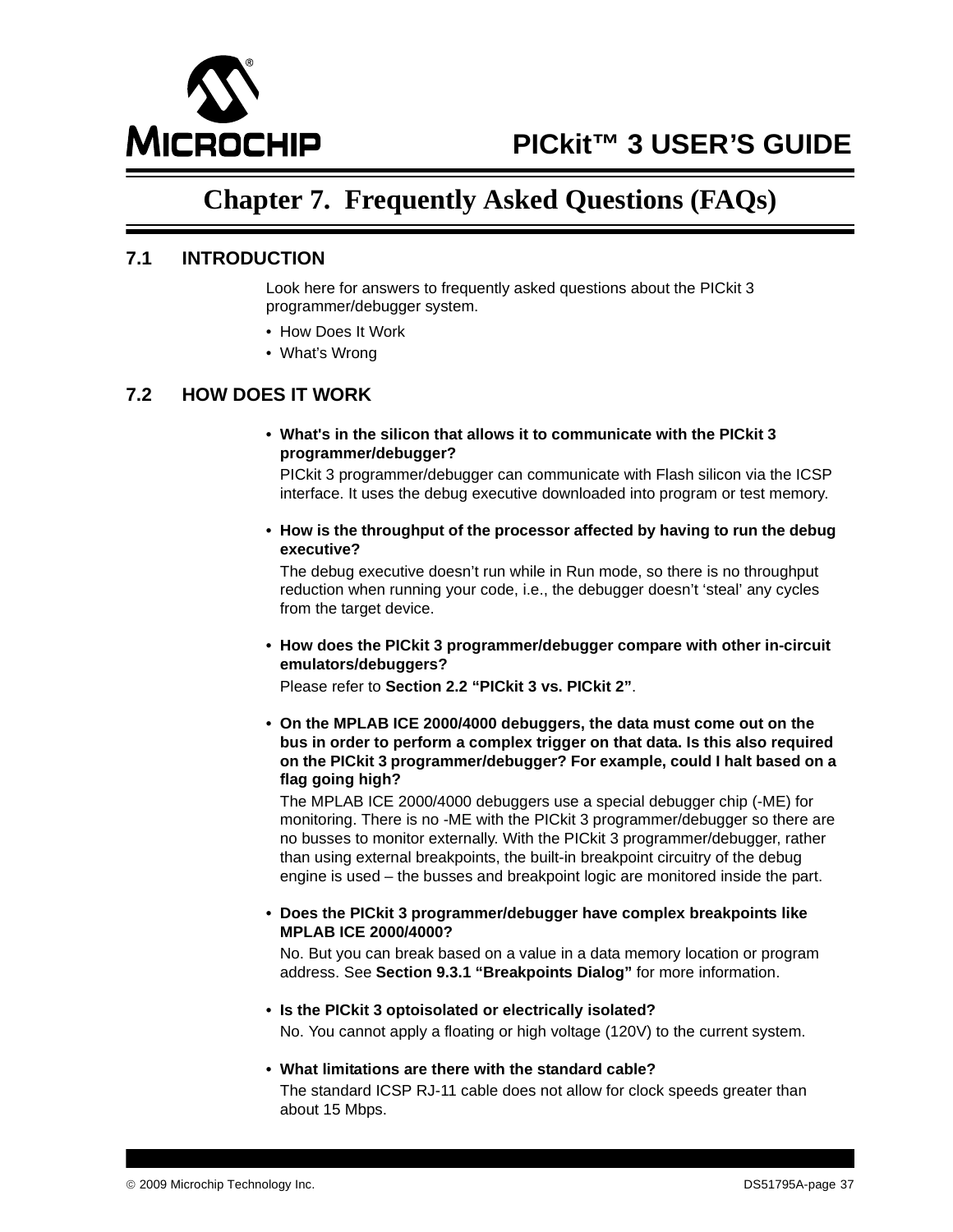- **Will the PICkit 3 slow down the running of the program?** No, the device will run at any device speed as specified in the data sheet.
- **Is it possible to debug a dsPIC DSC running at any speed?** The PICkit 3 is capable of debugging at any device speed as specified in the device's data sheet.
- **What is the function of pin 6, the LVP pin?** Pin 6 is reserved for the LVP (Low-Voltage Programming) connection.

## <span id="page-41-0"></span>**7.3 WHAT'S WRONG**

**• My PC went into power-down/hibernate mode, and now my debugger won't work. What happened?**

When using the debugger for prolonged periods of time, and especially as a debugger, be sure to disable the Hibernate mode in the Power Options Dialog window of your PC's operating system. Go to the Hibernate tab and clear or uncheck the "Enable hibernation" check box. This will ensure that all communication is maintained across all the USB subsystem components.

**• I set my peripheral to NOT freeze on halt, but it is suddenly freezing. What's going on?**

For dsPIC30F/33F and PIC24F/H devices, a reserved bit in the peripheral control register (usually either bit 14 or 5) is used as a Freeze bit by the debugger. If you have performed a write to the entire register, you may have overwritten this bit. (The bit is user-accessible in Debug mode.)

To avoid this problem, write only to the bits you wish to change for your application (BTS, BTC) instead of to the entire register (MOV).

**• When using a 16-bit device, an unexpected reset occurred. How do I determine what caused it?**

Some things to consider:

- To determine a reset source, check the RCON register.
- Handle traps/interrupts in an Interrupt Service Routine (ISR). You should include trap.c style code, i.e.,

```
void attribute (( interrupt )) OscillatorFail(void);
: 100 minutes
   void attribute (( interrupt )) AltOscillatorFail(void);
: 100 million 1
   void __attribute__((__interrupt__)) _OscillatorFail(void)
    {
        INTCOM1bits. OSCFAIL = 0; //Clear the trap flag
        while (1);
    }
: 100 million 1
   void __attribute__((__interrupt__)) _AltOscillatorFail(void)
    {
         INTCON1bits.OSCFAIL = 0;
         while (1);
    }
: 100 million 1
 - Use ASSERTs.
```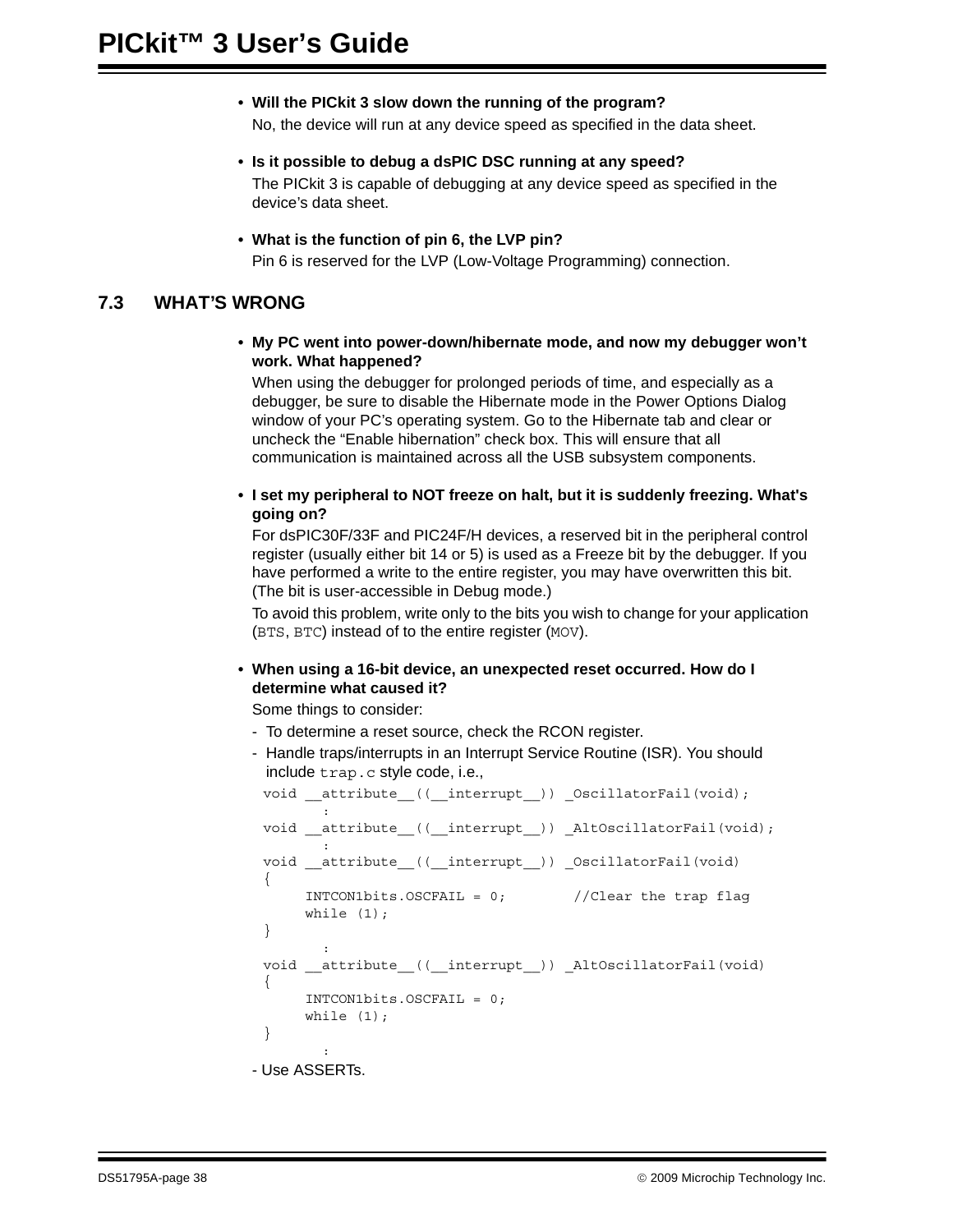**• I have finished debugging my code. Now I've programmed my part, but it won't run. What's wrong?**

Some things to consider are:

- Have you selected the debugger as a programmer and then tried to program a header board? A header board contains an -ICE/-ICD version of the device and may not function like the actual device. Only program regular devices with the debugger as a programmer. Regular devices include devices that have on-board ICE/ICD circuitry, but are not the special -ICE/-ICD devices found on header boards.
- Have you selected the debugger as a debugger and then tried to program a production device? Programming a device when the debugger is a debugger will program a debug executive into program memory and set up other device features for debug (see **[Section 2.6.1 "Sequence of Operations Leading to](#page-24-0)  [Debugging"](#page-24-0)**). To program final (release) code, select the debugger as a programmer.
- Have you selected "Release" from the Build Configuration drop-down list or Project menu? You must do this for final (release) code. Rebuild your project, reprogram the device, and try to run your code again.
- **I don't see my problem here. Now what?**

Try the following resources:

- **Chapter 9. "Limitations"**
- **[Section 2.8 "Resources Used by the Debugger"](#page-25-0)**
- **[Section 8.2 "Specific Error Messages"](#page-44-1)**
- **[Section 8.3 "General Corrective Actions"](#page-47-0)**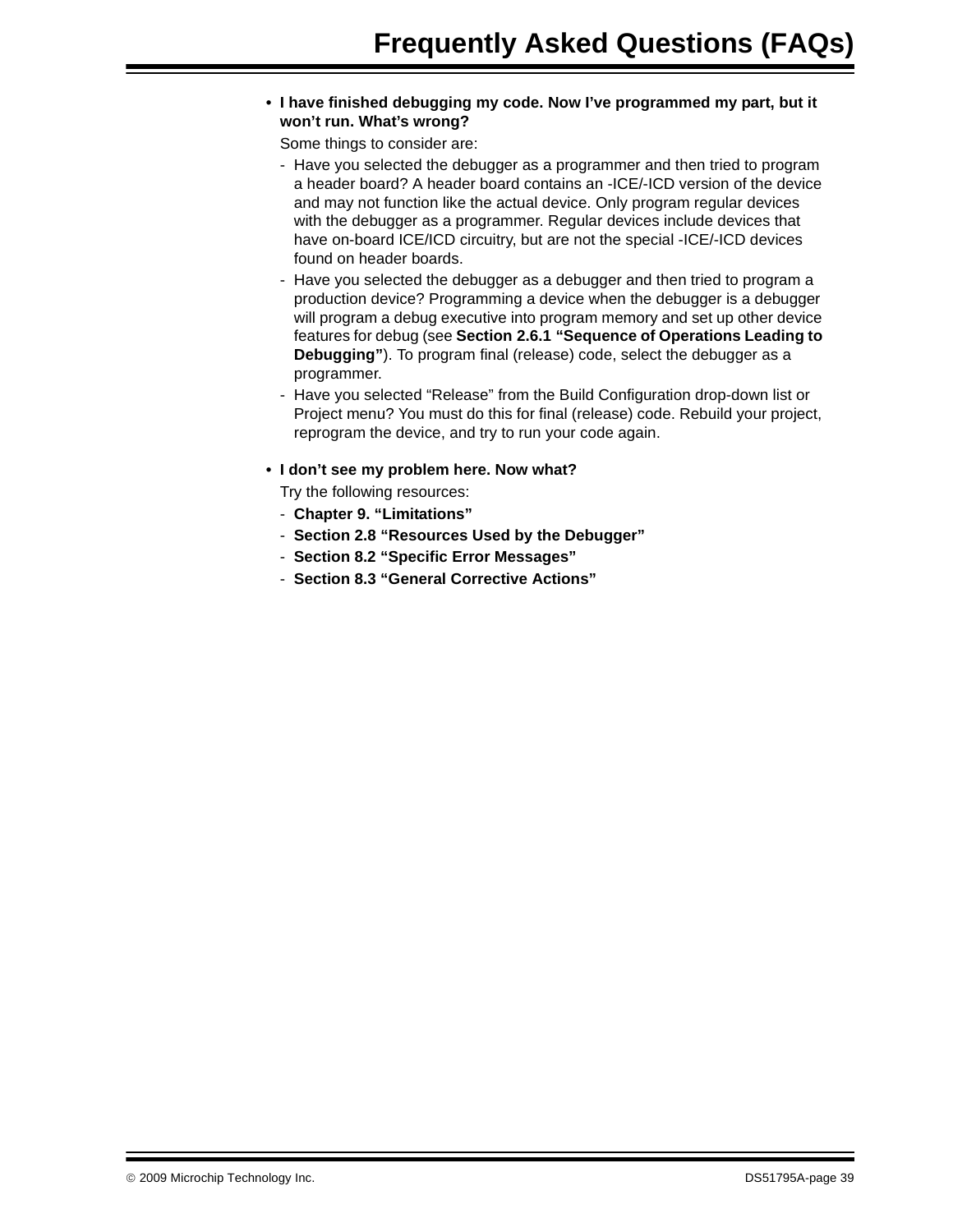**NOTES:**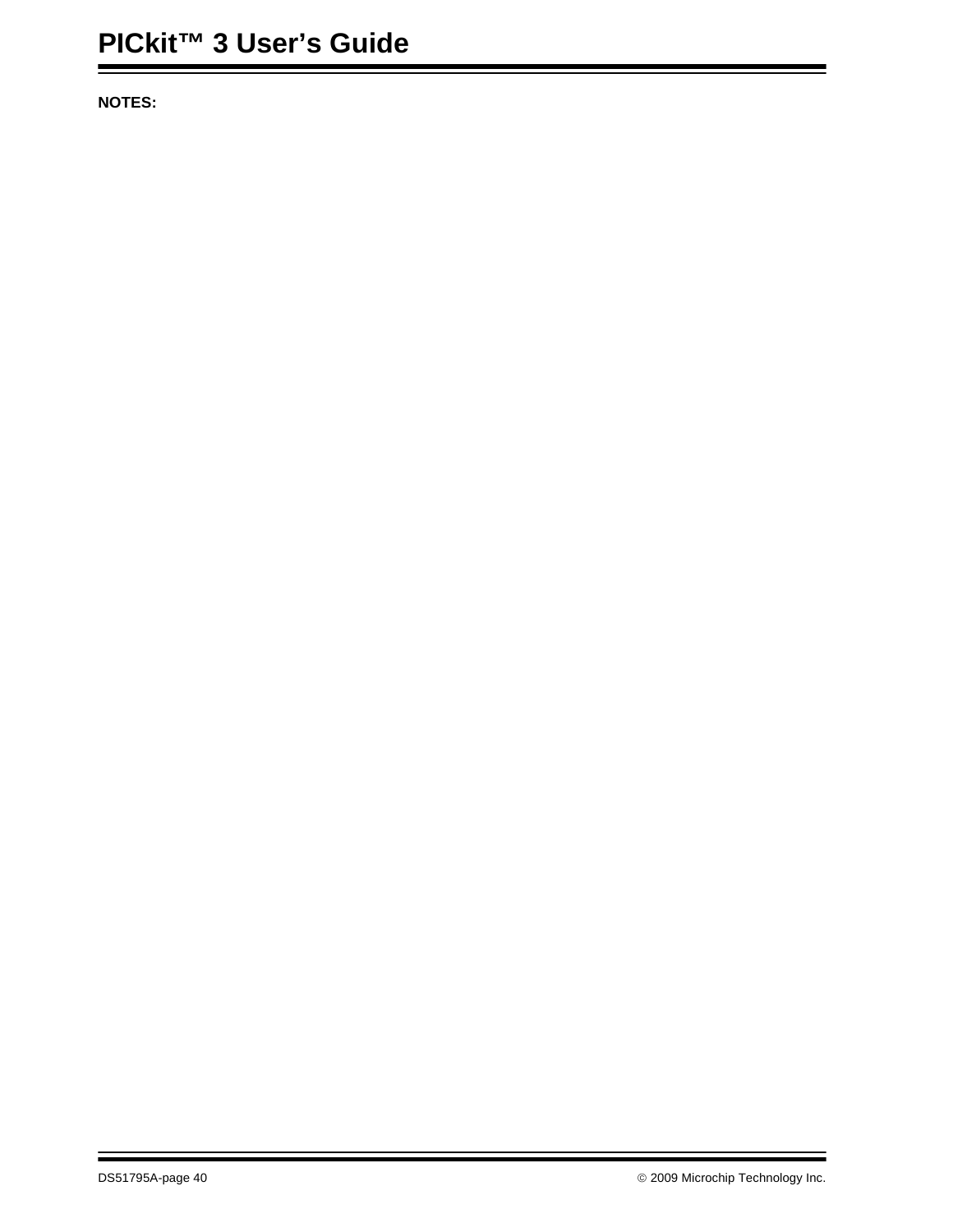

# <span id="page-44-0"></span>**PICkit™ 3 USER'S GUIDE**

## **Chapter 8. Error Messages**

## **8.1 INTRODUCTION**

The PICkit 3 programmer/debugger produces many different error messages; some are specific and others can be resolved with general corrective actions.

- • [Specific Error Messages](#page-44-2)
- • [General Corrective Actions](#page-47-1)

## <span id="page-44-2"></span><span id="page-44-1"></span>**8.2 SPECIFIC ERROR MESSAGES**

PICkit 3 programmer/debugger error messages are listed below in numeric order.

**Note:** Numbers may not yet appear in displayed messages. Use the Search tab on the Help viewer to find your message and highlight it below.

Text in error messages listed below of the form %x (a variable) will display as text relevant to your particular situation in the actual error message.

**PK3Err0001: Failed while writing to program memory.**

**PK3Err0002: Failed while writing to EEPROM.**

**PK3Err0003: Failed while writing to configuration memory.**

See **[Section 8.3.1 "Read/Write Error Actions"](#page-48-0)**.

#### **PK3Err0005: PICkit 3 is currently busy and cannot be unloaded at this time.**

If you receive this error when attempting to deselect the debugger as a debugger or programmer:

- 1. Wait give the debugger time to finish any application tasks. Then try to deselect the debugger again.
- 2. Select Halt to stop any running applications. Then try to deselect the debugger again.
- 3. Unplug the debugger from the PC. Then try to deselect the debugger again.
- 4. Shut down MPLAB IDE.

**PK3Err0006: Failed while writing to user ID memory.**

**PK3Err0007: Failed while reading program memory.**

**PK3Err0008: Failed while reading EEPROM.**

**PK3Err0009: Failed while reading configuration memory.**

**PK3Err0010: Failed while reading user ID memory.**

See **[Section 8.3.1 "Read/Write Error Actions"](#page-48-0)**.

**PK3Err0011: Bulk erase failed.**

See **[Section 8.3.1 "Read/Write Error Actions"](#page-48-0)**.

If these do not work, try another device.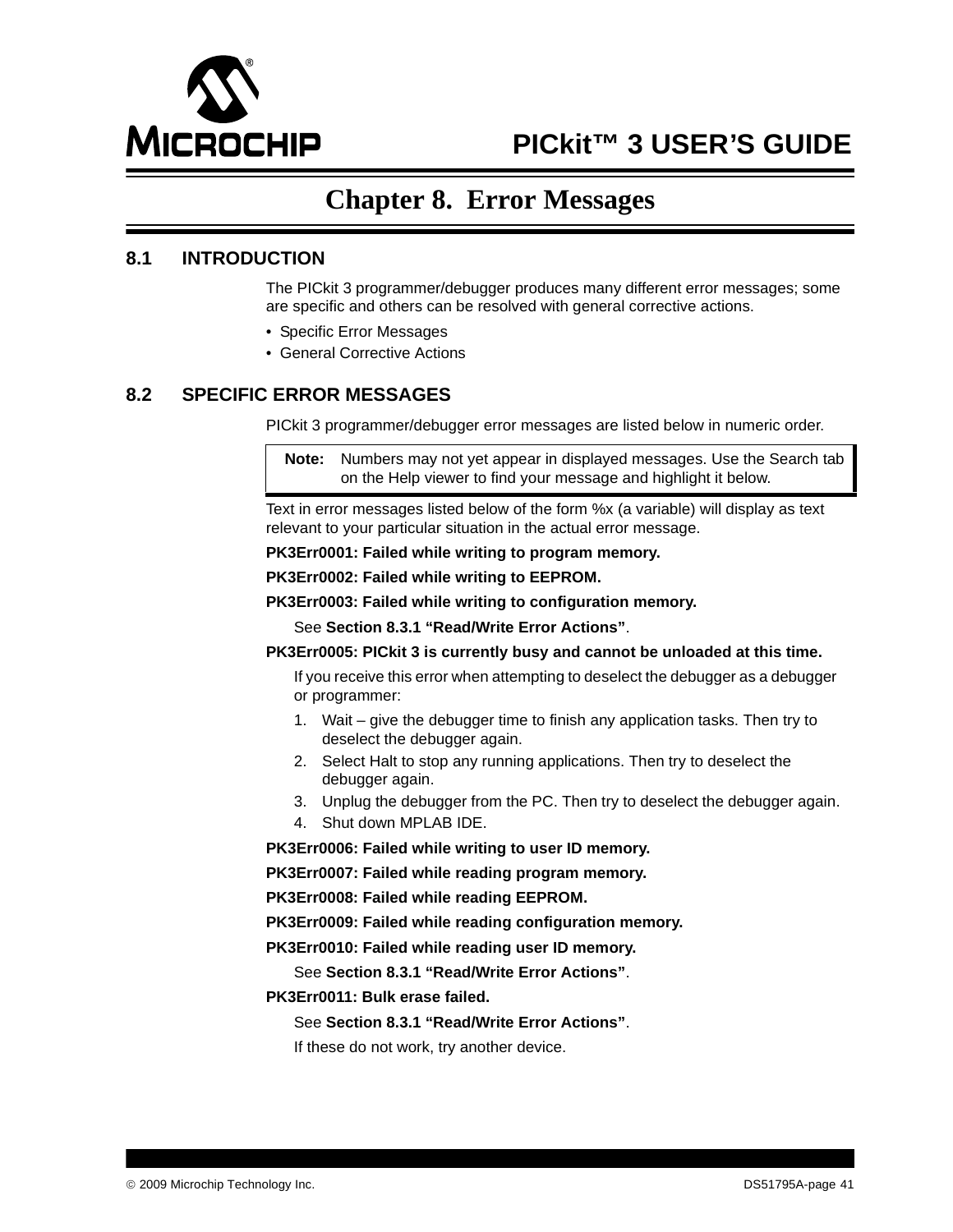## **PK3Err0012: Download debug exec failed**

If you receive this error while attempting to program from the Debugger menu:

- 1. Deselect the debugger as the debug tool.
- 2. Close your project and then close MPLAB IDE.
- 3. Restart MPLAB IDE and re-open your project.
- 4. Reselect the debugger as your debug tool and attempt to program your target device again.

If this does not work, see **[Section 8.3.4 "Corrupted Installation Actions"](#page-48-1)**.

#### **PK3Err0013: NMMR register write failed.**

**PK3Err0014: File register write failed.**

See **[Section 8.3.2 "Debugger-to-Target Communication Error Actions"](#page-48-2)**. **PK3Err0015: Data transfer was unsuccessful. %d byte(s) expected, %d byte(s) transferred.**

See **[Section 8.3.3 "Debugger-to-PC Communication Error Actions"](#page-48-3)**.

**PK3Err0016: Cannot transmit. PICkit 3 not found.**

The debugger is not connected to the PC.

**PK3Err0017: File register read failed.**

**PK3Err0018: NMMR register read failed.**

**PK3Err0019: Failed while reading emulation registers.**

**PK3Err0020: Failed while writing emulation registers.**

See **[Section 8.3.2 "Debugger-to-Target Communication Error Actions"](#page-48-2)**.

**PK3Err0021: Command not echoed properly. Sent %x, received %x.**

**PK3Err0022: Failed to get PICkit 3 version information.**

**PK3Err0024: Download RS failed.**

**PK3Err0025: Download AP failed.**

See **[Section 8.3.3 "Debugger-to-PC Communication Error Actions"](#page-48-3)**.

#### **PK3Err0026: Download program exec failed.**

If you receive this error while attempting to program from the Debugger menu:

- 1. Deselect the debugger as the debug tool.
- 2. Close your project and then close MPLAB IDE.
- 3. Restart MPLAB IDE and re-open your project.
- 4. Reselect the debugger as your debug tool and attempt to program your target device again.

If this does not work, see **[Section 8.3.4 "Corrupted Installation Actions"](#page-48-1)**.

#### **PK3Err0027: Bulk transfer failed due to invalid checksum**

## See **[Section 8.3.3 "Debugger-to-PC Communication Error Actions"](#page-48-3)**.

Also, ensure that the cables used are the correct length.

## **PK3Err0028: Download device database failed**

If you receive this error:

- 1. Try downloading again. It may be a one-time error.
- 2. Try manually downloading. Select *Debugger>Settings*, **Configuration** tab, and click **Manual Download**. Select the highest number . jam file and click **Open**.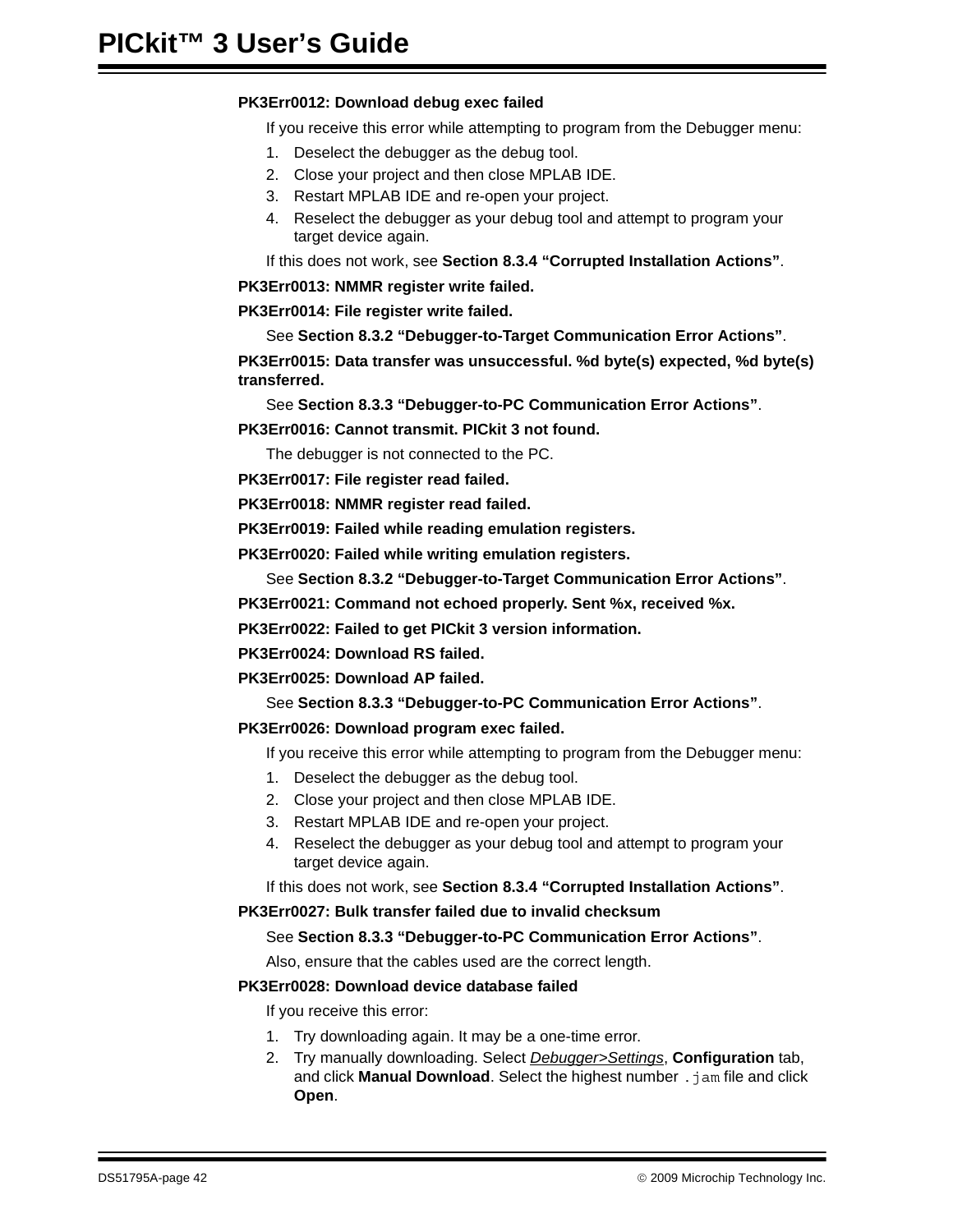## **PK3Err0029: Communication failure. Unexpected command echo response %x received from PICkit 3.**

See **[Section 8.3.3 "Debugger-to-PC Communication Error Actions"](#page-48-3)**.

#### **PK3Err0030: Unable to read/find firmware File %s.**

If the Hex file exists:

- Reconnect and try again.
- If this does not work, the file may be corrupted. Reinstall MPLAB IDE.

If the Hex file does not exist:

• Reinstall MPLAB IDE.

**PK3Err0031: Failed to get PC.**

**PK3Err0032: Failed to set PC.**

See **[Section 8.3.2 "Debugger-to-Target Communication Error Actions"](#page-48-2)**.

**PK3Err0033: %d bytes expected, %d bytes received.**

See **[Section 8.3.3 "Debugger-to-PC Communication Error Actions"](#page-48-3)**.

**PK3Err0034: This version of MPLAB IDE does not support hardware revision %06x. Please upgrade to the latest version of MPLAB IDE before continuing.**

Find the latest MPLAB IDE at [www.microchip.com](http://www.microchip.com/mplab).

**PK3Err0035: Failed to get Device ID.**

See **[Section 8.3.1 "Read/Write Error Actions"](#page-48-0)**.

**PK3Err0036: MPLAB IDE has lost communication with PICkit 3.**

See **[Section 8.3.3 "Debugger-to-PC Communication Error Actions"](#page-48-3)**.

**PK3Err0037: Timed out waiting for response from PICkit 3.**

**PK3Err0038: Failed to initialize PICkit 3.**

#### **PK3Err0039: PICkit 3 self-test failed.**

For this error, the debugger is not responding:

- 1. Unplug and plug in the debugger.
- 2. Reconnect to the debugger in MPLAB IDE.
- 3. If the problem persists contact Microchip.

#### **PK3Err0040: The target device is not ready for debugging. Please check your configuration bit settings and program the device before proceeding.**

You will receive this message when you have not programmed your device for the first time and try to Run. If you receive this message after this, or immediately after programming your device, please refer to **[Section 8.3.6 "Debug Failure](#page-48-4)  [Actions"](#page-48-4)**.

**PK3Err0043: RS download failed.**

#### **PK3Err0044: AP download failed.**

#### **PK3Err0045: You must connect to a target device to use PICkit 3.**

No power has been found.

- 1. Ensure VDD and GND are connected between the debugger and target.
- 2. Ensure that the target is powered.
- 3. Ensure that the target power is sufficient to be detected by the debugger (see **[Chapter 10. "Hardware Specification"](#page-62-0)**.)

**PK3Err0046: An error occurred while trying to read the stopwatch count. The stopwatch count may not be accurate.**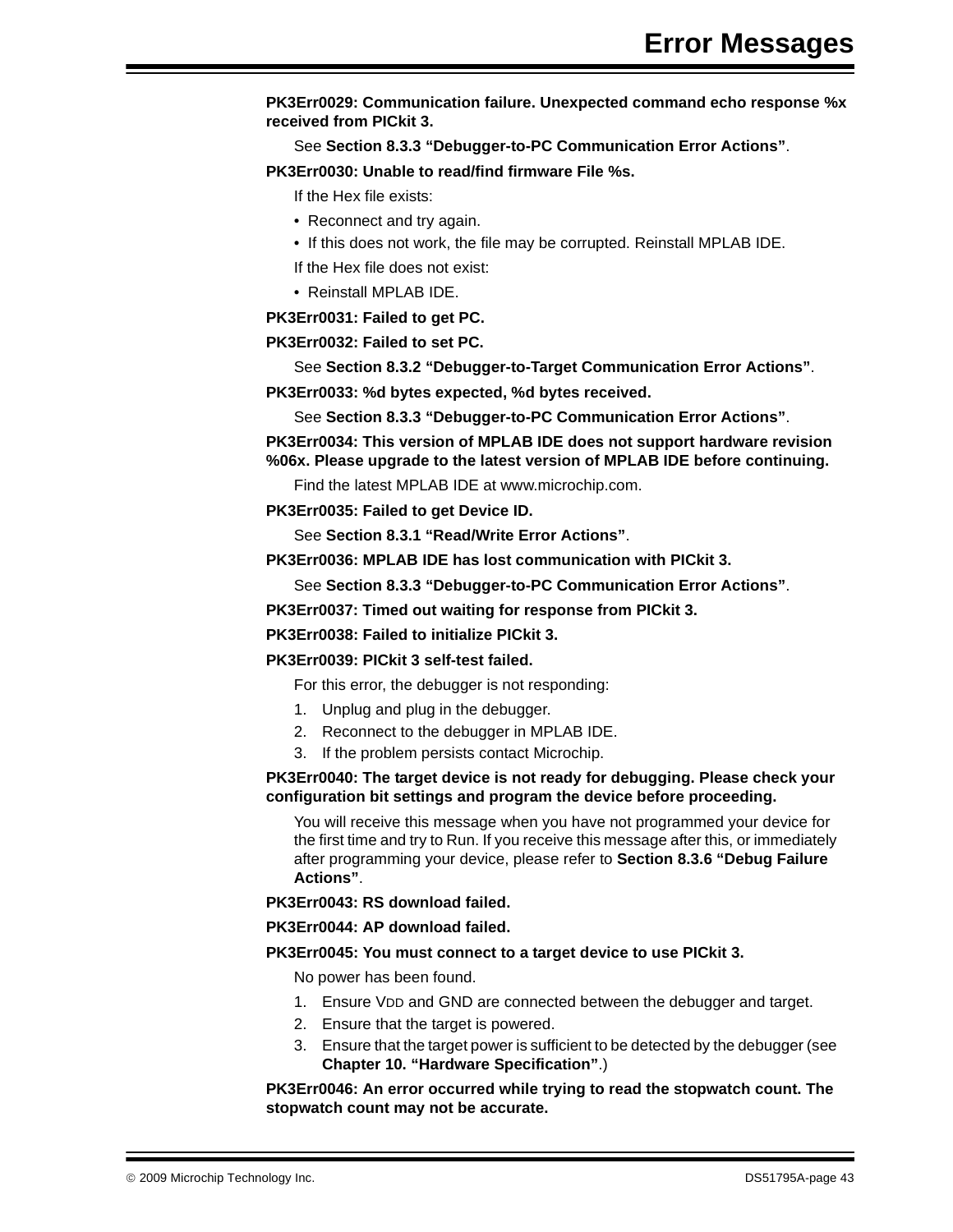See **[Section 8.3.2 "Debugger-to-Target Communication Error Actions"](#page-48-2)**.

**PK3Err0047: Bootloader download failed.**

See **[Section 8.3.3 "Debugger-to-PC Communication Error Actions"](#page-48-3)**.

**PK3Err0052: The current PICkit 3 hardware version %x, is out of date. This version of MPLAB IDE will support only version %x or higher.**

Did you click **Cancel** when asked to download the latest firmware? If so, you will need to download it now. Select *Debugger>Settings*, **Configuration** tab, and click **Manual Download**. Select the highest number .jam file and click **Open**.

If you cannot find any files to download or if this does not work (corrupted file), [you will need to get the latest version of MPLAB IDE and install it. Find the latest](http://www.microchip.com/mplab)  MPLAB IDE at www.microchip.com.

**PK3Err0053: Unable to get PICkit 3 protocol versions.**

See **[Section 8.3.3 "Debugger-to-PC Communication Error Actions"](#page-48-3)**.

**PK3Err0054: MPLAB IDE's PICkit 3 protocol definitions are out of date. You must upgrade MPLAB IDE to continue.**

Find the latest MPLAB IDE at [www.microchip.com](http://www.microchip.com/mplab).

**PK3Err0055: Unable to set firmware suite version.**

**PK3Err0056: Unable to get voltages from PICkit 3.**

See **[Section 8.3.3 "Debugger-to-PC Communication Error Actions"](#page-48-3)**.

**PK3Err0068: Failed while writing to boot FLASH memory.**

**PK3Err0069: Failed while reading boot FLASH memory.**

**PK3Err0070: Failed while writing peripheral memory.**

**PK3Err0071: Failed while reading peripheral memory.**

See **[Section 8.3.1 "Read/Write Error Actions"](#page-48-0)**.

**PK3Err0073: Device is code protected.**

The device on which you are attempting to operate (read, program, blank check or verify) is code protected, i.e., the code cannot be read or modified. Check your Configuration bits setting for code protection.

To disable code protection, set or clear the appropriate Configuration bits in code or in the Configuration Bits window (*Configure>Configuration Bits*), according to the device data sheet. Then erase and reprogram the *entire* device.

#### **PK3Err0075: Unable to set power.**

PICkit 3 cannot supply power to the target.

**PK3Err0080: Failed setting shadow bit(s).**

## <span id="page-47-1"></span><span id="page-47-0"></span>**8.3 GENERAL CORRECTIVE ACTIONS**

These general corrective actions may solve your problem:

- • [Read/Write Error Actions](#page-48-0)
- • [Debugger-to-Target Communication Error Actions](#page-48-2)
- • [Debugger-to-PC Communication Error Actions](#page-48-3)
- • [Corrupted Installation Actions](#page-48-1)
- • [USB Port Communication Error Actions](#page-48-5)
- • [Debug Failure Actions](#page-48-4)
- • [Internal Error Actions](#page-49-0)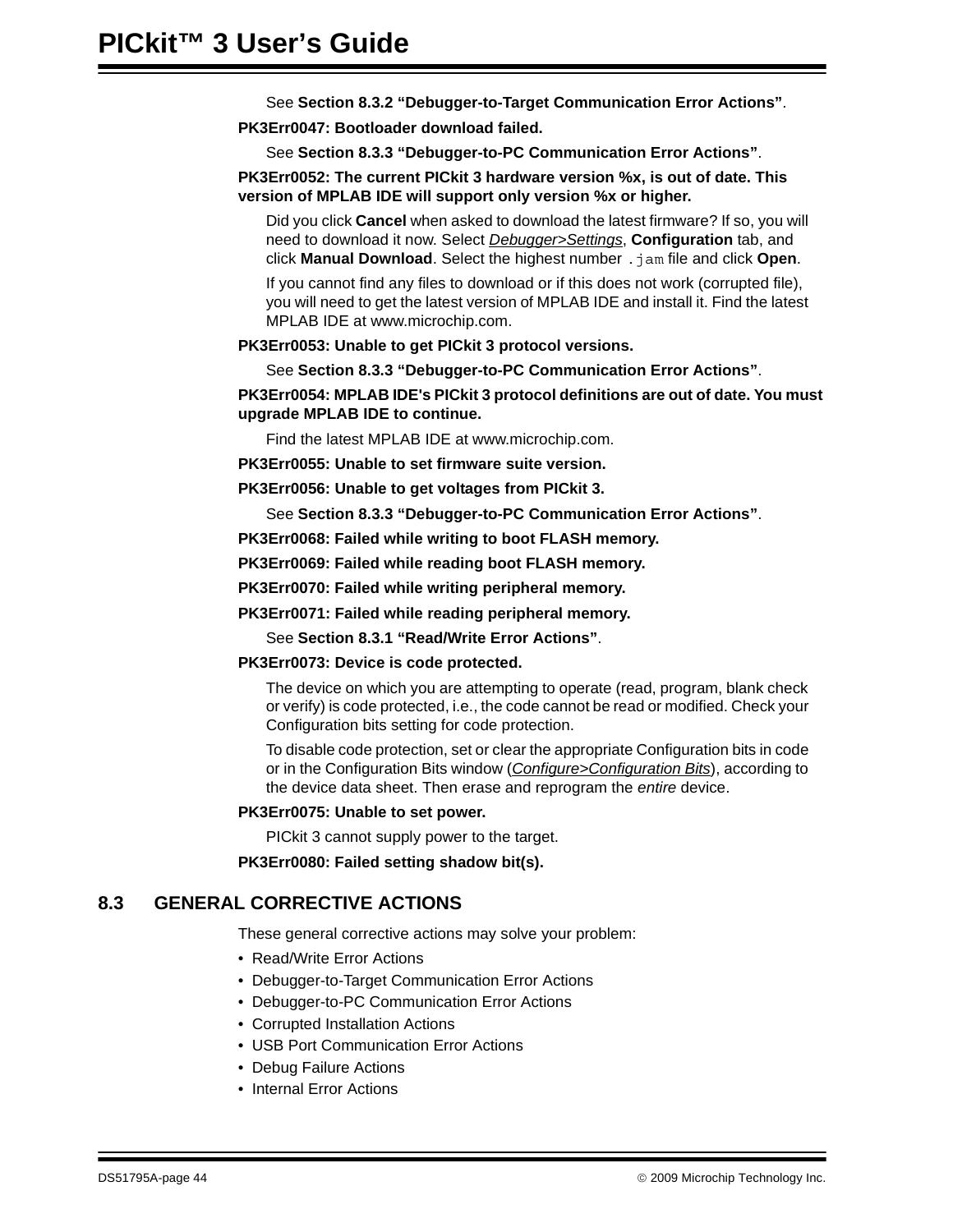## <span id="page-48-0"></span>**8.3.1 Read/Write Error Actions**

If you receive a read or write error:

- 1. Did you hit Abort? This may produce read/write errors.
- 2. Try the action again. It may be a one-time error.
- 3. Ensure that the target is powered and at the correct voltage levels for the device. See the device data sheet for required device voltage levels.
- 4. Ensure that the debugger-to-target connection is correct (PGC and PGD are connected.)
- 5. For write failures, ensure that "Erase all before Program" is checked on the Program Memory tab of the Settings dialog.
- 6. Ensure that the cables used are of the correct length.

## <span id="page-48-2"></span>**8.3.2 Debugger-to-Target Communication Error Actions**

The PICkit 3 programmer/debugger and the target device are out-of-sync with each other.

- 1. Select **Reset** and then try the action again.
- 2. Ensure that the cable(s) used are the correct length.

## <span id="page-48-3"></span>**8.3.3 Debugger-to-PC Communication Error Actions**

The PICkit 3 programmer/debugger and MPLAB IDE are out-of-sync with each other.

- 1. Unplug and then plug in the debugger.
- 1. Reconnect to the debugger.
- 2. Try the operation again. It is possible the error was a one time glitch.
- 3. The version of MPLAB IDE installed may be incorrect for the version of firmware loaded on the PICkit 3 programmer/debugger. Follow the steps outlined in **[Section 8.3.4 "Corrupted Installation Actions"](#page-48-1)**.

#### <span id="page-48-1"></span>**8.3.4 Corrupted Installation Actions**

The problem is most likely caused by a incomplete or corrupted installation of MPLAB IDE.

- 1. Uninstall all versions of MPLAB IDE from the PC.
- 2. Reinstall the desired MPLAB IDE version.
- 3. If the problem persists contact Microchip.

## <span id="page-48-5"></span>**8.3.5 USB Port Communication Error Actions**

The problem is most likely caused by a faulty or non-existent communications port.

- 1. Reconnect to the PICkit 3 programmer/debugger
- 2. Make sure the debugger is physically connected to the PC on the appropriate USB port.
- 3. Make sure the appropriate USB port has been selected in the debugger Settings.
- 4. Make sure the USB port is not in use by another device.
- 5. If using a USB hub, make sure it is powered.
- 6. Make sure the USB drivers are loaded.

#### <span id="page-48-4"></span>**8.3.6 Debug Failure Actions**

The PICkit 3 programmer/debugger was unable to perform a debugging operation. There are numerous reasons why this might occur. See **[Section 6.3 "Top 10 Reasons](#page-38-3)  [Why You Can't Debug"](#page-38-3)** and **[Section 6.4 "Other Things to Consider"](#page-39-1)**.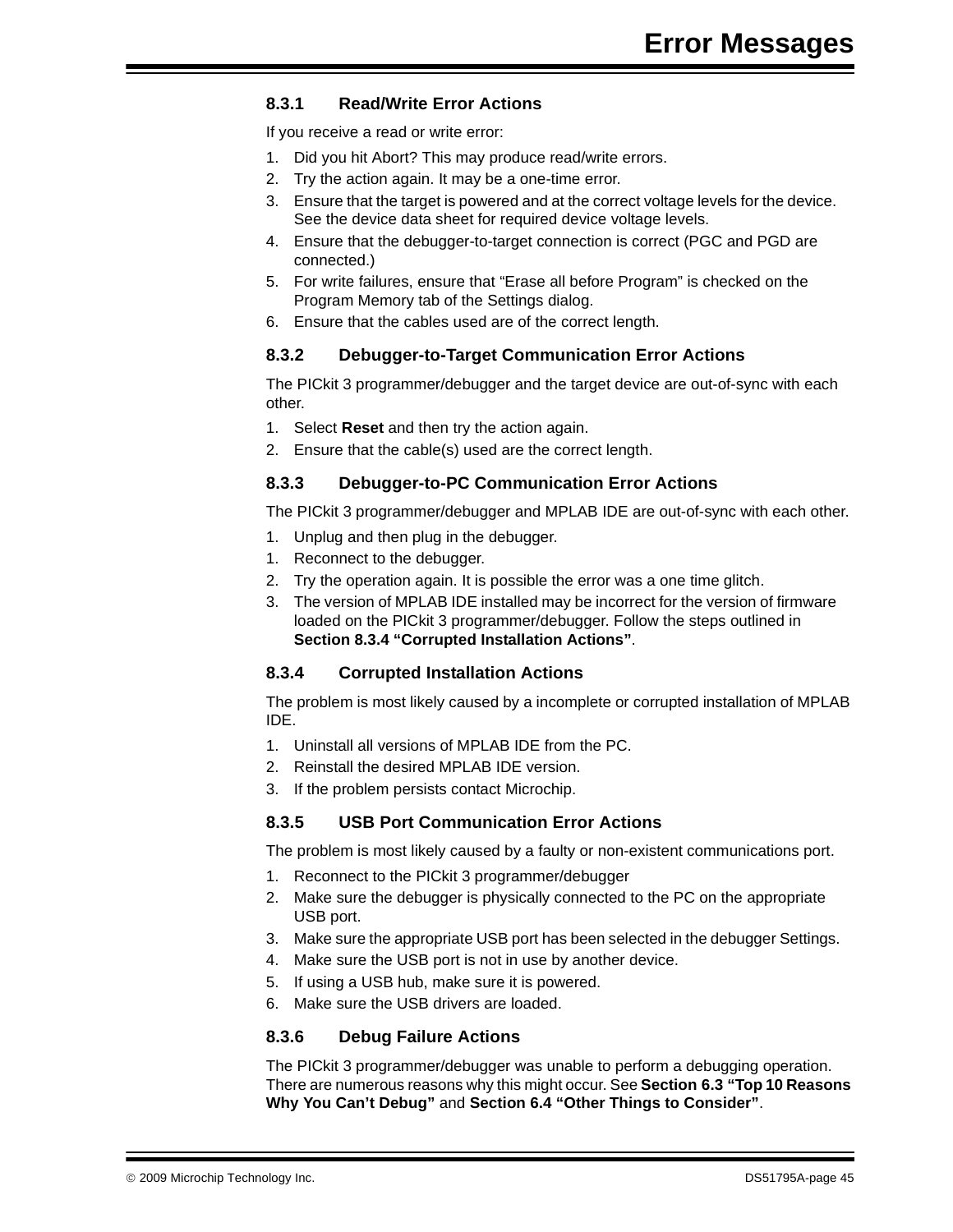## <span id="page-49-0"></span>**8.3.7 Internal Error Actions**

Internal errors are unexpected and should not happen. They are primarily used for internal Microchip development.

The most likely cause is a corrupted installation (**[Section 8.3.4 "Corrupted](#page-48-1)  [Installation Actions"](#page-48-1)**).

Another likely cause is exhausted system resources.

- 1. Try rebooting your system to free up memory.
- 2. Make sure you have a reasonable amount of free space on your hard drive (and that it is not overly fragmented.)

If the problem persists contact Microchip.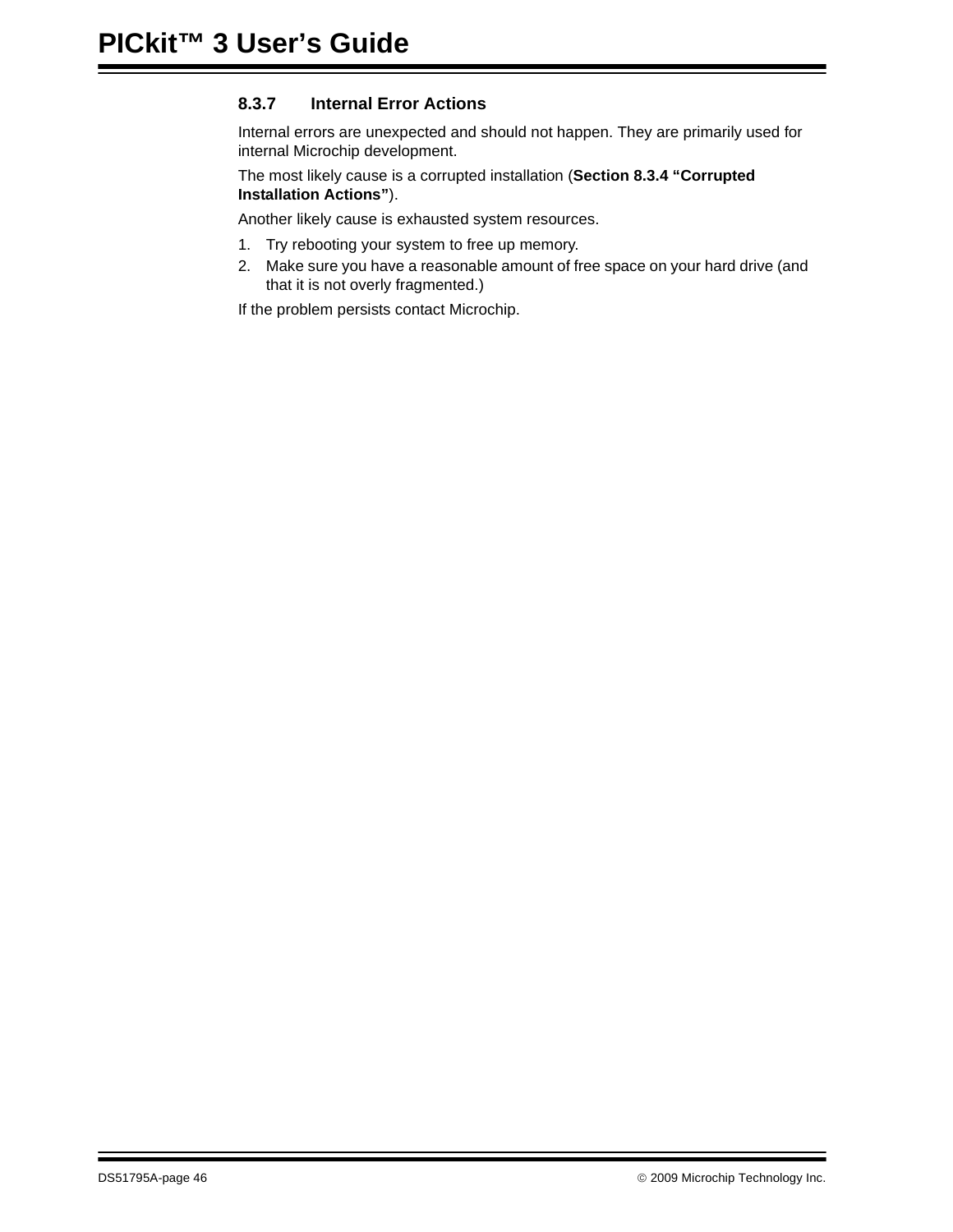

# **PICkit™ 3 USER'S GUIDE**

# **Part 3 – Reference**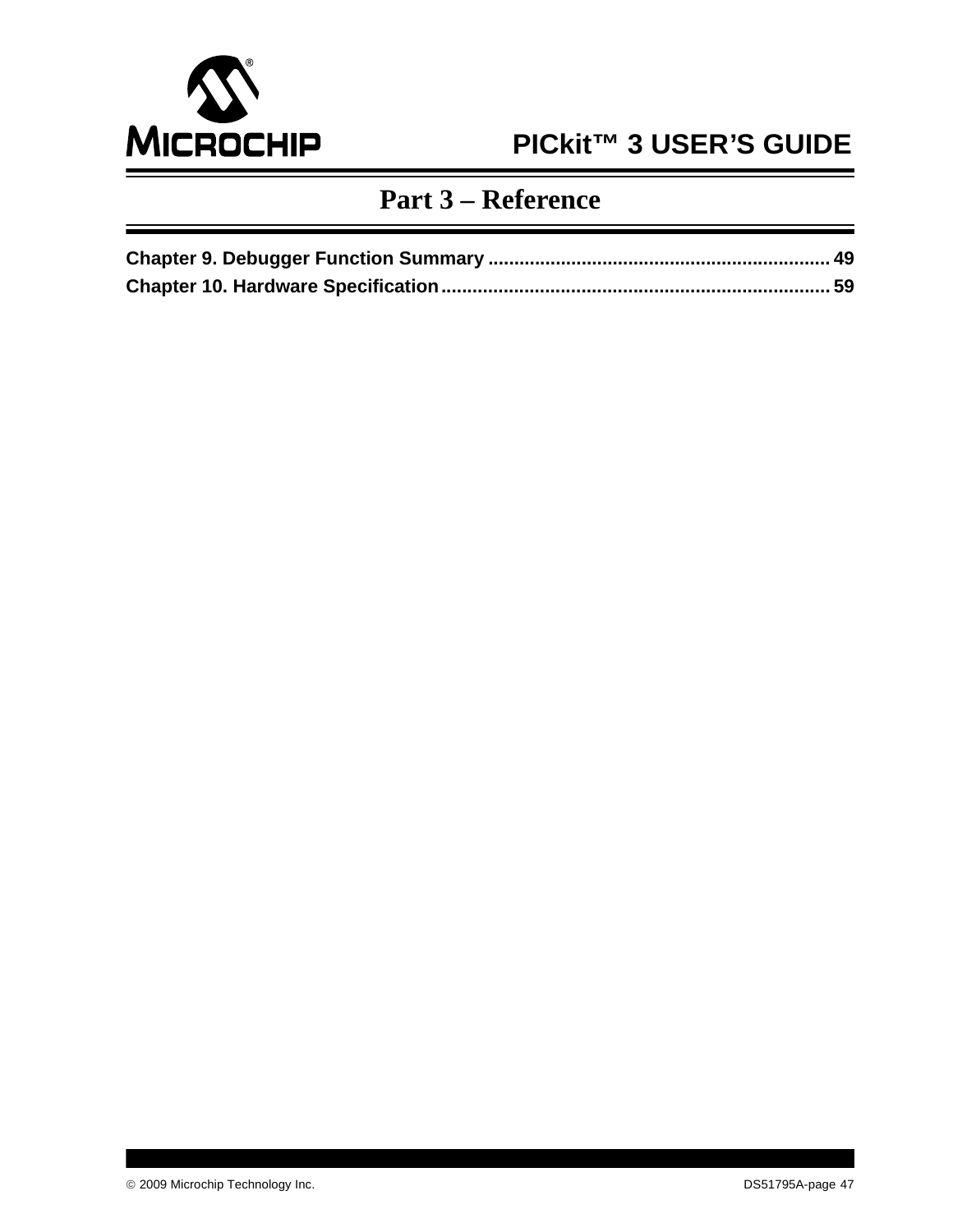**NOTES:**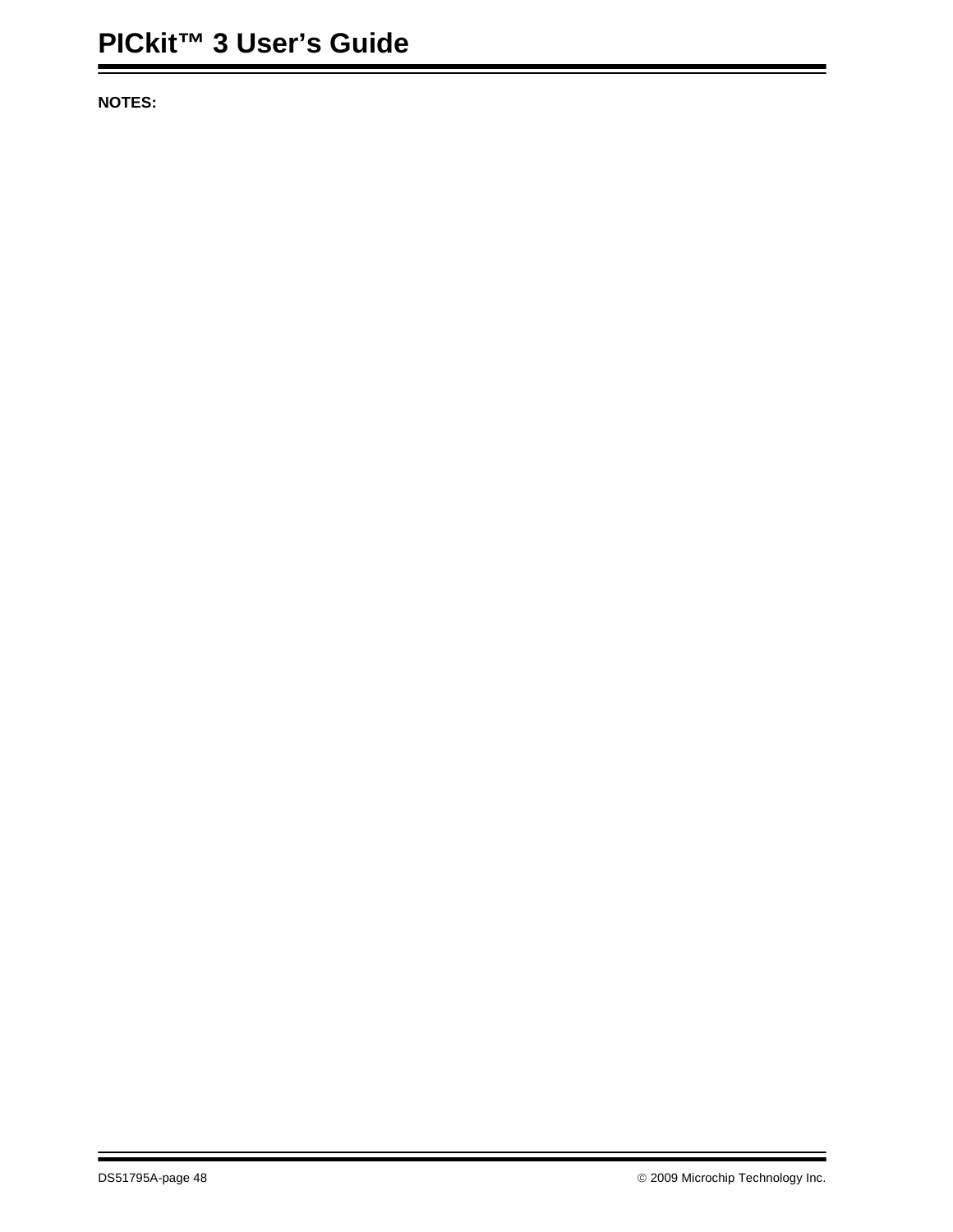

# <span id="page-52-0"></span>**Chapter 9. Debugger Function Summary**

## **9.1 INTRODUCTION**

A summary of the PICkit 3 programmer/debugger functions on menus, in windows and on dialogs is listed here.

- • [Debugging Functions](#page-52-2)
- • [Debugging Dialogs/Windows](#page-54-3)
- • [Programming Functions](#page-58-0)
- • [Settings Dialog](#page-59-0)

## <span id="page-52-2"></span>**9.2 DEBUGGING FUNCTIONS**

When you select the PICkit 3 from the Debugger menu, the following items will be added to the MPLAB IDE functions:

- • [Debugger Menu](#page-52-1)  additional options are added to the drop-down menu
- • [Right Mouse Button Debugger Menu](#page-54-1) additional options are added to this menu
- • [Toolbars/Status Bar](#page-54-2)  a toolbar appears below the menu bar; additional information appears in the status bar

#### <span id="page-52-1"></span>**9.2.1 Debugger Menu**

#### **Run F9**

Execute program code until a breakpoint is encountered or until Halt is selected.

Execution starts at the current Program Counter (as displayed in the status bar). The current Program Counter location is also represented as a pointer in the Program Memory window. While the program is running, several other functions are disabled.

#### **Animate**

Animate causes the debugger to actually execute single steps while running, updating the values of the registers as it runs.

Animate runs slower than the Run function, but allows you to view changing register values in the Special Function Register window or in the Watch window.

To Halt Animate, use the menu option *Debugger>Halt*, the toolbar Halt or <F5>.

#### **Halt F5**

Halt (stop) the execution of program code. When you click Halt, status information is updated.

#### **Step Into F7**

Single step through program code.

For assembly code, this command executes one instruction (single or multiple cycle instructions) and then halts. After execution of one instruction, all the windows are updated.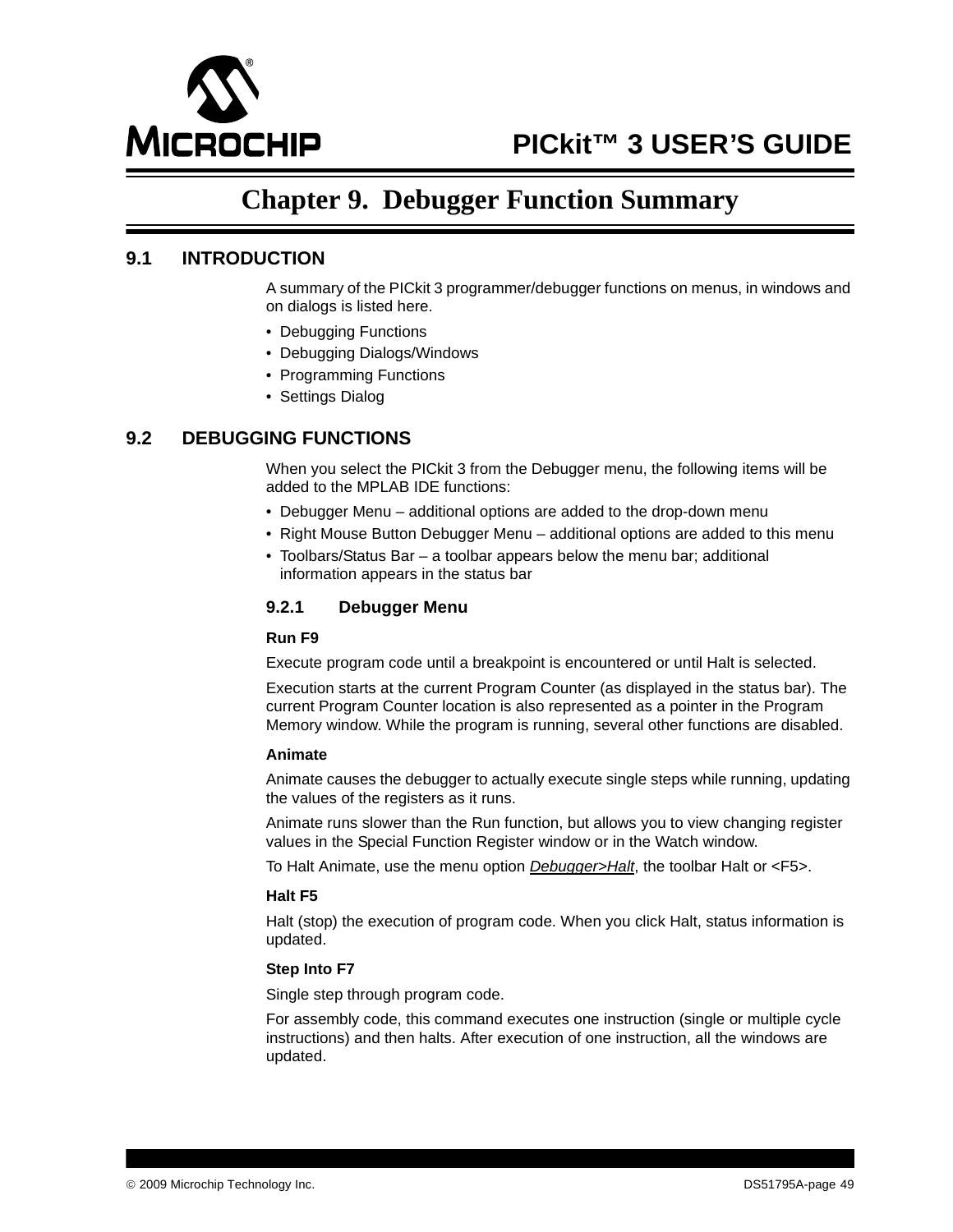For C code, this command executes one line of C code, which may mean the execution of one or more assembly instruction, and then halts. After execution, all the windows are updated.

**Note:** Do not step into a SLEEP instruction.

#### **Step Over F8**

Execute the instruction at the current program counter location. At a CALL instruction, Step Over executes the called subroutine and halts at the address following the CALL. If the Step Over is too long or appears to "hang", click Halt.

## **Step Out**

Not available.

#### **Reset > Processor Reset F6**

Issue a Reset sequence to the target processor. This issues a MCLR to reset the program counter to the Reset vector.

## **Breakpoints**

Open the Breakpoint dialog (see **[Section 9.3.1 "Breakpoints Dialog"](#page-54-4)**). Use hardware breakpoints to halt code execution at specified lines in your code. Set multiple breakpoints in this dialog.

**Note:** You may also right click or double click on a line of code to set a simple breakpoint.

## **Program**

Download your code to the target device.

#### **Read**

Read target memory. Information uploaded to MPLAB IDE.

#### **Erase Flash Device**

Erase all Flash memory.

#### **Abort Operation**

Abort any programming operation (e.g., program, read, etc.). Terminating an operation will leave the device in an unknown state.

#### **Reconnect**

Attempt to re-establish communications between the PC and the PICkit 3 programmer/debugger. The progress of this connection is shown on the PICkit 3 tab of the Output dialog.

#### **Settings**

Open the PICkit 3 Settings dialog (see **[Section 9.5 "Settings Dialog"](#page-59-0)**). Set up program and firmware options.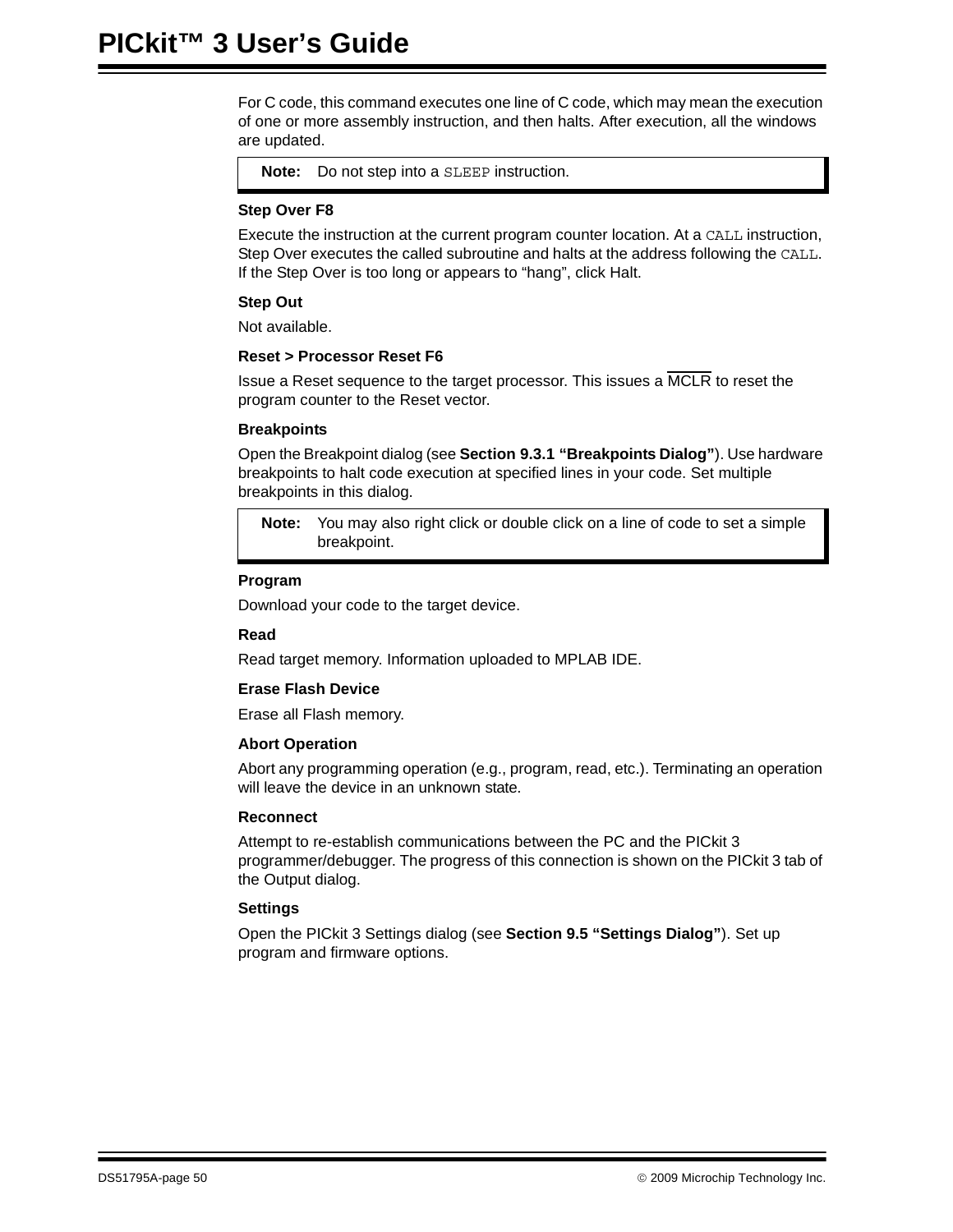## <span id="page-54-1"></span>**9.2.2 Right Mouse Button Debugger Menu**

These debugger menu options will appear on the right mouse menus in code displays, such as program memory and source code files. Descriptions of other menu options not listed here can be found in the MPLAB IDE Help or the MPLAB Editor Help.

#### **Set Breakpoint**

Set or remove a breakpoint at the currently selected line.

#### **Breakpoints**

Remove, enable or disable all breakpoints.

#### **Run To Cursor**

Run the program to the current cursor location. Formerly Run to Here.

#### **Set PC at Cursor**

Set the Program Counter (PC) to the cursor location.

#### **Center Debug Location**

Center the current PC line in the window.

## <span id="page-54-2"></span>**9.2.3 Toolbars/Status Bar**

When the PICkit 3 programmer/debugger is selected as a debugger, these toolbars are displayed in MPLAB IDE:

- Basic debug toolbar (Run, Halt, Animate, Step Into, Step Over, Step Out, Reset, Breakpoints).
- Simple program toolbar (Program, Read, Erase Flash Device).

The selected debug tool (PICkit 3), as well as other development information, is displayed in the status bar on the bottom of the MPLAB IDE desktop. Refer to the MPLAB IDE on-line help for information on the contents of the status bar.

## <span id="page-54-3"></span>**9.3 DEBUGGING DIALOGS/WINDOWS**

Open the following debug dialogs and windows using the menu items mentioned in **[Section 9.2 "Debugging Functions"](#page-52-2)**.

- • [Breakpoints Dialog](#page-54-4)
	- - [Set Breakpoint Dialog](#page-56-0)
	- - [Stopwatch Dialog](#page-57-0)
	- - [Event Breakpoints Dialog](#page-57-1)

## <span id="page-54-4"></span><span id="page-54-0"></span>**9.3.1 Breakpoints Dialog**

To set up breakpoints, select *Debugger>Breakpoints*.

Set up different types of breakpoints in this dialog. Click on **Add Breakpoint** to add breakpoints to the dialog window. Depending on your selected device, there may be other buttons for more advanced breakpoint options.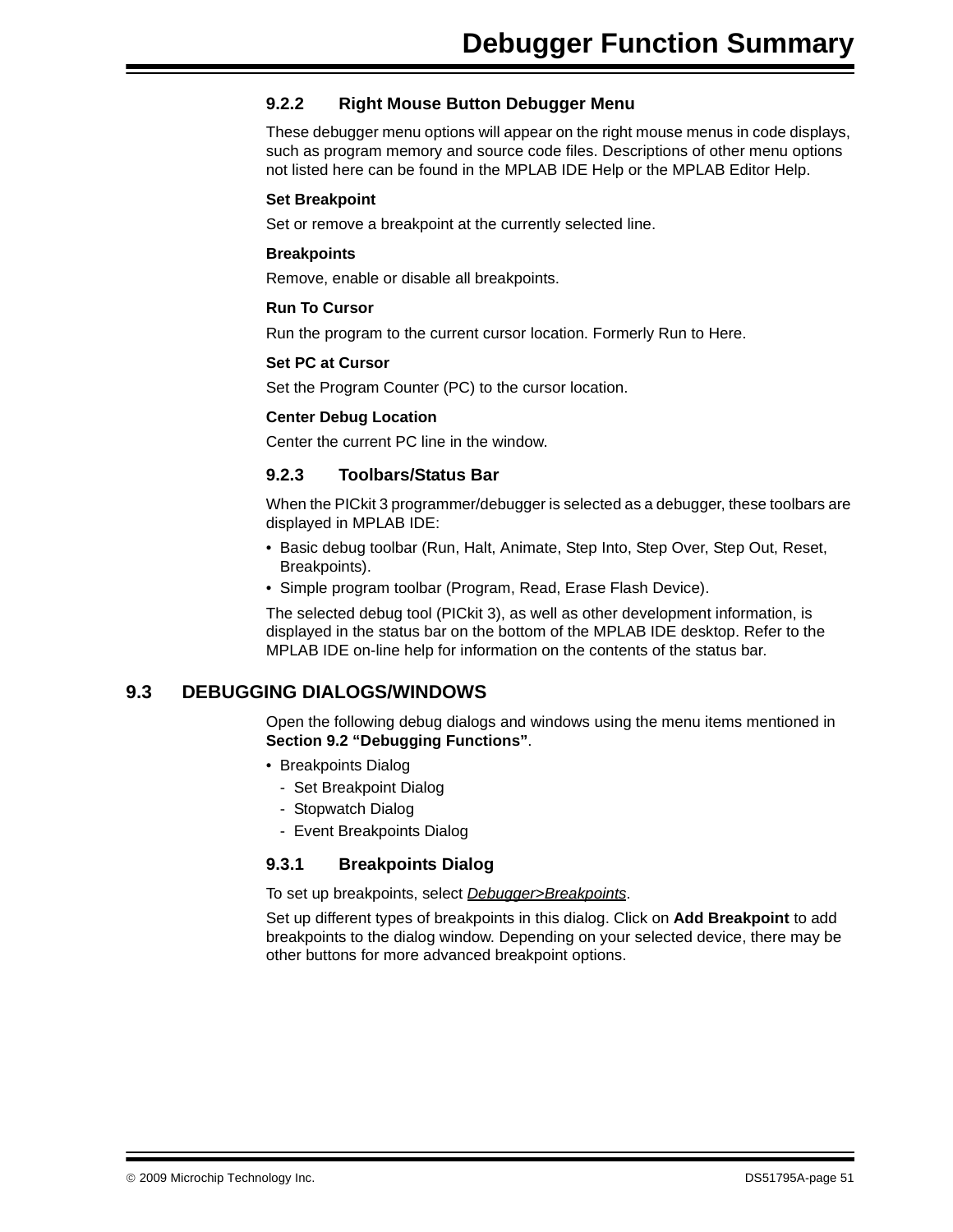## 9.3.1.1 BREAKPOINT DIALOG WINDOW

Information about each breakpoint is visible in this window.

#### **TABLE 9-1: BREAKPOINT DIALOG WINDOW**

| Control                | <b>Function</b>                                                            |
|------------------------|----------------------------------------------------------------------------|
| <b>Breakpoint Type</b> | Type of breakpoint – program or data                                       |
| Address                | Hex address of breakpoint location                                         |
|                        | File Line #/Symbol Name   File name and line number of breakpoint location |
| Enabled                | Check to enable a breakpoint                                               |

Once a breakpoint has been added to the window, you may right click on it to open a menu of options:

- Delete delete selected breakpoint
- Edit/View open the [Set Breakpoint Dialog](#page-56-0)
- Delete All delete all listed breakpoints
- Disable All disable all listed breakpoints

## 9.3.1.2 BREAKPOINT DIALOG BUTTONS

Use the buttons to add a breakpoint and set up additional break conditions. Also, a stopwatch is available for use with breakpoints and triggers.

**Note:** Buttons displayed will depend on the selected device.

## **TABLE 9-2: BREAKPOINT DIALOG BUTTONS**

| Control           | <b>Function</b>          | <b>Related Dialog</b>                               |
|-------------------|--------------------------|-----------------------------------------------------|
| Add Breakpoint    | Add a breakpoint         | Section 9.3.2 "Set Breakpoint Dialog"               |
| Stopwatch         | Set up the stopwatch     | Section 9.3.3 "Stopwatch Dialog"                    |
| Event Breakpoints | Set up break on an event | <b>Section 9.3.4 "Event Breakpoints"</b><br>Dialog" |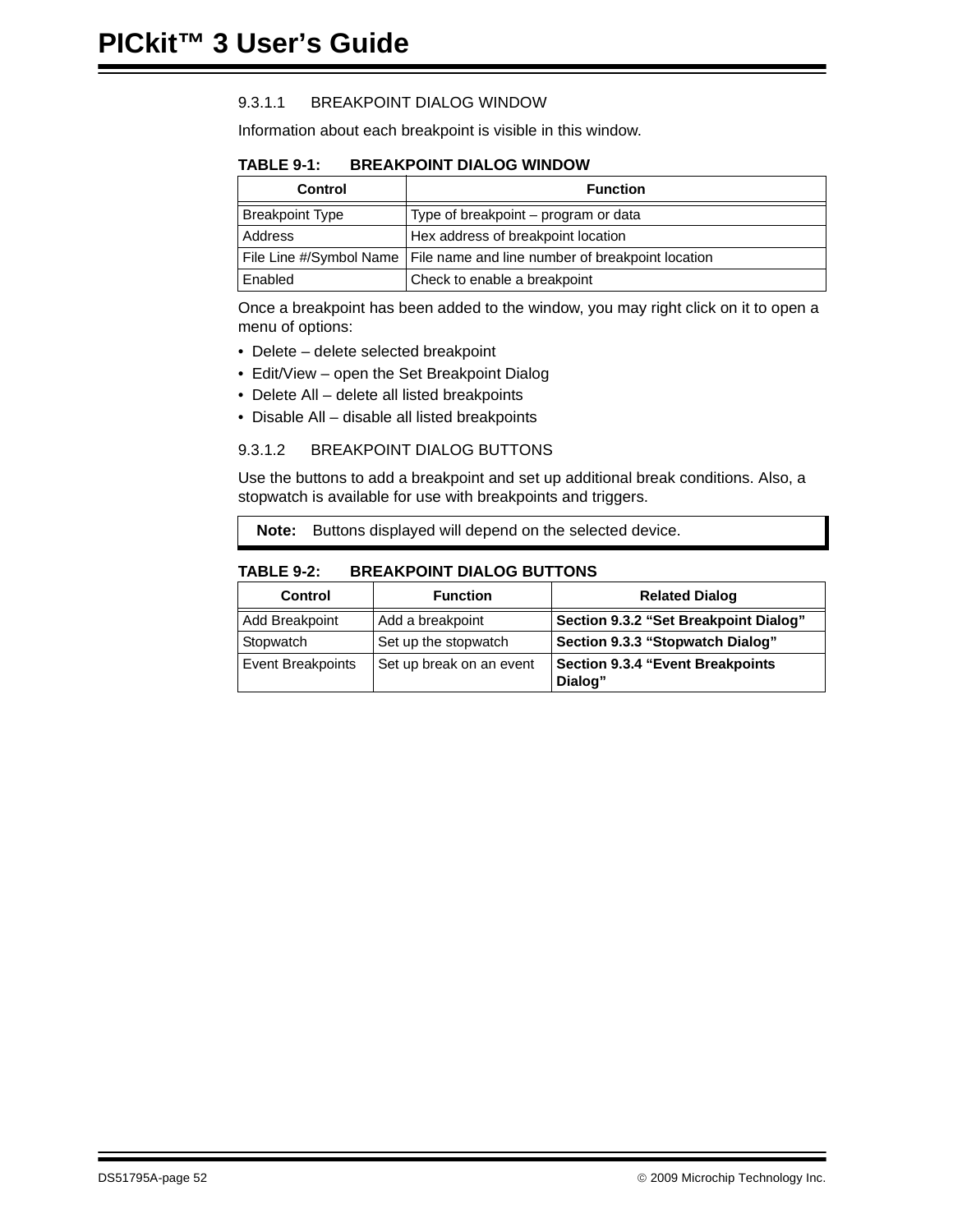## <span id="page-56-0"></span>**9.3.2 Set Breakpoint Dialog**

Click **Add Breakpoint** in the [Breakpoints Dialog](#page-54-4) to display this dialog.

Select a breakpoint for the Breakpoints dialog here.

## 9.3.2.1 PROGRAM MEMORY TAB

Set up a program memory breakpoint here.

#### **TABLE 9-3: PROGRAM MEMORY BREAKPOINT**

| Control                | <b>Function</b>                                                                                                                                                                                                                                                                                                                                                          |
|------------------------|--------------------------------------------------------------------------------------------------------------------------------------------------------------------------------------------------------------------------------------------------------------------------------------------------------------------------------------------------------------------------|
| Address                | Location of breakpoint in hex                                                                                                                                                                                                                                                                                                                                            |
| <b>Breakpoint Type</b> | The type of program memory breakpoint. See the device data<br>sheet for more information on table reads/writes.<br>Program Memory Execution – break on execution of above<br>address<br>TBLRD Program Memory – break on table read of above address<br>TBLWT Program Memory – break on table write to above address                                                      |
| Pass Count             | Break on pass count condition.<br>Always break - always break as specified in "Breakpoint type"<br>Break occurs Count instructions after Event – wait Count (0-255)<br>instructions before breaking after event specified in "Breakpoint"<br>type"<br>Event must occur Count times – break only after event specified in<br>"Breakpoint type" occurs Count (0-255) times |

## 9.3.2.2 DATA MEMORY TAB

Set up a data memory breakpoint here.

## **TABLE 9-4: DATA MEMORY BREAKPOINT**

| Control                | <b>Function</b>                                                                                                                                                                                                                                                                                                                                                                                                                                                                                                                                                                                                                                                                                                                        |
|------------------------|----------------------------------------------------------------------------------------------------------------------------------------------------------------------------------------------------------------------------------------------------------------------------------------------------------------------------------------------------------------------------------------------------------------------------------------------------------------------------------------------------------------------------------------------------------------------------------------------------------------------------------------------------------------------------------------------------------------------------------------|
| Address                | Location of breakpoint in hex                                                                                                                                                                                                                                                                                                                                                                                                                                                                                                                                                                                                                                                                                                          |
| <b>Breakpoint Type</b> | The type of data memory breakpoint. See the device data sheet for<br>more information on X Bus reads/writes.<br>X Bus Read – break on an X bus read of above address<br>X Bus Read Specific Byte – break on an X bus read of above<br>address for the specific byte value in "Specific Value"<br>X Bus Read Specific Word - break on an X bus read of above<br>address for the specific word value in "Specific Value"<br>X Bus Write – break on an X bus write of above address<br>X Bus Write Specific Byte – break on an X bus write of above<br>address for the specific byte value in "Specific Value"<br>X Bus Write Specific Word – break on an X bus write of above<br>address for the specific word value in "Specific Value" |
| Pass Count             | Break on pass count condition.<br>Always break – always break as specified in "Breakpoint type"<br>Break occurs Count instructions after Event - wait Count (0-255)<br>instructions before breaking after event specified in "Breakpoint"<br>type"<br>Event must occur Count times – break only after event specified in<br>"Breakpoint type" occurs Count (0-255) times                                                                                                                                                                                                                                                                                                                                                               |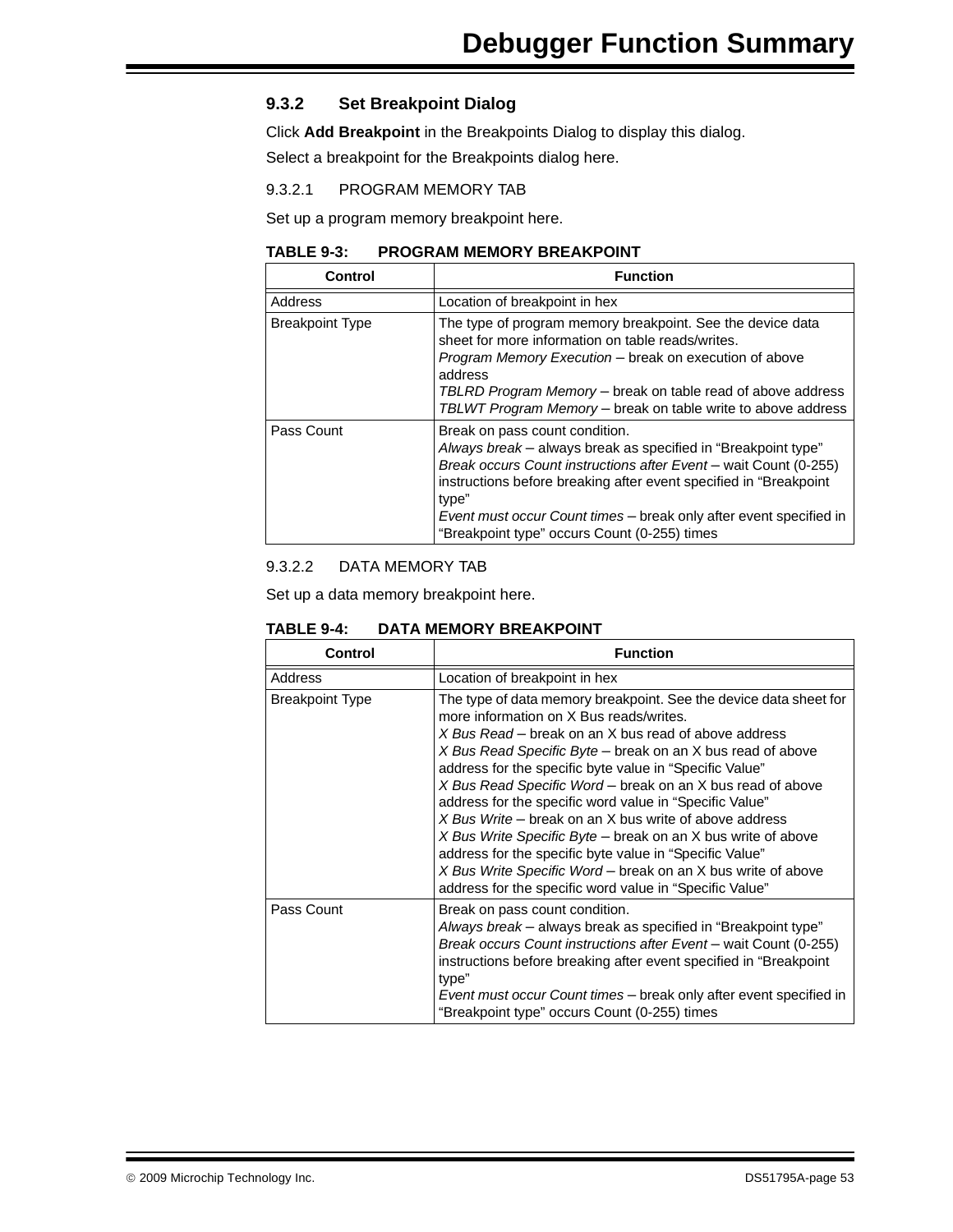## <span id="page-57-0"></span>**9.3.3 Stopwatch Dialog**

Click **Stopwatch** in the [Breakpoints Dialog](#page-54-4) to display the Stopwatch Setup dialog.

Use the stopwatch with breakpoints to time code execution. The stopwatch allows timing from one breakpoint/trigger condition to the next. The stopwatch value is in decimal.

**TABLE 9-5: STOPWATCH SETUP**

| Control                | <b>Function</b>                                                                                                                                                                                                                                                                                                                                                  |
|------------------------|------------------------------------------------------------------------------------------------------------------------------------------------------------------------------------------------------------------------------------------------------------------------------------------------------------------------------------------------------------------|
| <b>Start Condition</b> | Select an available breakpoint or trigger condition to start the stop-<br>watch. Available breakpoints/triggers are those previously added<br>to the breakpoint dialog.<br>Select <b>None</b> to clear the start condition.<br>To halt the program run on this condition, check the check box next<br>to "Start condition will cause the target device to halt". |
| <b>Stop Condition</b>  | Select an available breakpoint or trigger condition to stop the stop-<br>watch. Available breakpoints/triggers are those previously added<br>to the breakpoint dialog.<br>Select <b>None</b> to clear the stop condition.<br>To halt the program run on this condition, check the check box next<br>to "Stop condition will cause the target device to halt".    |
| Reset stopwatch on run | Reset the stopwatch values to zero every time the program is run.                                                                                                                                                                                                                                                                                                |

To set a breakpoint in code, do one of the following:

- Double click or right click on a line of code to set up an individual breakpoint.
- Select *Debugger>Breakpoints* to open the Breakpoints dialog and set up multiple breakpoints and breakpoint conditions. See **[Section 9.3.1 "Breakpoints Dialog"](#page-54-4)** for more information.

To determine the time between the breakpoints, use the stopwatch:

- 1. Open the Breakpoints dialog (*Debugger>Breakpoints*).
- 1. Click **Stopwatch** on the Breakpoints dialog to open the Stopwatch dialog.
- 2. Under "Start Condition", select a breakpoint from the drop-down list. Also decide if "Start condition will cause the target device to halt".
- 3. Under "Stop Condition", select another breakpoint from the drop-down list. Also decide if "Stop condition will cause the target device to halt".
- 4. Decide if there will be a "Reset stopwatch on run".
- 5. Click **OK**.

## <span id="page-57-1"></span>**9.3.4 Event Breakpoints Dialog**

Click **Event Breakpoints** in the [Breakpoints Dialog](#page-54-4) to display this dialog.

Select a condition where the program will always break:

- Break on Watchdog Timer Break every time the Watchdog Timer times out. Make sure the Watchdog Timer is enabled in the Configuration bits.
- Break on SLEEP instruction Break when a SLEEP instruction is encountered in the program.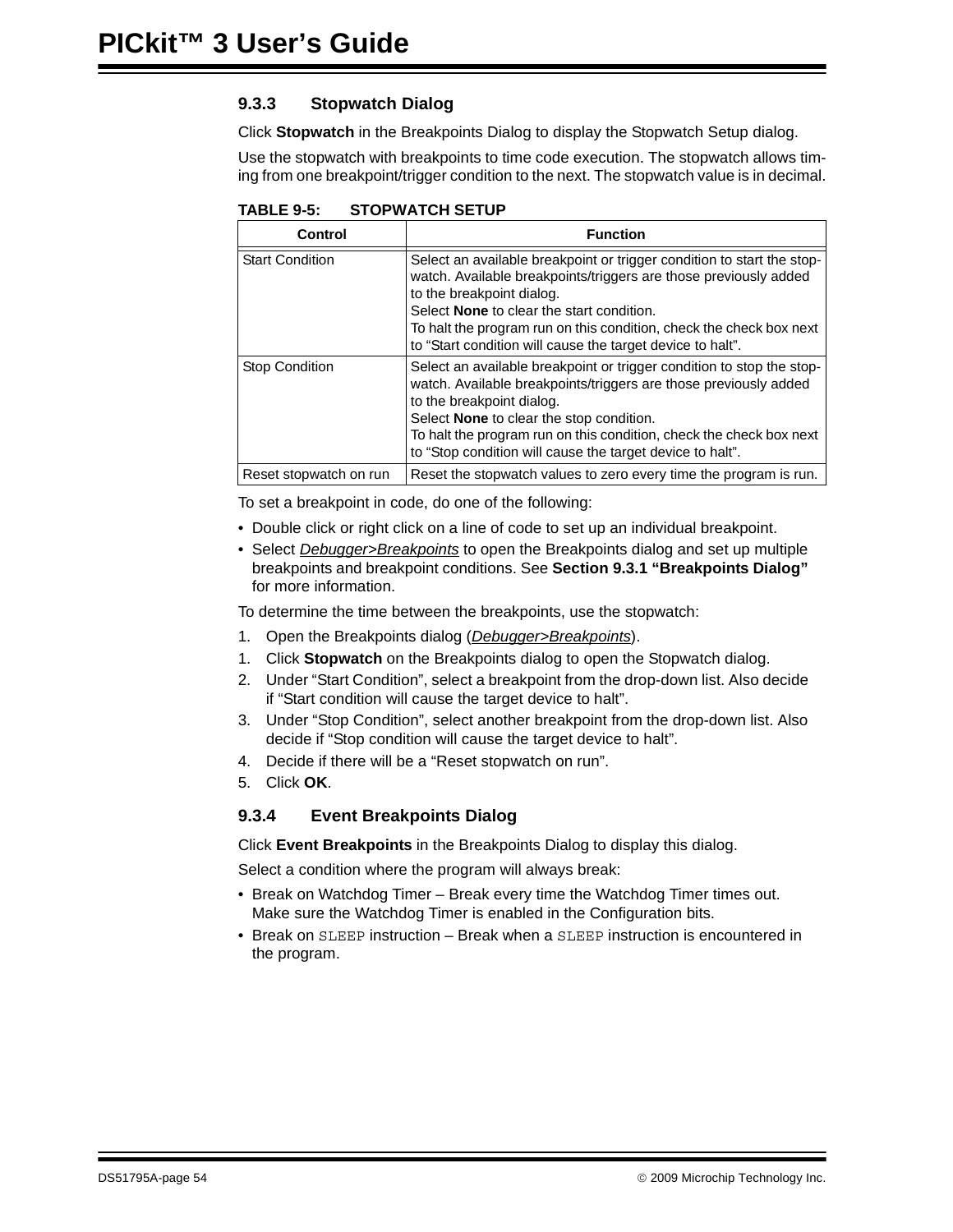## <span id="page-58-0"></span>**9.4 PROGRAMMING FUNCTIONS**

When you select the PICkit 3 programmer/debugger from the Programmer menu, program items will be added to the following MPLAB IDE functions:

- • [Programmer Menu](#page-58-1)
- • [Toolbars/Status Bar](#page-58-2)

## <span id="page-58-1"></span>**9.4.1 Programmer Menu**

#### **Program**

Program specified memory areas: program memory, Configuration bits, ID locations and/or EEPROM data. See the Settings dialog for programming options.

#### **Verify**

Verify programming of specified memory areas: program memory, Configuration bits, ID locations and/or EEPROM data.

#### **Read**

Read specified memory areas: program memory, Configuration bits, ID locations and/or EEPROM data. See the Settings dialog for read options.

#### **Blank Check All**

Check to see that all device memory is erased/blank.

#### **Erase Flash Device**

Erase all Flash memory.

#### **Abort Operation**

Abort any programming operation (e.g., program, read, etc.). Terminating an operation will leave the device in an unknown state.

#### **Reconnect**

Attempt to re-establish communications between the PC and the PICkit 3 programmer/debugger. The progress of this connection is shown on the PICkit 3 tab of the Output dialog.

#### **Settings**

Open the Programmer dialog (see **[Section 9.5 "Settings Dialog"](#page-59-0)**). Set up program and firmware options.

## <span id="page-58-2"></span>**9.4.2 Toolbars/Status Bar**

When the PICkit 3 programmer/debugger is selected as a programmer, these toolbars are displayed in MPLAB IDE:

• Basic program toolbar (Program, Read, Verify, Erase Flash Device, Blank Check All).

The selected programmer (PICkit 3), as well as other programming information, is displayed in the status bar on the bottom of the MPLAB IDE desktop. Refer to the MPLAB IDE on-line help for information on the contents of the status bar.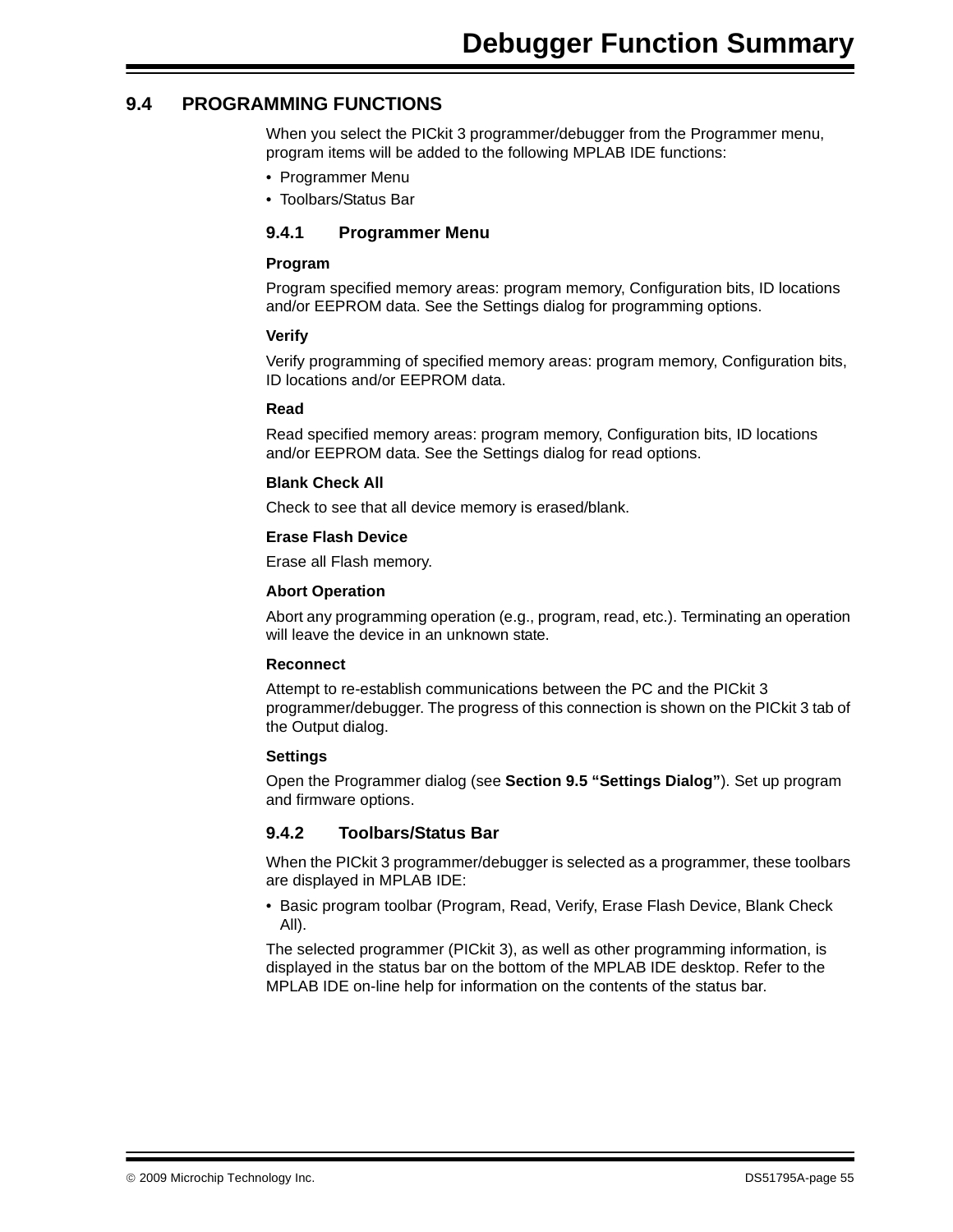## <span id="page-59-0"></span>**9.5 SETTINGS DIALOG**

Select either *Debugger>Settings* or *Programmer>Settings* to open the Settings dialog and set up the PICkit 3 programmer/debugger.

**Note:** Tabs displayed will depend on the selected device.

- • [Settings Dialog, Program Memory Tab](#page-59-1)
- • [Settings Dialog, Configuration Tab](#page-60-0)
- • [Settings Dialog, Freeze on Halt Tab](#page-60-2)
- • [Settings Dialog, Status Tab](#page-60-1)
- • [Settings Dialog, Clock Tab](#page-61-1)
- • [Settings Dialog, Secure Segment Tab](#page-61-4)
- • [Settings Dialog, Warnings Tab](#page-61-3)
- • [Settings Dialog, Power Tab](#page-61-0)
- • [Settings Dialog, Limitations Tab](#page-61-2)

## <span id="page-59-1"></span>**9.5.1 Settings Dialog, Program Memory Tab**

This tab allows you to set up debug/programming options.

## **TABLE 9-6: PROGRAM MEMORY OPTIONS**

| <b>Allow PICkit 3 to select</b><br>memories and ranges | If selected, the PICkit™ 3 uses your selected device and<br>default settings to determine what to program.                                                                                                                                                                                                                                                                                      |
|--------------------------------------------------------|-------------------------------------------------------------------------------------------------------------------------------------------------------------------------------------------------------------------------------------------------------------------------------------------------------------------------------------------------------------------------------------------------|
| <b>Manually select memories</b><br>and ranges          | If selected, you must determine the Memories, Program<br>Memory Range, and Program Options for the selected<br>device.                                                                                                                                                                                                                                                                          |
| <b>Memories:</b>                                       |                                                                                                                                                                                                                                                                                                                                                                                                 |
| Program                                                | Check to program Program Memory into target.                                                                                                                                                                                                                                                                                                                                                    |
| Configuration                                          | Check to program Configuration bits into target.<br>Note: This memory is always programmed when<br>debugger selected as a debugger.                                                                                                                                                                                                                                                             |
| <b>EEPROM</b>                                          | Check to erase and then program EEPROM memory on<br>target, if available. Uncheck to erase EEPROM memory<br>on target.                                                                                                                                                                                                                                                                          |
| ID                                                     | Check to program ID Memory into target.                                                                                                                                                                                                                                                                                                                                                         |
| Boot Flash                                             | If supported, check to program boot memory on target                                                                                                                                                                                                                                                                                                                                            |
| <b>Program Memory Range:</b>                           |                                                                                                                                                                                                                                                                                                                                                                                                 |
| Start, End                                             | The starting and ending hex address range in program<br>memory for programming, reading, or verification.<br>If you receive a programming error due to an incorrect<br>end address, you need to perform a reconnect, correct<br>the end address and program again.<br>Note: The address range does not apply to the Erase<br>function. The Erase function will erase all data on the<br>device. |
| <b>Program Options:</b>                                |                                                                                                                                                                                                                                                                                                                                                                                                 |
| Erase all before Program                               | Check to erase all memory before programming begins.<br>Unless programming new or already erased devices, it is<br>important to have this box checked. If not checked, the<br>device is not erased and program code will be merged<br>with the code already in the device.                                                                                                                      |
| Preserve Program Memory<br>Range                       | Check to preserve memory range.<br>Start, End - The starting and ending hex address range in<br>program memory for preservation.                                                                                                                                                                                                                                                                |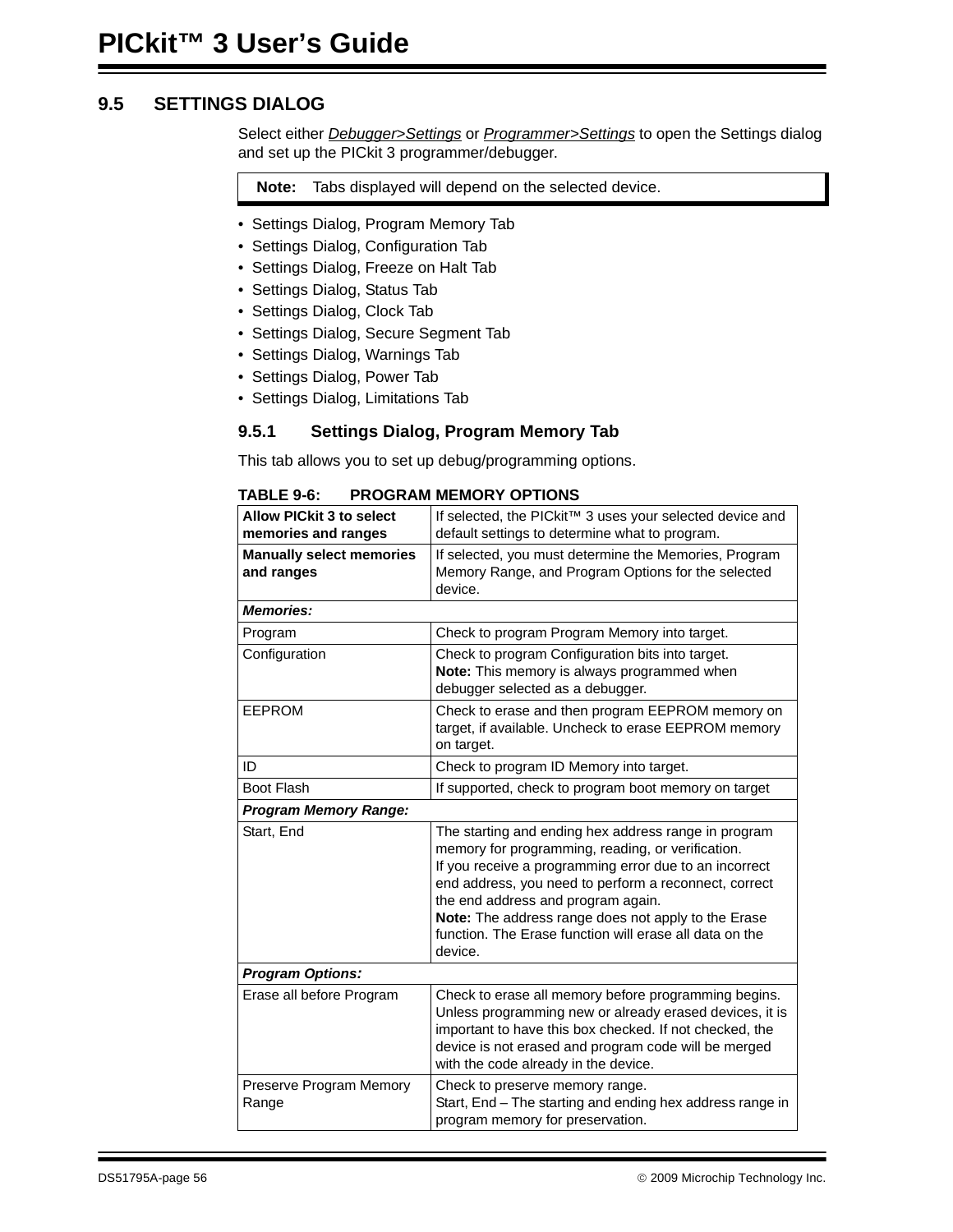## **TABLE 9-6: PROGRAM MEMORY OPTIONS (CONTINUED)**

| <b>Automatically</b>              |                                                                                                                               |
|-----------------------------------|-------------------------------------------------------------------------------------------------------------------------------|
| Program after successful<br>build | After the application code successfully builds, program<br>this code into the device.                                         |
|                                   | Run after successful program   After the application code is successfully programmed<br>into the target device, run the code. |

## <span id="page-60-0"></span>**9.5.2 Settings Dialog, Configuration Tab**

Configure debugger operation on this tab.

#### **TABLE 9-7: CONFIGURATION ITEMS**

| l Download Firmware                | Set up firmware download options.                                                                           |
|------------------------------------|-------------------------------------------------------------------------------------------------------------|
| Auto Download Latest<br>l Firmware | Check to allow automatic download of the latest version of<br>firmware for the target device (recommended). |
| Manual Download                    | Manually select a firmware file to download to the target device.                                           |

## <span id="page-60-2"></span>**9.5.3 Settings Dialog, Freeze on Halt Tab**

Select peripherals to freeze on halt on this tab.

## **PIC18 MCU Devices**

To freeze/unfreeze all device peripherals on halt, check/uncheck the "Freeze on Halt" checkbox. If this does not halt your desired peripheral, be aware that some peripherals have no freeze on halt capability and cannot be controlled by the debugger.

## **dsPIC30F/33F, PIC24F/H and PIC32MX Devices**

For peripherals in the list "Peripherals to Freeze on Halt", check to freeze that peripheral on a halt. Uncheck the peripheral to let it run while the program is halted. If you do not see a peripheral on the list, check "All Other Peripherals". If this does not halt your desired peripheral, be aware that some peripherals have no freeze on halt capability and cannot be controlled by the debugger.

To select all peripherals, including "All Other Peripherals", click **Check All**. To deselect all peripherals, including "All Other Peripherals", click **Uncheck All**.

## <span id="page-60-1"></span>**9.5.4 Settings Dialog, Status Tab**

View the status of your PICkit 3 system on this tab.

**TABLE 9-8: STATUS ITEMS**

| <b>Versions</b>               |                                                                                                                                      |
|-------------------------------|--------------------------------------------------------------------------------------------------------------------------------------|
| <b>Firmware Suite Version</b> | Debugger firmware suite version. The firmware suite consists of<br>the three items specified below.                                  |
| Algorithm Plug-in Version     | Debugger algorithm plug-in version. For your selected device, an<br>algorithm is used to support the device plugged into the target. |
| OS Version                    | Debugger operating system version.                                                                                                   |
| <b>Voltages</b>               |                                                                                                                                      |
| PICkit <sup>™</sup> 3 VPP     | Debugger VPP.                                                                                                                        |
| PICkit 3 VDD                  | Debugger VDD.                                                                                                                        |
| <b>Refresh Voltages</b>       | Sensing of Status tab items occurs when the tab is activated. To<br>see updates, click this button.                                  |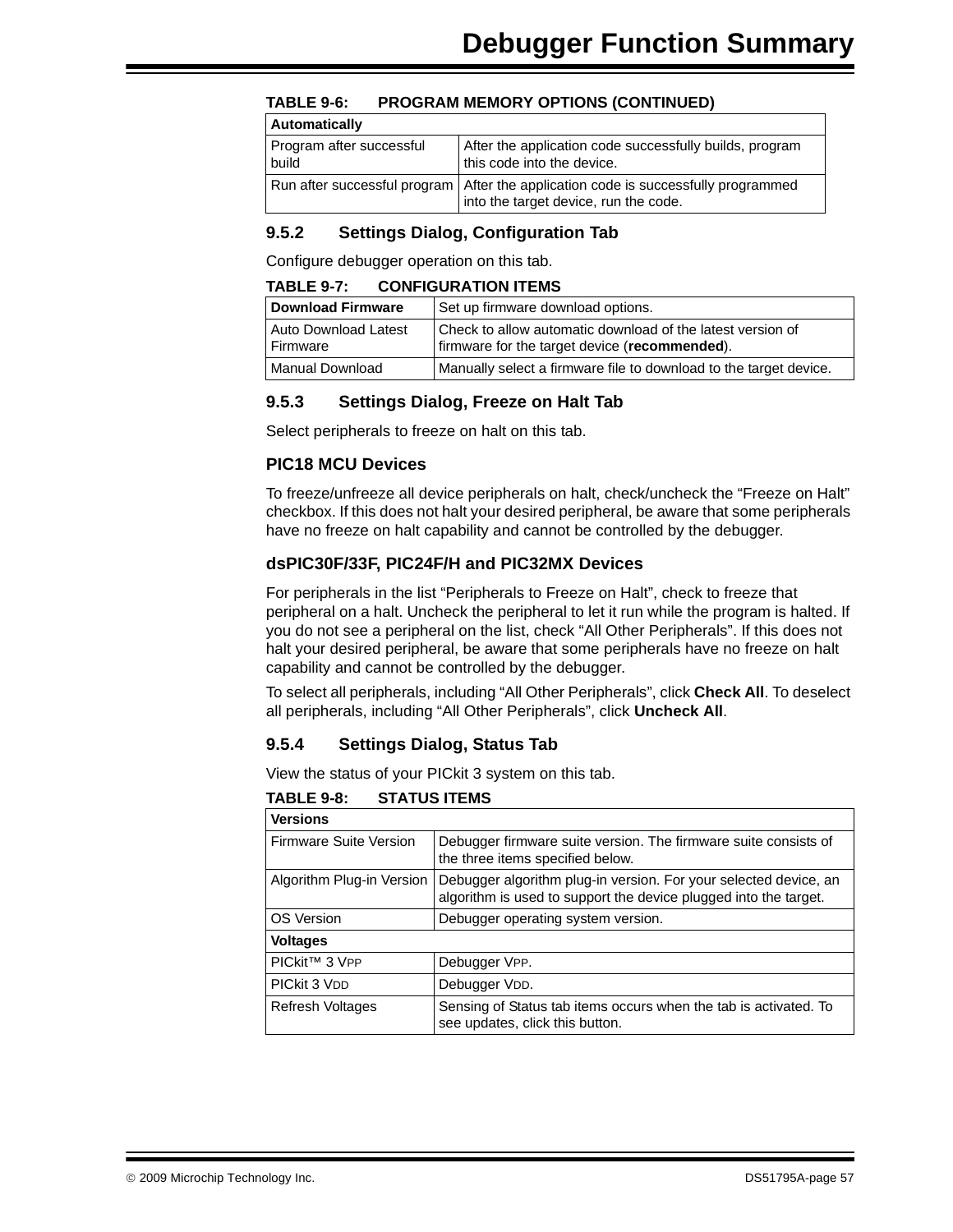## <span id="page-61-1"></span>**9.5.5 Settings Dialog, Clock Tab**

The debug clock mode is selected on this tab. Check the box for "FRC in debug mode" to use the fast RC clock while debugging.

Device emulation occurs at the speed of the processor. If it is running at low frequency (for example 32kHz), all operations such as stepping, refreshing the watch window, etc. are slow. However, some processors have a built-in Fast RC oscillator. If the "FRC in debug mode" option is checked, after the application running at normal speed halts, it switches to the faster oscillator enabling emulation and peripherals (if not frozen) to run faster.

## <span id="page-61-4"></span>**9.5.6 Settings Dialog, Secure Segment Tab**

For CodeGuard™ Security devices, set up secure segment properties on this tab.

[For more details on CodeGuard Security functionality, please refer to the CodeGuard](http://www.microchip.com/codeguard)  Security reference manual for 16-bit devices (DS70180) and dsPIC33F/PIC24H and dsPIC30F device programming specifications found on our website.

**TABLE 9-9: SECURE SEGMENT OPTIONS**

| Full Chip Programming | Click to select to program all program memory segments.                                                                                             |
|-----------------------|-----------------------------------------------------------------------------------------------------------------------------------------------------|
| Segment Programming   | Click to select segment programming. Select from:<br>- Boot, secure and general segments<br>- Secure and general segments<br>- General segment only |

## <span id="page-61-3"></span>**9.5.7 Settings Dialog, Warnings Tab**

A list of all PICkit 3 programmer/debugger warnings are displayed on this tab.

- Check a warning to enable it. The warning will be displayed in the Output window.
- Uncheck a warning to disable it.

Warnings are not errors and will not stop your project from building. If you receive error messages, please see **[Chapter 8. "Error Messages"](#page-44-0)**.

## <span id="page-61-0"></span>**9.5.8 Settings Dialog, Power Tab**

Set up the power options on this tab.

Click in the checkbox to enable/disable "Power target circuit from PICkit 3".

Adjust the slide bar to select the voltage. The value in the field changes according to your adjustments.

## <span id="page-61-2"></span>**9.5.9 Settings Dialog, Limitations Tab**

This tab displays general limitations for the selected device. For specific limitation information, click **Details**.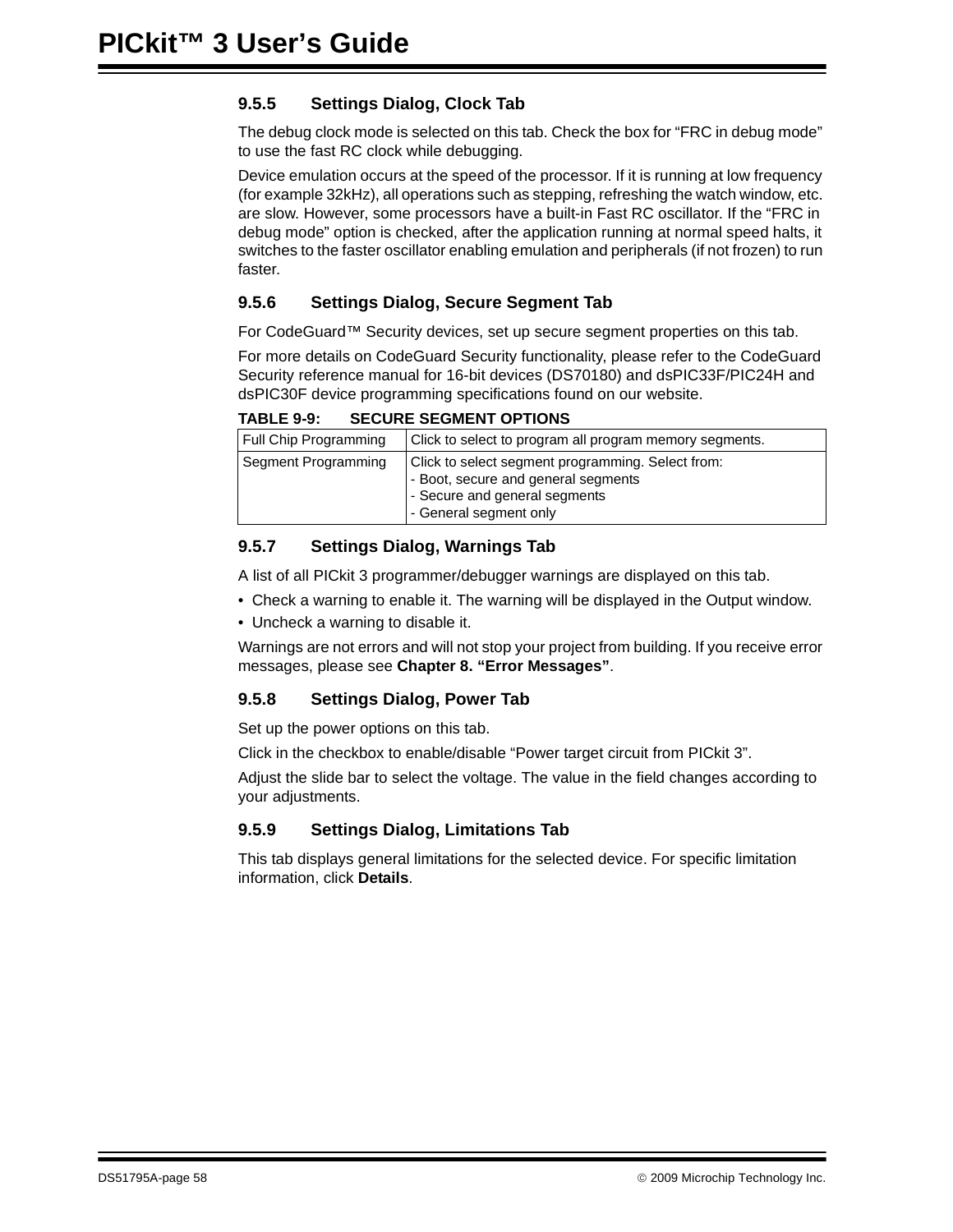

## <span id="page-62-0"></span>**Chapter 10. Hardware Specification**

## **10.1 INTRODUCTION**

The hardware and electrical specifications of the PICkit 3 programmer/debugger system are detailed.

## **10.2 HIGHLIGHTS**

This chapter discusses:

- • [Declaration of Conformity](#page-62-1)
- • [USB Port/Power](#page-63-1)
- • [PICkit 3 Programmer/Debugger](#page-63-0)
- • [Standard Communication Hardware](#page-64-0)
- • [Target Board Considerations](#page-66-0)

## <span id="page-62-1"></span>**10.3 DECLARATION OF CONFORMITY**

**We** 

Microchip Technology, Inc. 2355 W. Chandler Blvd. Chandler, Arizona 85224-6199 USA

hereby declare that the product:

PICkit 3 Programmer/Debugger

complies with the following standards, provided that the restrictions stated in the operating manual are observed:

Standards: EN61010-1 Laboratory Equipment Microchip Technology, Inc. Date: January 2009

Important Information Concerning the Use of the PICkit 3 programmer/Debugger

Due to the special nature of the PICkit 3 programmer/debugger, the user is advised that it can generate higher than normal levels of electromagnetic radiation which can interfere with the operation of all kinds of radio and other equipment.

To comply with the European Approval Regulations therefore, the following restrictions must be observed:

- 1. The development system must be used only in an industrial (or comparable) area.
- 2. The system must not be operated within 20 meters of any equipment which may be affected by such emissions (radio receivers, TVs etc.).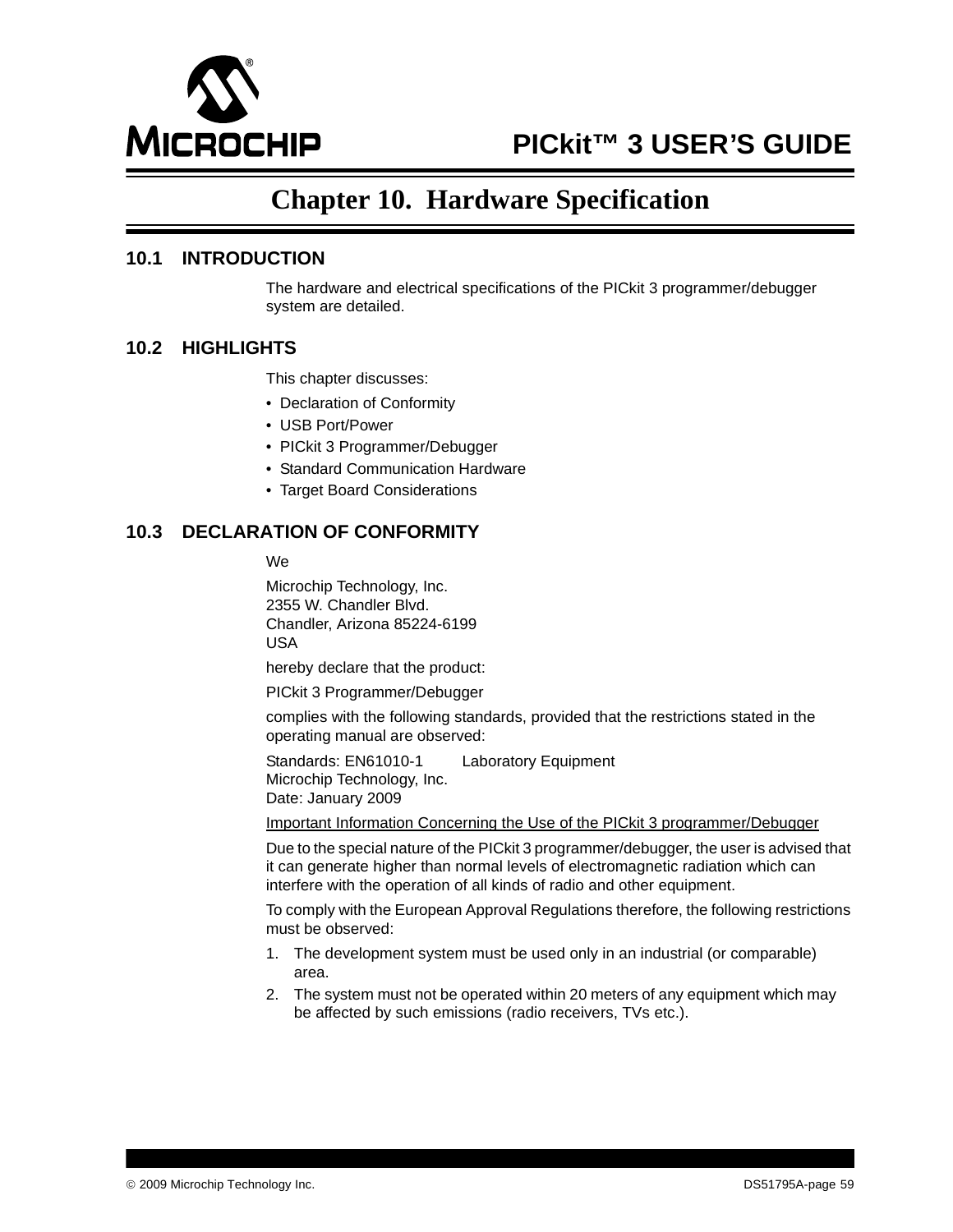## <span id="page-63-1"></span>**10.4 USB PORT/POWER**

The PICkit 3 programmer/debugger is connected to the host PC via a mini Universal Serial Bus (USB) port, version 2.0 compliant. The USB connector is located on the top of the pod.

The system is capable of reloading the firmware via the USB interface.

System power is derived from the USB interface. The debugger is classified as a high power system per the USB specification, and requires slightly more than 100 mA of power from the USB to function in all operational modes (debugger/programmer).

**Note:** The PICkit 3 programmer/debugger is powered through its USB connection. The target board is powered from its own supply. Alternatively, the PICkit 3 can power it only if the target consumes less than 30 mA.

**Cable Length** – The PC-to-debugger cable length for proper operation is shipped in the debugger kit.

**Powered Hubs** – If you are going to use a USB hub, make sure it is self-powered. Also, USB ports on PC keyboards do not have enough power for the debugger to operate.

**PC Hibernate/Power-Down Modes** – Disable the hibernate or other power saver modes on your PC to ensure proper USB communications with the debugger.

## <span id="page-63-0"></span>**10.5 PICKIT 3 PROGRAMMER/DEBUGGER**

The debugger consists of a main board enclosed in the casing with a USB connector and a single in-line connector. On the debugger enclosure are indicator lights (LEDs).

#### **10.5.1 Main Board**

This component has the interface processor with integrated USB 2.0 interface capable an SPI, serial EE for programming into the emulation device on-board Flash and LED indicators.

## **10.5.2 Indicator Lights (LEDs)**

The indicator lights have the following significance.

| <b>LED</b>    | Color       | <b>Description</b>                                                                                  |
|---------------|-------------|-----------------------------------------------------------------------------------------------------|
| Power         | Green       | Lit when power is first applied or when target is connected.                                        |
| Active        | <b>Blue</b> | Lit when the PIC kit™ 3 has established communication with the<br>PC or sending/receiving commands. |
| <b>Status</b> | Green       | Lit when the debugger is operating normally $-$ standby.                                            |
|               | Yellow      | Lit when an operation is busy.                                                                      |
|               | Red         | Lit when the debugger has failed.                                                                   |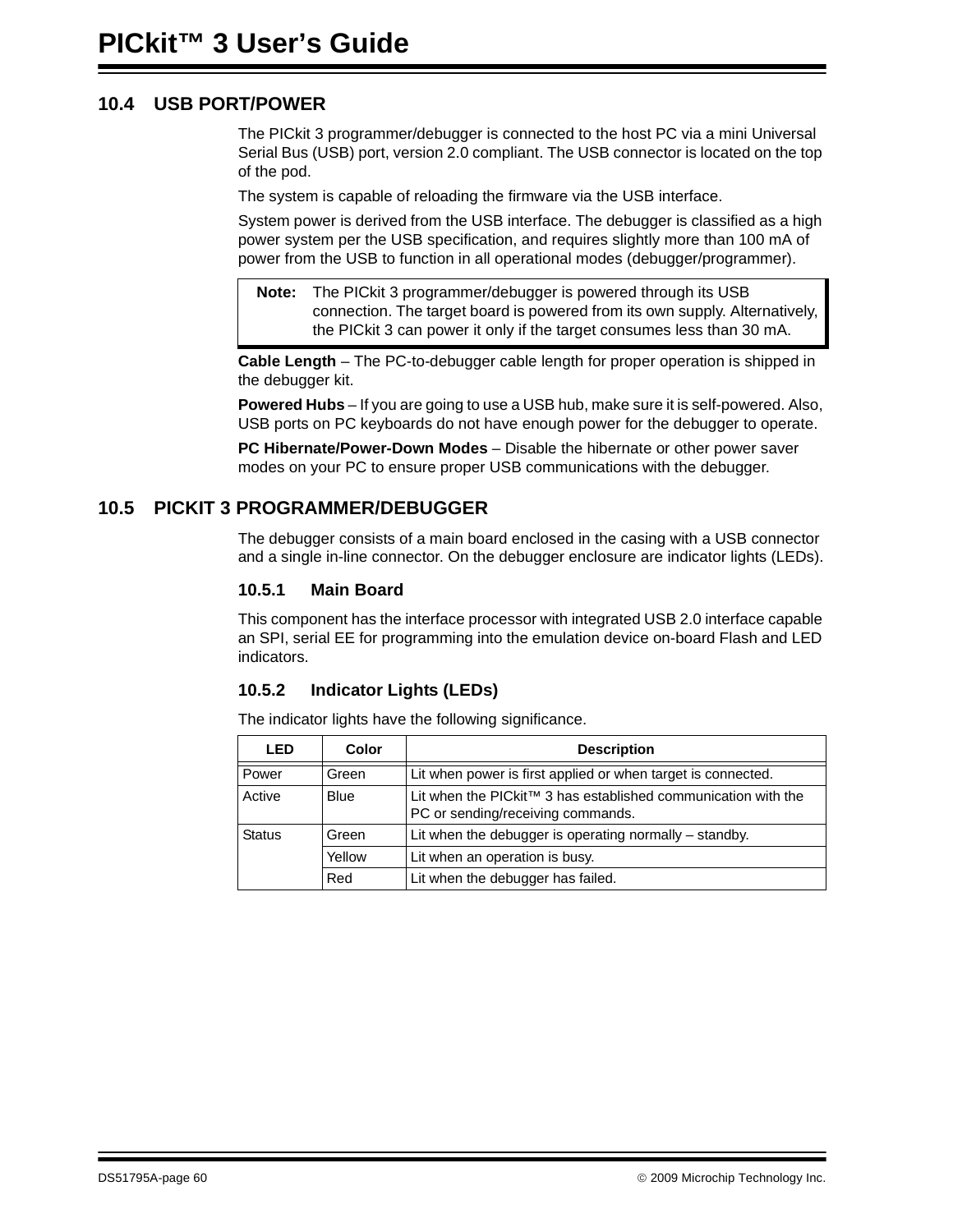## <span id="page-64-0"></span>**10.6 STANDARD COMMUNICATION HARDWARE**

For standard debugger communication with a target (**[Section 2.3 "Debugger to](#page-18-2)  [Target Communication"](#page-18-2)**, "[Standard ICSP Device Communication"](#page-18-3)), use an adapter with an RJ-11 connector.

To use this type of communication with a header board, you may need a device-specific Processor Pak, which includes an 8-pin connector header board containing the desired ICE/ICD device and a standard adapter board.

**Note:** Older header boards used a 6-pin (RJ-11) connector instead of an 8-pin connector, so these headers may be connected directly to the debugger.

For more on available header boards, see the "*Header Board Specification"* (DS51292).

## **10.6.1 Standard Communication**

The standard communication is the main interface to the target processor. It contains the connections to the high voltage (VPP), VDD sense lines, and clock and data connections required for programming and connecting with the target devices.

The VPP high-voltage lines can produce a variable voltage that can swing from 1.8 to 14 volts to satisfy the voltage requirements for the specific emulation processor.

The VDD sense connection draws current from the target processor.

The clock and data connections are interfaces with the following characteristics:

- Clock and data signals are in high-impedance mode (even when no power is applied to the PICkit 3 programmer/debugger system)
- Clock and data signals are protected from high voltages caused by faulty targets systems, or improper connections
- Clock and data signals are protected from high current caused from electrical shorts in prototype or target systems



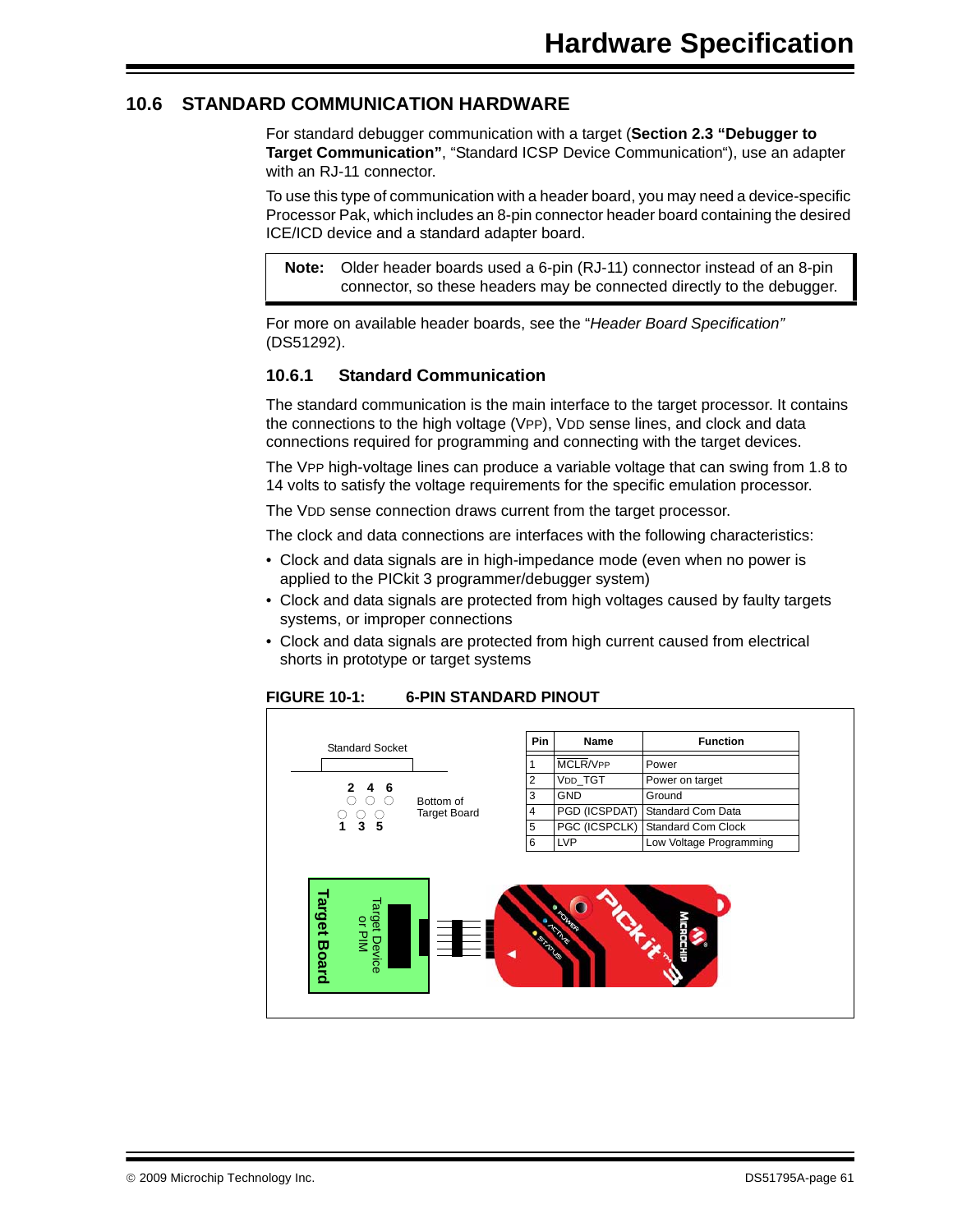## **10.6.2 Modular Cable and Connector**

For standard communications, a modular cable connects the debugger and the target application. The specifications for this cable and its connectors are listed below.

## 10.6.2.1 MODULAR CONNECTOR SPECIFICATION

- Manufacturer, Part Number AMP Incorporated, 555165-1
- Distributor, Part Number Digi-Key, A9031ND

The table within [Figure 10-2](#page-65-0) shows how the modular connector pins on an application correspond to the microcontroller pins. This configuration provides full ICD functionality.

1 6 **Microcontroller Modular Connector Pin Pin** Front view of Modular Connector 6 LVP on Target Board 5 RB6 4 RB7 3 Ground 2 VDD Target 6 1 VPP | 1 Bottom view of Modular Connector Pinout on Target Board AC164110 Adapter Ε Mini-USB cableto PC **PICkit™ 3**  $\mathbf{u}$ Device-ICE **Power Header Transition Socket Target Board** 

## <span id="page-65-0"></span>**FIGURE 10-2: MODULAR CONNECTOR PINOUT OF TARGET BOARD**

10.6.2.2 MODULAR PLUG SPECIFICATION

- Manufacturer, Part Number AMP Incorporated, 5-554710-3
- Distributor, Part Number Digi-Key, A9117ND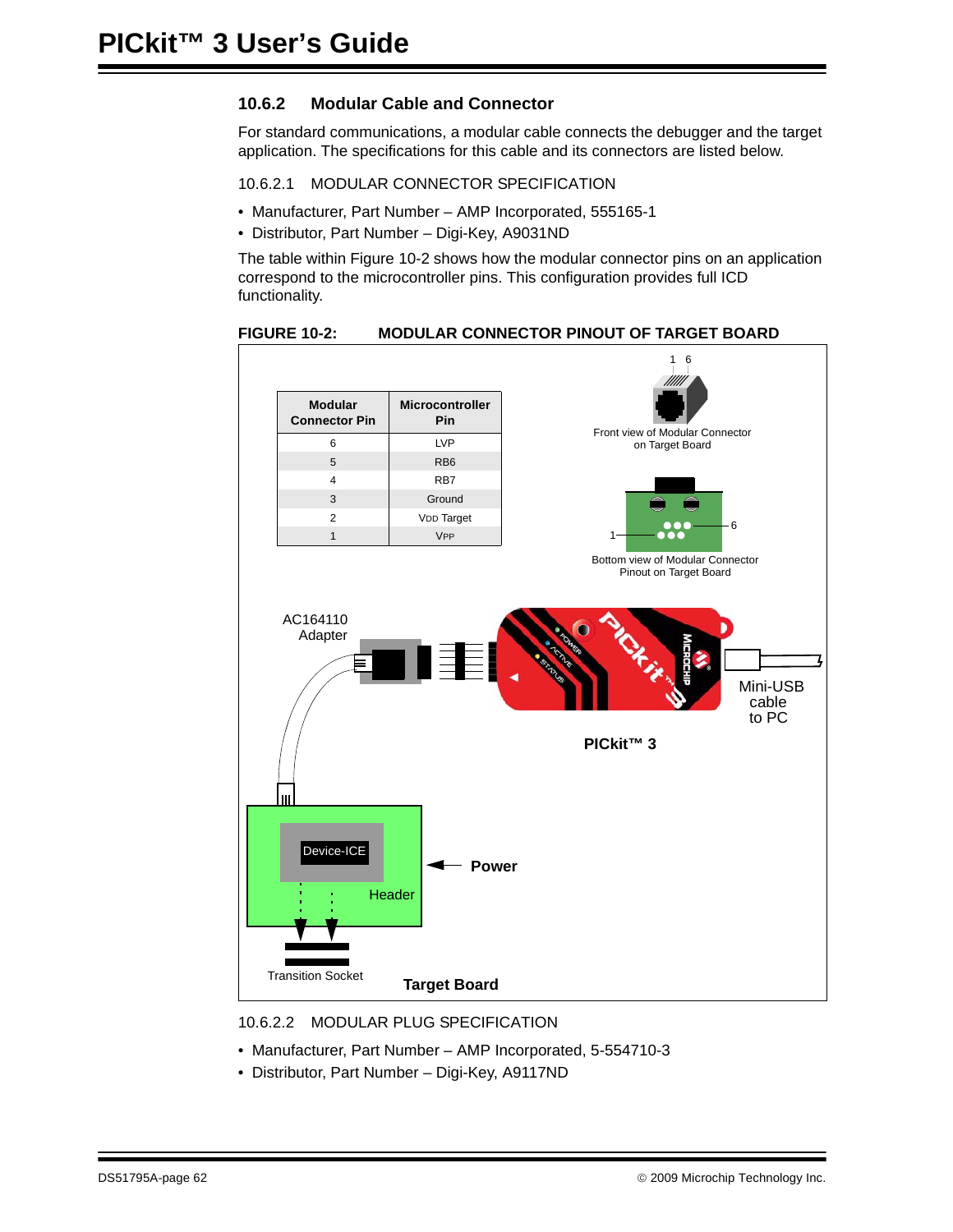#### 10.6.2.3 MODULAR CABLE SPECIFICATION

• Manufacturer, Part Number – Microchip Technology, 07-00024

## <span id="page-66-0"></span>**10.7 TARGET BOARD CONSIDERATIONS**

The target board should be powered according to the requirements of the selected device (1.8V-5.0V) and the application.

Depending on the type of debugger-to-target communications used, there will be some considerations for target board circuitry:

- **[Section 2.4.2 "Target Connection Circuitry"](#page-20-0)**
- **[Section 2.4.5 "Circuits That Will Prevent the Debugger From Functioning"](#page-22-0)**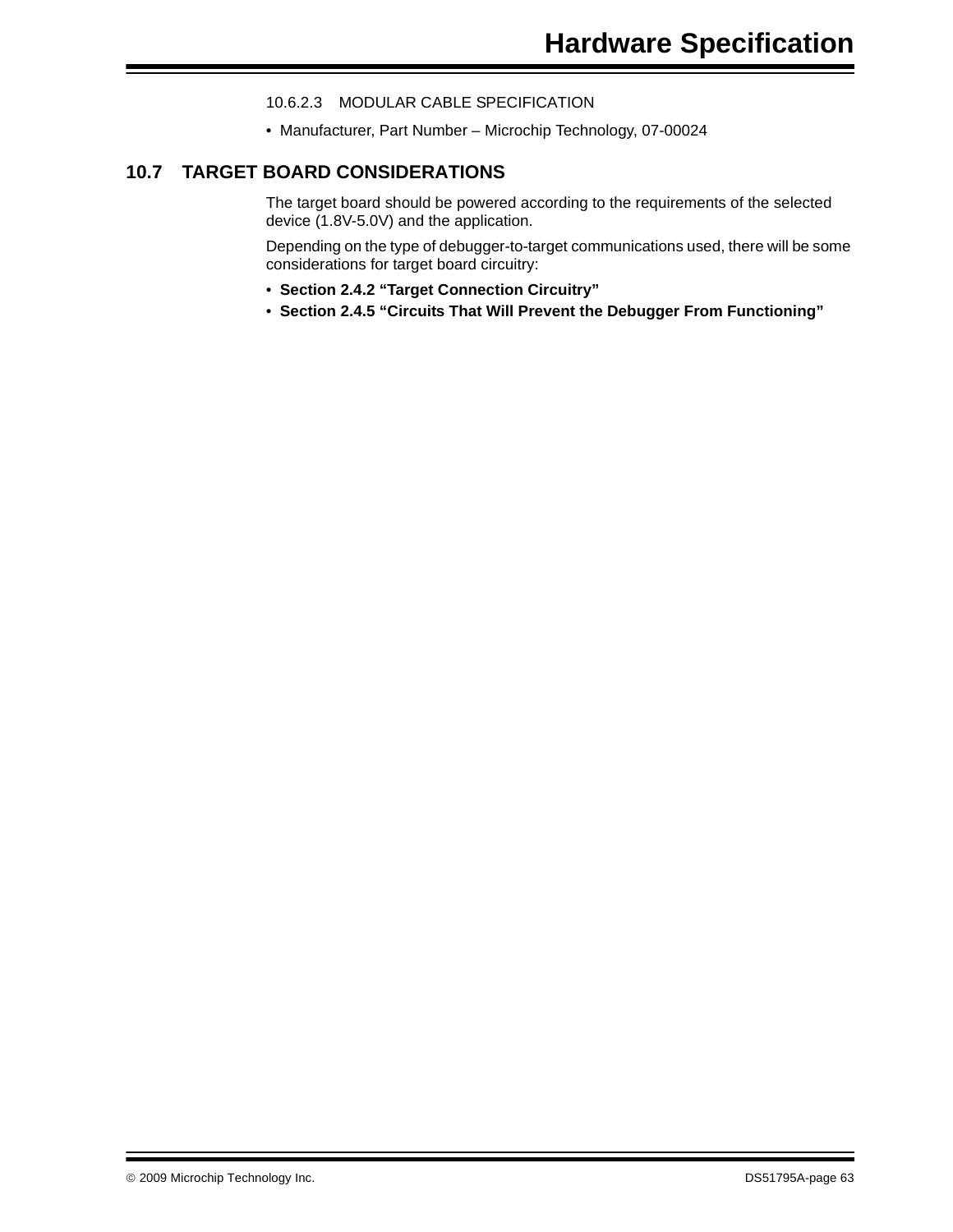**NOTES:**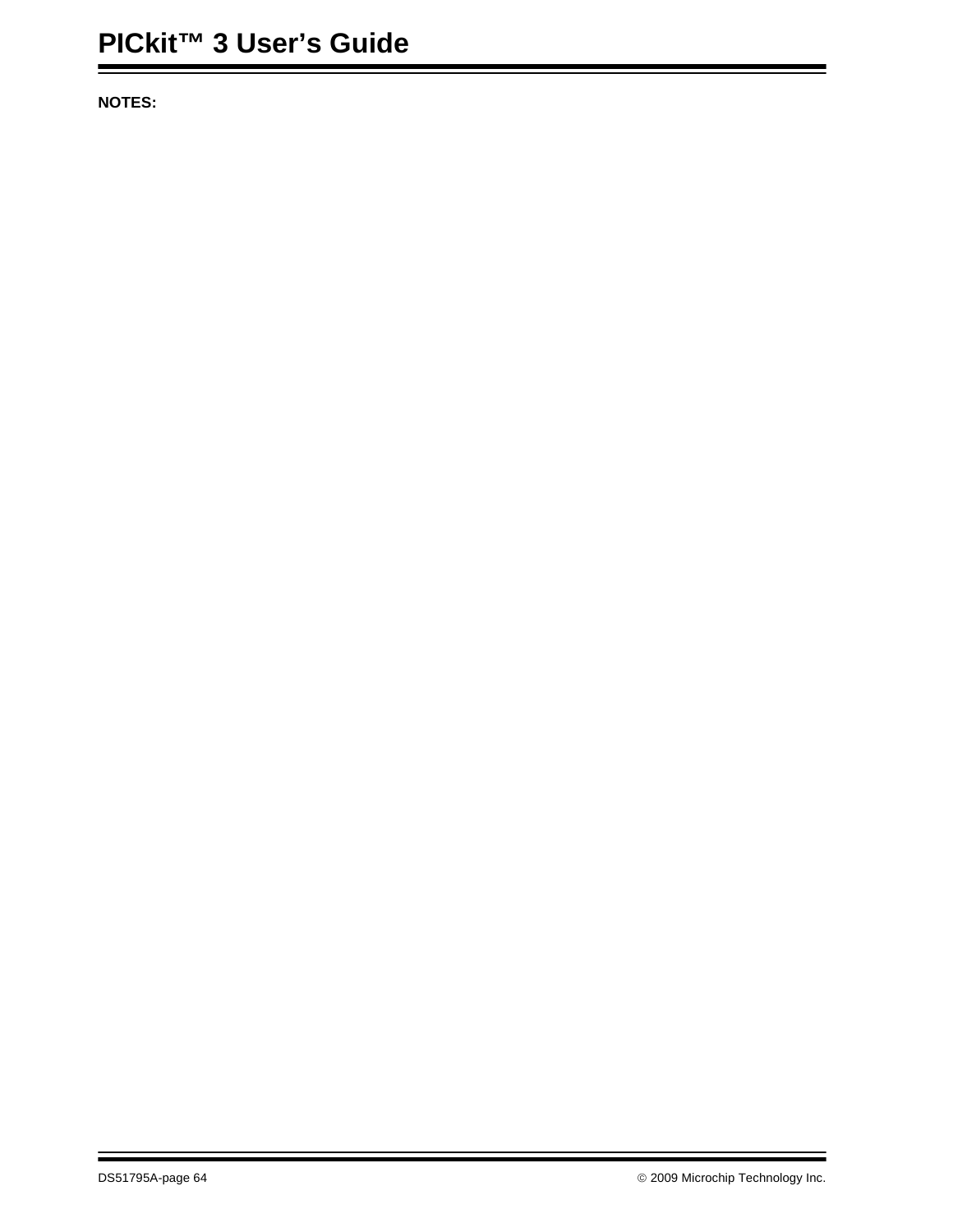

## **Appendix A. PICkit 3 Schematics**

PICkit 3 Development Programmer/Debugger schematic diagrams are shown here. Demo board schematics are found in their respective user's guides.

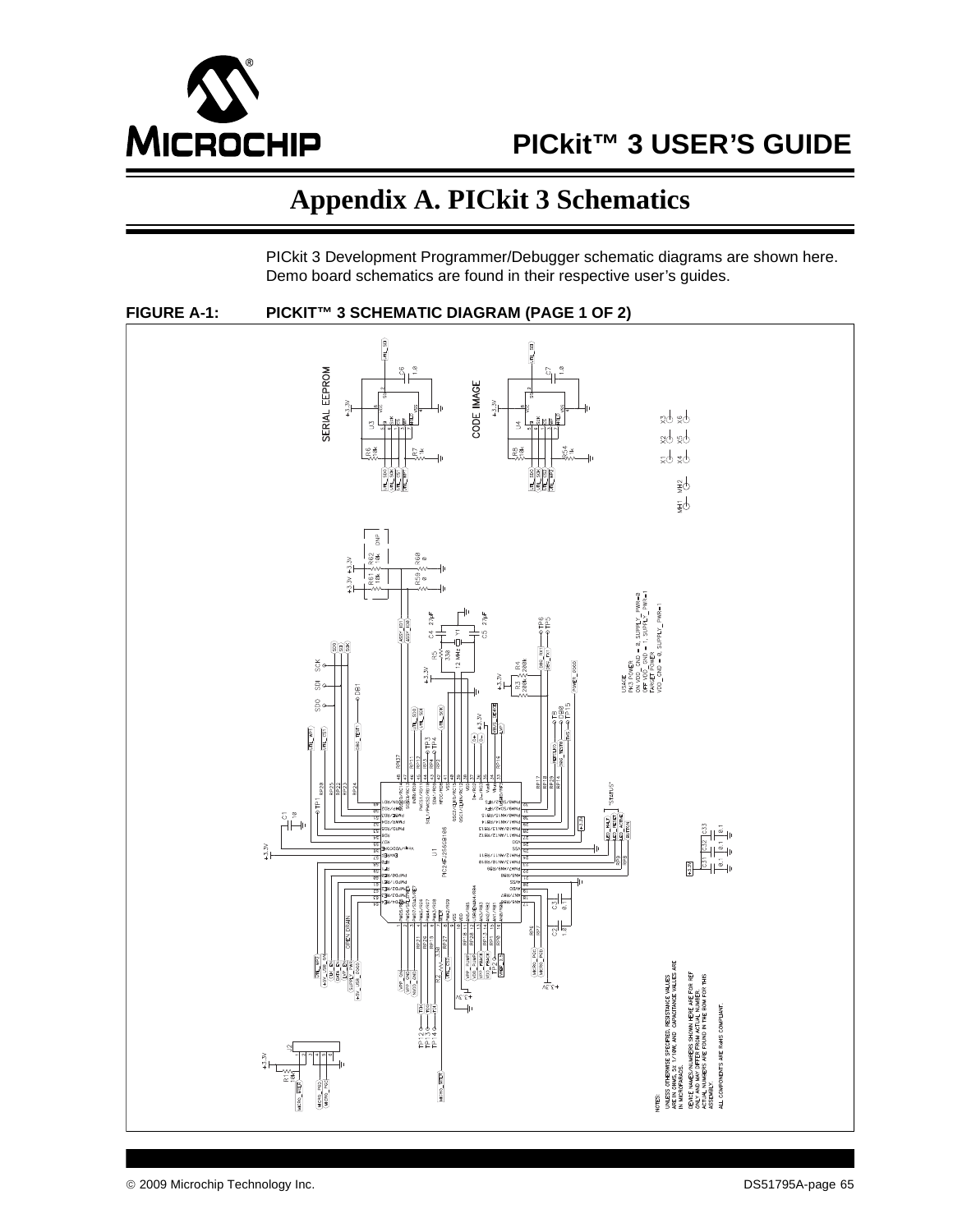## **FIGURE A-2: PICKIT™ 3 SCHEMATIC DIAGRAM (PAGE 2 OF 2)**

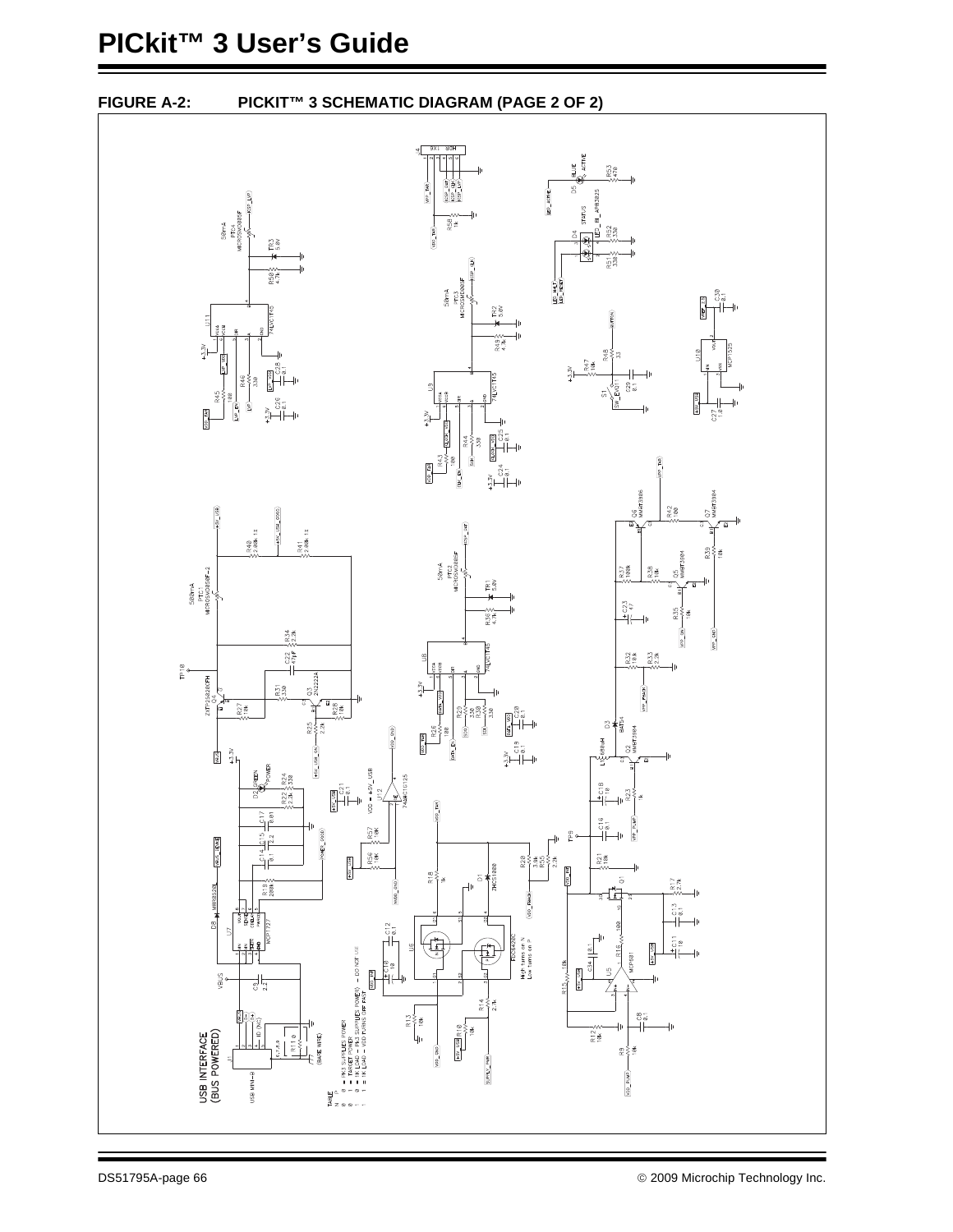

## **Appendix B. Operational Advisory**

When designing applications that use the PICkit 3, these operational issues should be considered:

- • [Oscillator Circuit Setup](#page-70-0)
- • [ICSP™ Implementation and Considerations](#page-70-1)
- • [Recommended Configuration](#page-71-0)
- • [Alternate Configuration](#page-71-2)
- • [Communication Channel](#page-71-1)
- • [Grounding and AC Applications](#page-72-0)
- • [Correcting Crosstalk](#page-73-1)
- • [Hibernation](#page-73-0)

## <span id="page-70-0"></span>**OSCILLATOR CIRCUIT SETUP**

## **Primary Oscillator**

Often differences between the MPLAB IDE default settings and the unique target requirements cause the following message to display in the output window "The target device is not ready for debugging. Please check your configuration bit settings and program the device before proceeding." To correct this, set the Configuration bits to match the oscillator setting of the target configuration.

For debugging operations, the application (target) oscillator must be functioning before in-circuit debugging can take place. Ensure the oscillator configuration and the MPLAB IDE Configuration bit setup are configured properly. For example, if your application uses a 20 MHZ crystal oscillator, select the HS (High Speed) selection in MPLAB IDE. For any other applicable device oscillator modes, consult the device data sheet.

## **Crystal Oscillator**

If the MPLAB ICD header or processor extension packs are used to connect to the target, there may be problems with starting the crystal resonator. To avoid potential problems, consider the following:

- 1. Ensure the crystal is connected near the device footprint.
- 2. Keep all lines as short as possible in the target application without unnecessary discontinuities such as PCB vias and test points.
- 3. Minimize any capacitive loading on these nodes.
- 4. Avoid using a socket for the placement of the crystal and capacitor. Solder the devices directly to PCB pads.

## <span id="page-70-1"></span>**ICSP™ IMPLEMENTATION AND CONSIDERATIONS**

The PICkit 3 uses a serial signaling scheme to program and debug a target device. The signals utilized are a clock and a data signal. In most devices they are also mapped to a port (typically RB6 and RB7), but they are also defined in some data sheets as PGC and PGD or ICSPCLK and ICSPDAT.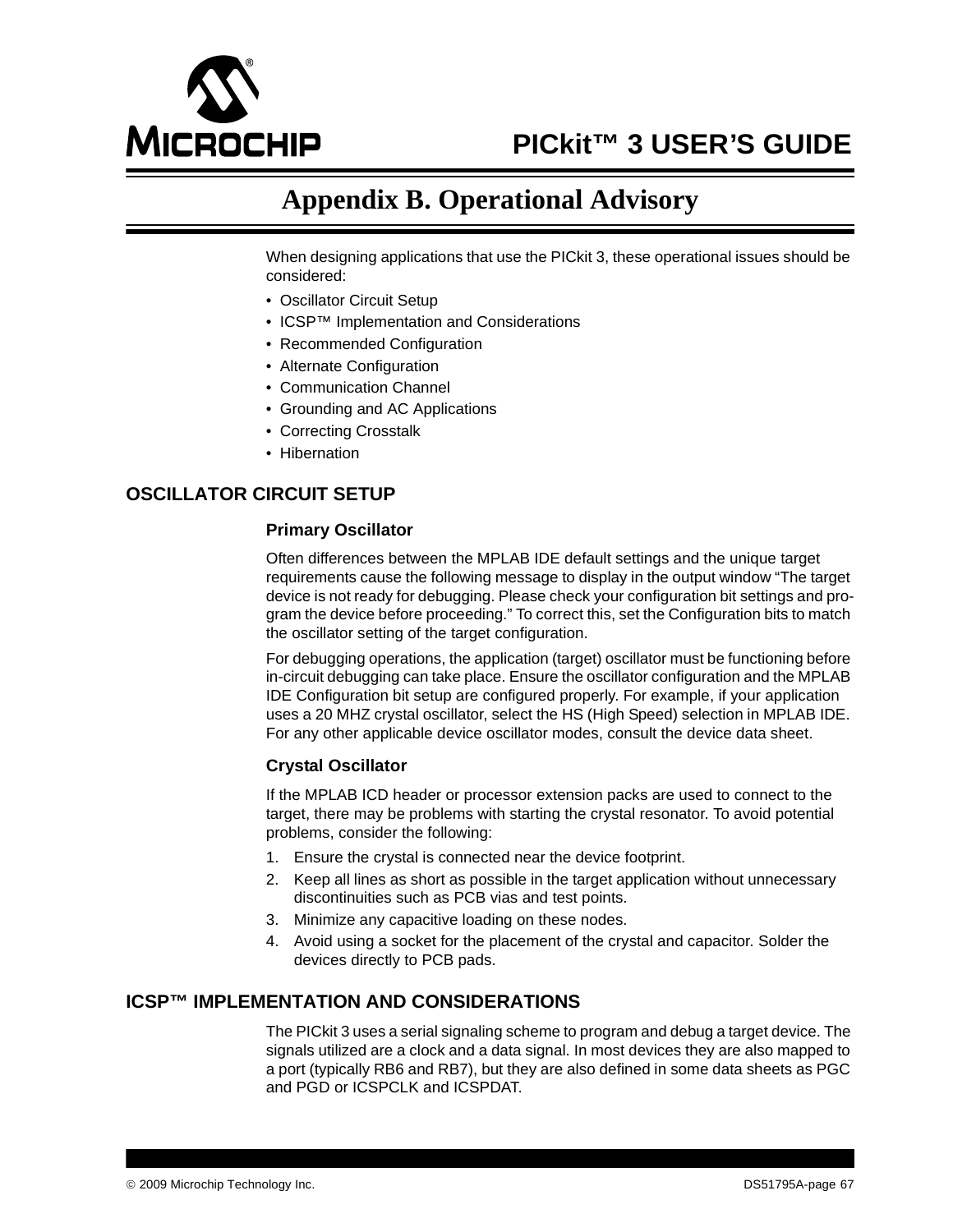Additionally, MCLR is also used as either a high voltage programming signal or as an attention indicator to the device.

In order to have trouble free in-circuit debugging, careful planning must be done by the designer to avoid any problems during the application development or production phase of the product.

## <span id="page-71-0"></span>**RECOMMENDED CONFIGURATION**

The signals PGC and PGD are active bidirectional signals driven by the PICkit 3 and target emulation device. If these signals can be kept free from any other passive circuits or active logic in the application, it will ensure trouble free debugging and programming sessions. Also, cable length and/or type may be negligible with this configuration.

Additionally, the MCLR signal is used by PICkit 3 to provide the voltage used for programming some devices or to signal attention. In instances where the application has a large capacitor, it will cause the signal rise and fall time to degrade. This will hinder the ability of PICkit 3 and the device to communicate effectively. It is recommended to keep the signal pulled up to VDD with a 10K resistor, and to utilize the power-on timer features of the device to ensure a proper power-up sequence.

## <span id="page-71-2"></span>**ALTERNATE CONFIGURATION**

In some cases, especially with low pin count devices, the pins must be utilized by the application.

If this is the case, as a minimum, a resistive isolation is required between the device and the application active node. This will ensure that both the application circuit and PICkit 3 are able to drive the PGC or PGD node to ground and to the proper VDD levels. [Figure B-1](#page-71-3) depicts this configuration.



<span id="page-71-3"></span>**FIGURE B-1: TYPICAL ICSP™ APPLICATION CIRCUIT**

The resistive isolation value will differ depending on the application and how it is being used. Values ranging from 1K to 10K are suggested. In any case, ensure the levels on PGD and PGC can be driven to their appropriate logic voltage levels.

## <span id="page-71-1"></span>**COMMUNICATION CHANNEL**

Some devices have the flexibility to use one of several communication channels or pins for programming and debugging. These channels are generally referred to in data sheets as PGCx/PGDx, where x is channel number identifier. These channels are often multiplexed with some peripherals ( $I^2C^{TM}$ , SPI, A/D). If your application uses those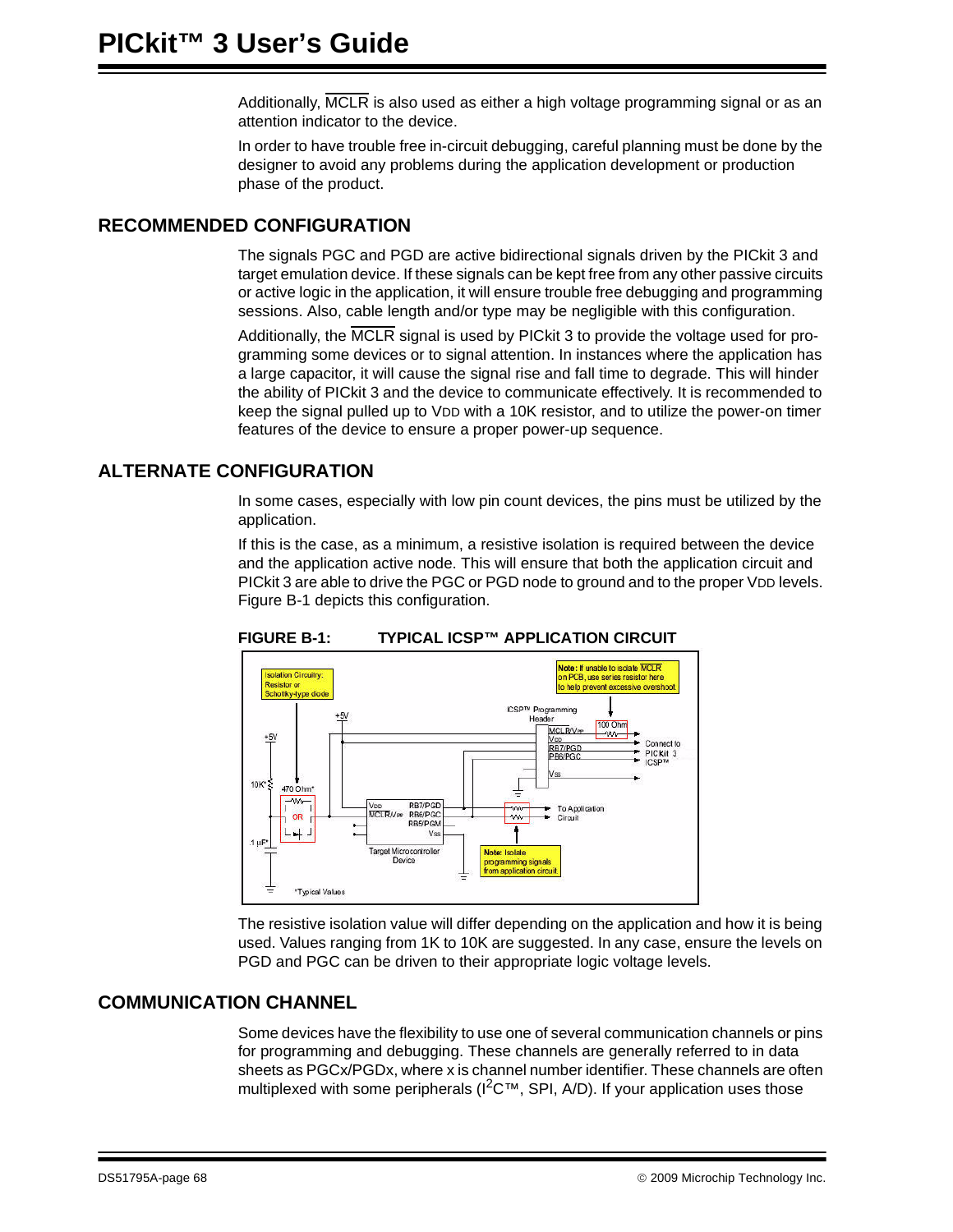peripherals and pins which are common to the default PGC/PGD pins, you must select a different channel and make provisions for the required ICSP connections.

Likewise, when using MPLAB IDE to communicate with the target using this new channel pin assignment, you must ensure that the Configuration bits in MPLAB IDE match the connection channel in your target.

## **GROUNDING AND AC APPLICATIONS**

PICkit 3 connects to earth ground from the USB connector interface through the PC.

For AC line powered applications which are not referenced to ground, this presents a path where the different system voltage potential can cause damage to both systems. In these instances, the PICkit 3 must be isolated. Carefully consider the ground system and signal return connections before connecting the PICkit 3 to the target.

For hot or floating applications, a USB self-powered isolated hub should be used between the PC and the PICkit 3 to provide isolation from the PC's earth ground through the USB cable (see [Figure B-2](#page-72-0)). USB isolated Hub such as the following are suggestions:

- High/Low-Speed 4-port USB HUB, Model UISOHUB 4, B&B Electronics Mfg. Co.
- High-Speed, 7-port USB HUB, Model HUB7P, SEALEVEL Systems, Inc.



<span id="page-72-0"></span>



**Using an optoisolated USB hub will create a hot area marked with the dotted line in [Figure B-2](#page-72-0).**

**This condition can be hazardous to the operator in the form of an electric shock, therefore, take adequate precautions to avoid this situation.**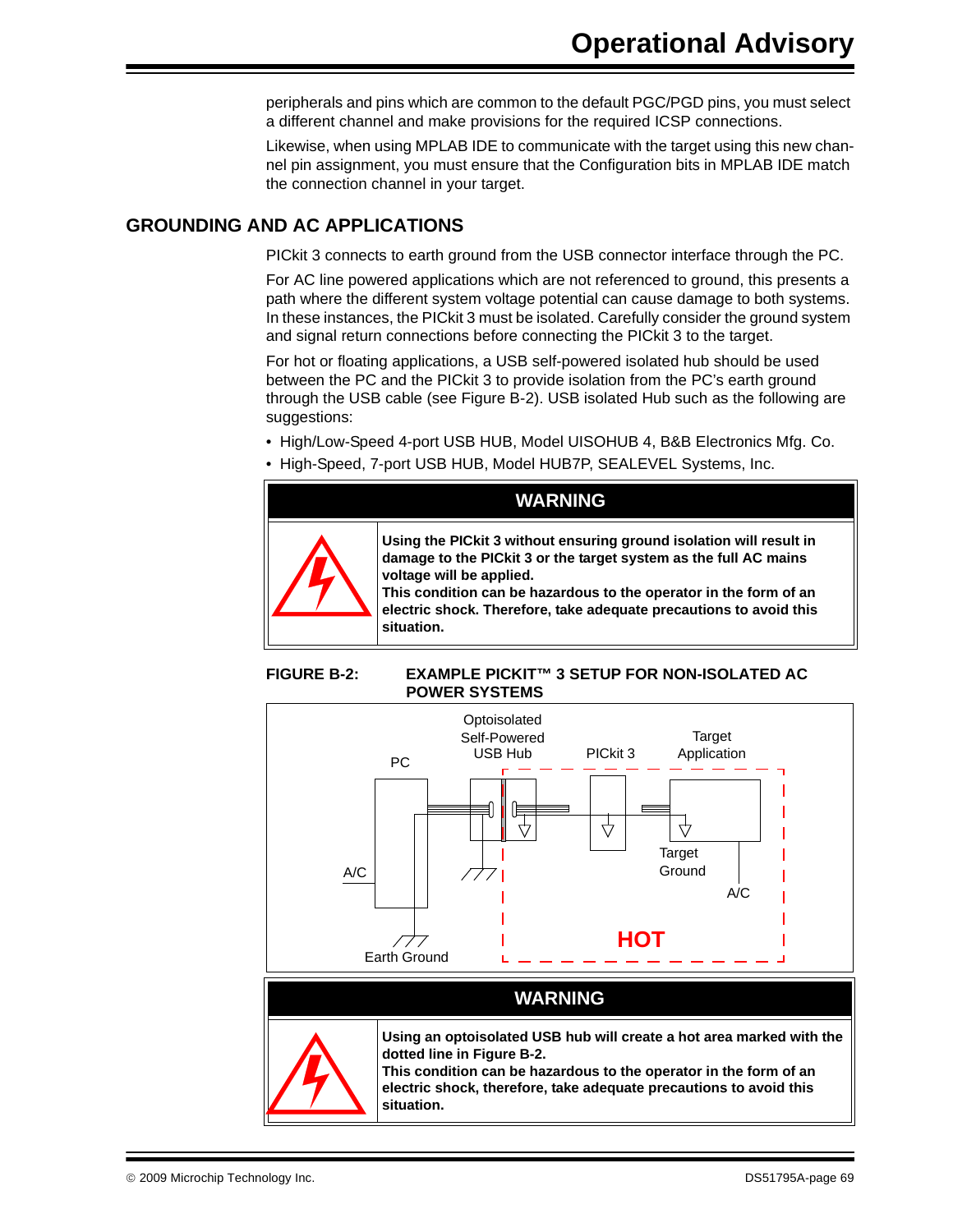# **CORRECTING CROSSTALK**

In some cases a crosstalk problem may exist when the device is being programmed. Due to the locations of the PGC and PGD pins, crosstalk may degrade the signal and cause the PICkit 3 to fail programming of the target device. To correct this, try the following:

• Construct a RJ12 modular cable. Keep the length as short as possible, preferably under 6 inches. Also, remove the jacket from the cable, so that the conductors are far apart from each other (especially the PGC and PGD signals). The standard modular cable is wired as shown in [Figure B-3](#page-73-0), that is, RJ12 pin 1 on one end connects to RJ12 pin 6 on the other end. This solves the problem in nearly all cases.

<span id="page-73-0"></span>

**Note 1:** Noise-inducing equipment (motors, light dimmers, etc.) must be on separate power strips from the target application and the PICkit 3.

# **HIBERNATION**

When using the PICkit 3 for prolonged periods of time, especially while the debugger is in emulation mode, disable the Hibernate mode in the Power Options Dialog window of the PC's operating system. Click on the **Hibernate** tab and clear or uncheck the "Enable hibernation" check box. This will ensure that all communication is maintained across all the USB subsystem components.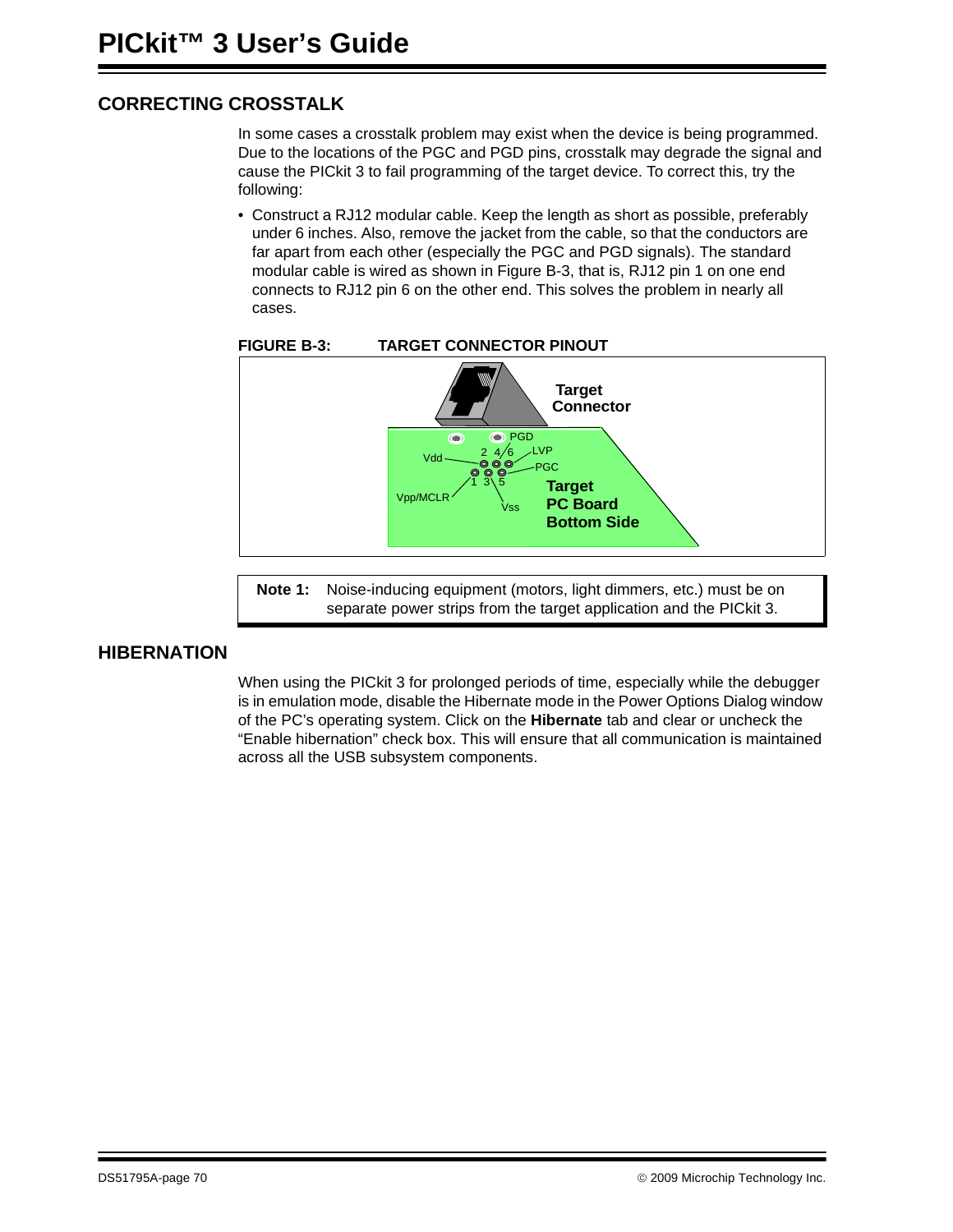

# **PICkit™ 3 USER'S GUIDE**

# **Glossary**

#### **Absolute Section**

A section with a fixed (absolute) address that cannot be changed by the linker.

## **Access Memory (PIC18 Only)**

Special registers on PIC18 devices that allow access regardless of the setting of the Bank Select Register (BSR).

#### **Access Entry Points**

Access entry points provide a way to transfer control across segments to a function which may not be defined at link time. They support the separate linking of boot and secure application segments.

#### **Address**

Value that identifies a location in memory.

#### **Alphabetic Character**

Alphabetic characters are those characters that are letters of the arabic alphabet (a, b, …, z, A, B, …, Z).

## **Alphanumeric**

Alphanumeric characters are comprised of alphabetic characters and decimal digits  $(0,1, \ldots, 9)$ .

## **ANDed Breakpoints**

Set up an ANDed condition for breaking, i.e., breakpoint 1 AND breakpoint 2 must occur at the same time before a program halt. This can only be accomplished if a data breakpoint and a program memory breakpoint occur at the same time.

## **Anonymous Structure**

An unnamed structure.

#### **Anonymous Structure**

An unnamed structure that is a member of a C union. The members of an anonymous structure may be accessed as if they were members of the enclosing union. For example, in the following code, hi and lo are members of an anonymous structure inside the union caster.

```
union castaway
 int intval;
  struct {
   char lo; //accessible as caster.lo
   char hi; //accessible as caster.hi
  };
} caster;
```
## **ANSI**

American National Standards Institute is an organization responsible for formulating and approving standards in the United States.

## **Application**

A set of software and hardware that may be controlled by a PIC microcontroller.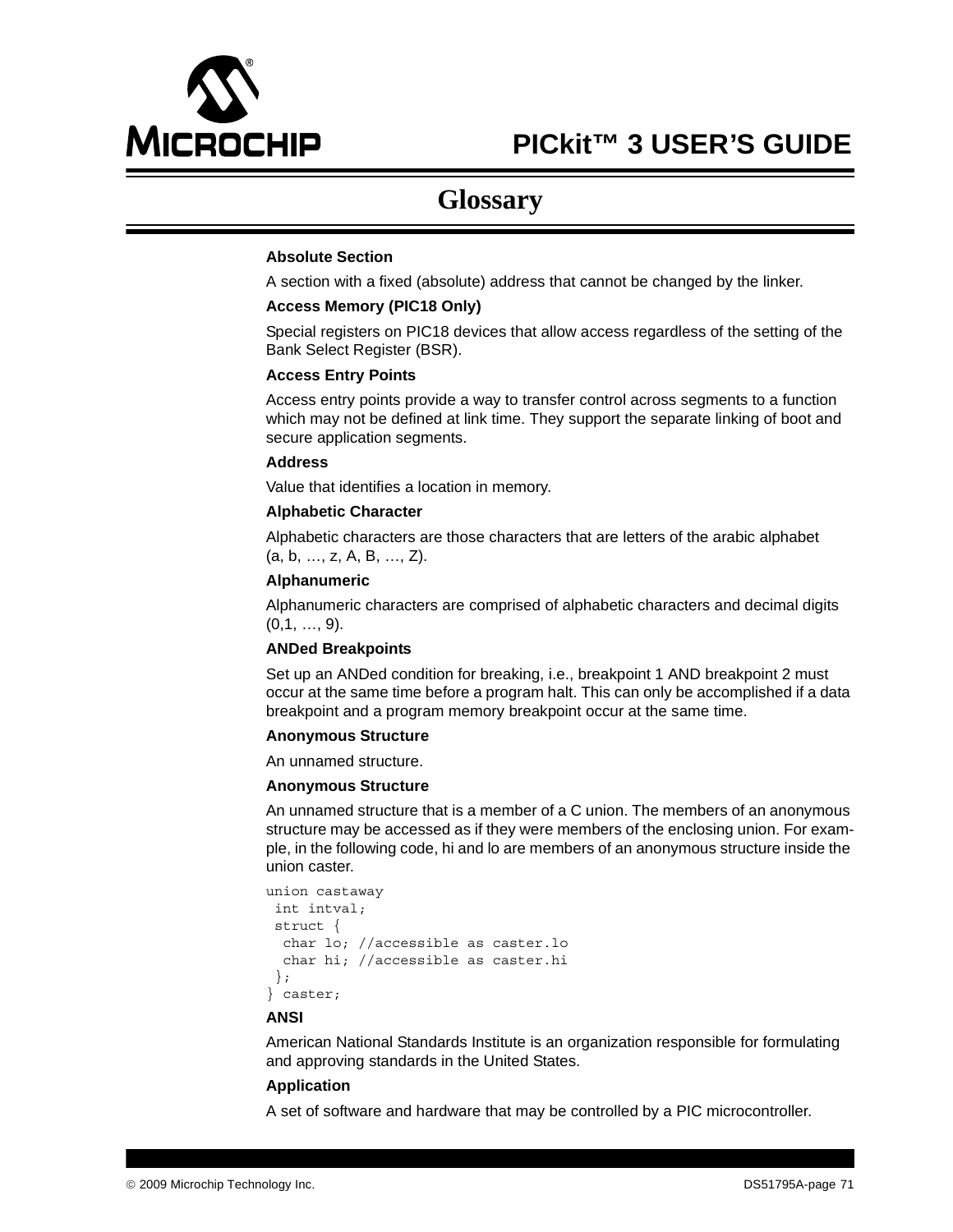## **Archive**

A collection of relocatable object modules. It is created by assembling multiple source files to object files, and then using the archiver to combine the object files into one library file. A library can be linked with object modules and other libraries to create executable code.

## **Archiver**

A tool that creates and manipulates libraries.

## **ASCII**

American Standard Code for Information Interchange is a character set encoding that uses 7 binary digits to represent each character. It includes upper and lower case letters, digits, symbols and control characters.

## **Assembler**

A language tool that translates assembly language source code into machine code.

#### **Assembly Language**

A programming language that describes binary machine code in a symbolic form.

## **Assigned Section**

A section which has been assigned to a target memory block in the linker command file.

#### **Asynchronously**

Multiple events that do not occur at the same time. This is generally used to refer to interrupts that may occur at any time during processor execution.

## **Asynchronous Stimulus**

Data generated to simulate external inputs to a simulator device.

#### **Attribute**

Characteristics of variables or functions in a C program which are used to describe machine-specific properties.

#### **Attribute, Section**

Characteristics of sections, such as "executable", "readonly", or "data" that can be specified as flags in the assembler .section directive.

#### **Binary**

The base two numbering system that uses the digits 0-1. The rightmost digit counts ones, the next counts multiples of 2, then  $2^2 = 4$ , etc.

#### **Bookmarks**

Use bookmarks to easily locate specific lines in a file.

Under the Edit menu, select Bookmarks to manage bookmarks. Toggle (enable / disable) a bookmark, move to the next or previous bookmark, or clear all bookmarks.

## **Breakpoint, Hardware**

An event whose execution will cause a halt.

## **Breakpoint, Software**

An address where execution of the firmware will halt. Usually achieved by a special break instruction.

## **Build**

Compile and link all the source files for an application.

## **C**

A general-purpose programming language which features economy of expression, modern control flow and data structures, and a rich set of operators.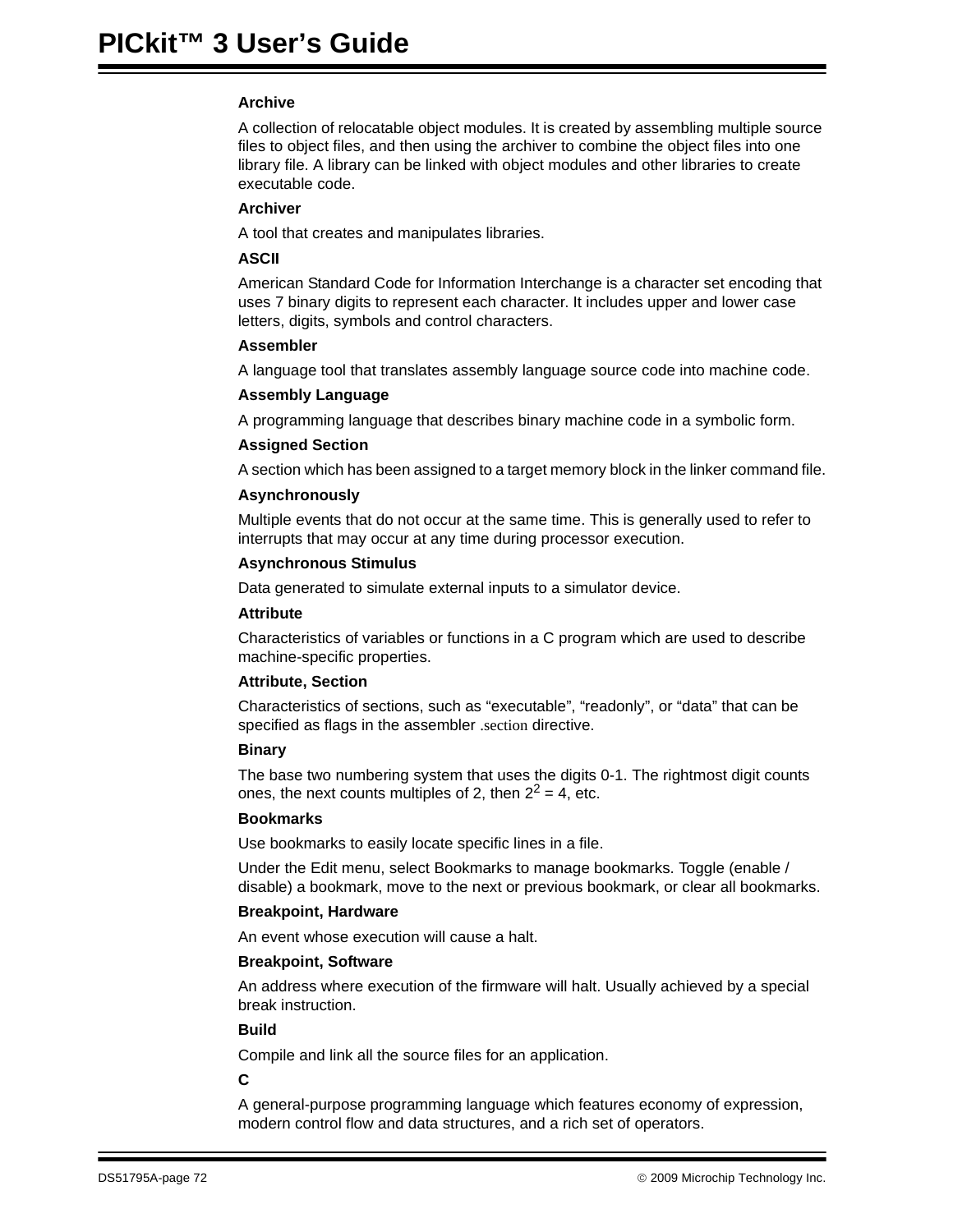## **Calibration Memory**

A special function register or registers used to hold values for calibration of a PIC microcontroller on-board RC oscillator or other device peripherals.

## **Central Processing Unit**

The part of a device that is responsible for fetching the correct instruction for execution, decoding that instruction, and then executing that instruction. When necessary, it works in conjunction with the arithmetic logic unit (ALU) to complete the execution of the instruction. It controls the program memory address bus, the data memory address bus, and accesses to the stack.

## **Clean**

Under the MPLAB IDE Project menu, Clean removes all intermediary project files, such as object, hex and debug files, for the active project. These files are recreated from other files when a project is built.

## **COFF**

Common Object File Format. An object file of this format contains machine code, debugging and other information.

#### **Command Line Interface**

A means of communication between a program and its user based solely on textual input and output.

#### **Compiler**

A program that translates a source file written in a high-level language into machine code.

## **Conditional Assembly**

Assembly language code that is included or omitted based on the assembly-time value of a specified expression.

## **Conditional Compilation**

The act of compiling a program fragment only if a certain constant expression, specified by a preprocessor directive, is true.

## **Configuration Bits**

Special-purpose bits programmed to set PIC microcontroller modes of operation. A Configuration bit may or may not be preprogrammed.

#### **Control Directives**

Directives in assembly language code that cause code to be included or omitted based on the assembly-time value of a specified expression.

## **CPU**

*See* Central Processing Unit.

## **Cross Reference File**

A file that references a table of symbols and a list of files that references the symbol. If the symbol is defined, the first file listed is the location of the definition. The remaining files contain references to the symbol.

## **Data Directives**

Data directives are those that control the assembler's allocation of program or data memory and provide a way to refer to data items symbolically; that is, by meaningful names.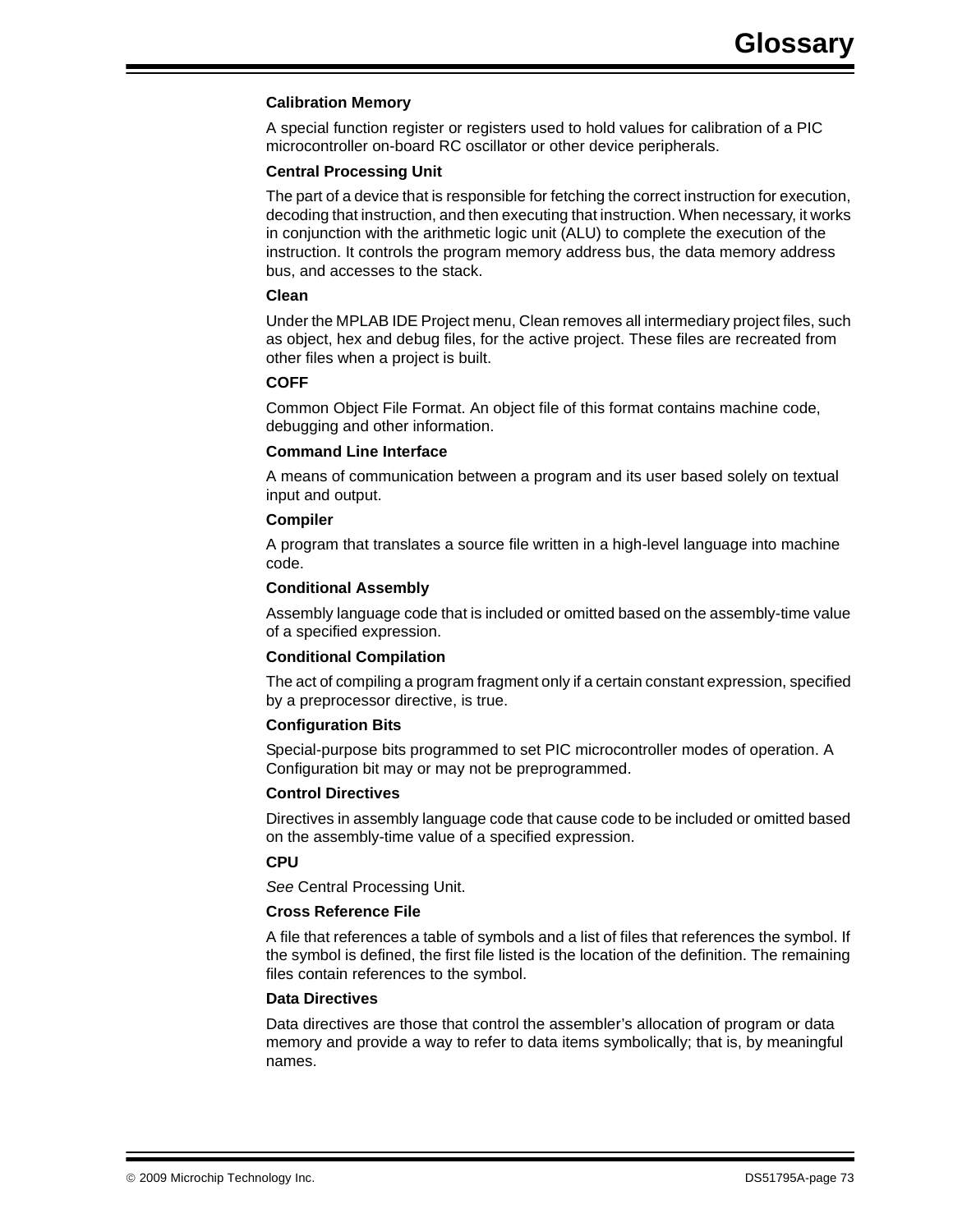#### **Data Memory**

On Microchip MCU and DSC devices, data memory (RAM) is comprised of General Purpose Registers (GPRs) and Special Function Registers (SFRs). Some devices also have EEPROM data memory.

#### **Debugging Information**

Compiler and assembler options that, when selected, provide varying degrees of information used to debug application code. See compiler or assembler documentation for details on selecting debug options.

#### **Deprecated Features**

Features that are still supported for legacy reasons, but will eventually be phased out and no longer used.

#### **Device Programmer**

A tool used to program electrically programmable semiconductor devices such as microcontrollers.

## **Digital Signal Controller**

A microcontroller device with digital signal processing capability, i.e., Microchip dsPIC DSC devices.

## **Digital Signal Processing**

The computer manipulation of digital signals, commonly analog signals (sound or image) which have been converted to digital form (sampled).

#### **Digital Signal Processor**

A microprocessor that is designed for use in digital signal processing.

#### **Directives**

Statements in source code that provide control of the language tool's operation.

#### **Download**

Download is the process of sending data from a host to another device, such as an debugger, programmer or target board.

## **DSC**

*See* Digital Signal Controller.

## **DSP**

*See* Digital Signal Processor.

## **DWARF**

Debug With Arbitrary Record Format. DWARF is a debug information format for ELF files.

## **EEPROM**

Electrically Erasable Programmable Read Only Memory. A special type of PROM that can be erased electrically. Data is written or erased one byte at a time. EEPROM retains its contents even when power is turned off.

## **ELF**

Executable and Linking Format. An object file of this format contains machine code. Debugging and other information is specified in with DWARF. ELF/DWARF provide better debugging of optimized code than COFF.

## **Emulation**

The process of executing software loaded into emulation memory as if it were firmware residing on a microcontroller device.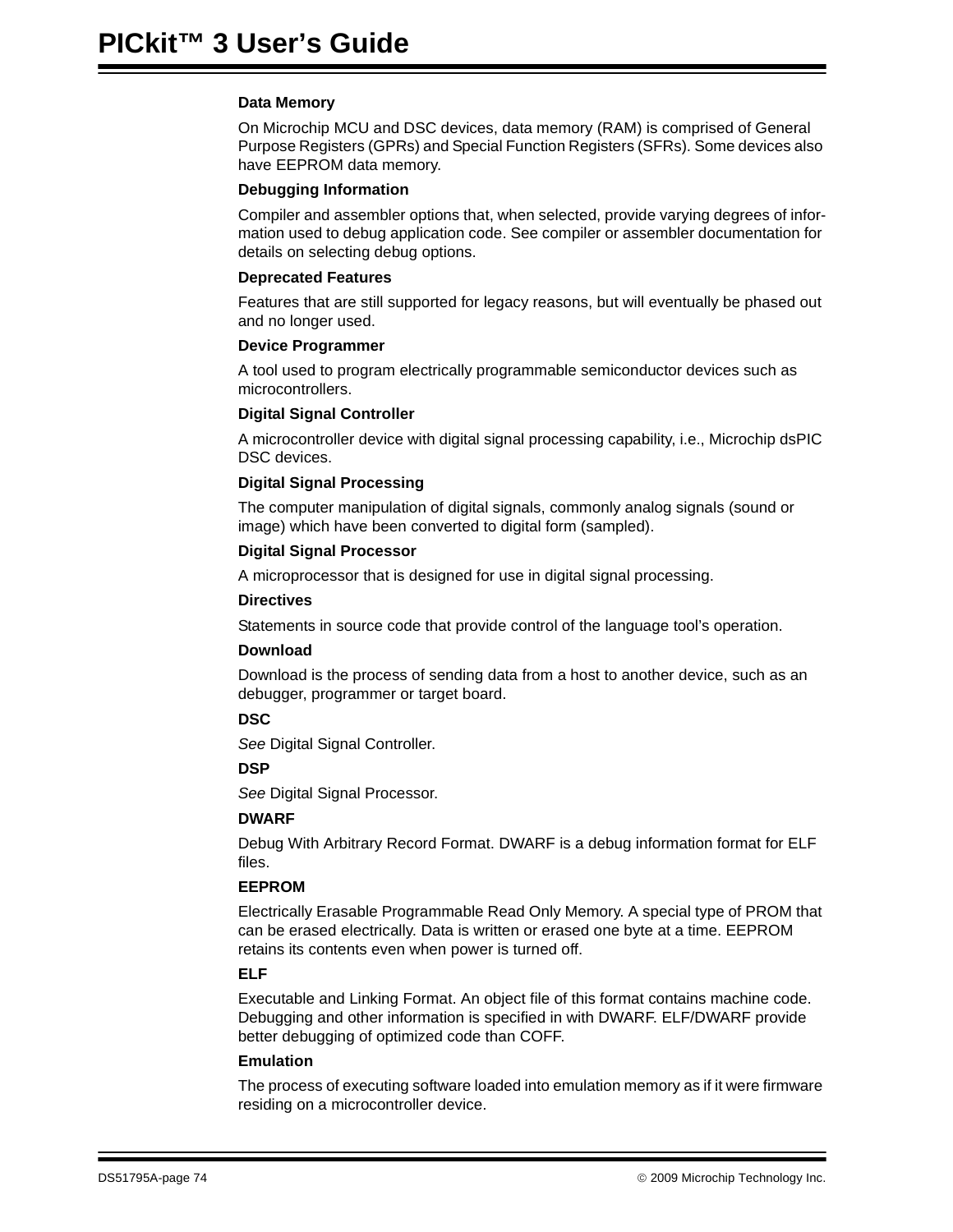#### **Emulation Memory**

Program memory contained within the debugger.

#### **Debugger**

Hardware that performs emulation.

#### **Debugger System**

The MPLAB ICE 2000 and MPLAB ICE 4000 debugger systems include the pod, processor module, device adapter, target board, cables, and MPLAB IDE software. The PICkit 3 system consists of a pod, a driver (and potentially a receiver) card, target board, cables, and MPLAB IDE software.

#### **Endianess**

The ordering of bytes in a multi-byte object.

## **Environment – IDE**

The particular layout of the desktop for application development.

#### **Environment – MPLAB PM3**

A folder containing files on how to program a device. This folder can be transferred to a SD/MMC card.

#### **Epilogue**

A portion of compiler-generated code that is responsible for deallocating stack space, restoring registers and performing any other machine-specific requirement specified in the runtime model. This code executes after any user code for a given function, immediately prior to the function return.

#### **EPROM**

Erasable Programmable Read Only Memory. A programmable read-only memory that can be erased usually by exposure to ultraviolet radiation.

## **Error File**

A file containing error messages and diagnostics generated by a language tool.

## **Errors**

Errors report problems that make it impossible to continue processing your program. When possible, errors identify the source file name and line number where the problem is apparent.

## **Event**

A description of a bus cycle which may include address, data, pass count, external input, cycle type (fetch, R/W), and time stamp. Events are used to describe triggers, breakpoints and interrupts.

#### **Executable Code**

Software that is ready to be loaded for execution.

## **Export**

Send data out of the MPLAB IDE in a standardized format.

## **Expressions**

Combinations of constants and/or symbols separated by arithmetic or logical operators.

## **Extended Microcontroller Mode**

In extended microcontroller mode, on-chip program memory as well as external memory is available. Execution automatically switches to external if the program memory address is greater than the internal memory space of the PIC17 or PIC18 device.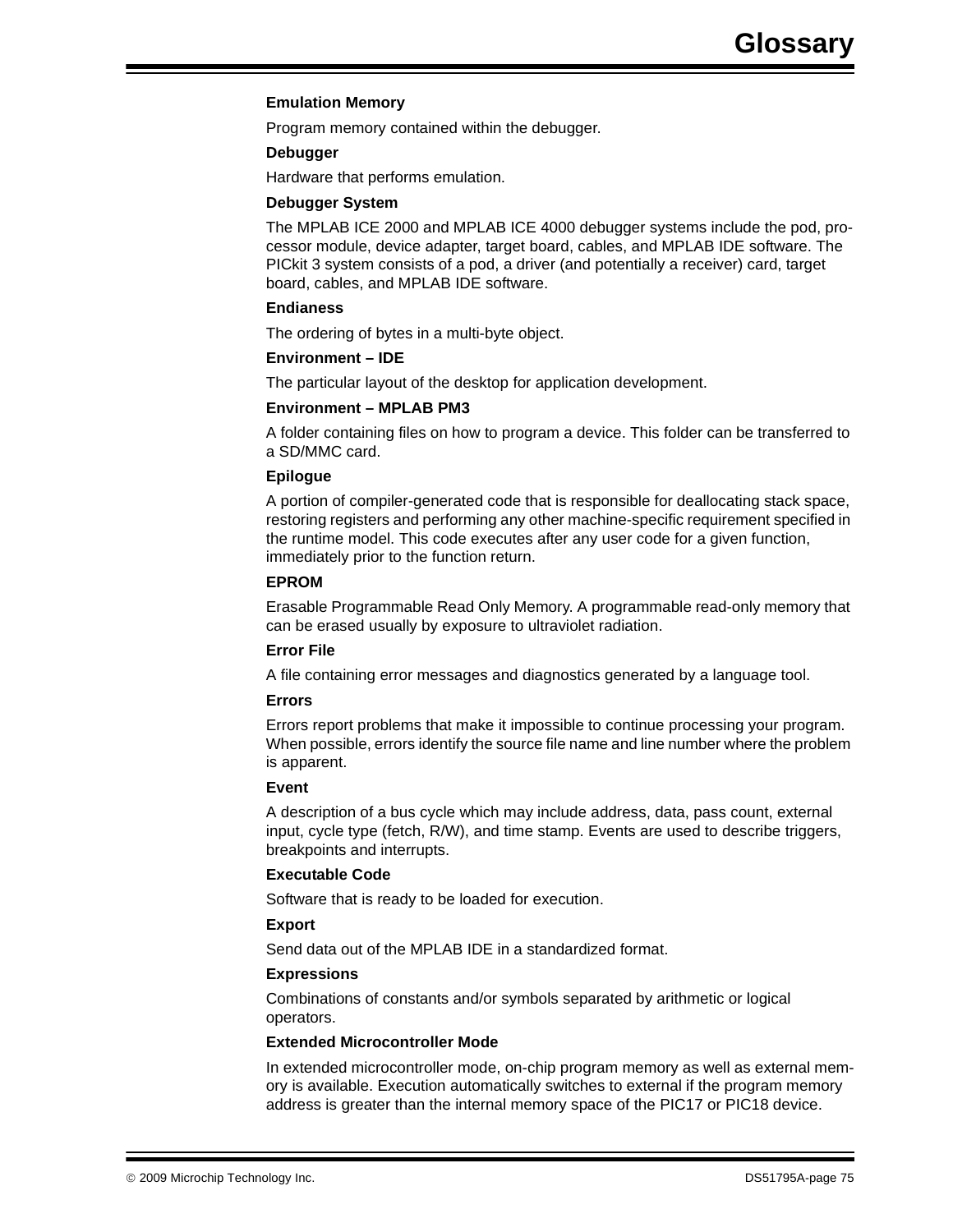#### **Extended Mode**

In Extended mode, the compiler will utilize the extended instructions (i.e., ADDFSR, ADDULNK, CALLW, MOVSF, MOVSS, PUSHL, SUBFSR and SUBULNK) and the indexed with literal offset addressing.

#### **External Label**

A label that has external linkage.

#### **External Linkage**

A function or variable has external linkage if it can be referenced from outside the module in which it is defined.

## **External Symbol**

A symbol for an identifier which has external linkage. This may be a reference or a definition.

#### **External Symbol Resolution**

A process performed by the linker in which external symbol definitions from all input modules are collected in an attempt to resolve all external symbol references. Any external symbol references which do not have a corresponding definition cause a linker error to be reported.

#### **External Input Line**

An external input signal logic probe line (TRIGIN) for setting an event based upon external signals.

## **External RAM**

Off-chip Read/Write memory.

#### **Fatal Error**

An error that will halt compilation immediately. No further messages will be produced.

#### **File Registers**

On-chip data memory, including General Purpose Registers (GPRs) and Special Function Registers (SFRs).

## **Filter**

Determine by selection what data is included/excluded in a trace display or data file.

#### **Flash**

A type of EEPROM where data is written or erased in blocks instead of bytes.

## **FNOP**

Forced No Operation. A forced NOP cycle is the second cycle of a two-cycle instruction. Since the PIC microcontroller architecture is pipelined, it prefetches the next instruction in the physical address space while it is executing the current instruction. However, if the current instruction changes the program counter, this prefetched instruction is explicitly ignored, causing a forced NOP cycle.

#### **Frame Pointer**

A pointer that references the location on the stack that separates the stack-based arguments from the stack-based local variables. Provides a convenient base from which to access local variables and other values for the current function.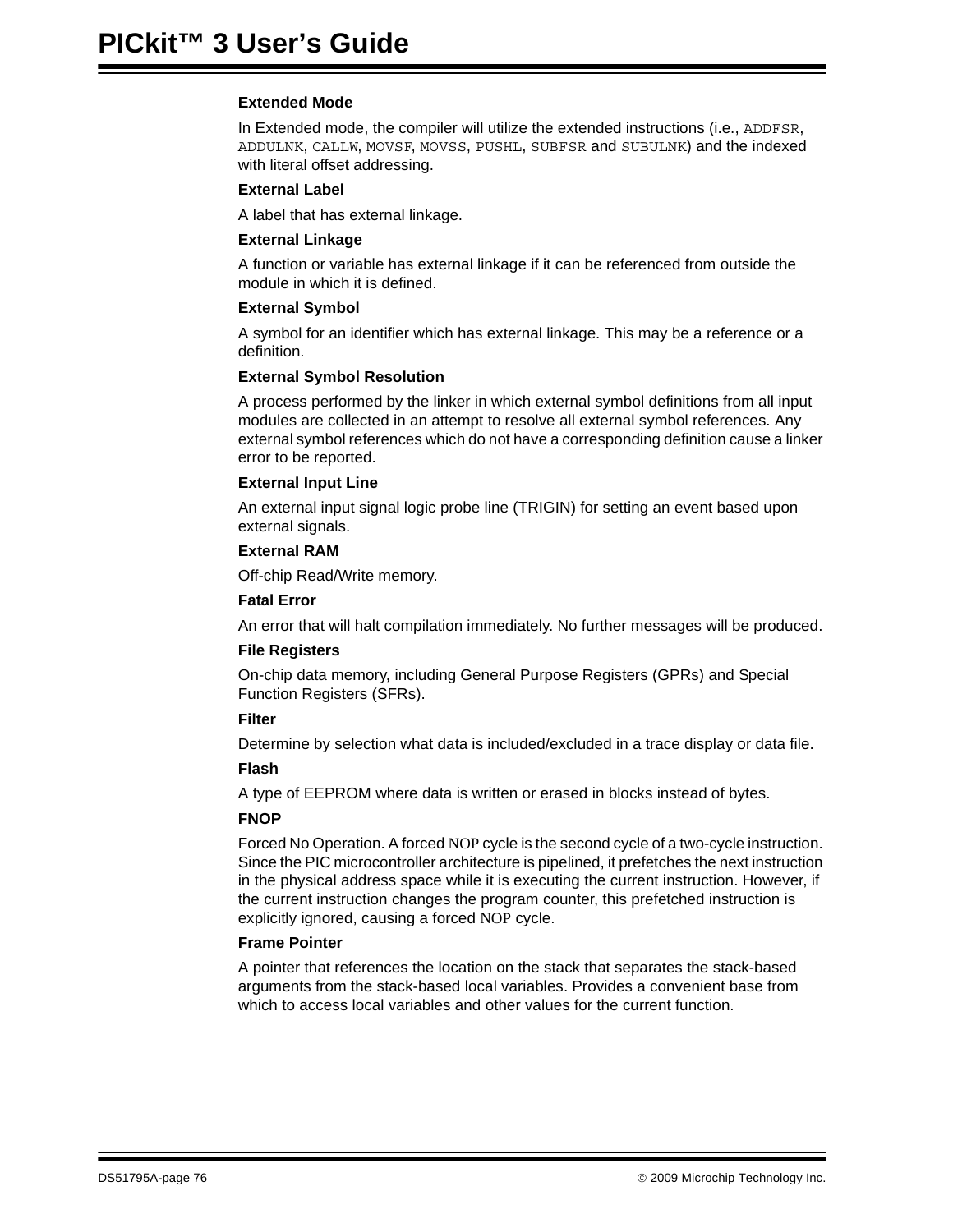## **Free-Standing**

An implementation that accepts any strictly conforming program that does not use complex types and in which the use of the features specified in the library clause (ANSI '89 standard clause 7) is confined to the contents of the standard headers  $\langle$  float.h>, <iso646.h>, <limits.h>, <stdarg.h>, <stdbool.h>, <stddef.h> and <stdint.h>.

## **GPR**

General Purpose Register. The portion of device data memory (RAM) available for general use.

#### **Halt**

A stop of program execution. Executing Halt is the same as stopping at a breakpoint.

#### **Heap**

An area of memory used for dynamic memory allocation where blocks of memory are allocated and freed in an arbitrary order determined at runtime.

#### **Hex Code**

Executable instructions stored in a hexadecimal format code. Hex code is contained in a hex file.

#### **Hex File**

An ASCII file containing hexadecimal addresses and values (hex code) suitable for programming a device.

## **Hexadecimal**

The base 16 numbering system that uses the digits 0-9 plus the letters A-F (or a-f). The digits A-F represent hexadecimal digits with values of (decimal) 10 to 15. The rightmost digit counts ones, the next counts multiples of 16, then  $16^2 = 256$ , etc.

## **High Level Language**

A language for writing programs that is further removed from the processor than assembly.

## **ICD**

In-Circuit Debugger. MPLAB ICD 3 is a Microchip's in-circuit debugger.

## **ICE**

In-Circuit Emulator. MPLAB ICE 2000 and MPLAB ICE 4000 are Microchip's in-circuit emulators.

## **ICSP**

In-Circuit Serial Programming. A method of programming Microchip embedded devices using serial communication and a minimum number of device pins.

## **IDE**

Integrated Development Environment. MPLAB IDE is Microchip's integrated development environment.

## **Identifier**

A function or variable name.

## **IEEE**

Institute of Electrical and Electronics Engineers.

## **Import**

Bring data into the MPLAB IDE from an outside source, such as from a hex file.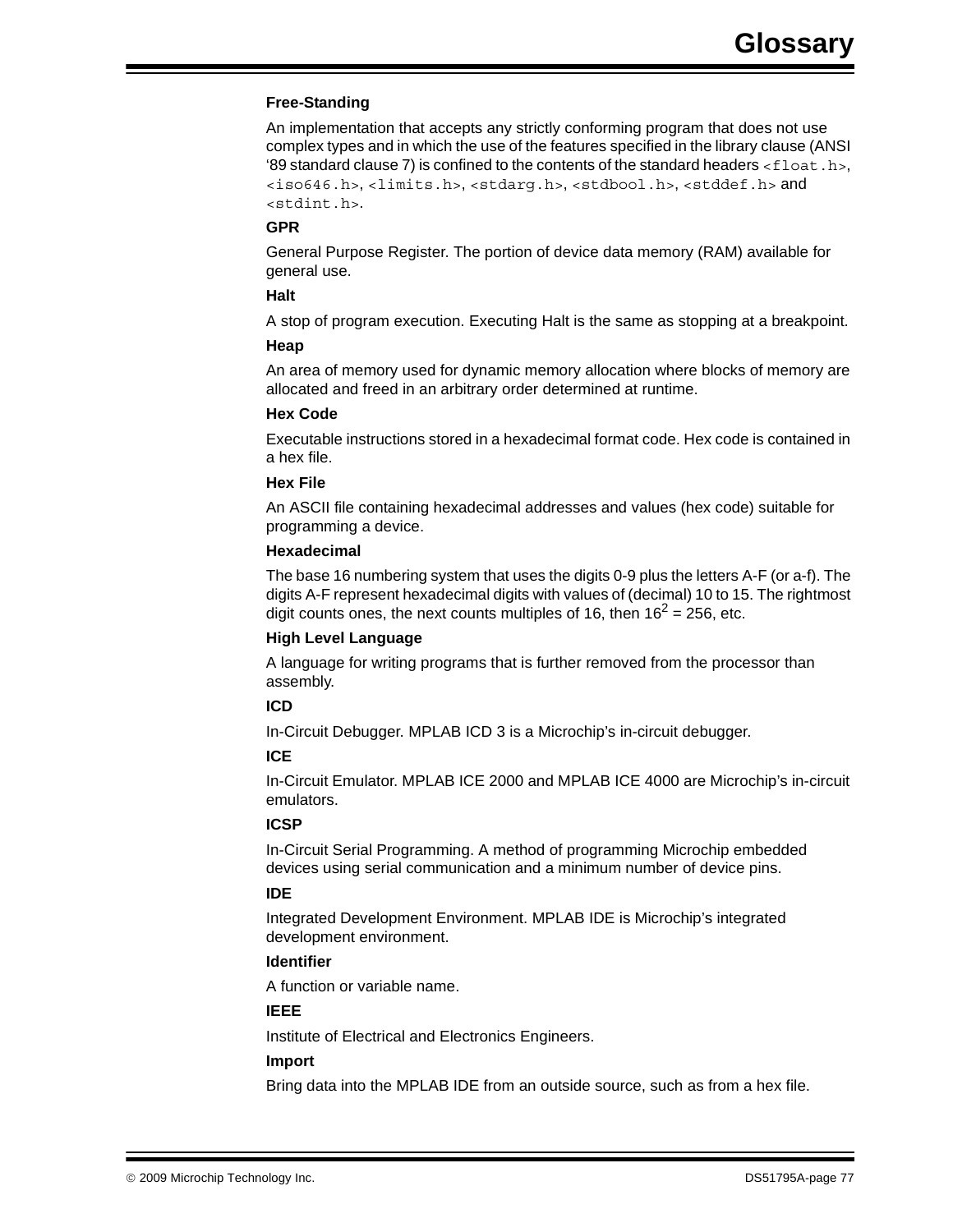## **Initialized Data**

Data which is defined with an initial value. In C,

int myVar=5;

defines a variable which will reside in an initialized data section.

#### **Instruction Set**

The collection of machine language instructions that a particular processor understands.

#### **Instructions**

A sequence of bits that tells a central processing unit to perform a particular operation and can contain data to be used in the operation.

#### **Internal Linkage**

A function or variable has internal linkage if it can not be accessed from outside the module in which it is defined.

#### **International Organization for Standardization**

An organization that sets standards in many businesses and technologies, including computing and communications.

#### **Interrupt**

A signal to the CPU that suspends the execution of a running application and transfers control to an Interrupt Service Routine (ISR) so that the event may be processed. Upon completion of the ISR, normal execution of the application resumes.

## **Interrupt Handler**

A routine that processes special code when an interrupt occurs.

#### **Interrupt Request**

An event which causes the processor to temporarily suspend normal instruction execution and to start executing an interrupt handler routine. Some processors have several interrupt request events allowing different priority interrupts.

#### **Interrupt Service Routine**

A function that handles an interrupt.

#### **Interrupt Service Routine**

User-generated code that is entered when an interrupt occurs. The location of the code in program memory will usually depend on the type of interrupt that has occurred.

#### **Interrupt Vector**

Address of an interrupt service routine or interrupt handler.

# **IRQ**

*See* Interrupt Request.

#### **ISO**

*See* International Organization for Standardization.

#### **ISR**

*See* Interrupt Service Routine.

## **L-value**

An expression that refers to an object that can be examined and/or modified. An l-value expression is used on the left-hand side of an assignment.

#### **Latency**

The time between an event and its response.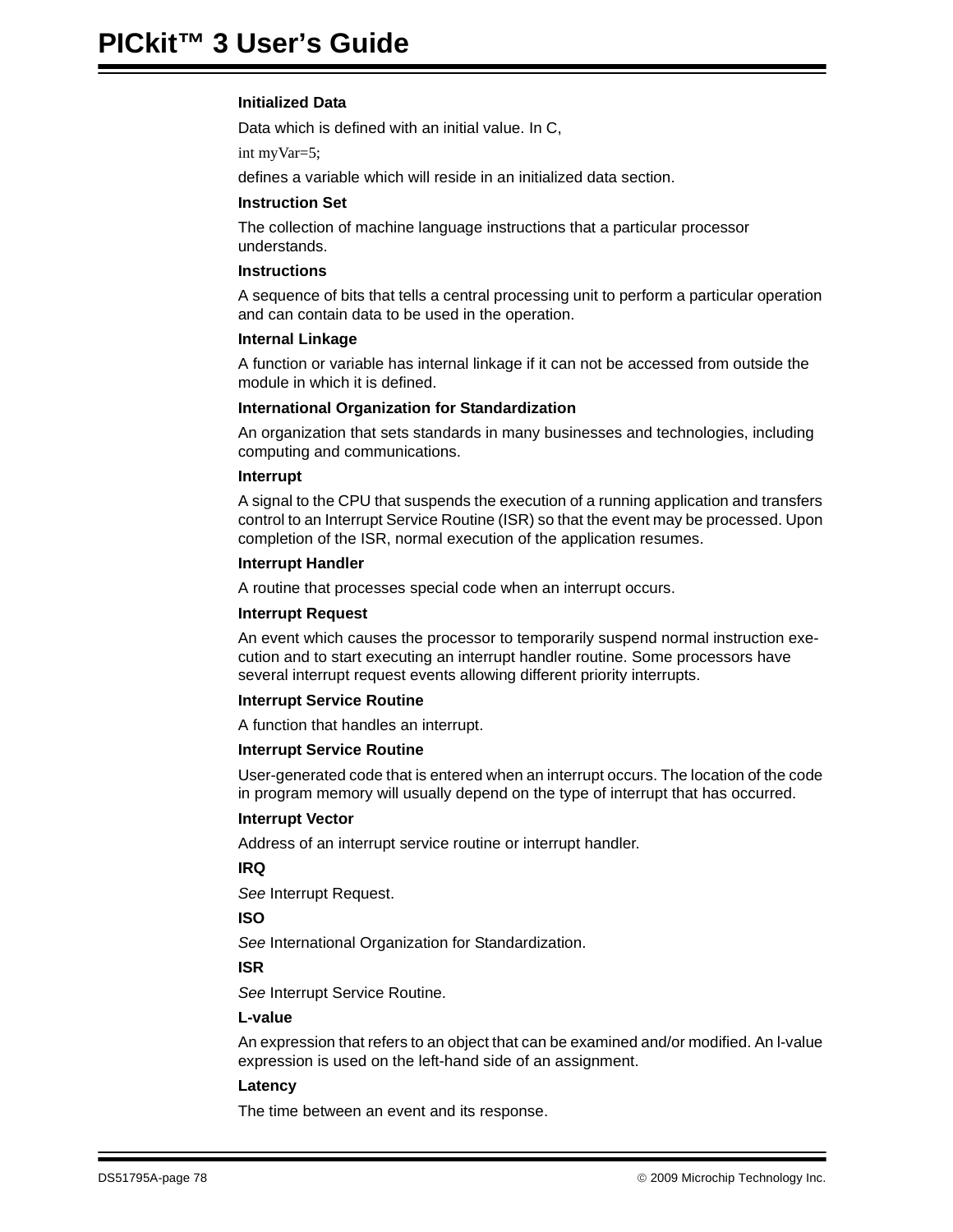## **Librarian**

*See* Archiver.

## **Library**

*See* Archive.

## **Linker**

A language tool that combines object files and libraries to create executable code, resolving references from one module to another.

## **Linker Script Files**

Linker script files are the command files of a linker. They define linker options and describe available memory on the target platform.

## **Listing Directives**

Listing directives are those directives that control the assembler listing file format. They allow the specification of titles, pagination and other listing control.

## **Listing File**

A listing file is an ASCII text file that shows the machine code generated for each C source statement, assembly instruction, assembler directive, or macro encountered in a source file.

## **Little Endian**

A data ordering scheme for multibyte data whereby the least significant byte is stored at the lower addresses.

## **Local Label**

A local label is one that is defined inside a macro with the LOCAL directive. These labels are particular to a given instance of a macro's instantiation. In other words, the symbols and labels that are declared as local are no longer accessible after the ENDM macro is encountered.

## **Logic Probes**

Up to 14 logic probes can be connected to some Microchip debuggers. The logic probes provide external trace inputs, trigger output signal, +5V, and a common ground.

## **Loop-Back Test Board**

Used to test the functionality of the MPLAB ICD 3 in-circuit debugger.

## **LVDS**

Low Voltage Differential Signaling. A low noise, low-power, low amplitude method for high-speed (gigabits per second) data transmission over copper wire.

LVDS differs from normal input/output (I/O) in a few ways:

Normal digital I/O works with 5 volts as a high (binary '1') and 0 volts as a low (binary '0'). When you use a differential, you add a third option (-5 volts), which provides an extra level with which to encode, and results in a higher maximum data transfer rate.

A higher data transfer rate means fewer wires are required, as in UW (Ultra Wide) and UW-2/3 SCSI hard disks, which use only 68 wires. These devices require a high transfer rate over short distances. Using standard I/O transfer, SCSI hard drives would require a lot more than 68 wires.

Low voltage means that the standard 5 volts is replaced by either 3.3 volts or 1.5 volts.

LVDS uses a dual wire system, running 180 degrees of each other. This enables noise to travel at the same level, which in turn can get filtered more easily and effectively.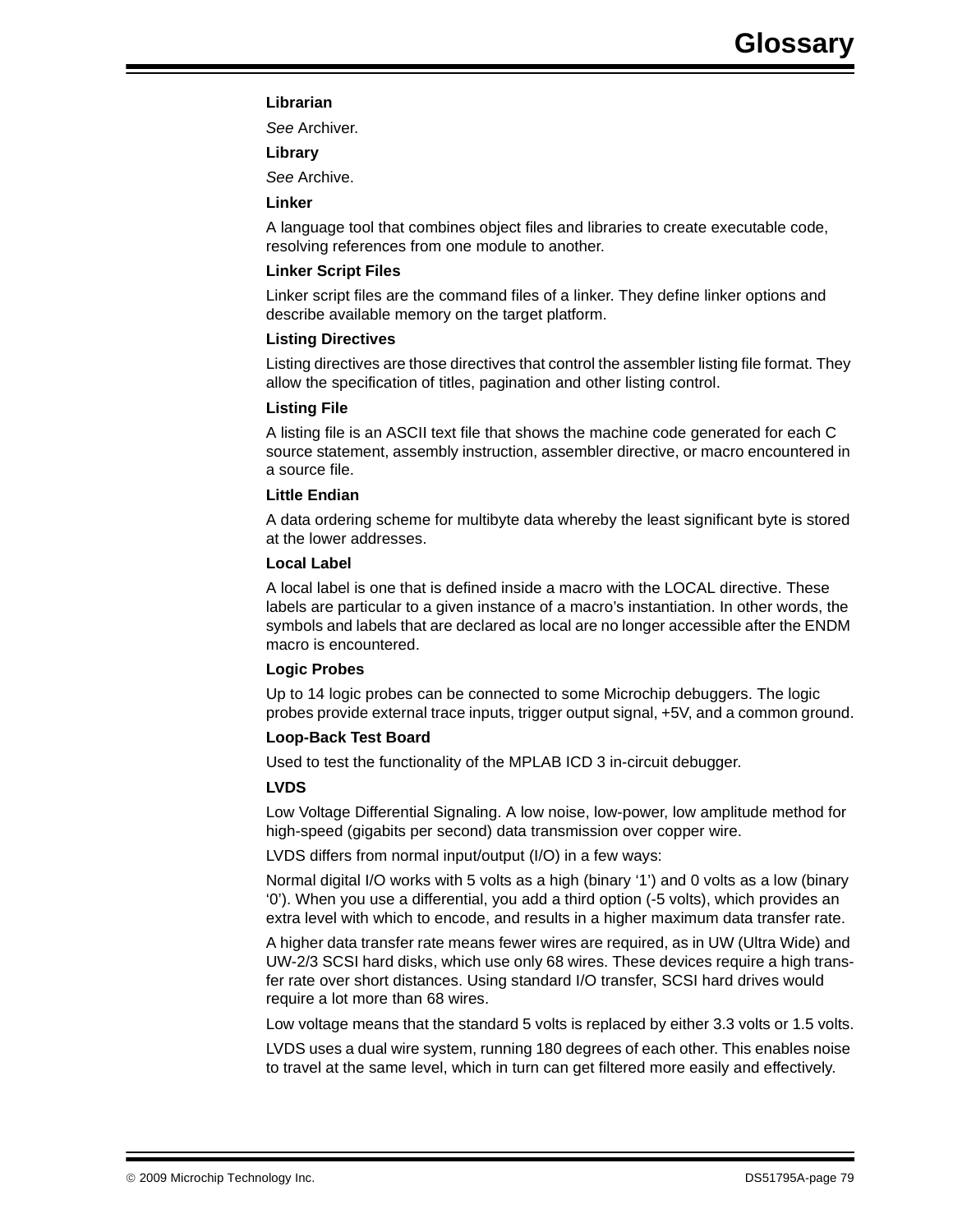With standard I/0 signaling, data storage is contingent upon the actual voltage level. Voltage level can be affected by wire length (longer wires increase resistance, which lowers voltage). But with LVDS, data storage is distinguished only by positive and negative voltage values, not the voltage level. Therefore, data can travel over greater lengths of wire while maintaining a clear and consistent data stream.

Source:<http://www.webopedia.com/TERM/L/LVDS.html>.

## **Machine Code**

The representation of a computer program that is actually read and interpreted by the processor. A program in binary machine code consists of a sequence of machine instructions (possibly interspersed with data). The collection of all possible instructions for a particular processor is known as its "instruction set".

## **Machine Language**

A set of instructions for a specific central processing unit, designed to be usable by a processor without being translated.

## **Macro**

Macro instruction. An instruction that represents a sequence of instructions in abbreviated form.

## **Macro Directives**

Directives that control the execution and data allocation within macro body definitions.

## **Makefile**

Export to a file the instructions to Make the project. Use this file to Make your project outside of MPLAB IDE, i.e., with a make.

Under *Project>Build Options>Project*, **Directories** tab, you must have selected "Assemble/Compile/Link in the project directory" under "Build Directory Policy" for this feature to work.

## **Make Project**

A command that rebuilds an application, recompiling only those source files that have changed since the last complete compilation.

## **MCU**

Microcontroller Unit. An abbreviation for microcontroller. Also μC.

## **Memory Models**

A representation of the memory available to the application.

## **Memory Model**

A description that specifies the size of pointers that point to program memory.

## **Message**

Text displayed to alert you to potential problems in language tool operation. A message will not stop operation.

## **Microcontroller**

A highly integrated chip that contains a CPU, RAM, program memory, I/O ports and timers.

## **Microcontroller Mode**

One of the possible program memory configurations of PIC17 and PIC18 microcontrollers. In microcontroller mode, only internal execution is allowed. Thus, only the on-chip program memory is available in microcontroller mode.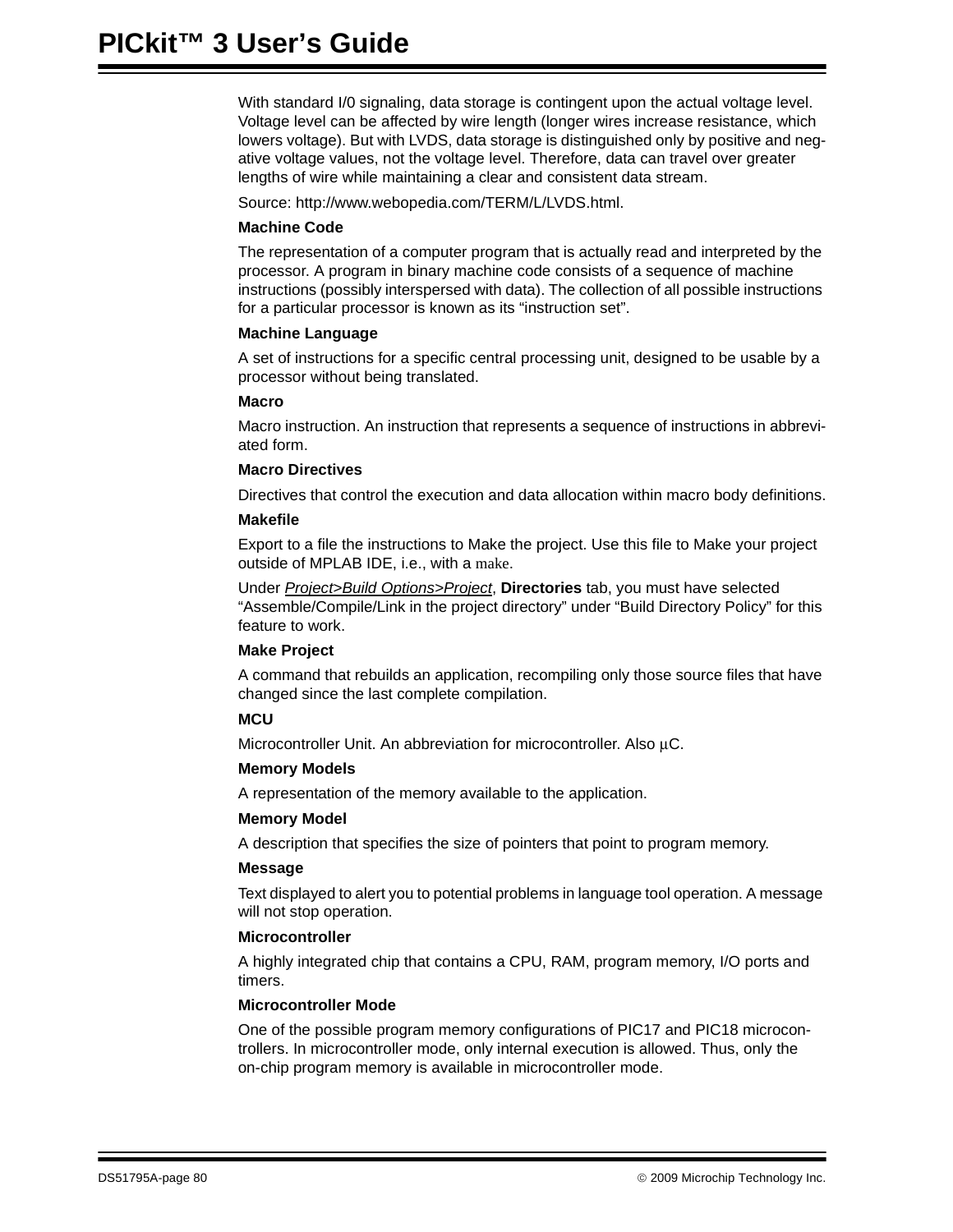## **Microprocessor Mode**

One of the possible program memory configurations of PIC17 and PIC18 microcontrollers. In microprocessor mode, the on-chip program memory is not used. The entire program memory is mapped externally.

## **Mnemonics**

Text instructions that can be translated directly into machine code. Also referred to as opcodes.

## **MPASM™ Assembler**

Microchip Technology's relocatable macro assembler for PIC microcontroller devices, KeeLoq® devices and Microchip memory devices.

#### **MPLAB ASM30**

Microchip's relocatable macro assembler for dsPIC digital signal controller and PIC24 PIC devices.

## **MPLAB C Compilers**

Refers to the MPLAB C C compilers from Microchip:

- MPLAB C Compiler for PIC18 MCU Devices (formerly MPLAB C18)
- MPLAB C Compiler for dsPIC Digital Signal Controller and PIC24 PIC Devices (formerly MPLAB C30)
- MPLAB C Compiler for PIC32MX MCU's (formerly MPLAB C32)

#### **MPLAB ICD 2**

Microchip's in-circuit debugger that works with MPLAB IDE. The ICD supports Flash devices with built-in debug circuitry. The main component of each ICD is the pod. A complete system consists of a pod, header board (with a *device*-ICD), target board, cables, and MPLAB IDE software.

## **MPLAB ICD 3 In-Circuit Debugger**

Microchip's in-circuit debuggers that works with MPLAB IDE. The MPLAB ICD 3 debugger supports PIC18F and PIC24 MCUs and dsPIC DSCs. The main component of each ICE is the pod. A complete system consists of a pod, a driver (and potentially a receiver) card, cables, and MPLAB IDE software.

#### **MPLAB ICE 2000**

Microchip's in-circuit debugger that works with MPLAB IDE. MPLAB ICE 2000 supports 8-bit PIC MCUs. The main component of each ICE is the pod. A complete system consists of a pod, processor module, cables, and MPLAB IDE software.

#### **MPLAB ICE 4000**

#### **Not recommended for new designs. See the MPLAB ICD 3 in-circuit debugger.**

Microchip's in-circuit debugger that works with MPLAB IDE. MPLAB ICE 4000 supports PIC18F and PIC24 MCUs and dsPIC DSCs. The main component of each ICE is the pod. A complete system consists of a pod, processor module, cables, and MPLAB IDE software.

## **MPLAB IDE**

Microchip's Integrated Development Environment.

## **MPLAB LIB30**

MPLAB LIB30 archiver/librarian is an object librarian for use with object modules created using either MPLAB ASM30 or MPLAB C30 C compiler.

## **MPLAB LINK30**

MPLAB LINK30 is an object linker for the Microchip MPLAB ASM30 assembler and the Microchip MPLAB C30 C compiler.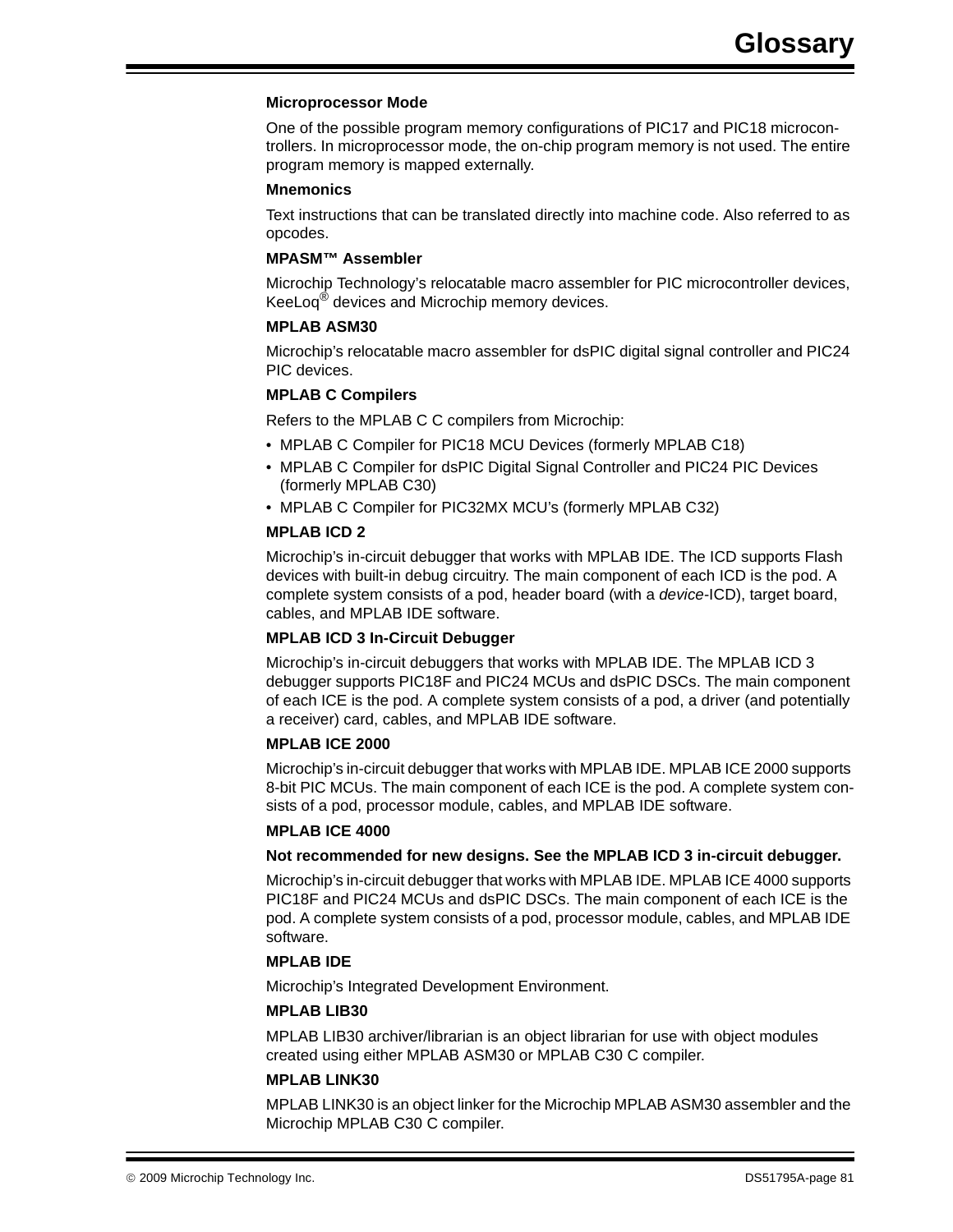## **MPLAB PM3**

A device programmer from Microchip. Programs PIC18 microcontrollers and dsPIC digital signal controllers. Can be used with MPLAB IDE or stand-alone. Will obsolete PRO MATE II.

## **MPLAB SIM**

Microchip's simulator that works with MPLAB IDE in support of PIC MCU and dsPIC DSC devices.

## **MPLIB™ Object Librarian**

Microchip's librarian that can work with MPLAB IDE. MPLIB librarian is an object librarian for use with COFF object modules created using either MPASM assembler (mpasm or mpasmwin v2.0) or MPLAB C compilers.

## **MPLINK™ Object Linker**

MPLINK linker is an object linker for the Microchip MPASM assembler and the Microchip MPLAB C compilers. MPLINK linker also may be used with the Microchip MPLIB librarian. MPLINK linker is designed to be used with MPLAB IDE, though it does not have to be.

#### **MRU**

Most Recently Used. Refers to files and windows available to be selected from MPLAB IDE main pull down menus.

## **Native Data Size**

For Native trace, the size of the variable used in a Watch window must be of the same size as the selected device's data memory: bytes for PIC18 devices and words for 16-bit devices.

#### **Nesting Depth**

The maximum level to which macros can include other macros.

## **Node**

MPLAB IDE project component.

## **Non-Extended Mode**

In Non-Extended mode, the compiler will not utilize the extended instructions nor the indexed with literal offset addressing.

#### **Non Real Time**

Refers to the processor at a breakpoint or executing single-step instructions or MPLAB IDE being run in simulator mode.

## **Non-Volatile Storage**

A storage device whose contents are preserved when its power is off.

## **NOP**

No Operation. An instruction that has no effect when executed except to advance the program counter.

## **Object Code**

The machine code generated by an assembler or compiler.

#### **Object File**

A file containing machine code and possibly debug information. It may be immediately executable or it may be relocatable, requiring linking with other object files, e.g., libraries, to produce a complete executable program.

#### **Object File Directives**

Directives that are used only when creating an object file.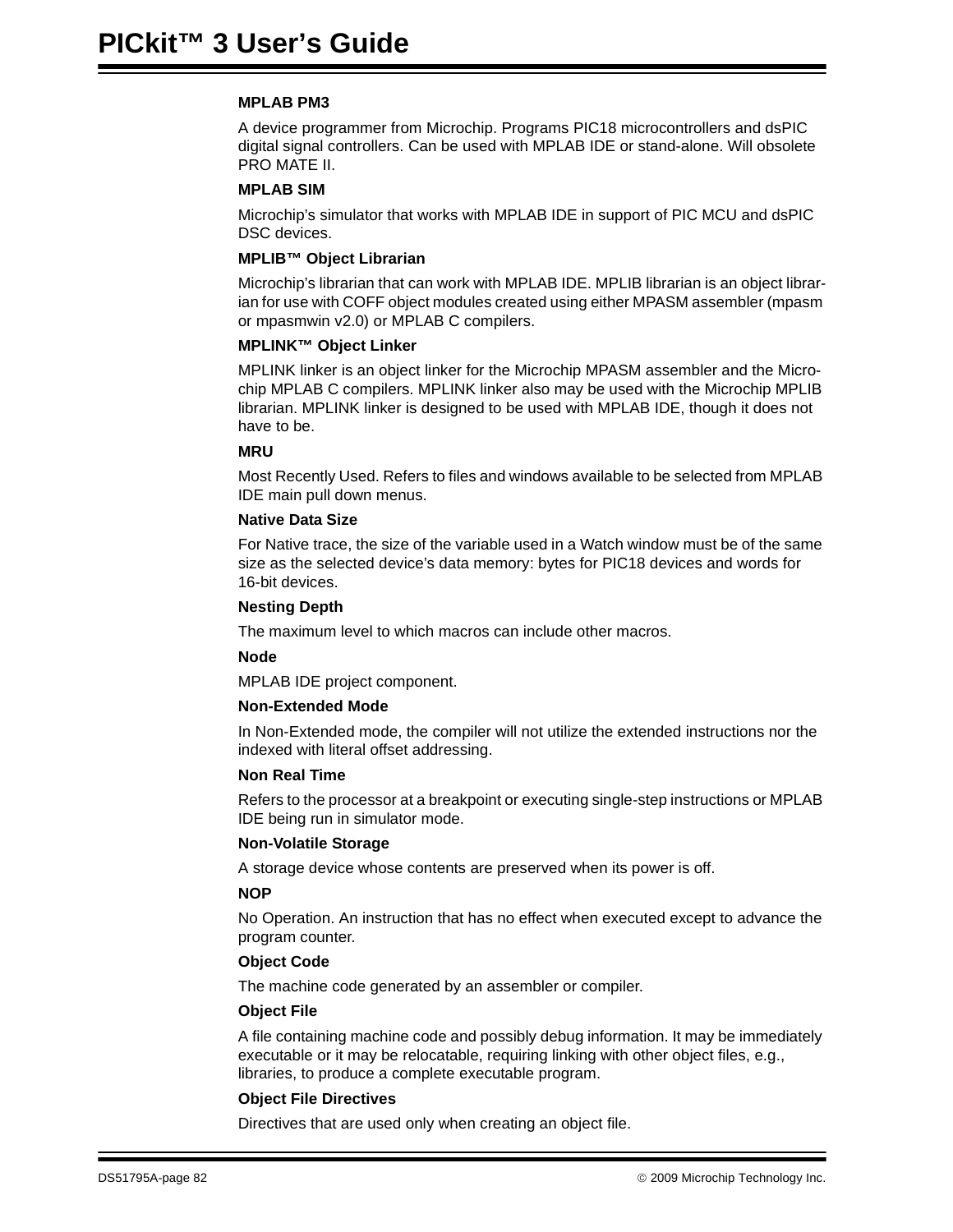## **Octal**

The base 8 number system that only uses the digits 0-7. The rightmost digit counts ones, the next digit counts multiples of 8, then  $8^2 = 64$ , etc.

#### **Off-Chip Memory**

Off-chip memory refers to the memory selection option for the PIC17 or PIC18 device where memory may reside on the target board, or where all program memory may be supplied by the debugger. The **Memory** tab accessed from *Options>Development Mode* provides the Off-Chip Memory selection dialog box.

#### **One-to-One Project-Workspace Model**

The most common configuration for application development in MPLAB IDE to is have one project in one workspace. Select *Configure>Settings*, **Projects** tab and check "Use one-to-one project-workspace model".

#### **Opcodes**

Operational Codes. *See* Mnemonics.

#### **Operators**

Symbols, like the plus sign '+' and the minus sign '-', that are used when forming well-defined expressions. Each operator has an assigned precedence that is used to determine order of evaluation.

## **OTP**

One Time Programmable. EPROM devices that are not in windowed packages. Since EPROM needs ultraviolet light to erase its memory, only windowed devices are erasable.

#### **Pass Counter**

A counter that decrements each time an event (such as the execution of an instruction at a particular address) occurs. When the pass count value reaches zero, the event is satisfied. You can assign the Pass Counter to break and trace logic, and to any sequential event in the complex trigger dialog.

## **PC**

Personal Computer or Program Counter.

#### **PC Host**

Any PC running a supported Windows operating system.

## **Persistent Data**

Data that is never cleared or initialized. Its intended use is so that an application can preserve data across a device reset.

#### **Phantom Byte**

An unimplemented byte in the dsPIC architecture that is used when treating the 24-bit instruction word as if it were a 32-bit instruction word. Phantom bytes appear in dsPIC hex files.

## **PIC MCUs**

PIC microcontrollers (MCUs) refers to all Microchip microcontroller families.

## **PICSTART Plus**

A developmental device programmer from Microchip. Programs 8-, 14-, 28-, and 40-pin PIC microcontrollers. Must be used with MPLAB IDE software.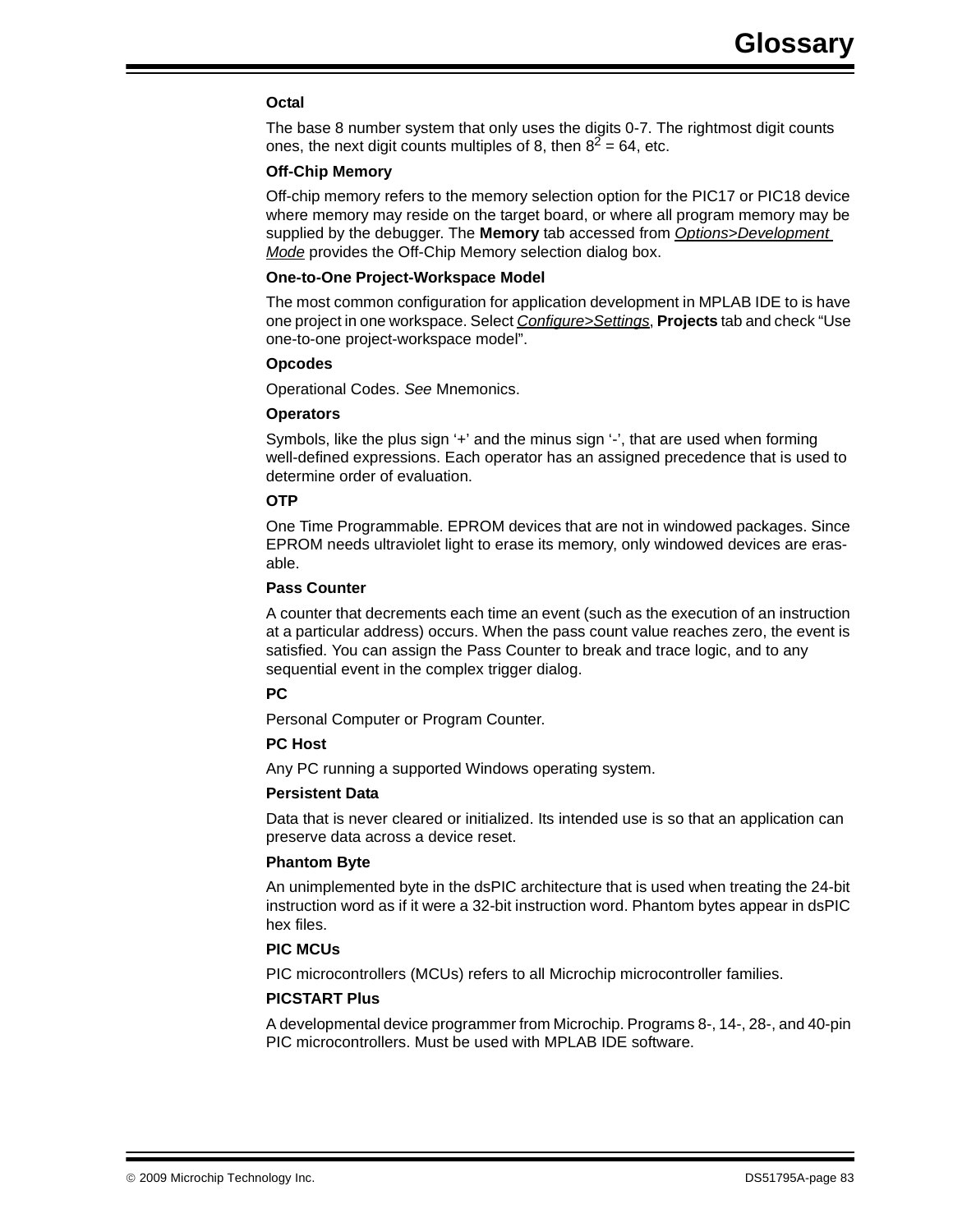## **Plug-ins**

The MPLAB IDE has both built-in components and plug-in modules to configure the system for a variety of software and hardware tools. Several plug-in tools may be found under the Tools menu.

#### **Pod**

MPLAB REAL ICE system: The box that contains the emulation control circuitry for the ICE device on the header or target board. An ICE device can be a production device with built-in ICE circuitry or a special ICE version of a production device (i.e., *device*-ICE).

MPLAB ICD 2/3: The box that contains the debug control circuitry for the ICD device on the header or target board. An ICD device can be a production device with built-in ICD circuitry or a special ICD version of a production device (i.e., *device*-ICD).

MPLAB ICE 2000/4000: The external debugger box that contains emulation memory, trace memory, event and cycle timers, and trace/breakpoint logic.

#### **Power-on-Reset Emulation**

A software randomization process that writes random values in data RAM areas to simulate uninitialized values in RAM upon initial power application.

#### **Pragma**

A directive that has meaning to a specific compiler. Often a pragma is used to convey implementation-defined information to the compiler. MPLAB C30 uses attributes to convey this information.

#### **Precedence**

Rules that define the order of evaluation in expressions.

#### **PRO MATE II**

## **No longer in Production. See the MPLAB PM3 device programmer.**

A device programmer from Microchip. Programs most PIC microcontrollers as well as most memory and KEELOQ devices. Can be used with MPLAB IDE or stand-alone.

#### **Profile**

For MPLAB SIM simulator, a summary listing of executed stimulus by register.

#### **Program Counter**

The location that contains the address of the instruction that is currently executing.

## **Program Counter Unit**

A conceptual representation of the layout of program memory. The program counter increments by 2 for each instruction word. In an executable section, 2 program counter units are equivalent to 3 bytes. In a read-only section, 2 program counter units are equivalent to 2 bytes.

#### **Program Memory**

The memory area in a device where instructions are stored. Also, the memory in the debugger or simulator containing the downloaded target application firmware.

## **Program Memory**

The memory area in a device where instructions are stored.

#### **Project**

A project contains the files needed to build an application (source code, linker script files, etc.) along with their associations to various build tools and build options.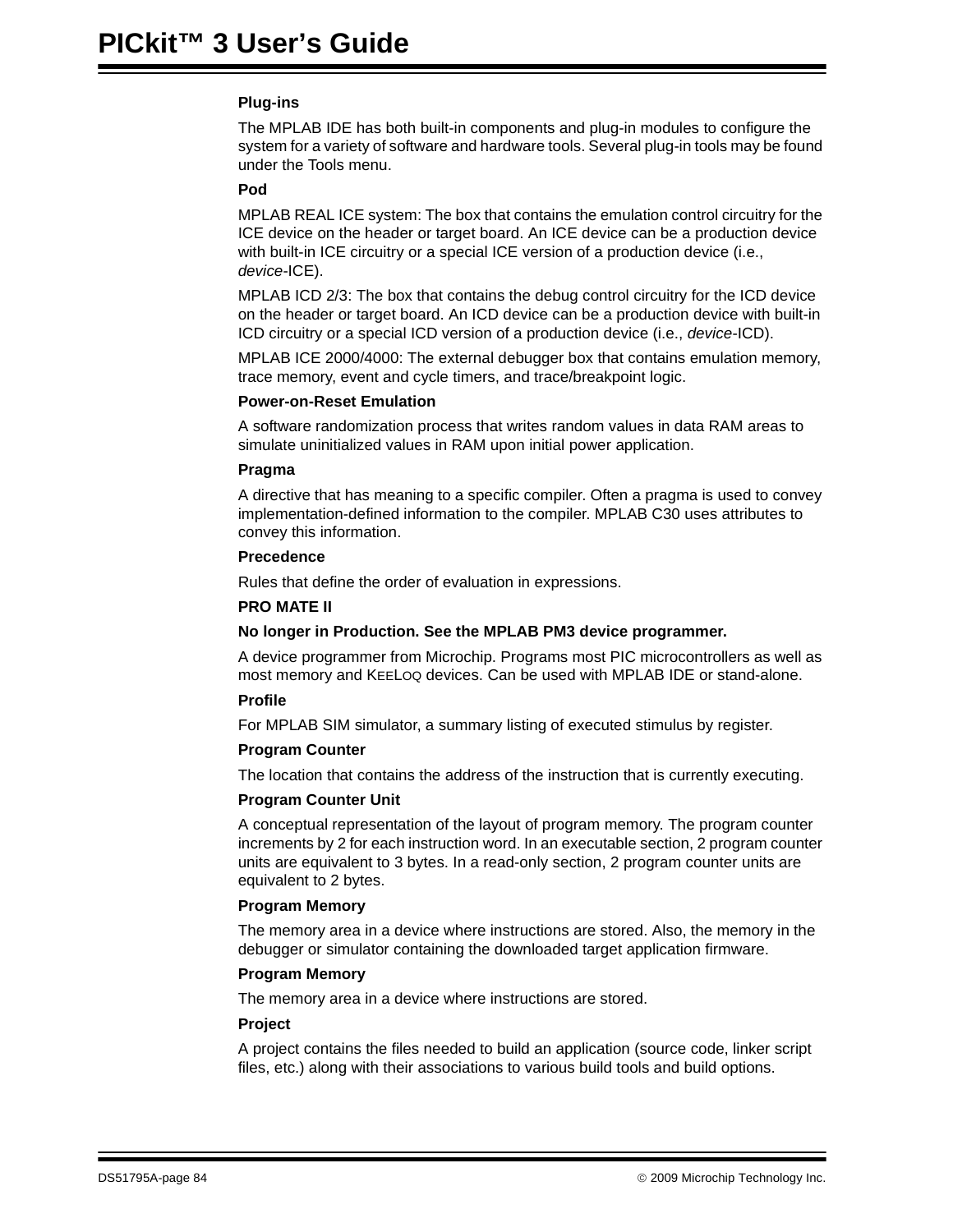## **Prologue**

A portion of compiler-generated code that is responsible for allocating stack space, preserving registers and performing any other machine-specific requirement specified in the runtime model. This code executes before any user code for a given function.

#### **Prototype System**

A term referring to a user's target application, or target board.

## **PWM Signals**

Pulse-Width Modulation Signals. Certain PIC MCU devices have a PWM peripheral.

#### **Qualifier**

An address or an address range used by the Pass Counter or as an event before another operation in a complex trigger.

## **Radix**

The number base, hex, or decimal, used in specifying an address.

#### **RAM**

Random Access Memory (Data Memory). Memory in which information can be accessed in any order.

#### **Raw Data**

The binary representation of code or data associated with a section.

#### **Read Only Memory**

Memory hardware that allows fast access to permanently stored data but prevents addition to or modification of the data.

#### **Real Time**

When an in-circuit debugger or debugger is released from the halt state, the processor runs in Real-Time mode and behaves exactly as the normal chip would behave. In Real-Time mode, the real time trace buffer of an debugger is enabled and constantly captures all selected cycles, and all break logic is enabled. In an in-circuit debugger or debugger, the processor executes in real time until a valid breakpoint causes a halt, or until the user halts the execution.

In the simulator, real time simply means execution of the microcontroller instructions as fast as they can be simulated by the host CPU.

#### **Real-Time Watch**

A Watch window where the variables change in real-time as the application is run. See individual tool documentation to determine how to set up a real-time watch. Not all tools support real-time watches.

## **Recursive Calls**

A function that calls itself, either directly or indirectly.

#### **Recursion**

The concept that a function or macro, having been defined, can call itself. Great care should be taken when writing recursive macros; it is easy to get caught in an infinite loop where there will be no exit from the recursion.

#### **Reentrant**

A function that may have multiple, simultaneously active instances. This may happen due to either direct or indirect recursion or through execution during interrupt processing.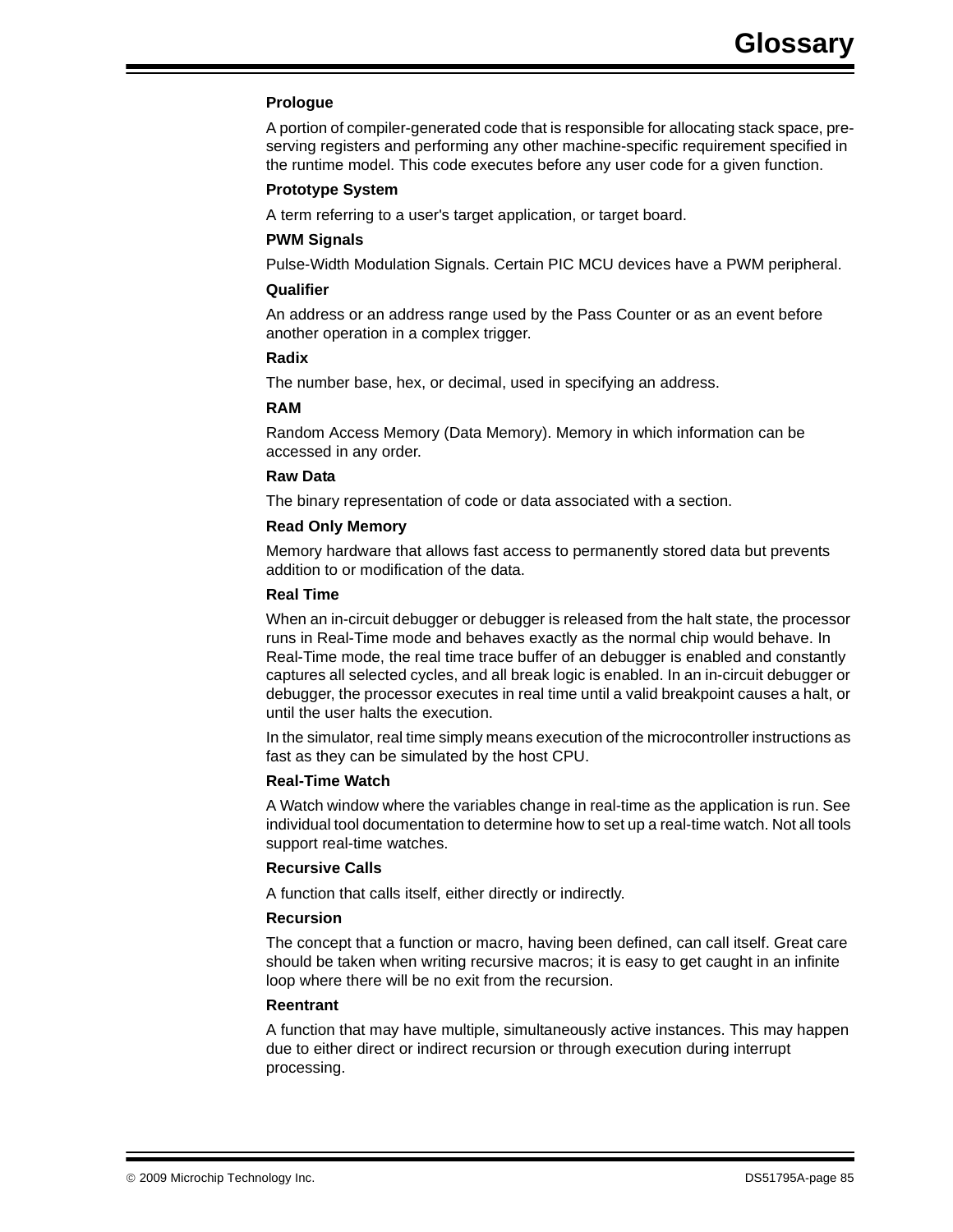#### **Relaxation**

The process of converting an instruction to an identical, but smaller instruction. This is useful for saving on code size. MPLAB ASM30 currently knows how to RELAX a CALL instruction into an RCALL instruction. This is done when the symbol that is being called is within +/- 32k instruction words from the current instruction.

#### **Relocatable**

An object whose address has not been assigned to a fixed location in memory.

## **Relocatable Section**

A section whose address is not fixed (absolute). The linker assigns addresses to relocatable sections through a process called relocation.

#### **Relocation**

A process performed by the linker in which absolute addresses are assigned to relocatable sections and all symbols in the relocatable sections are updated to their new addresses.

## **ROM**

Read Only Memory (Program Memory). Memory that cannot be modified.

#### **Run**

The command that releases the debugger from halt, allowing it to run the application code and change or respond to I/O in real time.

#### **Run-time Model**

Describes the use of target architecture resources.

#### **Scenario**

For MPLAB SIM simulator, a particular setup for stimulus control.

#### **Section**

A portion of an application located at a specific address of memory.

#### **Section Attribute**

A characteristic ascribed to a section (e.g., an access section).

#### **Sequenced Breakpoints**

Breakpoints that occur in a sequence. Sequence execution of breakpoints is bottom-up; the last breakpoint in the sequence occurs first.

#### **Serialized Quick Turn Programming**

Serialization allows you to program a serial number into each microcontroller device that the Device Programmer programs. This number can be used as an entry code, password or ID number.

#### **SFR**

*See* Special Function Registers.

#### **Shell**

The MPASM assembler shell is a prompted input interface to the macro assembler. There are two MPASM assembler shells: one for the DOS version and one for the Windows version.

#### **Simulator**

A software program that models the operation of devices.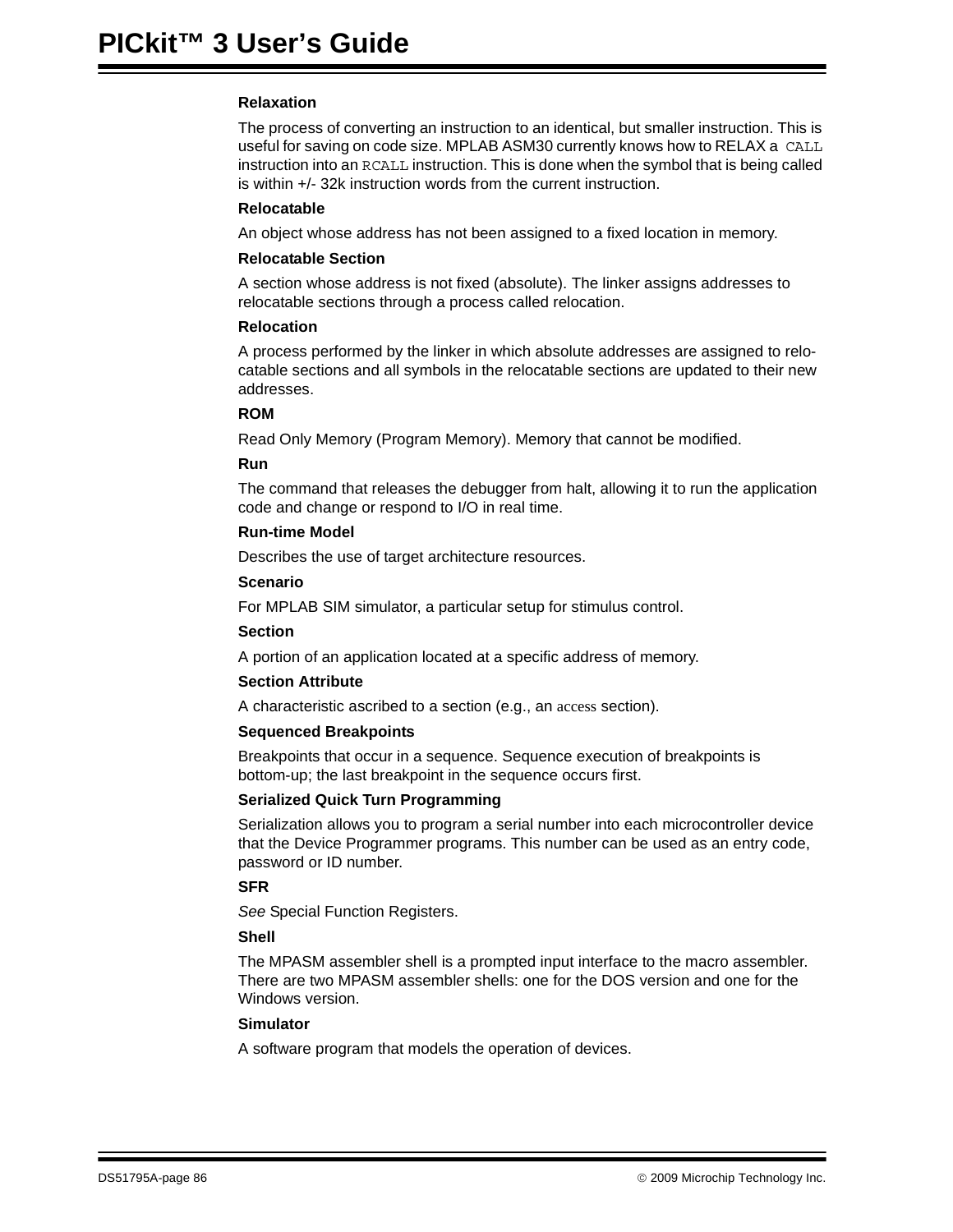## **Single Step**

This command steps though code, one instruction at a time. After each instruction, MPLAB IDE updates register windows, watch variables, and status displays so you can analyze and debug instruction execution. You can also single step C compiler source code, but instead of executing single instructions, MPLAB IDE will execute all assembly level instructions generated by the line of the high level C statement.

## **Skew**

The information associated with the execution of an instruction appears on the processor bus at different times. For example, the executed opcodes appears on the bus as a fetch during the execution of the previous instruction, the source data address and value and the destination data address appear when the opcodes is actually executed, and the destination data value appears when the next instruction is executed. The trace buffer captures the information that is on the bus at one instance. Therefore, one trace buffer entry will contain execution information for three instructions. The number of captured cycles from one piece of information to another for a single instruction execution is referred to as the skew.

#### **Skid**

When a hardware breakpoint is used to halt the processor, one or more additional instructions may be executed before the processor halts. The number of extra instructions executed after the intended breakpoint is referred to as the skid.

#### **Source Code**

The form in which a computer program is written by the programmer. Source code is written in a formal programming language which can be translated into machine code or executed by an interpreter.

#### **Source File**

An ASCII text file containing source code.

## **Special Function Registers**

The portion of data memory (RAM) dedicated to registers that control I/O processor functions, I/O status, timers or other modes or peripherals.

## **SQTP**

*See* Serialized Quick Turn Programming.

## **Stack, Hardware**

Locations in PIC microcontroller where the return address is stored when a function call is made.

#### **Stack, Software**

Memory used by an application for storing return addresses, function parameters, and local variables. This memory is typically managed by the compiler when developing code in a high-level language.

## **Static RAM or SRAM**

Static Random Access Memory. Program memory you can read/write on the target board that does not need refreshing frequently.

## **Status Bar**

The Status Bar is located on the bottom of the MPLAB IDE window and indicates such current information as cursor position, development mode and device, and active tool bar.

#### **Step Into**

This command is the same as Single Step. Step Into (as opposed to Step Over) follows a CALL instruction into a subroutine.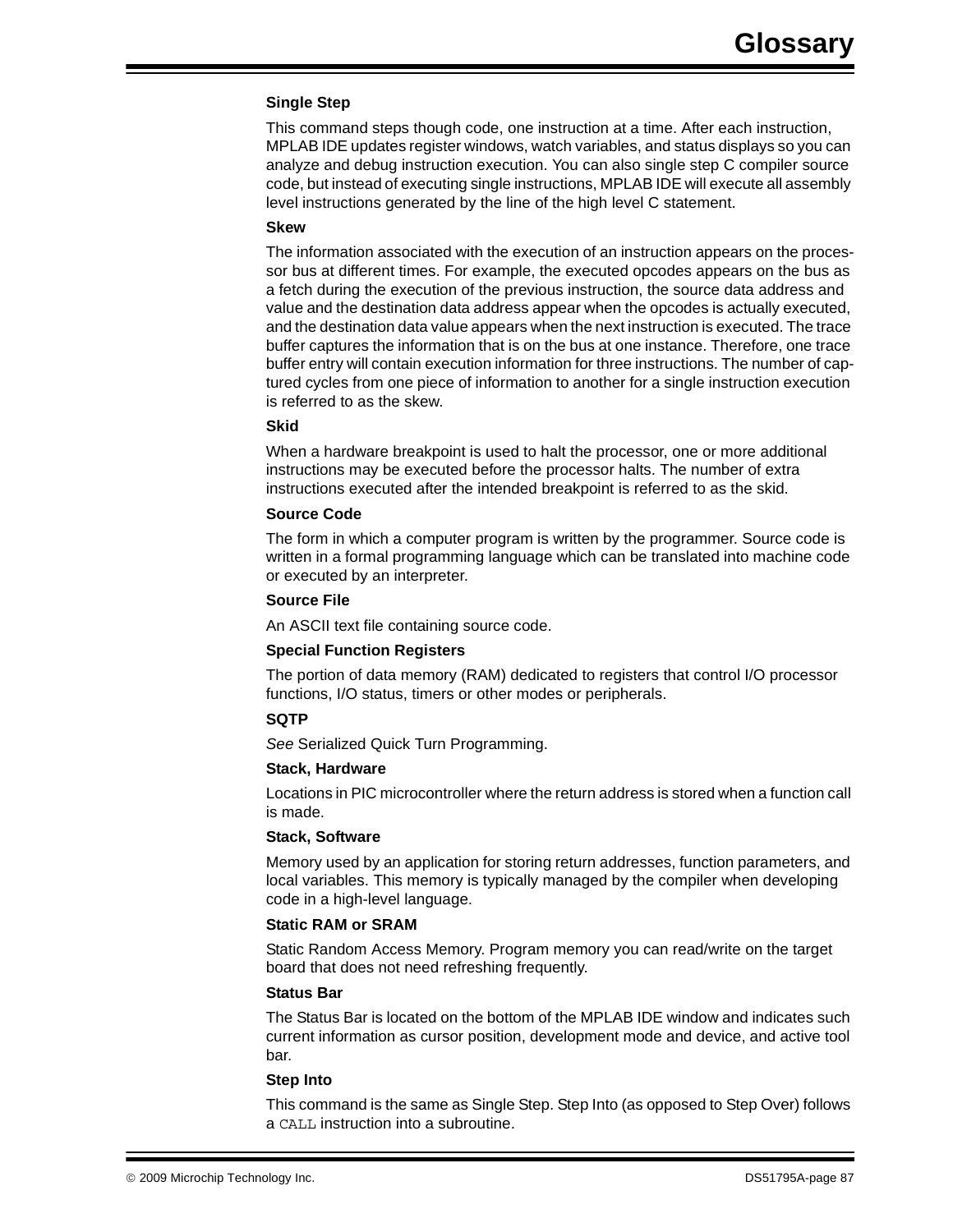## **Step Over**

Step Over allows you to debug code without stepping into subroutines. When stepping over a CALL instruction, the next breakpoint will be set at the instruction after the CALL. If for some reason the subroutine gets into an endless loop or does not return properly, the next breakpoint will never be reached. The Step Over command is the same as Single Step except for its handling of CALL instructions.

#### **Step Out**

Step Out allows you to step out of a subroutine which you are currently stepping through. This command executes the rest of the code in the subroutine and then stops execution at the return address to the subroutine.

#### **Stimulus**

Input to the simulator, i.e., data generated to exercise the response of simulation to external signals. Often the data is put into the form of a list of actions in a text file. Stimulus may be asynchronous, synchronous (pin), clocked and register.

#### **Stopwatch**

A counter for measuring execution cycles.

#### **Storage Class**

Determines the lifetime of the memory associated with the identified object.

#### **Storage Qualifier**

Indicates special properties of the objects being declared (e.g., const).

#### **Symbol**

A symbol is a general purpose mechanism for describing the various pieces which comprise a program. These pieces include function names, variable names, section names, file names, struct/enum/union tag names, etc. Symbols in MPLAB IDE refer mainly to variable names, function names and assembly labels. The value of a symbol after linking is its value in memory.

#### **Symbol, Absolute**

Represents an immediate value such as a definition through the assembly . equ directive.

## **System Window Control**

The system window control is located in the upper left corner of windows and some dialogs. Clicking on this control usually pops up a menu that has the items "Minimize," "Maximize," and "Close."

## **Target**

Refers to user hardware.

#### **Target Application**

Software residing on the target board.

#### **Target Board**

The circuitry and programmable device that makes up the target application.

#### **Target Processor**

The microcontroller device on the target application board.

#### **Template**

Lines of text that you build for inserting into your files at a later time. The MPLAB Editor stores templates in template files.

#### **Tool Bar**

A row or column of icons that you can click on to execute MPLAB IDE functions.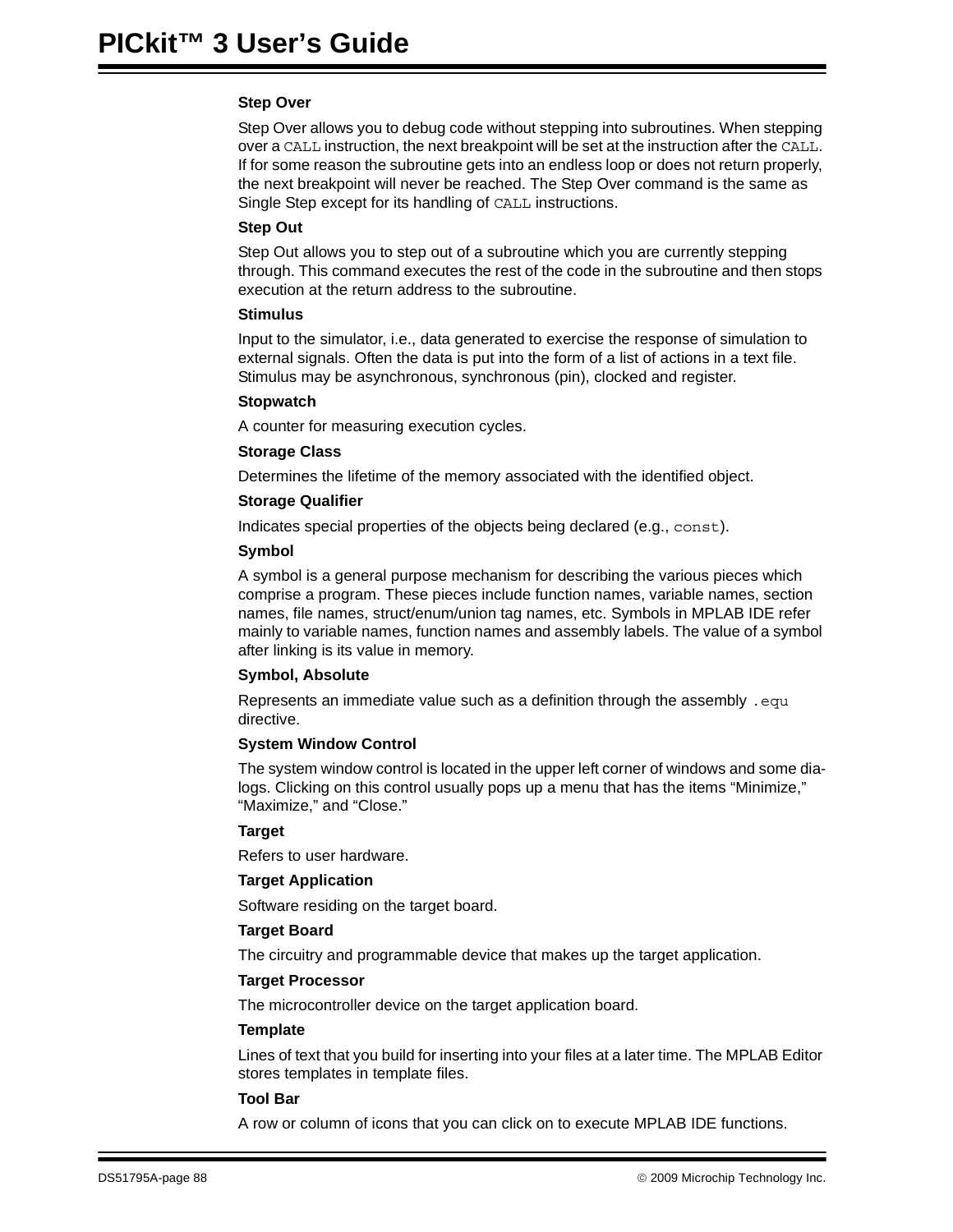## **Trace**

An debugger or simulator function that logs program execution. The debugger logs program execution into its trace buffer which is uploaded to MPLAB IDE's trace window.

## **Trace Memory**

Trace memory contained within the debugger. Trace memory is sometimes called the trace buffer.

## **Trace Macro**

A macro that will provide trace information from debugger data. Since this is a software trace, the macro must be added to code, the code must be recompiled or reassembled, and the target device must be programmed with this code before trace will work.

#### **Trigger Output**

Trigger output refers to an debugger output signal that can be generated at any address or address range, and is independent of the trace and breakpoint settings. Any number of trigger output points can be set.

#### **Trigraphs**

Three-character sequences, all starting with ??, that are defined by ISO C as replacements for single characters.

#### **Unassigned Section**

A section which has not been assigned to a specific target memory block in the linker command file. The linker must find a target memory block in which to allocate an unassigned section.

#### **Uninitialized Data**

Data which is defined without an initial value. In C,

int myVar;

defines a variable which will reside in an uninitialized data section.

#### **Upload**

The Upload function transfers data from a tool, such as an debugger or programmer, to the host PC or from the target board to the debugger.

## <span id="page-92-0"></span>**USB**

Universal Serial Bus. An external peripheral interface standard for communication between a computer and external peripherals over a cable using bi-serial transmission. USB 1.0/1.1 supports data transfer rates of 12 Mbps. Also referred to as high-speed USB, USB 2.0 supports data rates up to 480 Mbps.

## **Vector**

The memory locations that an application will jump to when either a reset or interrupt occurs.

#### **Warning**

An alert that is provided to warn you of a situation that would cause physical damage to a device, software file, or equipment.

## **Warning**

Warnings report conditions that may indicate a problem, but do not halt processing. In MPLAB C30, warning messages report the source file name and line number, but include the text 'warning:' to distinguish them from error messages.

#### **Watch Variable**

A variable that you may monitor during a debugging session in a Watch window.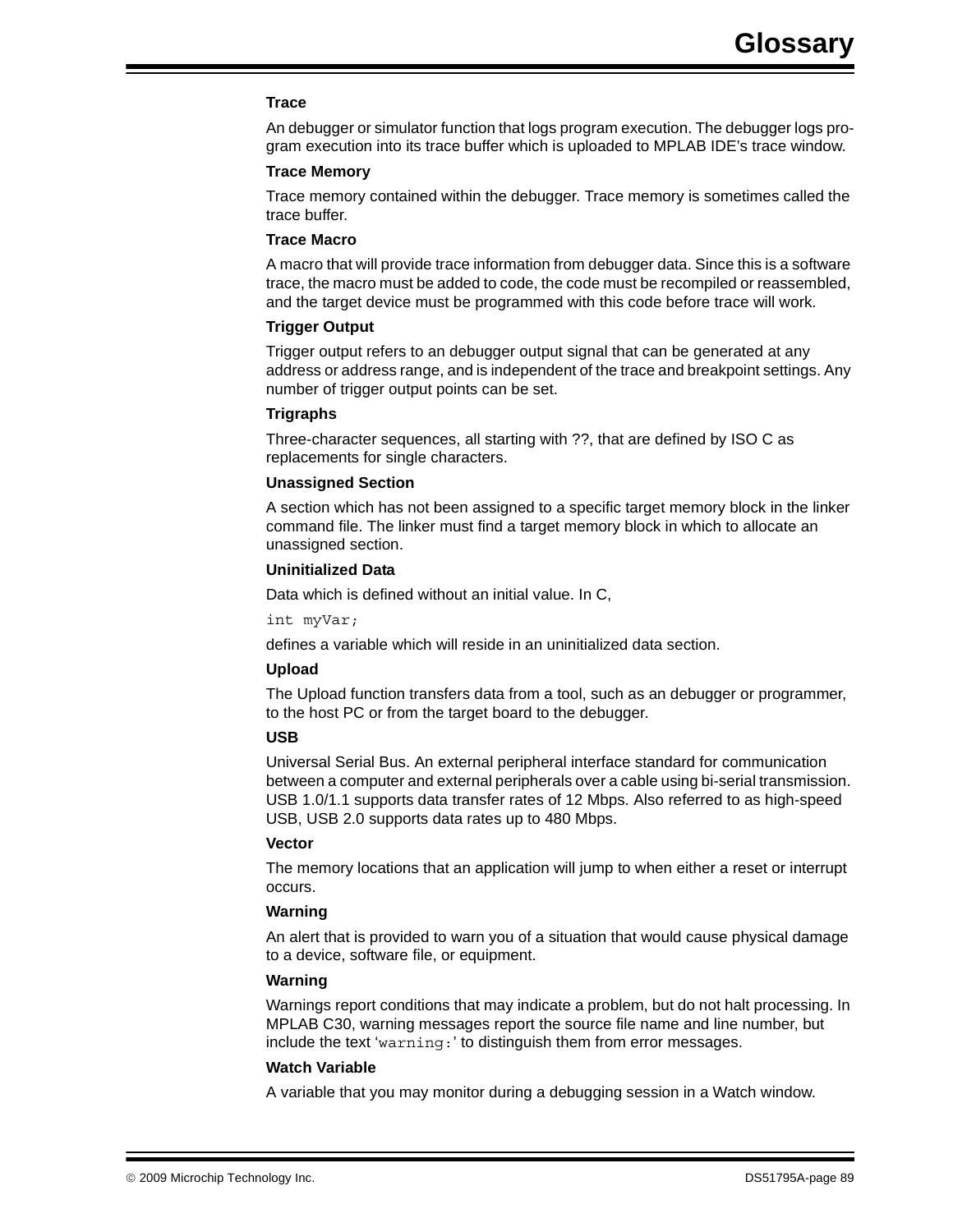## **Watch Window**

<span id="page-93-0"></span>Watch windows contain a list of watch variables that are updated at each breakpoint.

## **Watchdog Timer**

A timer on a PIC microcontroller that resets the processor after a selectable length of time. The WDT is enabled or disabled and set up using Configuration bits.

## **WDT**

*See* Watchdog Timer.

#### **Workbook**

For MPLAB SIM stimulator, a setup for generation of SCL stimulus.

## **Workspace**

A workspace contains MPLAB IDE information on the selected device, selected debug tool and/or programmer, open windows and their location, and other IDE configuration settings.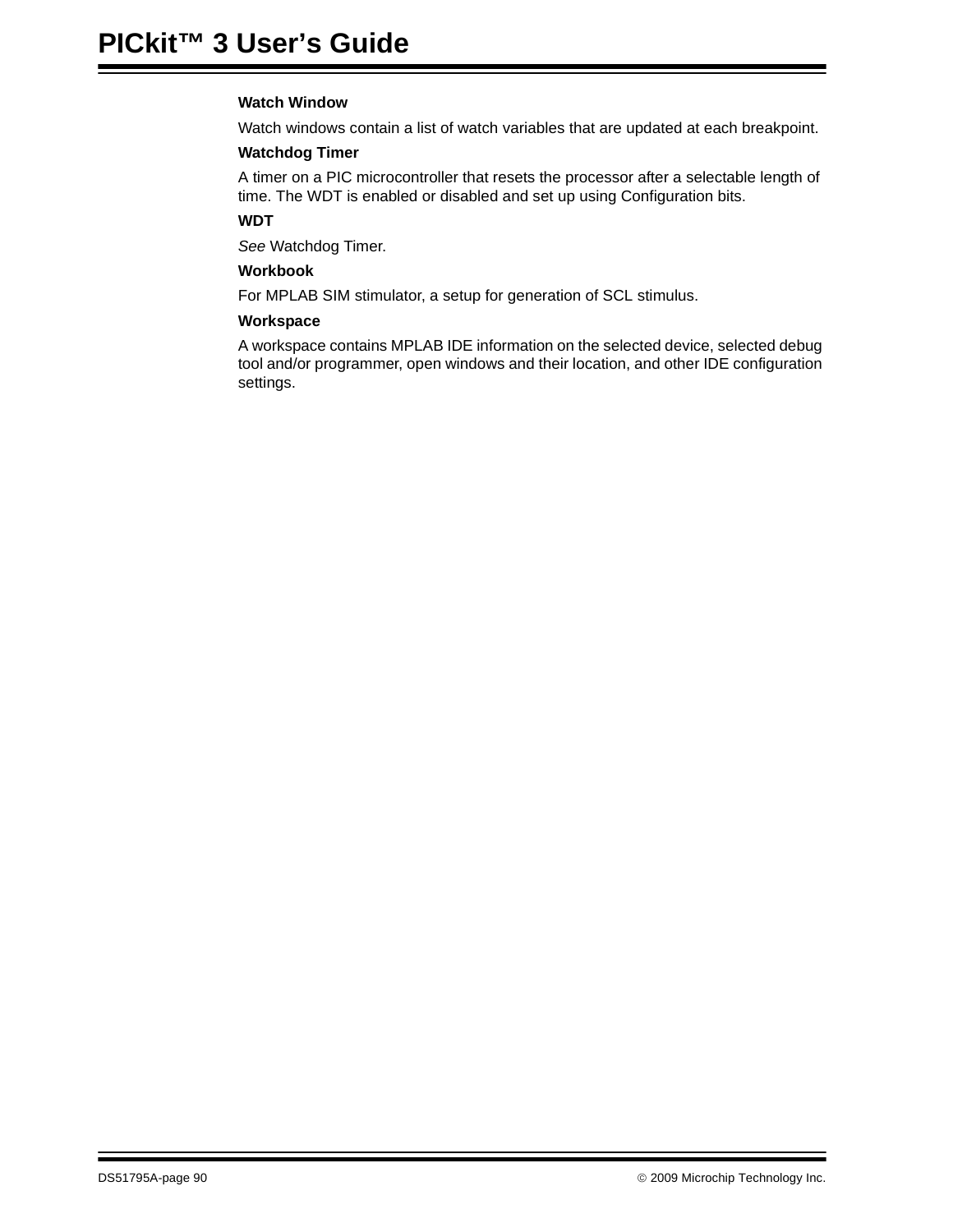

# PICkit™ 3 USER'S GUIDE

# **Index**

## **Numerics**

| A                                       |  |
|-----------------------------------------|--|
|                                         |  |
|                                         |  |
|                                         |  |
|                                         |  |
| в                                       |  |
|                                         |  |
| <b>Breakpoints</b>                      |  |
|                                         |  |
|                                         |  |
|                                         |  |
|                                         |  |
| C                                       |  |
| Cables                                  |  |
|                                         |  |
|                                         |  |
|                                         |  |
| Circuits That Will Prevent the Debugger |  |
|                                         |  |
|                                         |  |
|                                         |  |
|                                         |  |
|                                         |  |
|                                         |  |
|                                         |  |

## $\mathbf D$

| Debug                               |  |
|-------------------------------------|--|
|                                     |  |
|                                     |  |
|                                     |  |
| Debug Mode                          |  |
|                                     |  |
|                                     |  |
| Debug, Top Reasons Why You Can't 35 |  |
|                                     |  |
| Documentation                       |  |
|                                     |  |
|                                     |  |
|                                     |  |
| Driver Board                        |  |
|                                     |  |
|                                     |  |
| Е                                   |  |
|                                     |  |
|                                     |  |

## F

| G |  |
|---|--|
|   |  |
| н |  |
|   |  |
|   |  |
|   |  |
|   |  |
| ı |  |
|   |  |
|   |  |
|   |  |
|   |  |
|   |  |
|   |  |
|   |  |
| L |  |
|   |  |
| м |  |
|   |  |
|   |  |
|   |  |
| P |  |
|   |  |
|   |  |
|   |  |
|   |  |
|   |  |
|   |  |
|   |  |
|   |  |
|   |  |
|   |  |
|   |  |
|   |  |
|   |  |
|   |  |
|   |  |
|   |  |
|   |  |
|   |  |
|   |  |
|   |  |
|   |  |
|   |  |
|   |  |
|   |  |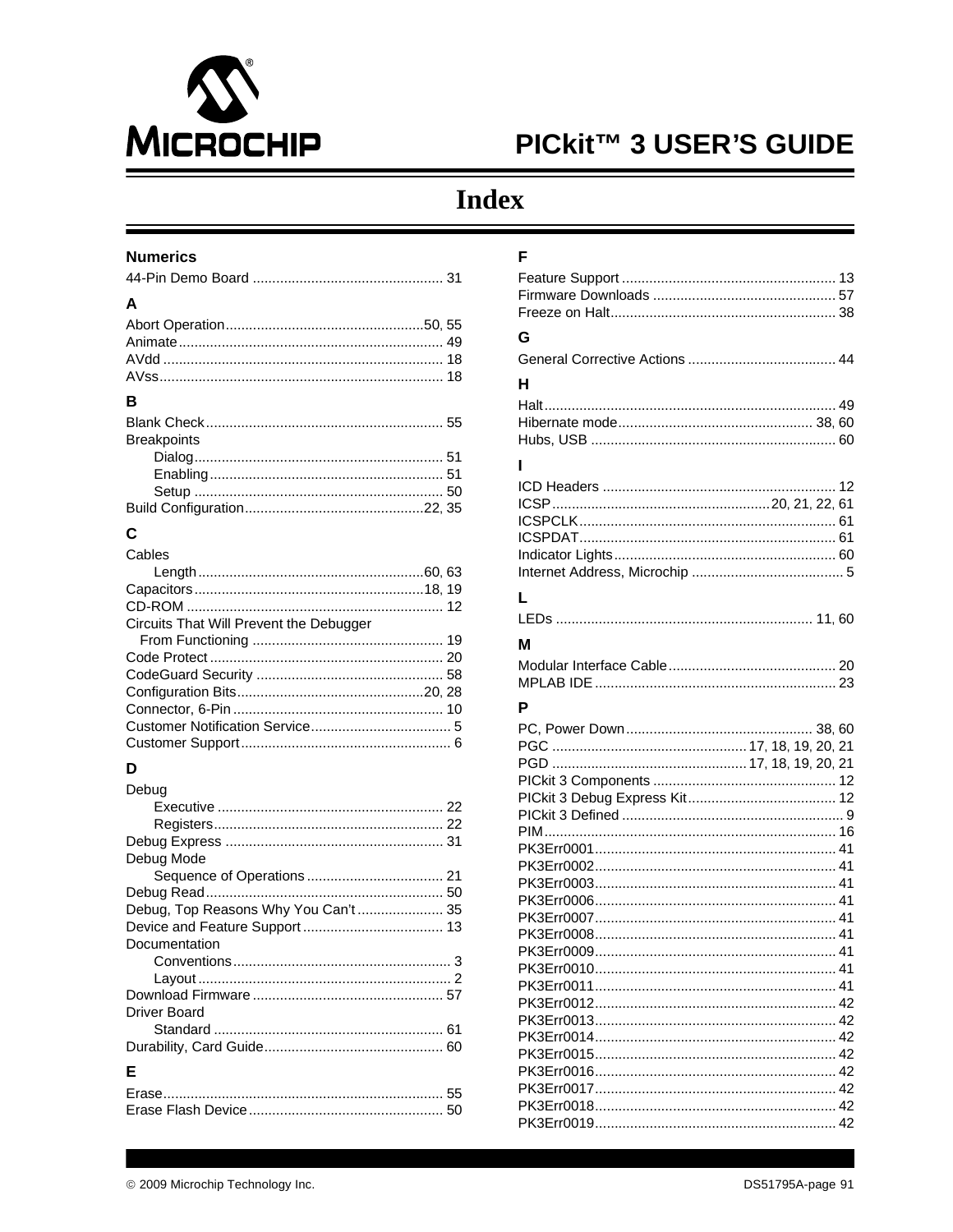| R |  |
|---|--|

| Reset |  |
|-------|--|
|       |  |
|       |  |
|       |  |

## $\mathbf{s}$

| <b>Standard Communication</b>          |  |
|----------------------------------------|--|
|                                        |  |
|                                        |  |
| Standard ICSP Device Communication  15 |  |
|                                        |  |
| т                                      |  |
|                                        |  |
| <b>Target Connection</b>               |  |
|                                        |  |
|                                        |  |
|                                        |  |
|                                        |  |
|                                        |  |
|                                        |  |
|                                        |  |

# $\cup$

# $\mathbf V$

# W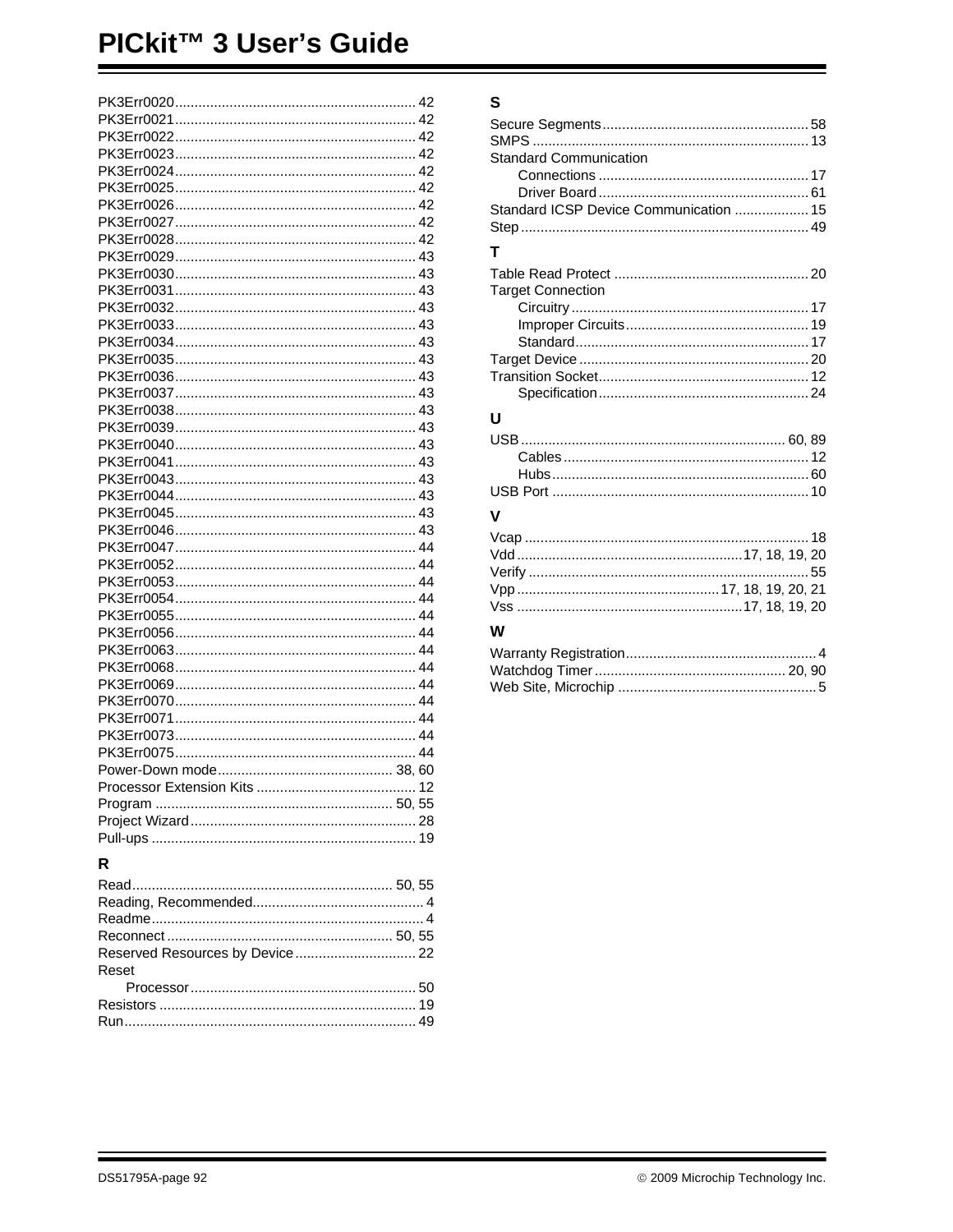**NOTES:**

e<br>B